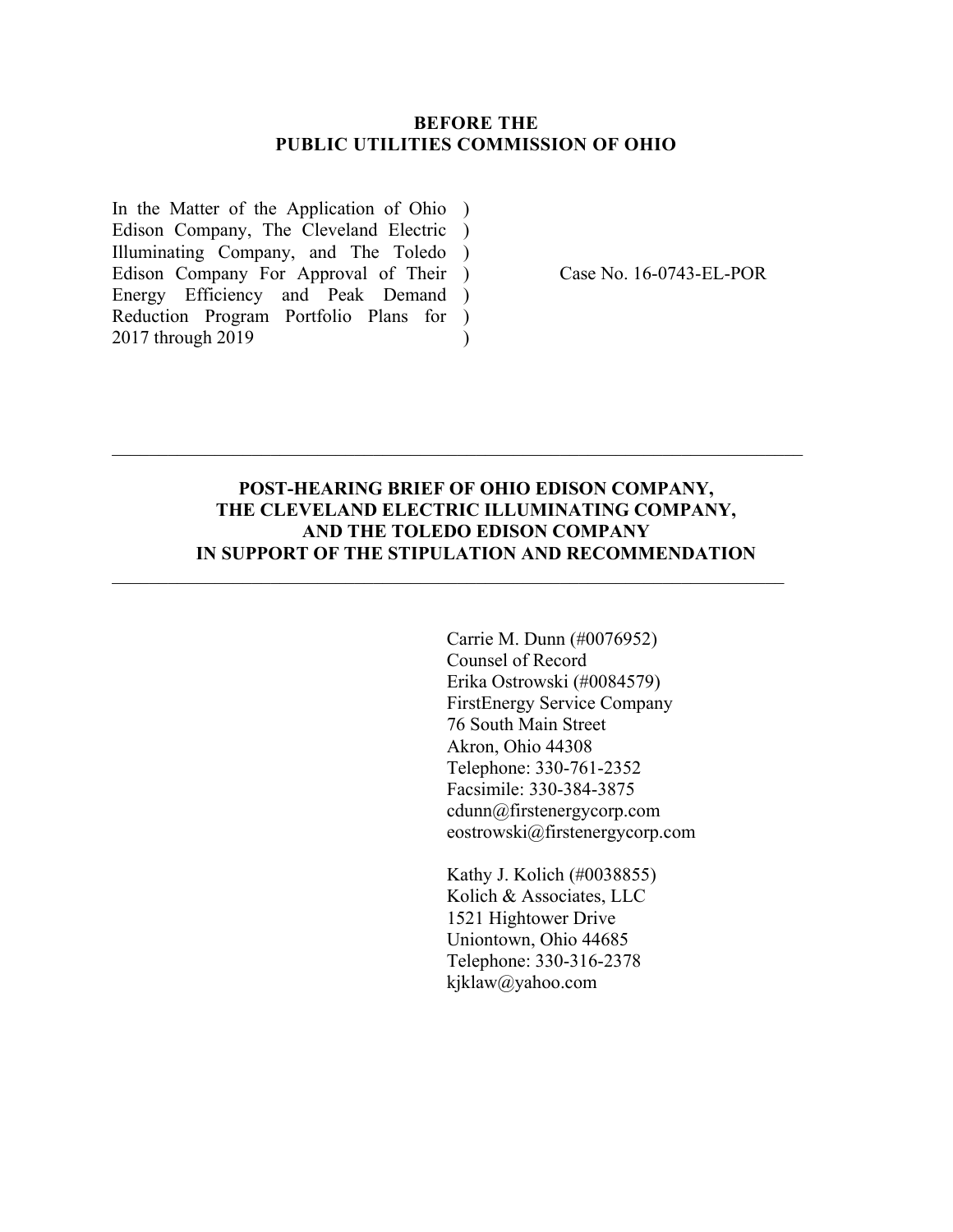Michael R. Gladman (#0059797) Sergio A. Tostado (#0088376) JONES DAY 325 John H. McConnell Blvd., Suite 600 Columbus, Ohio 43215 Telephone: 614-281-3865 Facsimile: 614-451-4196 mrgladman@jonesday.com stostado@jonesday.com

ATTORNEYS FOR OHIO EDISON COMPANY, THE CLEVELAND ELECTRIC ILLUMINATING COMPANY, AND THE TOLEDO EDISON COMPANY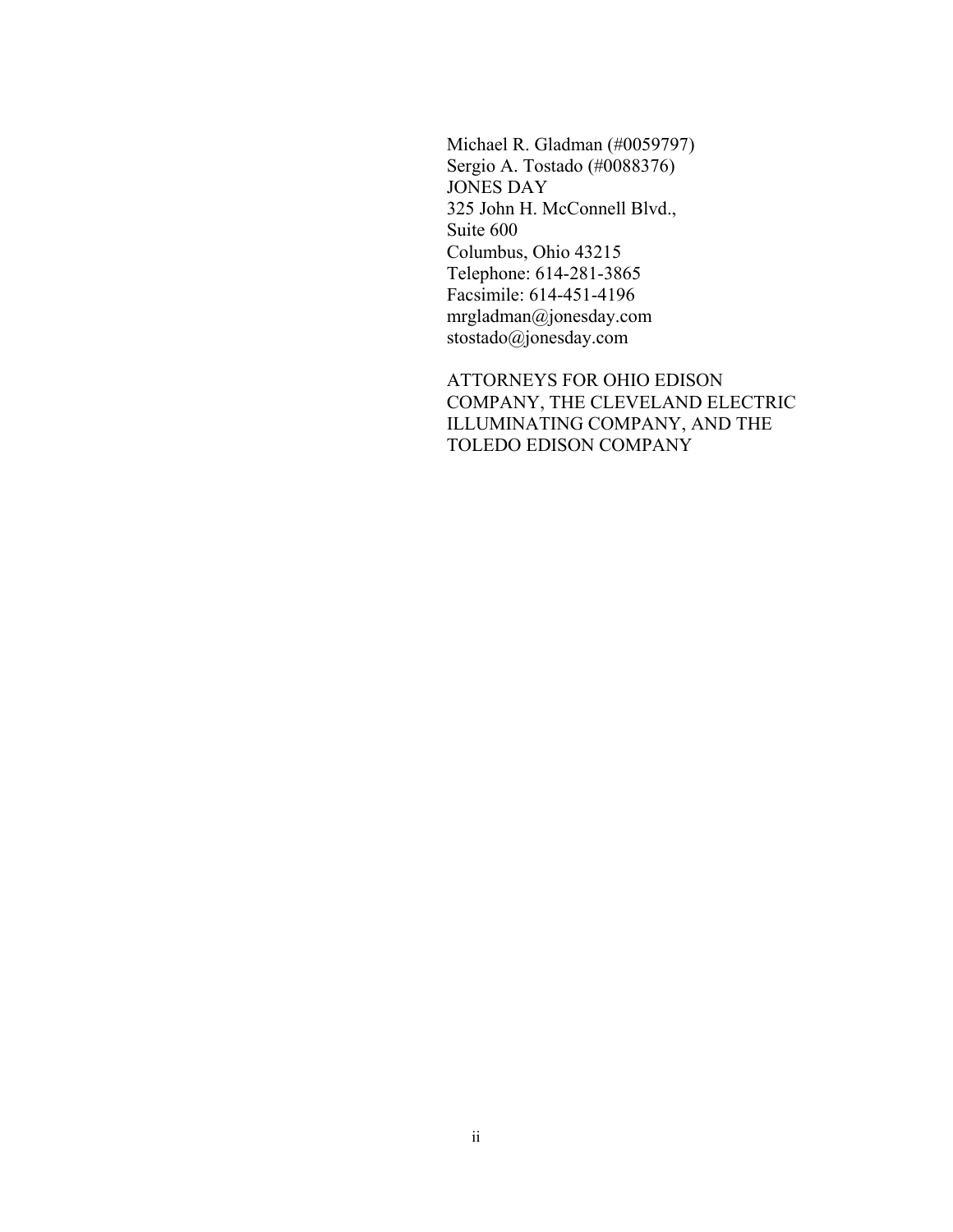# **TABLE OF CONTENTS**

| I.             |                                                                                          |
|----------------|------------------------------------------------------------------------------------------|
| П.             |                                                                                          |
| A.             | Prior Energy Efficiency and Peak Demand Reduction Portfolio Plans 6                      |
| <b>B.</b>      | The Companies' Application For EE/PDR Portfolio Plans For 2017 Through 2019              |
|                |                                                                                          |
| $\mathbf{C}$ . |                                                                                          |
| D.             |                                                                                          |
| Е.             |                                                                                          |
|                |                                                                                          |
| A.             | The Revised Plans Comply With All Statutory And Regulatory Requirements 14               |
|                | The Revised Plans are designed to achieve the statutory energy efficiency and peak<br>1. |
|                | The Companies correctly calculated the statutory energy efficiency and peak<br>(a)       |
|                | The Companies' savings estimates are well-supported and reasonable 17<br>(b)             |
|                | The Revised Plans are cost-effective on a portfolio and program basis, and<br>2.         |
|                | The Revised Plans include all other required elements under the Commission's<br>3.       |
|                | The Revised Plans include an executive summary and market potential<br>(a)               |
|                | The Revised Plans include a description of stakeholder participation 25<br>(b)           |
|                | The Revised Plans include a description of attempts to align and coordinate<br>(c)       |
|                | (d)                                                                                      |
|                | The Companies considered the required program design criteria.  29<br>(i)                |
|                | The Companies provide a description of existing and proposed programs. 30<br>(ii)        |
|                | (iii)                                                                                    |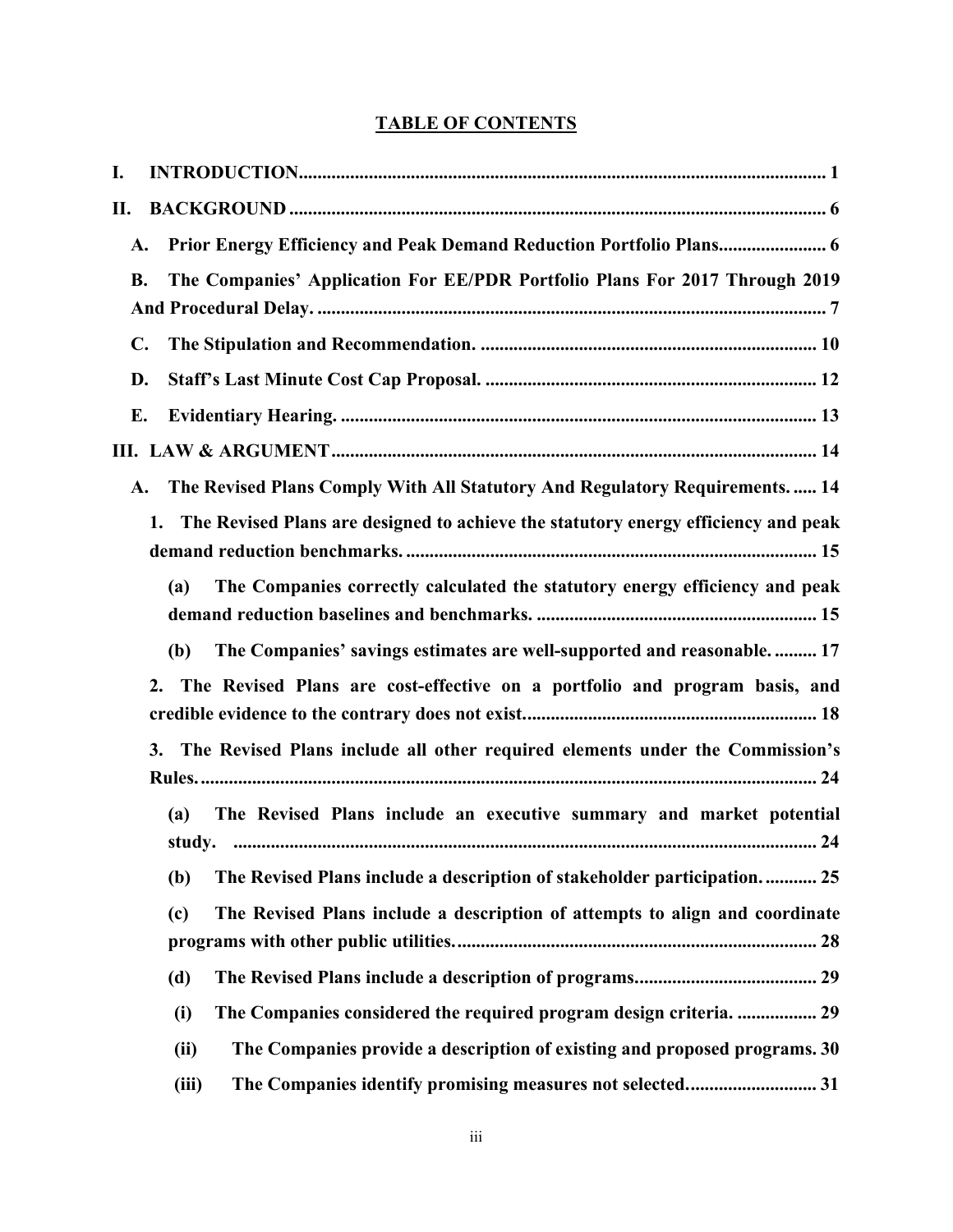| The Stipulation Satisfies The Commission's Three-Part Test For Stipulation<br>В.            |
|---------------------------------------------------------------------------------------------|
| The Stipulation is the product of serious bargaining among capable and<br>1.                |
| The Stipulation benefits customers and is in the public interest 36<br>2.                   |
| The programs in the Revised Plans are just and reasonable and should be<br>(a)              |
| The costs of the programs in the Revised Plans are just and reasonable 39<br>(b)            |
| The Revised Plans include a reasonable shared savings mechanism 42<br>(c)                   |
| The Companies' shared savings mechanism is reasonable and should be<br>(i)                  |
| The shared savings trigger reduction for 2017 is a reasonable response to<br>(ii)           |
| (1)                                                                                         |
| The delays to the procedural schedule have prejudiced the Companies'<br>(2)                 |
| (3)                                                                                         |
| The Companies' PJM capacity market bidding strategy is reasonable and<br>(d)                |
| The Stipulation does not violate any important regulatory principal or practice<br>3.       |
| (a) The Stipulation and Revised Plans promote State energy policies 54                      |
| (b)                                                                                         |
| Staff's Cost Cap Proposal Should Be Rejected Because It Is Unenforceable,<br>$\mathbf{C}$ . |
| 1.                                                                                          |
| Implementing Staff's Cost Cap Proposal would exceed the Commission's<br>(a)                 |
| Ohio law establishes procedures that must be followed before adopting new<br>(b)            |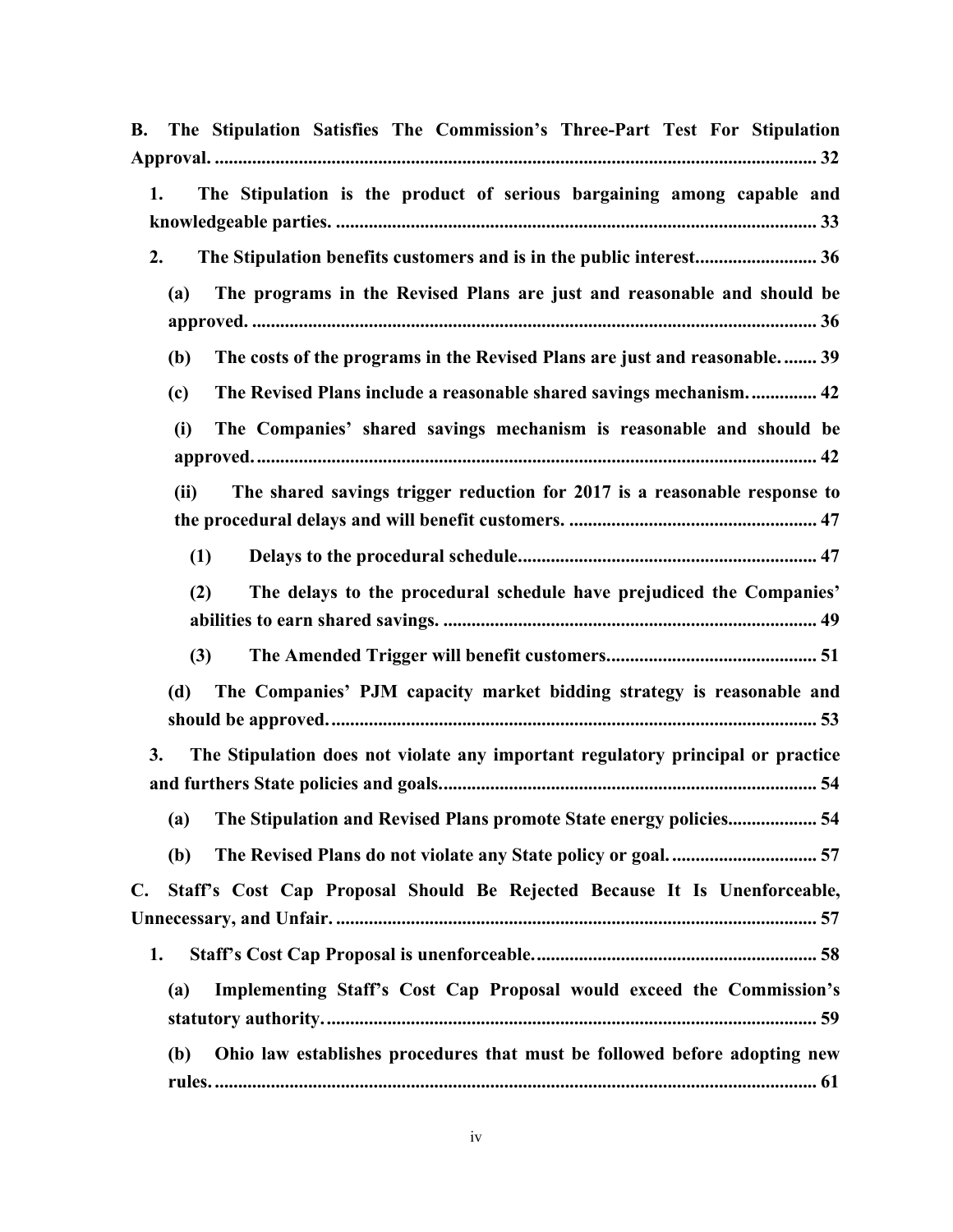| Staff's Cost Cap Proposal is a "rule" subject to Ohio's rule-making<br>(c)                                                                                 |  |  |  |  |
|------------------------------------------------------------------------------------------------------------------------------------------------------------|--|--|--|--|
| Courts routinely invalidate rules for failing to comply with Ohio's rule-<br>(d)                                                                           |  |  |  |  |
| Other Commission "costs caps" complied with Ohio's rule-making<br>(e)                                                                                      |  |  |  |  |
| 2.                                                                                                                                                         |  |  |  |  |
| Once approved by the Commission, the Companies' portfolio plan budgets<br>(a)                                                                              |  |  |  |  |
| (b)<br>The Companies' shared savings is already subject to a Commission approved<br>cap.                                                                   |  |  |  |  |
| The Companies' Rider DSE2 is already subject to a two-year bill mitigation<br>(c)                                                                          |  |  |  |  |
| 3.                                                                                                                                                         |  |  |  |  |
| Staff has proposed a 3% cap for the Companies but has agreed to higher cost<br>(a)                                                                         |  |  |  |  |
| A comparison of first-year energy efficiency acquisition costs for the<br>(b)<br>Companies, AEP, and DPL demonstrates that Staff's Cost Cap Proposal would |  |  |  |  |
| Staff's Cost Cap Proposal fails to consider the impact of switch rates on FERC<br>(c)                                                                      |  |  |  |  |
| (d)<br>Staff's Cost Cap Proposal fails to consider the impact of disparate revenue per                                                                     |  |  |  |  |
| Staff's Cost Cap Proposal unfairly restricts the Companies' ability to meet<br>(e)                                                                         |  |  |  |  |
| The Commission Should Grant The Companies' Request To Waive The Annual<br>D.                                                                               |  |  |  |  |
| The Companies Request An Order Approving The Stipulation And The Companies'<br>E.                                                                          |  |  |  |  |
| IV.                                                                                                                                                        |  |  |  |  |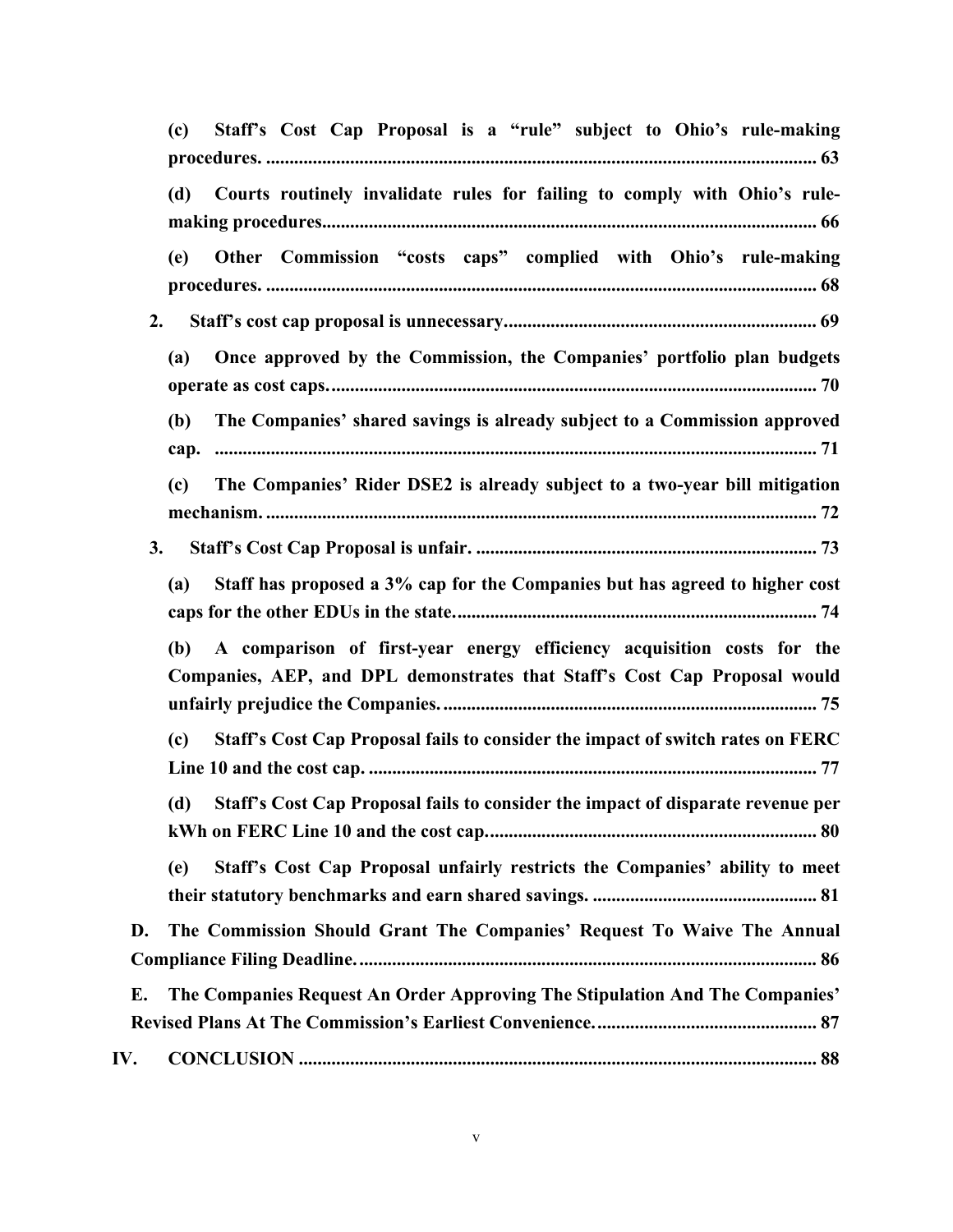#### **I. INTRODUCTION**

Ohio Edison Company ("OE"), The Cleveland Electric Illuminating Company ("CEI"), and The Toledo Edison Company ("TE") (collectively, the "Companies"), filed their proposed energy efficiency ("EE") and peak demand reduction ("PDR") portfolio plans for approval by the Commission on April 15, 2016—over ten months ago. Since then, the Companies have revised their respective EE/PDR portfolio plans to include changes and revisions suggested by intervening parties as part of lengthy and comprehensive settlement efforts, as well as to comply with the Commission's directives in its Fifth Entry on Rehearing in the Companies' ESP IV case (the "Revised Plans"). Those efforts culminated in an extensive Stipulation and Recommendation ("Stipulation") which, among other things, recommends that the Commission approve the Companies' Revised Plans as filed and without modification. The Stipulation was executed by nearly every party in this case, resolving all of the issues in this proceeding among those parties. As set forth below, the Stipulation and the Revised Plans contained therein are just, reasonable, and should be approved and adopted by the Commission.

The Revised Plans comply with all statutory and regulatory requirements under Ohio law, and there is no credible evidence to the contrary. The Companies correctly calculated their respective EE/PDR baselines and corresponding benchmarks, and the uncontested savings estimates in the portfolio plans are amply supported and reasonable. Moreover, as required by the Commission's Rules, the Revised Plans are "cost-effective" on both a portfolio and program basis (with the only exception being the Companies' Low-Income EE Program). Finally, the Revised Plans include all other required elements under the Commission's Rules, including an executive summary and market potential study, as well as descriptions of stakeholder participation, attempts by the Companies to align and coordinate programs with other public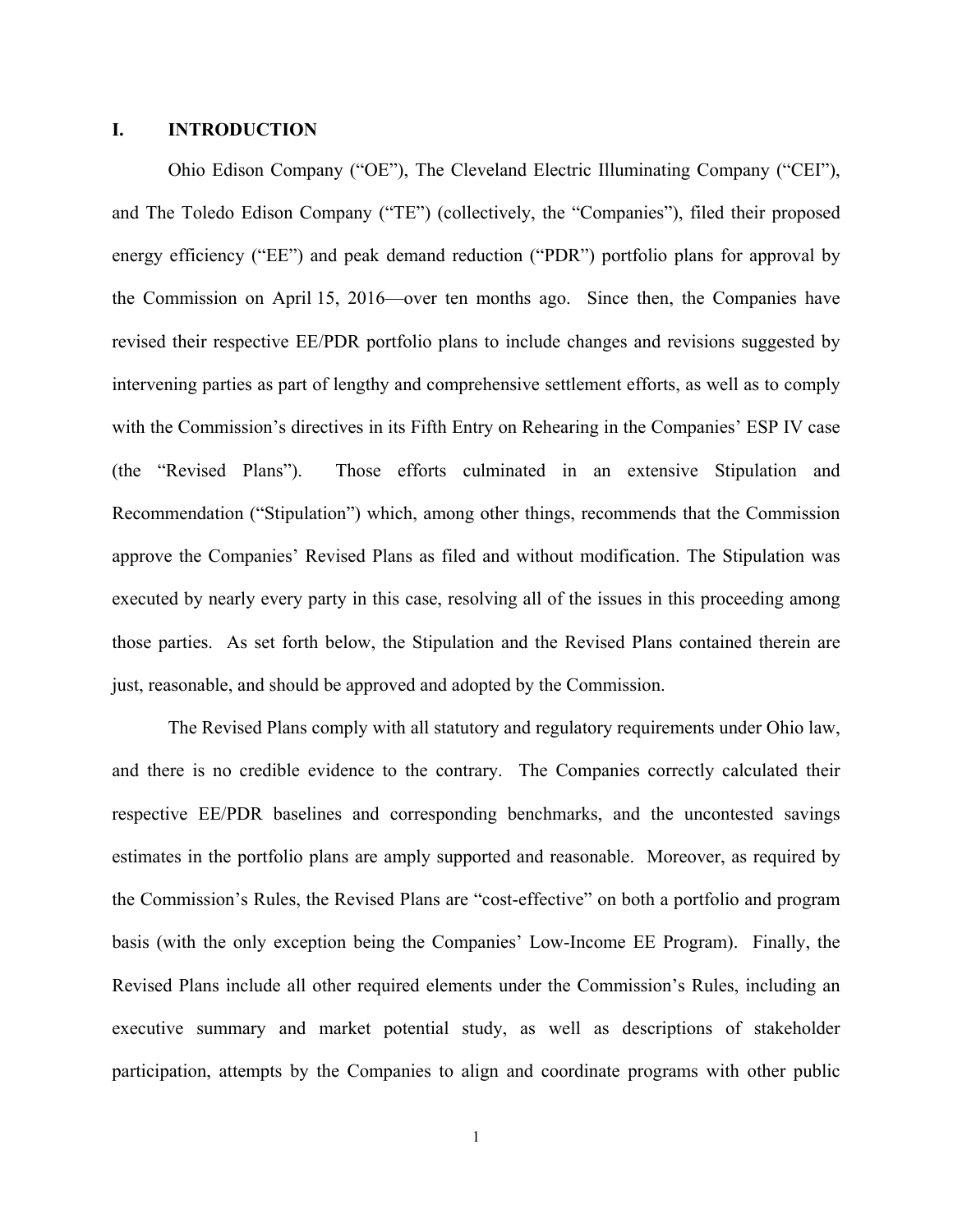utilities in Ohio, and the Companies' EE/PDR programs. All in all, the Revised Plans fully comply with the Commission's requirements.

Not only do the Revised Plans comply with all statutory and regulatory requirements, but the Stipulation supporting those Plans also satisfies the Commission's three-part test for stipulation approval. *First*, there can be no dispute that the Stipulation is the product of lengthy, serious bargaining among capable and knowledgeable parties in a cooperative process. Every party to this proceeding was invited to participate in settlement discussions. Ultimately, all but three parties executed the Stipulation, which reflects an accommodation of the diverse interests represented by the intervening environmental advocates, the low and moderate income residential customer advocate, an industrial customer consultant, a certified retail electric service provider, and a capacity aggregator and marketer. In short, the Stipulation is the culmination of a comprehensive and detailed process among the Companies and a diverse group of parties who intervened in this proceeding.

**Second**, the Stipulation is in the public interest and benefits the customers in the Companies' service territories. The Revised Plans provide opportunities for the Companies to meet or exceed their statutory EE/PDR benchmarks in a reasonable and cost-effective manner, while at the same time offering the Companies' customers a wide array of programs that will help them achieve energy and cost savings. The Revised Plans also include a reasonable shared savings incentive mechanism, one which is nearly-identical to the Companies' previouslyapproved mechanism. That mechanism will incentivize the Companies to operate their programs in a manner that maximizes benefits created for their customers. In this fashion, the interests of the customers, the State's policies, and the Companies are aligned.

*Third*, the Stipulation does not violate any important regulatory principal or practice. To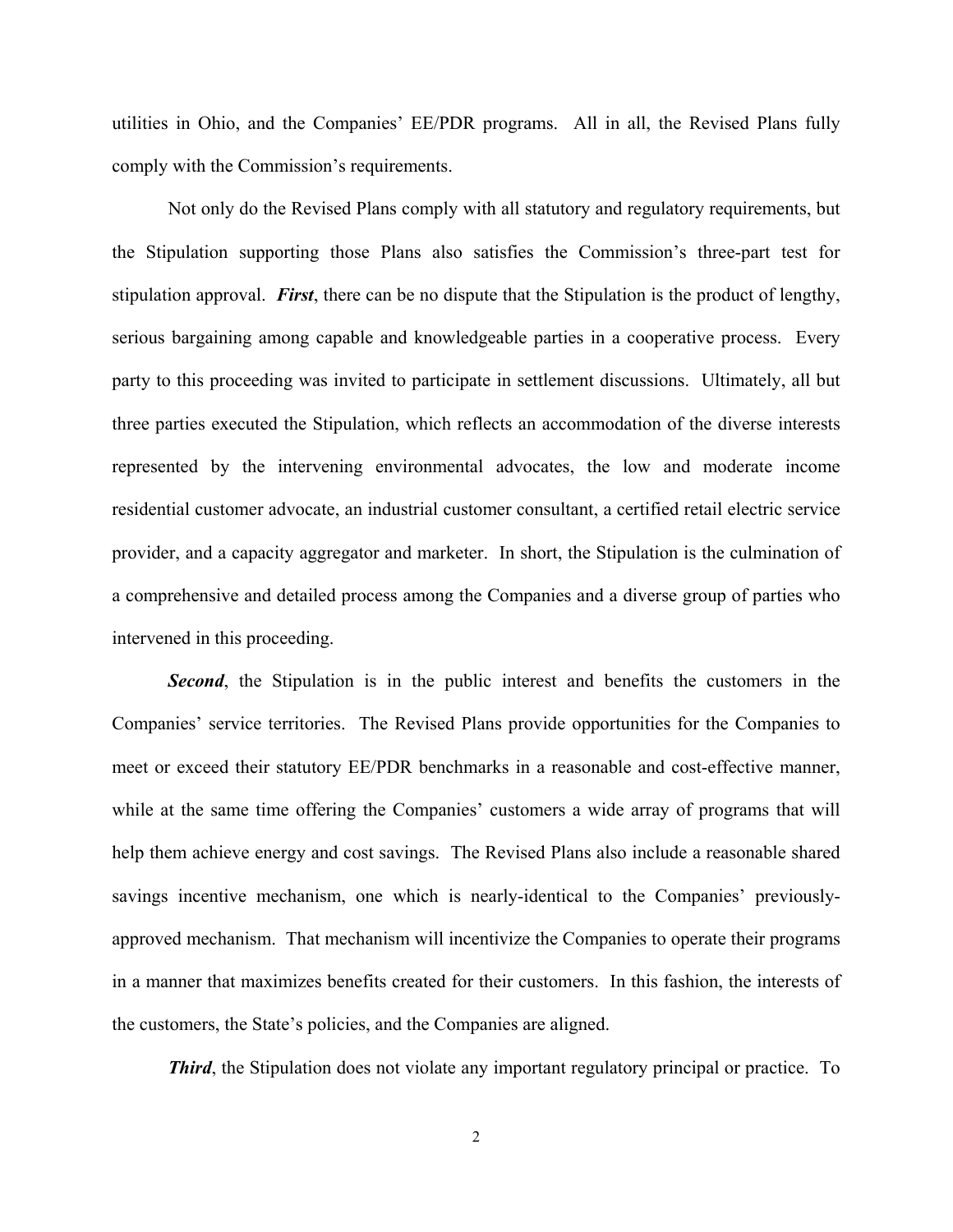the contrary, through the adoption of the Revised Plans, the Stipulation promotes and furthers state policies and goals with respect to electric service. For instance, the Stipulation promotes the availability of adequate, reliable, safe, efficient, nondiscriminatory, and reasonably priced retail electric service in Ohio. The Stipulation also promotes innovation and market access for cost-effective supply and demand-side retail service. Moreover, the Stipulation seeks to protect at-risk populations in Ohio, such as low-income consumers, as well as encourages the education of small business owners in the State with respect to the use of EE programs. Nothing in the record contradicts these points, nor does the record otherwise support the conclusion that the Stipulation somehow violates an important regulatory principle in Ohio. Accordingly, the Stipulation passes the Commission's three-part test.

Despite the fact the Revised Plans comply with all statutory and regulatory requirements under Ohio law, and despite the fact the Stipulation passes the Commission's test for approval, Staff is requesting that the Commission modify the Stipulation by imposing upon each of the Revised Plans an "overall cost cap." The parties to the Stipulation, however, rejected Staff's proposal, which was not presented until after months of settlement negotiations had resulted in a comprehensive resolution among the parties. In fact, other than OCC, no intervenor in this proceeding supports the proposal. That is because Staff's proposed cost cap is (i) unenforceable, (ii) unnecessary, and (iii) unfair.

Staff's proposal is unenforceable and contrary to law because the General Assembly has not conferred upon the Commission the authority to cap the costs of compliance with Ohio's EE/PDR mandates. Moreover, even if a cost cap was within the Commission's purview, governmental entities in Ohio must follow specific procedures when implementing legal standards that did not previously exist. It is undisputed that Staff's cost cap proposal has not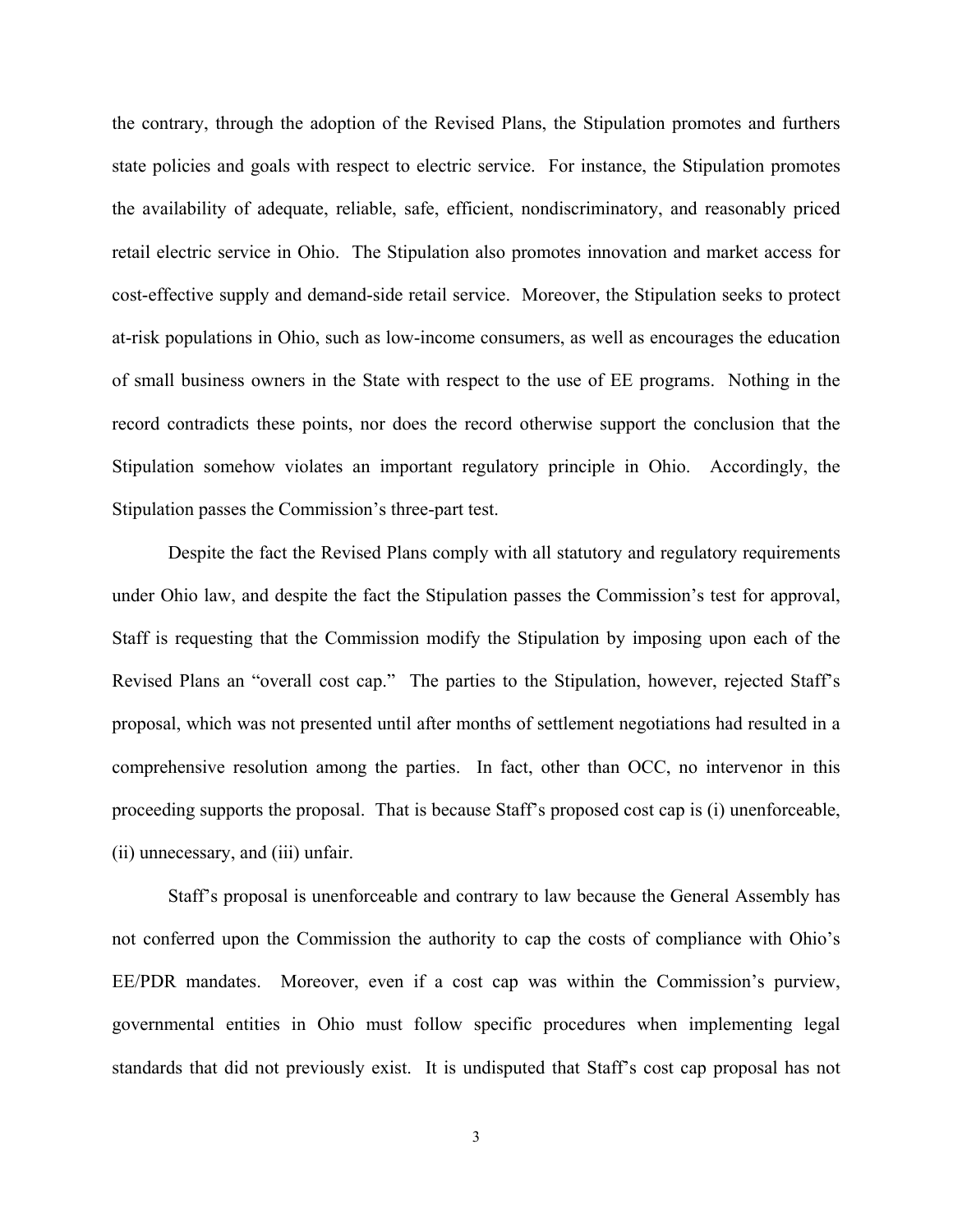gone through the rigors of those rule-making procedures. Accordingly, Staff's proposal is unenforceable, and adopting it would violate Ohio law.

Staff's cost cap proposal, even if it were legal, is also unnecessary in this case. *First*, the Revised Plans include a proposed three-year budget, which, once approved by the Commission, will operate as a "cap" on all costs related to the Plans. *Second*, the Companies' shared savings opportunities are already subject to a Commission-approved cap, currently set at \$10 million (after tax) across the three Companies. There is thus no need to create a "double-cap" on shared savings that would almost certainly eliminate the Companies' shared savings incentive to exceed their EE goals. *Third*, the Companies' customers are currently enjoying a two-year bill mitigation mechanism designed to protect them against rate volatility and price fluctuations.

In addition to being unenforceable and unnecessary, the Commission should also reject Staff's proposal because it is inherently unfair. *First*, despite Staff's desire to create "consistency amongst all the utilities in the state," its proposal does not place Ohio's electric distribution utilities ("EDUs") on a level playing field. While Staff's proposed cost cap for the Companies is set at 3% of their respective FERC Forms 1, Page 300, Line 10s, its proposals for AEP Ohio ("AEP") and Dayton Power & Light Co. ("DP&L") are set at 4% of their respective Line 10s. Staff also recently proposed a 3.5% cap for Duke Energy Ohio ("Duke"). In other words, Staff seeks to impose on the Companies a cost cap percentage that is lower than that for any other EDU in the state. The difference among Staff's proposals for the EDUs, while small in percentage, is quite large in application. Indeed, the difference between a 3% cap and a 4% cap for the Companies is approximately \$26.7 million.

**Second**, an analysis of the first-year EE acquisition costs across Ohio's EDUs demonstrates that Staff's proposed cost cap would prejudice the Companies by permitting them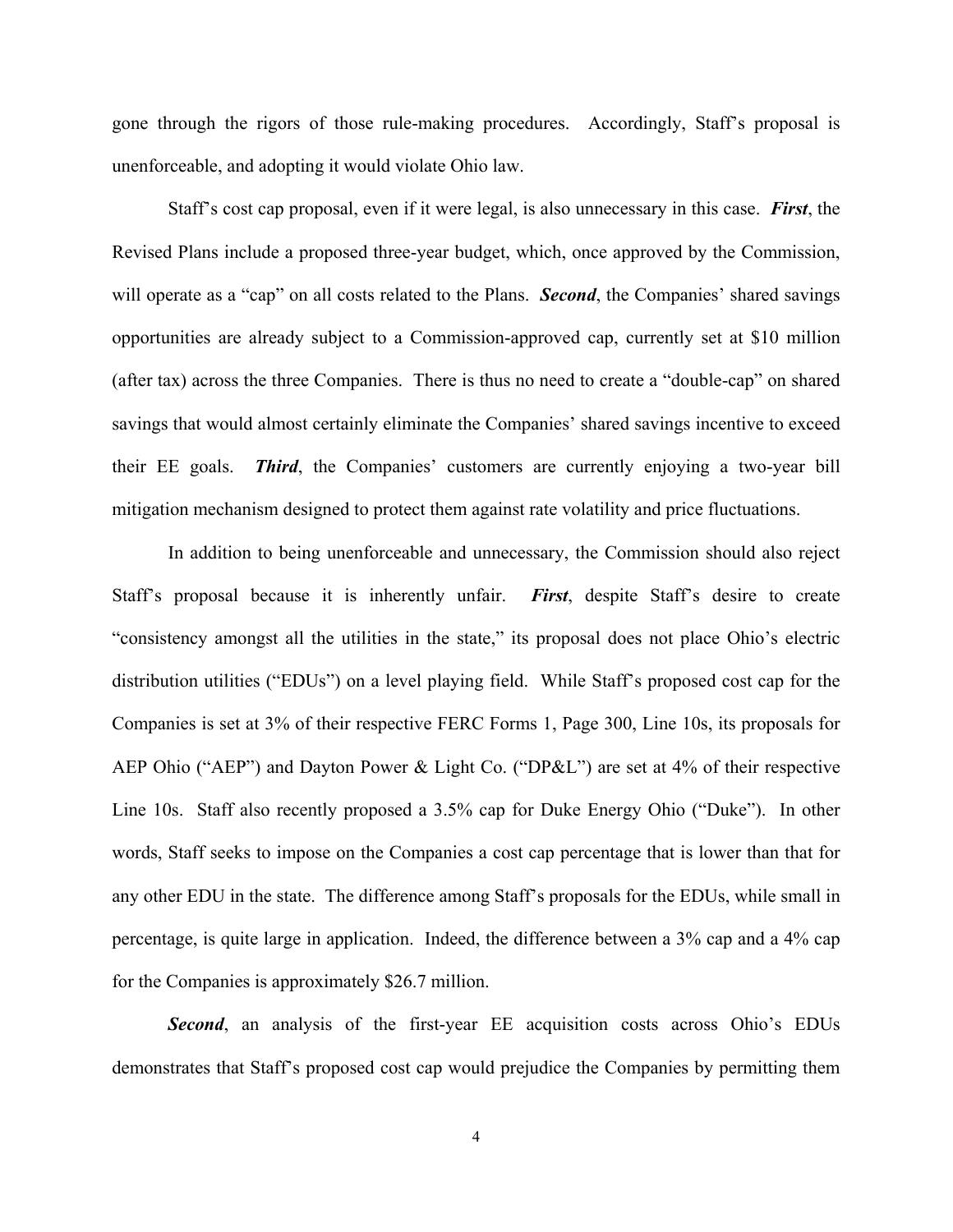to spend significantly less money for each kilowatt hour ("kWh") of energy saved compared to their in-state counterparts. For the Companies to have the same opportunity AEP has to comply with their EE/PDR goals, the Companies' annual cost cap would have to be \$135 million, which is nearly *69% higher* than what Staff is currently proposing. There is no reasoned explanation for this inequity.

*Third*, Staff's proposal ignores the inherent differences among EDUs that makes use of FERC Form 1, Page 300, Line 10 inequitable from the outset. Most notably, Staff fails to consider the impact "switch rates" have on an EDU's Line 10, which, as explained below, is significant. In short, customer switch rates (or "shopping") have a direct impact on total sales reported on Line 10, which, in turn, directly impact the cost cap calculation. Staff's failure to recognize these realities unfairly impacts the Companies, who have the highest switch rates among Ohio EDUs.

*Fourth*, the unfairness of using FERC Form 1, Page 300, Line 10 as the basis for Staff's proposed cost cap is further highlighted by comparing AEP's average revenue per kWh delivered with that of the Companies. As fully demonstrated below, the Companies' average revenue per kWh delivered is approximately 78% of AEP, which, again, unfairly impacts Line 10 and the cost cap calculation.

*Fifth*, Staff's proposal unfairly restricts the Companies' ability to meet their statutory benchmarks and earn shared savings. Indeed, Staff's proposal was based on its review of a limited set of *historical cost data* and results in a maximum annual aggregate budget for the Companies of \$80.1 million (including shared savings). By contrast, the Companies' \$90 million annual aggregate budget for the Revised Plans (not including shared savings and other costs recovered through Rider DSE2) was calculated utilizing the Companies' experience in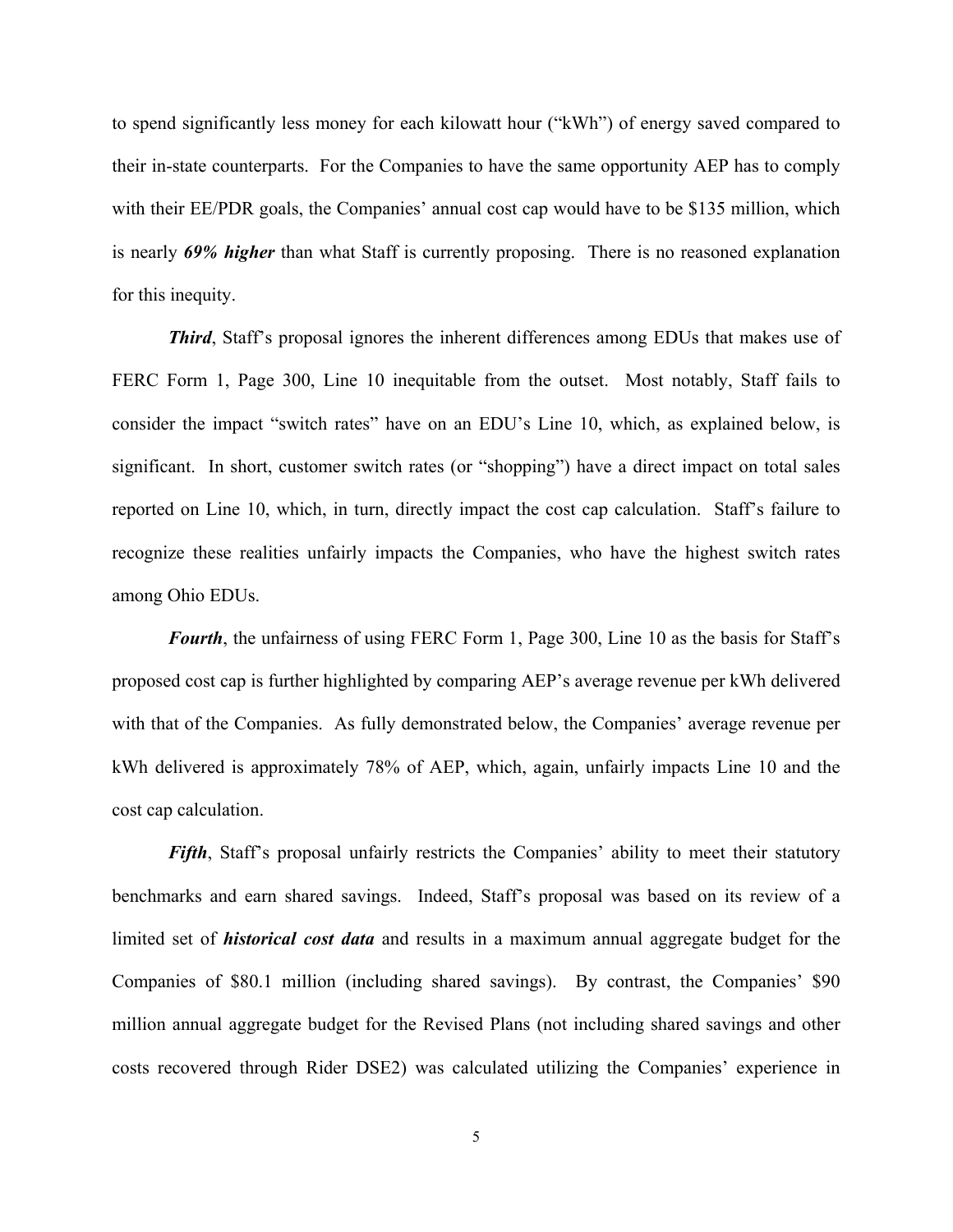constructing and budgeting EE portfolio plans in Ohio and other jurisdictions and was based on the most current *actual pricing*. Put simply, the costs of the Revised Plans necessarily exceed Staff's proposed cost cap, jeopardizing the Companies' ability to meet their statutory benchmarks with new EE savings and earn shared savings.

For all these reasons, the Commission should reject Staff's cost cap proposal and approve the Stipulation, without revision or modification.

#### **II. BACKGROUND**

#### **A. Prior Energy Efficiency and Peak Demand Reduction Portfolio Plans.**

FirstEnergy Corp. ("FirstEnergy") is a diversified energy company headquartered in Akron, Ohio. Among its ten wholly-owned electric utility subsidiaries are the Companies, the three public utilities in Ohio relevant to this proceeding. Together, the Companies provide electric service to over 2 million customers in  $Ohio<sup>1</sup>$ .

In 2008, Ohio passed an energy bill that required all EDUs in the State to implement EE and PDR programs to achieve certain savings levels, or "benchmarks."<sup>2</sup> Consistent with that energy bill, the Companies are required to submit three-year portfolio plans that are specifically designed to meet or exceed those benchmarks.<sup>3</sup> The Commission's Rules required EDUs to propose their first comprehensive EE and PDR portfolio plans by January 1, 2010, and every third year thereafter.<sup>4</sup>

The Companies' first EE/PDR portfolio plans, covering 2010, 2011, and 2012, were

<sup>&</sup>lt;u>1</u> <sup>1</sup> Companies' Exhibit 4, Case No. 16-0743-EL-POR, Direct Testimony of Edward C. Miller (Apr. 15, 2016) ("Miller Testimony") at 5. 2

 $^{2}$  O.R.C. § 4928.66(A)(1).

 $3$  O.A.C. § 4901:1-39-04(A).

 $^{4}$  *Id*.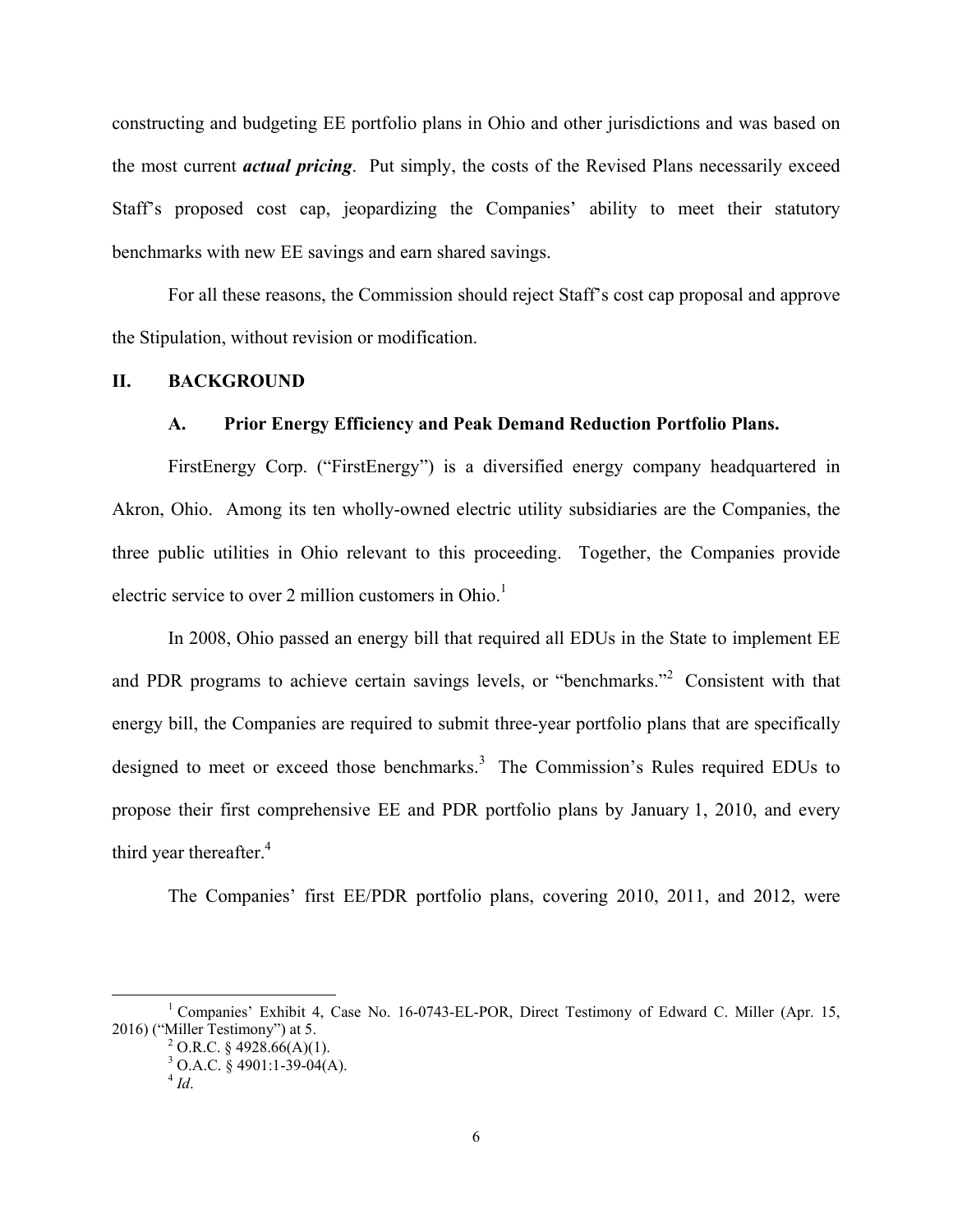timely filed for approval with the Commission on December 15,  $2009$ <sup>5</sup>. Those portfolio plans were approved on March 23, 2011, at which time the Companies immediately implemented the plans.<sup>6</sup> The Companies filed their second EE/PDR portfolio plans—covering years 2013, 2014, and 2015—on July 31, 2012.<sup>7</sup> The Commission approved the Companies' second EE/PDR portfolio plans on March 20, 2013. Nearly a year and a half later, on September 12, 2014, Substitute Senate Bill Number 310 ("Senate Bill 310") went into effect, amending certain portions of the EE/PDR statute, freezing the cumulative EE and PDR benchmarks for EDUs in 2015 and 2016 to 2014 levels.<sup>9</sup> Senate Bill 310 also permitted EDUs in Ohio to seek amendments to their existing EE/PDR portfolio plans, which the Companies did on September 24, 2014.<sup>10</sup> The Commission approved the Companies' application for amendment on November 20, 2014, which resulted in the extension of the amended EE/PDR portfolio plans through the end of  $2016$ .<sup>11</sup> The Companies operated under the amended EE/PDR portfolio plans through 2016.

# **B. The Companies' Application For EE/PDR Portfolio Plans For 2017 Through 2019 And Procedural Delay.**

Pursuant to the Commission's Rules, the Companies timely filed their applications for new three-year EE/PDR portfolio plans on April 15, 2016 ("Proposed Plans").<sup>12</sup> The relevant

 <sup>5</sup> *In the Matter of the Application of [The Companies'] for Approval of Their [EE] and [PDR] Program Portfolio Plans for 2012 and Associated Cost Recovery Mechanisms,* Case Nos. 09-1947-EL-POR et al., Application (Dec. 15, 2009) ("Case No. 09-1947-EL-POR").<br><sup>6</sup> *Id.* at Opinion and Order (Mar. 23, 2011).<br><sup>7</sup> *In the Matter of the Application of the [Companies] For Approval of Their [EE & PDR] Program* 

*Portfolio Plans for 2013 through 2015*, Case Nos. 12-2190-EL-POR et al., Application (July 31, 2012) ("Case No. 12-2190-EL-POR"); Miller Testimony at 6.

 $^8$  Case No. 12-2190-EL-POR at Opinion and Order (Mar. 20, 2013).

 $<sup>9</sup>$  Miller Testimony at 6.</sup>

<sup>&</sup>lt;sup>10</sup> Case No. 12-2190-EL-POR, Verified Application for Approval of Amended EE and PDR Plans for 2015<br>Through 2016 (Sep. 24, 2014; Miller Testimony at 6.

<sup>&</sup>lt;sup>11</sup> Case No. 12-2190-EL-POR, Finding and Order (Nov. 20, 2014); Miller Testimony at 6-7. <sup>12</sup> Case No. 16-0743-EL-POR, Application (Apr. 15, 2016).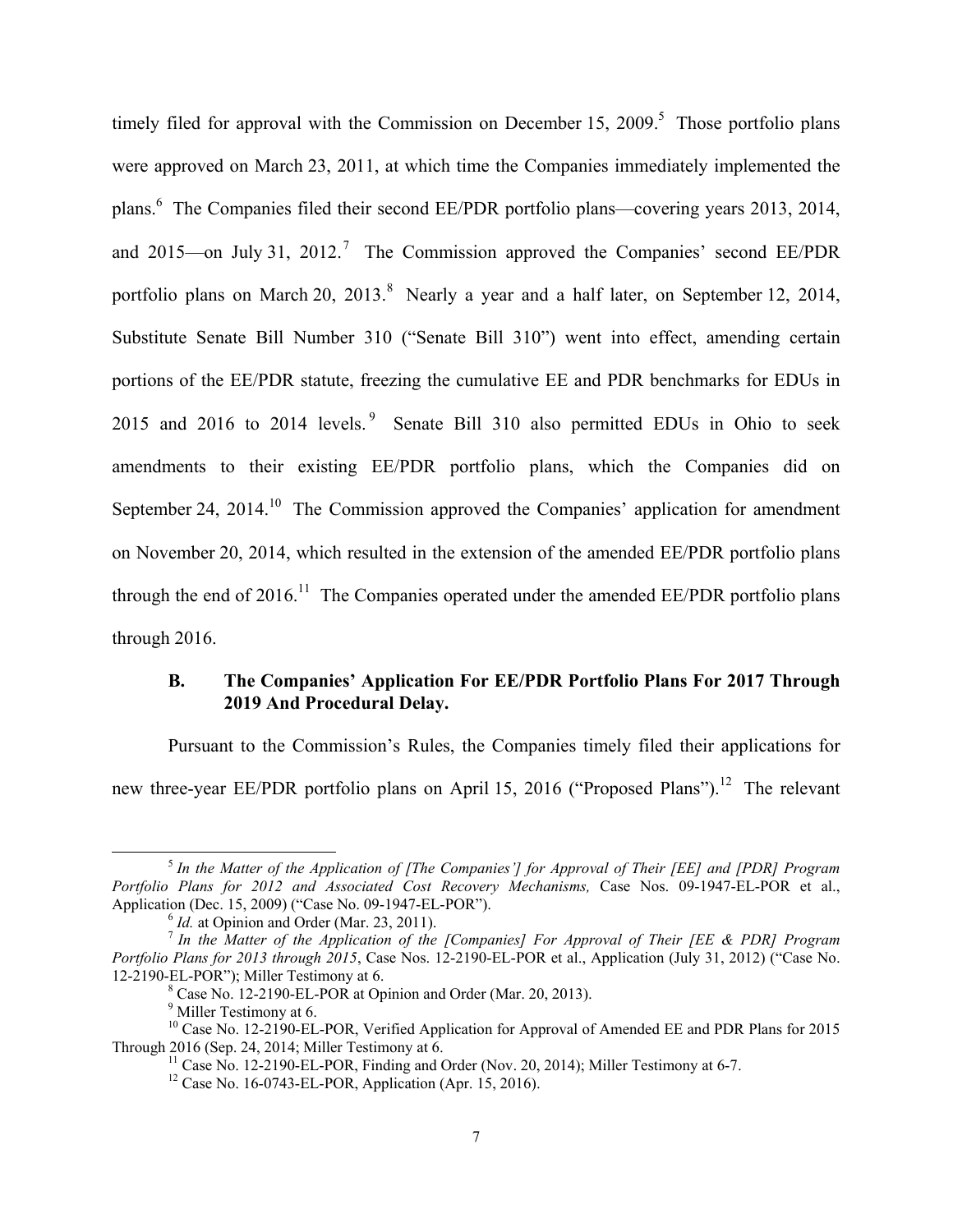time period covered by the Proposed Plans commenced on January 1 2017, and runs through December 31, 2019 ("Plan Period"). Prior to the development of the Proposed Plans, the Companies recognized that other interested parties had knowledge, experience, and expertise with regard to EE and PDR programs and thus were a valuable part of the development of those Plans.<sup>13</sup> The Companies thus engaged energy efficiency consultants ADM Associates, Inc. ("ADM"), Applied Energy Group ("AEG"), and Harbourfront Group, Inc. ("Harbourfront"), as well as met with their Ohio Collaborative Group (established prior to the Companies' submission of their first EE/PDR portfolio plans) specifically to request input from and openly share the Companies' thoughts and overall vision on the programs and measures being considered for inclusion in the Proposed Plans. Those meetings also included draft projections and information on the development of the Companies' 2016 Market Potential Study ("MPS"), which was conducted by Harbourfront at the direction of its President and CEO, who has over 40 years of industry experience. 14 The Companies actively solicited input and suggestions from their consultants and the Collaborative Group on the Proposed Plans, and, based on such feedback, designed the Proposed Plans to reflect many of the suggestions received.<sup>15</sup>

Shortly after the Companies filed their Proposed Plans for approval with the Commission, several parties moved to intervene in this proceeding, including the Ohio Environmental Council ("OEC"), the Environmental Defense Fund ("EDF"), the Natural Resources Defense Council ("NRDC"), the Environmental Law & Policy Center ("ELPC"),

<sup>&</sup>lt;sup>13</sup> *Id.* at 1.<br><sup>14</sup> *Id.* Application at 1 (Apr. 15, 2016); Companies' Exhibit 2, Case No. 16-0743-EL-POR, Amended Direct Testimony of George L. Fitzpatrick (Dec. 8, 2016) ("Fitzpatrick Am. Testimony") at 2, attaching and incorporating by reference Case No. 16-0743-EL-POR, Direct Testimony of George L. Fitzpatrick (Apr. 15, 2016) ("Fitzpatrick Testimony") at 2, 4. *See also* Companies' Exhibit 3, Case No. 16-0743-EL-POR, Application at Appendix D, p. 8 & 25 (FirstEnergy Ohio Operating Companies Market Potential Study April 2016) (Apr. 15, 2016) ("MPS"). 15 Case No. 16-0743-EL-POR, Application at 1-2 (Apr. 15, 2016).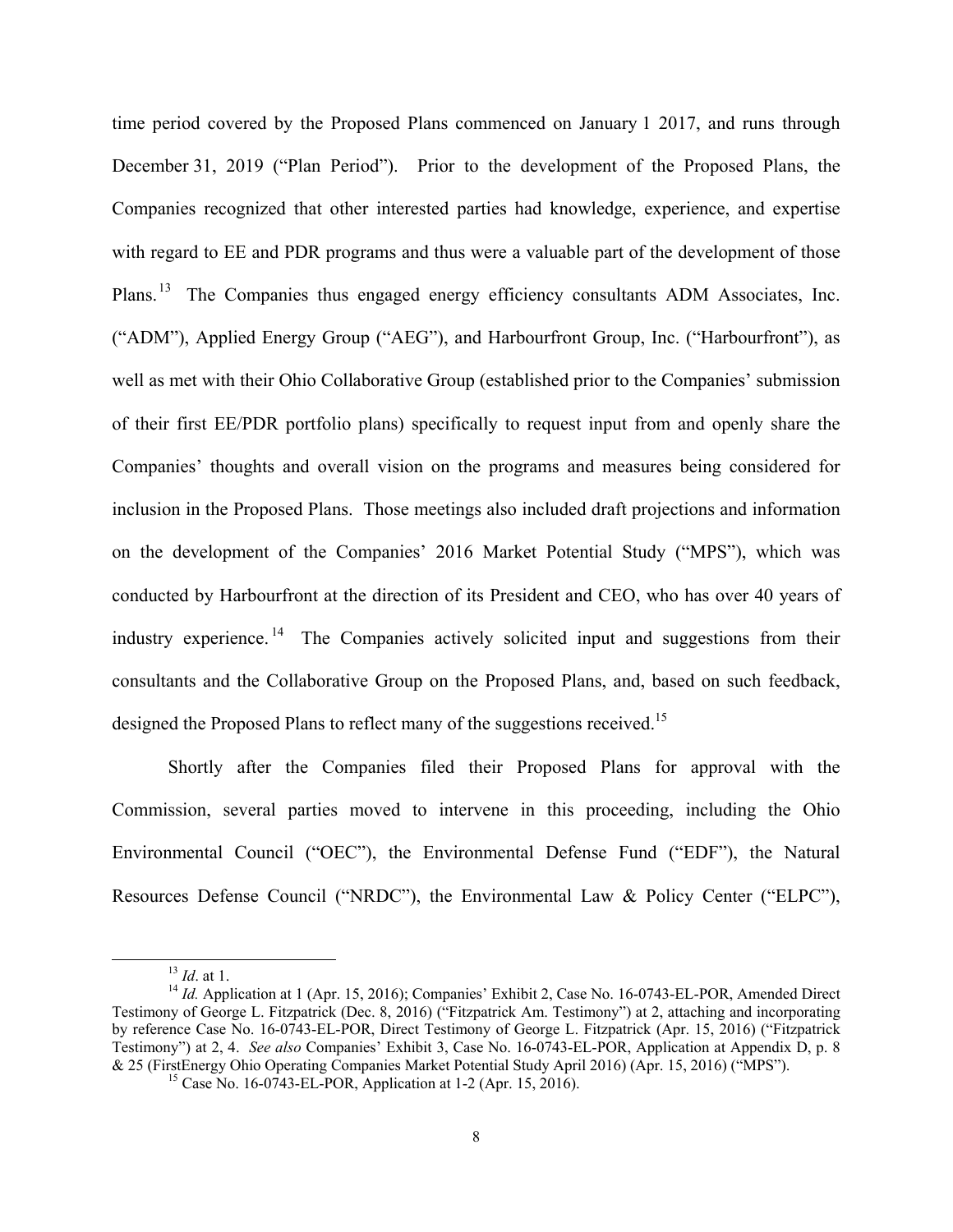Energy Management Solutions, Inc. ("EMS"), EnerNoc, Inc. ("EnerNOC"), Ohio Partners for Affordable Energy ("OPAE"), Interstate Gas Supply, Inc. ("IGS"), the Kroger Co. ("Kroger"), the Ohio Manufacturer's Association Energy Group ("OMAEG"), Industrial Energy Users-Ohio ("IEU"), the Ohio Hospitals Association ("OHA"), and the Office of Ohio Consumers' Counsel ("OCC").16 The Attorney Examiner entered a procedural schedule in May 2016 that set the evidentiary hearing in this case for July 25,  $2016<sup>17</sup>$  That schedule, however, was delayed on several occasions.

To start, Staff of the Commission ("Staff") moved for an extension of the procedural schedule, including the hearing date, in late June  $2016<sup>18</sup>$  No other party joined Staff's motion, which was filed on an expedited basis. The Attorney Examiner granted Staff's motion the next day, setting the evidentiary hearing for October 11, 2016.<sup>19</sup> Staff moved for a second extension of the procedural schedule in late September 2016—less than two weeks before the hearing was set to commence.<sup>20</sup> This time, Staff requested an indefinite continuance, which again, no party joined. The Attorney Examiner granted Staff's motion the next day.<sup>21</sup> Nearly a month later, the Attorney Examiner scheduled the evidentiary hearing for November 21, 2016.<sup>22</sup> That date, however, was also continued, as the parties were engaged in settlement discussions at the time and had made significant progress toward reaching a resolution in this case. For that reason, the parties filed an unopposed joint motion to vacate the November hearing date,  $2^3$  which the

<sup>&</sup>lt;sup>16</sup> *See generally* OCC Exhibit 3, Docket in Case No. 16-0743-EL-POR.<br><sup>17</sup> Case No. 16-0743-EL-POR, Entry at 3 (May 23, 2016).<br><sup>18</sup> *Id.* at Staff's Expedited Motion for Continuance (June 27, 2016).

<sup>&</sup>lt;sup>19</sup> *Id.* at Entry (June 28, 2016).<br>
<sup>20</sup> *Id.* at Staff's Second Expedited Motion for Continuance (Sep. 29, 2016).<br>
<sup>21</sup> *Id.* at Entry (Sep. 30, 2016).<br>
<sup>22</sup> *Id.* at Entry (Oct. 26, 2016).<br>
<sup>23</sup> *Id.* at Unopposed Joi however, neither party opposed.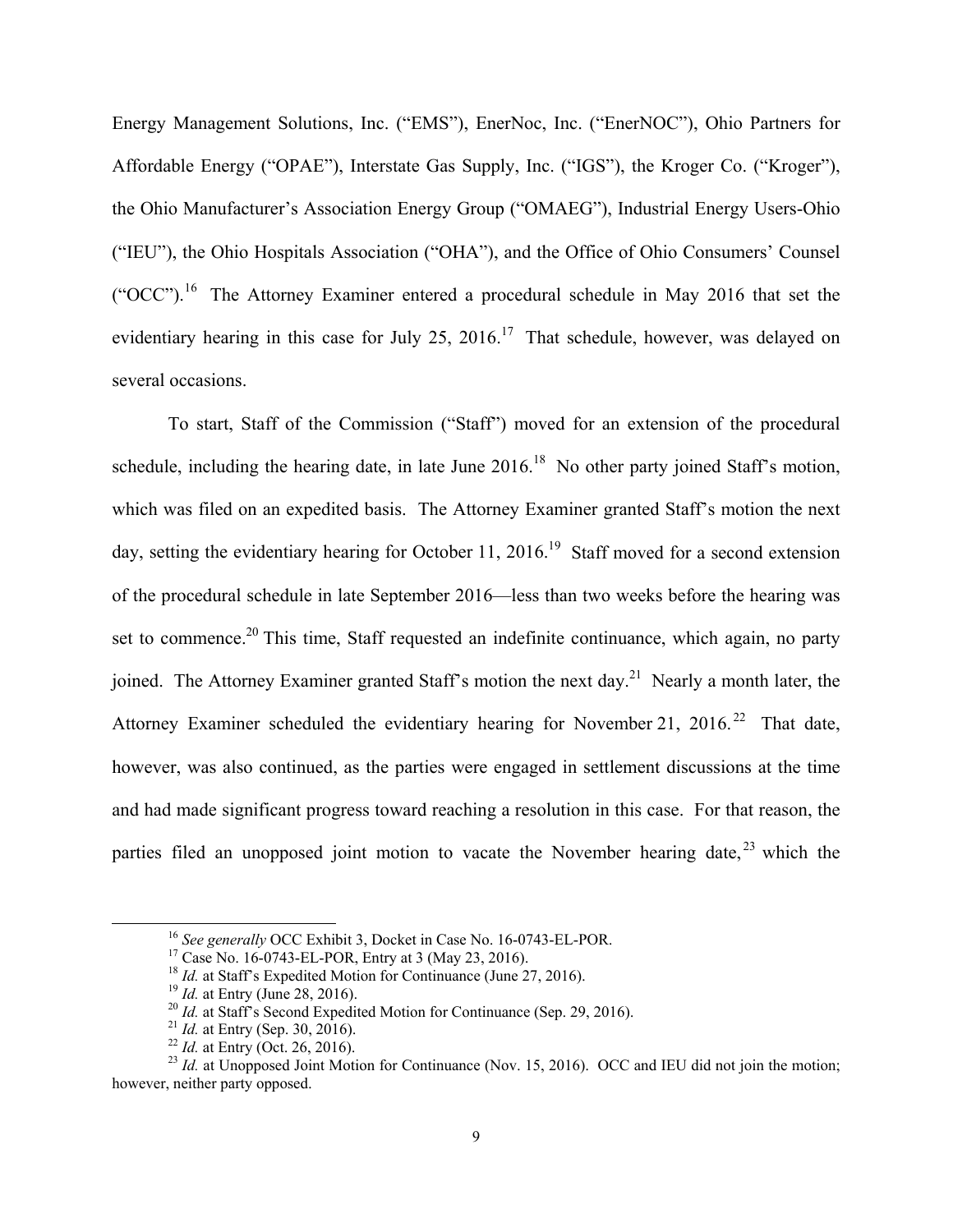Attorney Examiner granted on November 18, 2016.<sup>24</sup> A new hearing date was set by agreement of the parties for December 12,  $2016$ <sup>25</sup> The Attorney Examiner continued the December 12 hearing date to allow parties time to review Staff's testimony, which was filed on December 5, as well as to allow non-settling parties time to review the terms of the settlement that had just been reached by most of the parties in this case.<sup>26</sup> The evidentiary hearing was ultimately scheduled to commence on January 23,  $2017.<sup>27</sup>$ 

### **C. The Stipulation and Recommendation.**

Beginning in August and continuing through early December 2016, the Companies were engaged in comprehensive and lengthy settlement discussions with intervenors and Staff. All parties in this proceeding were invited to participate in those discussions, each of which was represented by competent counsel—many of whom regularly practice before the Commission and have experience in  $EE/PDF$  portfolio cases and other related regulatory proceedings.<sup>28</sup> The Companies began the settlement process by inviting each of the intervening parties who submitted opposing testimony in this case to individually meet, either in person or by telephone, to discuss their objections to the Proposed Plans and the changes they would like to see made to those Plans.29 After numerous one-on-one discussions with individual parties, the Companies developed a proposed settlement term sheet, which became the focal point for all further settlement negotiations in this matter. $30<sup>30</sup>$ 

All intervening parties, as well as Staff, were invited to participate in additional joint and

<sup>&</sup>lt;sup>24</sup> *Id.* at Entry (Nov. 18, 2016).<br>
<sup>25</sup> *Id.* at Entry (Nov. 22, 2016).<br>
<sup>26</sup> *Id.* at Entry (Dec. 9, 2016); Case No. 16-0743-EL-POR, Entry (Dec. 14, 2016).<br>
<sup>27</sup> *Id.* at Entry (Dec. 14, 2016).<br>
<sup>27</sup> *Id.* at Entry (D

<sup>(</sup>Dec. 8, 2016) ("Miller Supp. Testimony") at 8-9.<br>
<sup>29</sup> Miller Supp. Testimony at 8-9.

<sup>30</sup> *Id.* at 9.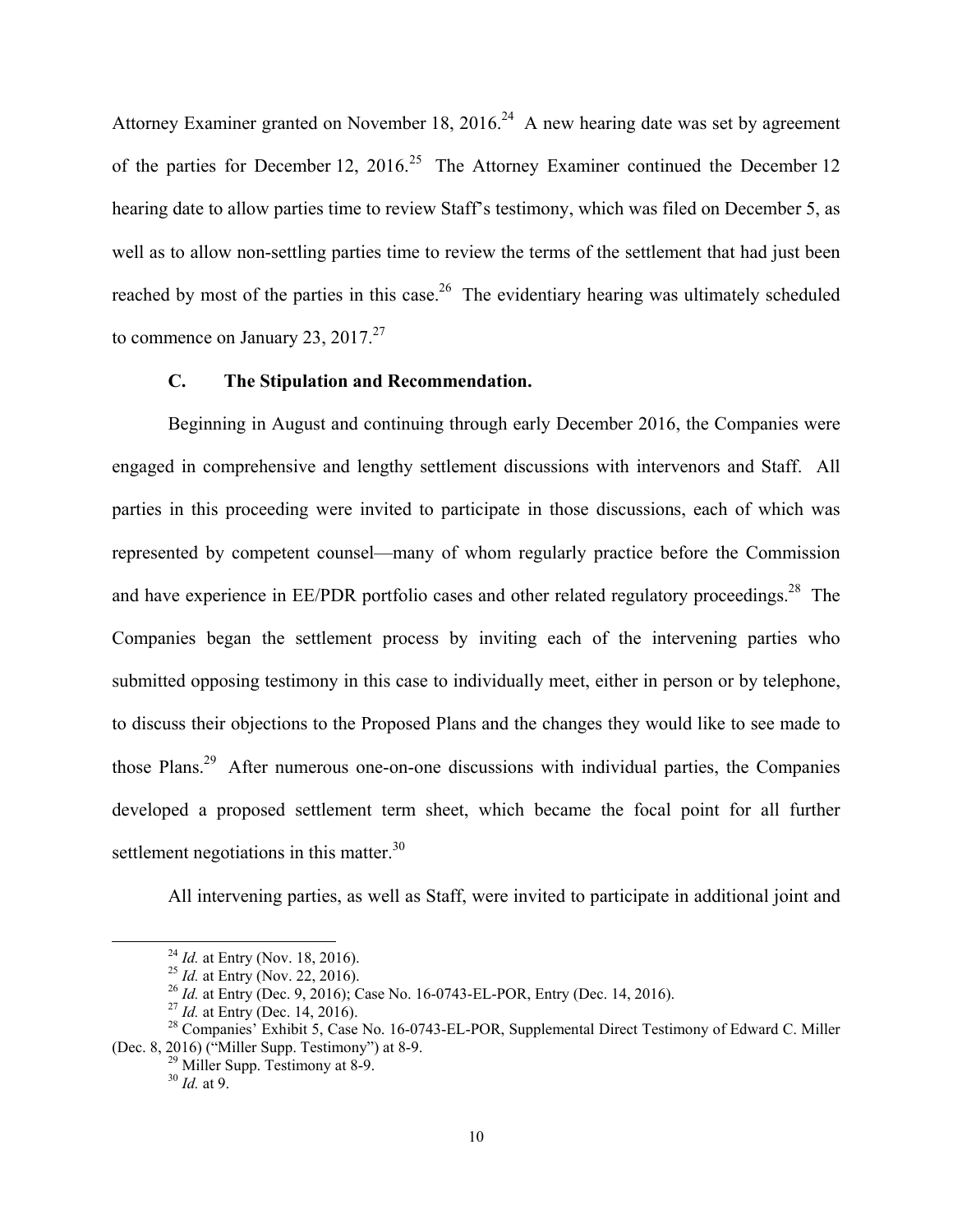individual settlement meetings and discussions with the Companies. All parties received numerous iterations of a draft settlement stipulation, which was based on the initial proposed settlement term sheet.<sup>31</sup> After months of extensive discussions and spirited debate, a compromise was reached among a majority of the parties in this case. That compromise was reduced to writing in a Stipulation and Recommendation pursuant to Rule 4901-1-30 of the Ohio Administrative Code, which authorizes parties to Commission proceedings to enter into written stipulations. The Companies filed that Stipulation with the Commission for approval and adoption on December 9, 2016.<sup>32</sup> In addition to the three Companies, eight intervenors executed the Stipulation as signatory parties—OEC, EDF, NRDC, ELPC, EMS, EnerNoc, OPAE, and IGS (together with the Companies, the "Signatory Parties").<sup>33</sup> Three additional intervenors, while not signatory parties, agreed as part of the settlement to sign the Stipulation as "non-opposing parties"—Kroger, OMAEG, and IEU.<sup>34</sup> The only parties that did not sign the Stipulation in any capacity are OCC, OHA, and Staff.

The Stipulation recommends that the Commission fully approve the Companies' Proposed Plans, as amended and revised under the terms and conditions of the Stipulation ("Revised Plans"). While there are other provisions in the Stipulation, the key provisions can be generally categorized as: (i) programmatic changes (*e.g.*, prioritizing of LED lighting over CFL lighting); (ii) commitments to the Collaborative members (*e.g.*, reporting to Collaborative cleared capacity after each base residual and incremental PJM auction); and (iii) a one-time

<sup>&</sup>lt;sup>31</sup> *Id.* <sup>32</sup> Joint Exhibit 1, Case No. 16-0743-EL-POR, Stipulation and Recommendation (Dec. 8, 2016) ("Stipulation") at 13. An amended signature page to the Stipulation was filed on December 23, 2016, and an amended page 89 of Exhibit B to the Stipulation was filed on January 11, 2017. The Stipulation, as amended on the docket, will be referred to simply as the "Stipulation."<br><sup>33</sup> Stipulation at 13.

<sup>34</sup> *Id.* at 13.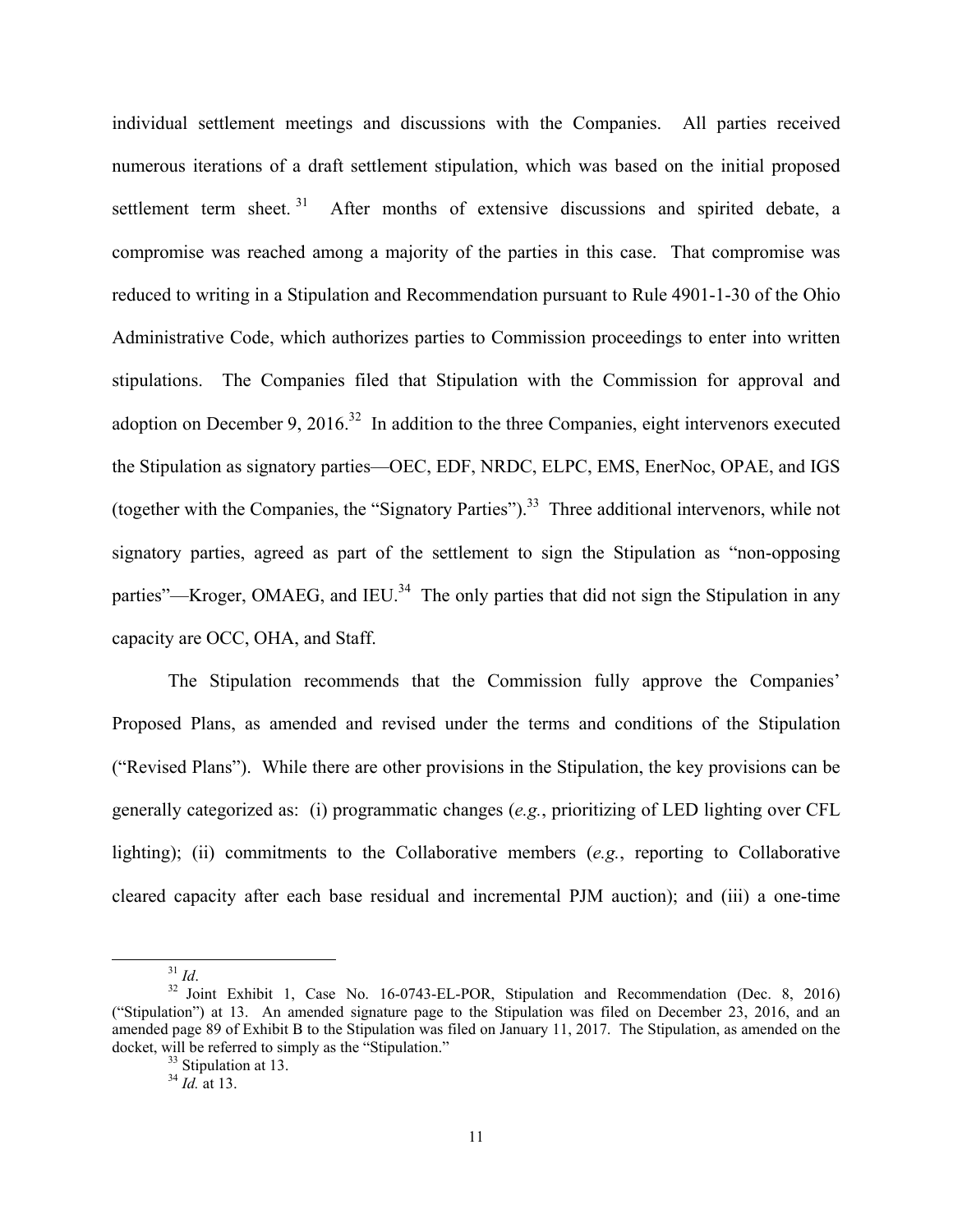reduction to the shared savings trigger in 2017.<sup>35</sup> Companies' Witness Miller summarized and described the programmatic changes included in the Revised Plans pursuant to the agreement of the Signatory Parties.<sup>36</sup> Notably, no one in this proceeding challenged or opposed those changes. Mr. Miller also summarized the Collaborative commitments included in the Stipulation, which, again, were unopposed by any party in this case.<sup>37</sup> The one-time shared savings trigger reduction was also described by Companies' Witness Miller. That reduction is reasonable and necessary in light of the delay to the procedural schedule in this case.<sup>38</sup>

#### **D. Staff's Last Minute Cost Cap Proposal.**

Staff filed its direct testimony in this proceeding on December 5, 2017—one week before the hearing was set to commence and nearly three months after intervenors submitted their respective testimonies.<sup>39</sup> Through its testimony, Staff, for the first time in this proceeding, formally requested the implementation of an overall cost cap. Specifically, Staff requests that the Commission modify the Stipulation by implementing an overall cost cap for each of the three Companies set at  $3\%$  of their respective 2015 FERC Forms 1, page 300, line  $10^{40}$  In doing so, Staff asks the Commission to upset the balance and accommodations of competing interests that the Signatory Parties achieved through extensive and detailed discussions—discussions that Staff chose not to substantively participate in. Indeed, despite the parties' various requests for Staff's input on the Companies' Proposed Plans, Staff failed to meaningfully participate in the process. As set forth below, Staff's cost cap proposal, which the Signatory Parties have uniformly

<sup>&</sup>lt;sup>35</sup> *See generally* Stipulation; Miller Supp. Testimony at 9.<br><sup>36</sup> Miller Supp. Testimony at 9-13.<br><sup>37</sup> *Id.* at 17.

<sup>&</sup>lt;sup>38</sup> *Id.* at 19-20.<br><sup>39</sup> Case No. 16-0743-EL-POR, Prepared Testimony of Patrick Donlon ("Donlon Testimony") (Dec. 5, 2016). Staff filed an amended version of its testimony approximately a month later. *See* Staff Exhibit 1, Case No. 16-0743-EL-POR, Amended Testimony of Patrick Donlon ("Donlon Am. Testimony") (Jan. 10, 2016). 40 Donlon Am. Testimony at 3,7; Hearing Tr. Vol. II at 321:17-323:12 (Donlon Cross).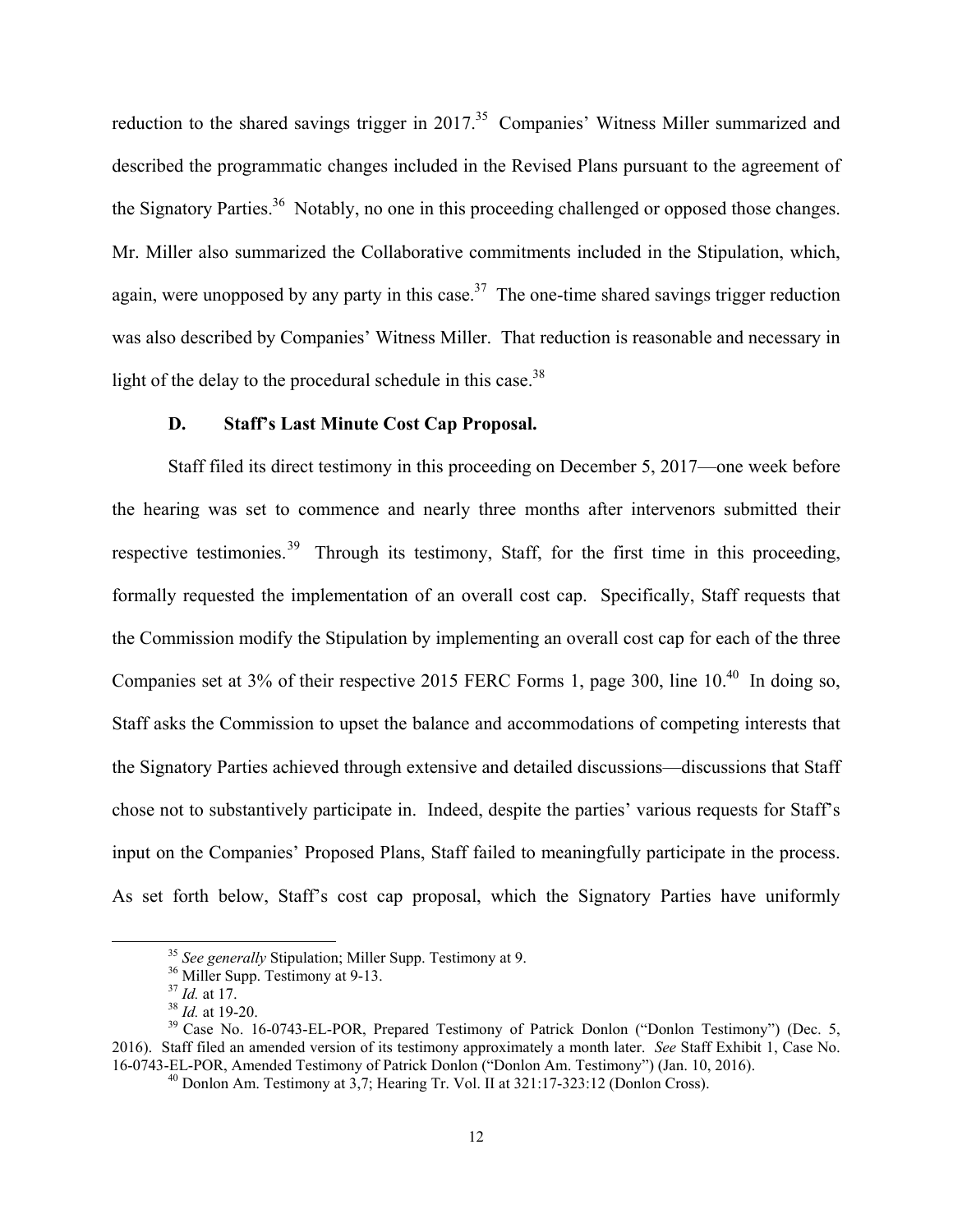rejected, is unenforceable, unnecessary, and unfair.

# **E. Evidentiary Hearing.**

The Attorney Examiner conducted a five-day evidentiary hearing in this case that commenced on January 23, 2017 and ended on January 31, 2017. On the first day of the hearing, the Companies presented their case in support of the Stipulation through the testimonies of Denise J. Mullins, George L. Fitzpatrick, Edward C. Miller, and Eren G. Demiray.<sup>41</sup> OCC and Staff presented their opposition to the Stipulation on the second day of the hearing through the testimonies of Richard F. Spellman (OCC) and Patrick Donlon (Staff).<sup>42</sup> Cross-examination of Staff's witness continued through day three of the hearing. While OHA cross-examined the Companies' witnesses, it did not present any testimony in this case. The rebuttal case lasted two days, with NRDC, ELPC, OEC, and EDF presenting their joint rebuttal case on the fourth day through the testimony of Chris Neme. $43$  The Companies presented their rebuttal case on the last day of the hearing through the testimonies of Eren G. Demiray and Edward C. Miller.<sup>44</sup> The Attorney Examiner closed the record in this case and submitted the matter for the Commission's decision promptly after close of rebuttal.<sup>45</sup>

Pursuant to the Attorney Examiners' directive, the Companies now submit this initial brief in support of the Stipulation and the Revised Plans contained therein.

<sup>&</sup>lt;sup>41</sup> *See generally* **Hearing Tr. Vol. I.** <br><sup>42</sup> *See generally* **Hearing Tr. Vol. II & III.** <br><sup>43</sup> *See generally* **Hearing Tr. Vol. V.** <br><sup>45</sup> **Hearing Tr. Vol. V at 636:6-9.**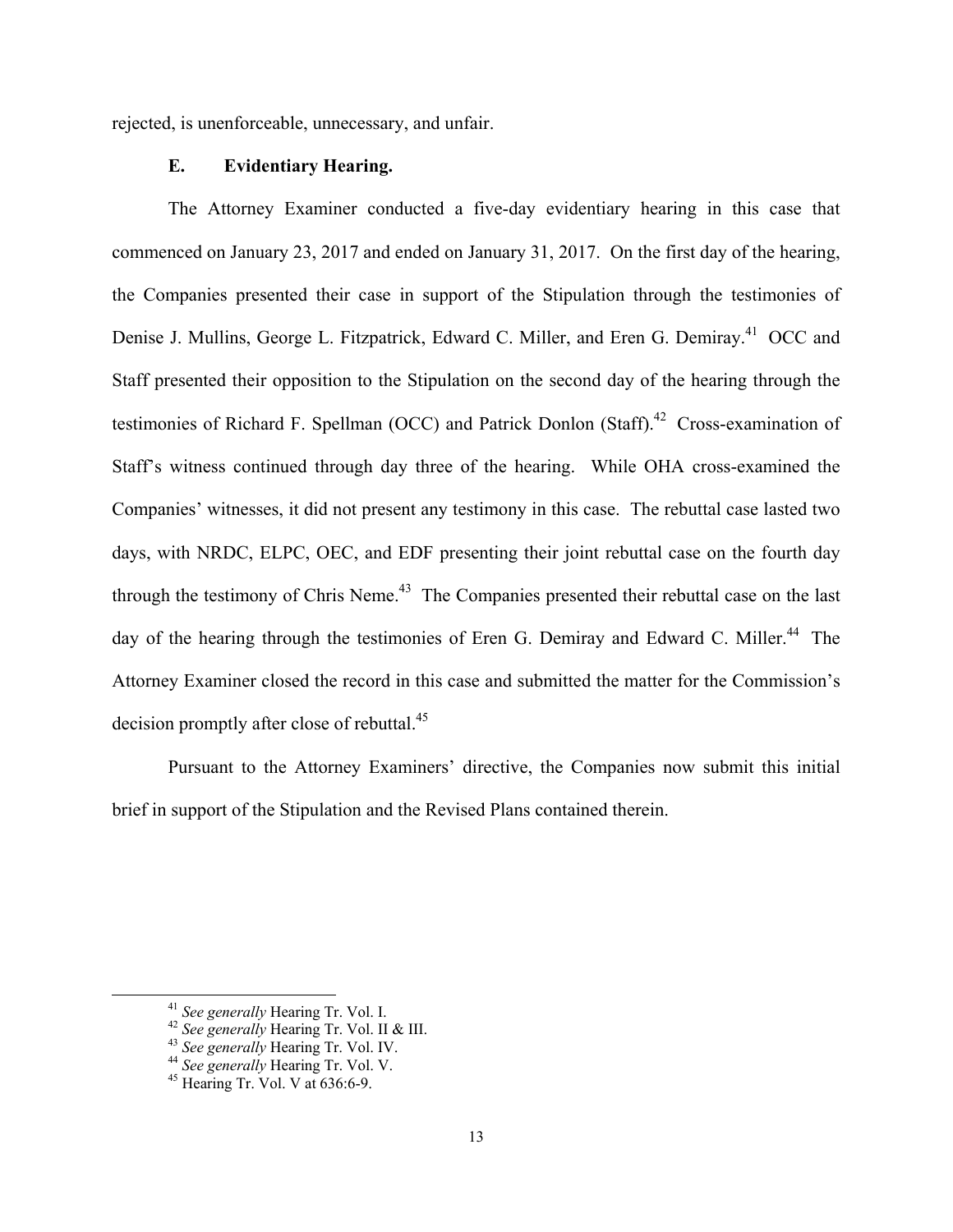#### **III. LAW & ARGUMENT**

# **A. The Revised Plans Comply With All Statutory And Regulatory Requirements.**

The Companies are required under Ohio law to achieve cumulative energy savings of at least 5.2%, 6.2%, and 7.2%, for the years 2017, 2018 and 2019, respectively, and peak demand reductions of 5.50%, 6.25% and 7.00% for these same years based on a three-year rolling average of kilowatt hour sales and kilowatt peak demand. 46 To meet those goals, the Commission's Rules require the Companies to develop three-year portfolio plans that are designed to "meet or exceed" the energy reduction targets and meet the peak demand reduction targets under Ohio law. $47$ 

These portfolio plans must be "cost-effective" on a portfolio and program basis<sup>48</sup> and must include, at a minimum: (i) an executive summary, along with a market potential study; (ii) a description of stakeholder participation in program planning efforts and program development; (iii) a description of attempts to coordinate programs with other public utilities' programs; (iv) a description of existing programs and whether the programs should continue; and (v) a description of proposed programs that includes information such as program objectives, targeted customer segments, proposed duration of the program, estimated program participation levels, program participation requirements, marketing approach, including any rebates or other incentives, program implementation approach, program budgets, participant costs, if any, market transformation activities, and a description of the Companies' evaluation, measurement, and verification ("EM&V") processes.<sup>49</sup> Furthermore, in developing programs for inclusion in the

<sup>&</sup>lt;sup>46</sup> O.R.C. § 4928.66(A)(1) and (2).

<sup>&</sup>lt;sup>47</sup> O.A.C. § 4901:1-39-04(A).<br><sup>48</sup> O.A.C. § 4901:1-39-04(B); see also O.A.C. § 4901:1-39-01(Y).

<sup>48</sup> O.A.C. § 4901:1-39-04(B); *see also* O.A.C. § 4901:1-39-01(Y). 49 O.A.C. § 4901:1-39-04(C)(1)-(5); *see also* O.A.C. § 4901:1-39-03(A).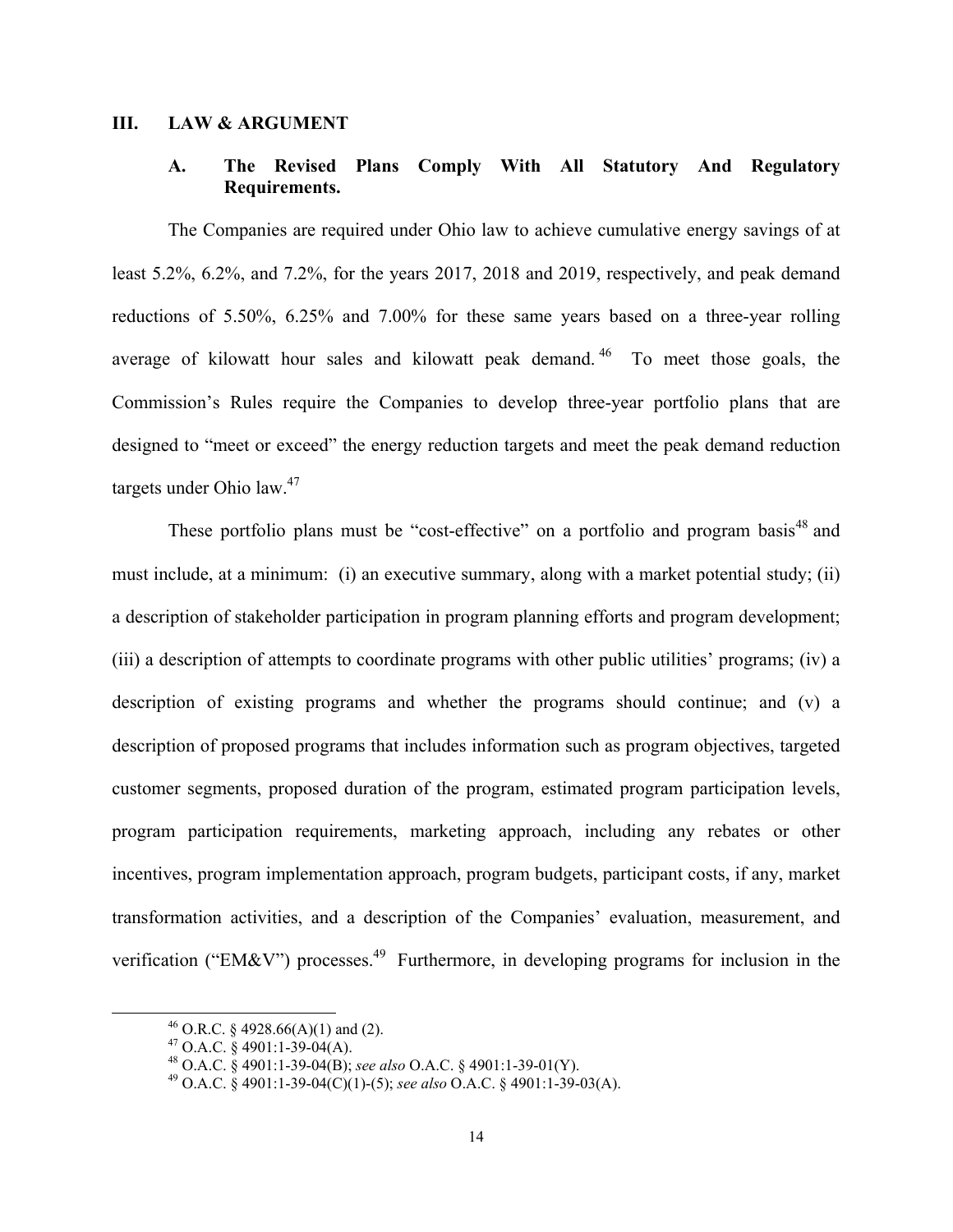portfolio plans, the Companies are required to consider certain "program design criteria" set forth in the Commission's Rules, as well as identify promising measures considered for inclusion in the plans but not found to be cost-effective and/or achievable.<sup>50</sup>

As fully explained below, the Revised Plans meet all of the above requirements and criteria. As such, the Commission should approve and adopt the Revised Plans as part of the Stipulation without modification.

# **1. The Revised Plans are designed to achieve the statutory energy efficiency and peak demand reduction benchmarks.**

# **(a) The Companies correctly calculated the statutory energy efficiency and peak demand reduction baselines and benchmarks.**

Ohio law requires all EDUs in the State to implement EE programs that achieve certain energy savings set by statute.<sup>51</sup> The annual level of energy savings that an EDU must achieve in Ohio is known as the "energy efficiency benchmark."<sup>52</sup> That benchmark is calculated as a percentage of the "energy baseline," which is defined by the Commission's Rules as the "average total kilowatt-hours of distribution service sold to retail customers of the [EDU] in the preceding three calendar years . . . ."53 For years 2017, 2018, and 2019—the time period covered under the Revised Plans—the cumulative EE benchmarks are 5.2%, 6.2%, and 7.2%, respectively.54 In addition to these EE mandates, Ohio law also requires all EDUs to implement PDR programs to achieve annual PDR benchmarks that are also calculated as percentages of an

 $50$  O.A.C. § 4901:1-39-03(B)-(C).

<sup>51</sup> O.R.C. § 4928.66(A)(1)(a); *see also* O.A.C. § 4901:1-39-01(K).<br><sup>52</sup> O.A.C. § 4901:1-39-01(K).<br><sup>53</sup> O.R.C. § 4928.66(A)(2)(a); *see also* O.A.C. § 4901:1-39-01(J).

<sup>&</sup>lt;sup>54</sup> Companies' Exhibit 1, Case No. 16-0743-EL-POR, Amended Direct Testimony of Denise J. Mullins (Dec. 8, 2016) ("Mullins Am. Testimony") at 2, attaching and incorporating by reference Case No. 16-0743-EL-POR, Direct Testimony of Denise J. Mullins (Apr. 15, 2016) ("Mullins Testimony") at 4-9; Mullins Am. Testimony at Exhibit DJM-A2.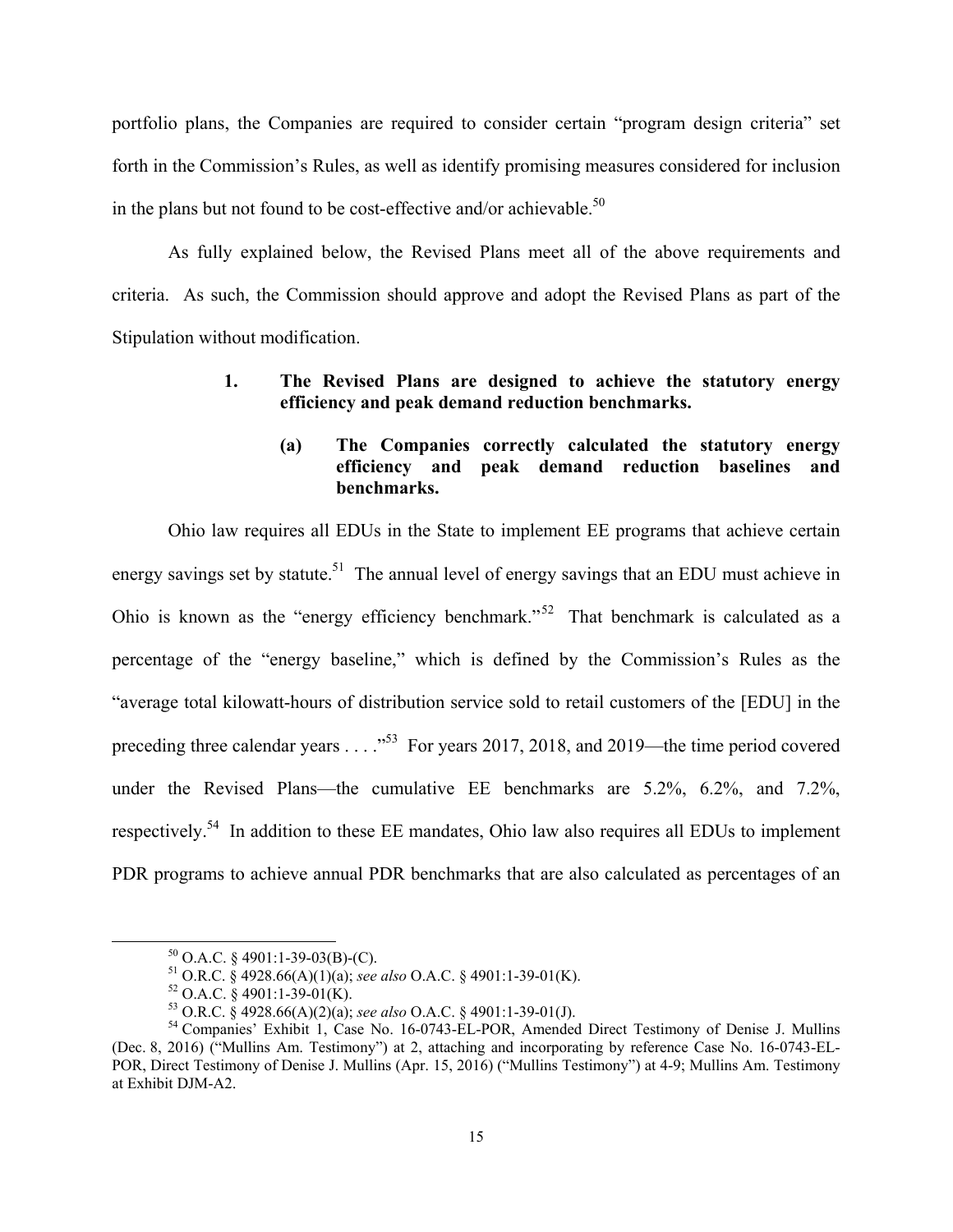EDU's PDR baseline.<sup>55</sup> The cumulative PDR benchmarks for 2017, 2018, and 2019 are 5.50%, 6.25% and 7.00%, respectively.<sup>56</sup>

Companies' Witness Denise Mullins submitted testimony describing how the Companies calculated both the baselines and the EE and PDR benchmarks derived from these baselines, resulting in the following EE and PDR requirements during the Plan Period:

| <b>Energy Efficiency Requirements (GWhs)</b> <sup>57</sup> |                                                          |       |       |  |  |  |
|------------------------------------------------------------|----------------------------------------------------------|-------|-------|--|--|--|
| Company                                                    | 2017                                                     | 2018  | 2019  |  |  |  |
| <b>OE</b>                                                  | 1,254                                                    | 1,462 | 1,678 |  |  |  |
| <b>CEI</b>                                                 | 980                                                      | 1,157 | 1,335 |  |  |  |
| TE                                                         | 549                                                      | 655   | 759   |  |  |  |
|                                                            | <b>Demand Reduction Requirements (MWs)</b> <sup>58</sup> |       |       |  |  |  |
| Company                                                    | 2017                                                     | 2018  | 2019  |  |  |  |
| <b>OE</b>                                                  | 276                                                      | 317   | 354   |  |  |  |
| CEI                                                        | 213                                                      | 241   | 270   |  |  |  |

**TE** 116 130 145

No party objected to these calculations, nor did any party dispute their accuracy. Staff Witness Donlon, for instance, does not reference Miss Mullins' calculations in his testimony, let alone dispute them, and OCC Witness Spellman testified that he did not have any reason to dispute those calculations. 59 Moreover, as discussed below, no party challenged the Companies' projections regarding the Revised Plan's ability to achieve these EE and PDR requirements during the Plan Period. Accordingly, the Commission should find that the Companies accurately calculated the statutory EE and PDR baselines and benchmarks in this case.

 <sup>55</sup> O.R.C. § 4928.66(A)(1)(b); *see also* O.A.C. § 4901:1-39-01(S)-(T). 56 Mullins Testimony at 10-14 (incorporated by reference in Mullins Am. Testimony at 2); Mullins Am.

 $57$  Mullins Am. Testimony at Exhibit DJM-A2.<br><sup>58</sup> *Id.* at Exhibit DJM-3.

<sup>&</sup>lt;sup>59</sup> Hearing Tr. Vol. II at 185:16-186:6 (Spellman Cross).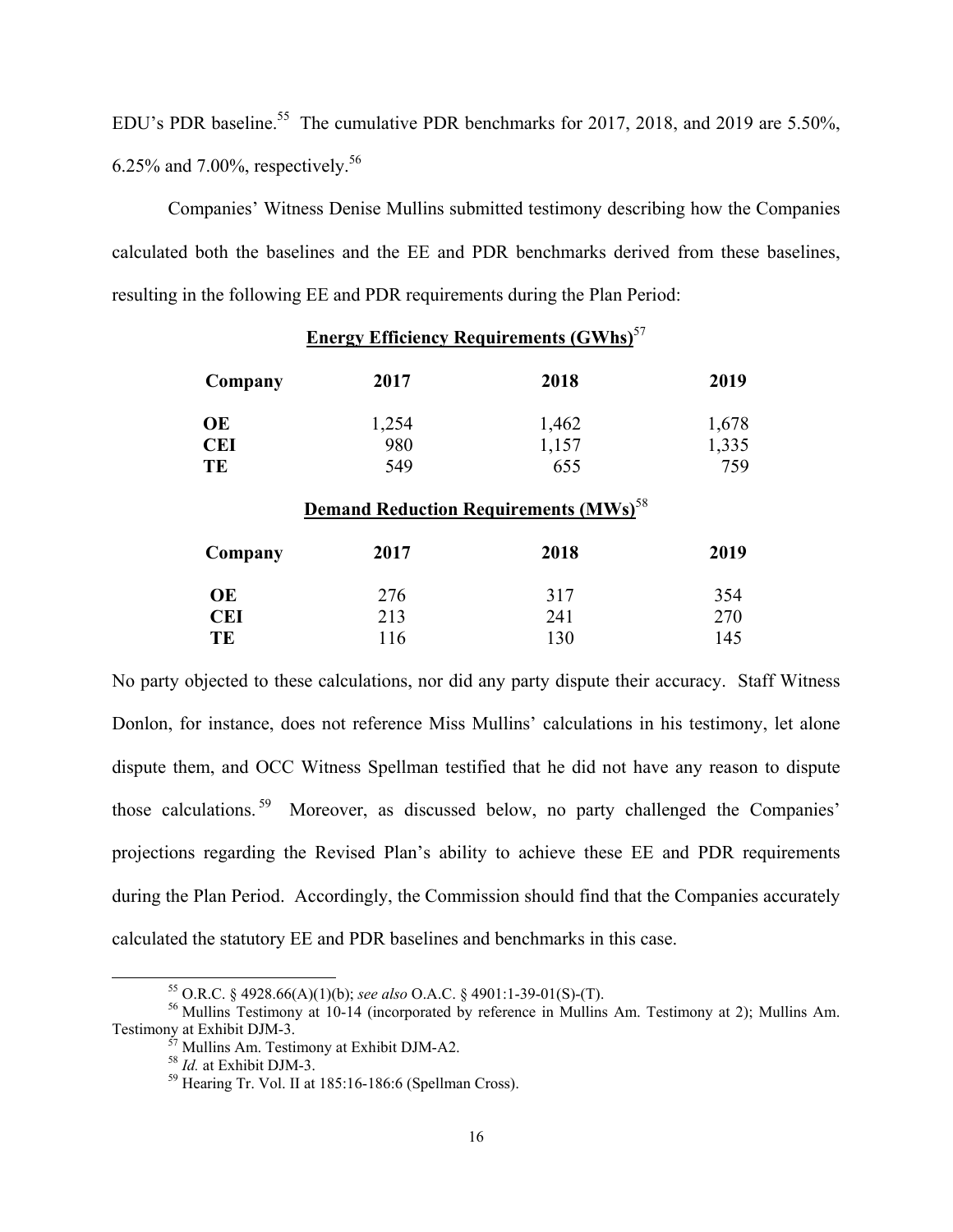# **(b) The Companies' savings estimates are well-supported and reasonable.**

As discussed, the Revised Plans are specifically designed to achieve the statutory EE and PDR benchmarks set forth in Section 4928.66 of the Ohio Revised Code.<sup>60</sup> However, as Companies' Witness Miller explained, the Companies had to incorporate a "cushion" in their plan design to accommodate for uncertainties surrounding the numerous modeling assumptions.<sup>61</sup> This cushion resulted in estimated aggregate savings for the three Companies of 1,781,833 MWh. $^{62}$  Notably, the Commission has approved previous EE/PDR portfolio plans containing similar "cushion" levels in their plan design, either for the Companies or for other utilities in Ohio. $63$ 

The savings projections included in the Revised Plans are based on an assessment of every measure included therein, the results of which are specifically detailed in Appendices C-1 of the Revised Plans. Among other things, the tables in those appendices set forth the measure life, energy, and demand savings used for modeling purposes, and the source upon which each assumption is based.<sup>64</sup> Energy savings projections were predominantly based upon the protocols included in the Ohio Technical Reference Manual ("TRM") or Pennsylvania TRM, as adjusted when appropriate to incorporate more recent industry information.<sup>65</sup>

Moreover, the modeled savings for the refrigerator and freezer measures included in the Appliance Turn-In Program were adjusted downward based on a recommendation of an

 $^{60}$  Hearing Tr. Vol. I at 70 (Miller Cross).<br> $^{61}$  *Id.* at 70-71. (Miller Cross).

 $62$  *Id.*<br><sup>63</sup> *Id.* at 122 (Miller Redirect). <sup>64</sup> Stipulation, Ex. B at Appendices C-1 ("Measure Assumptions").

<sup>65</sup> *Id.* Ex. B at 8.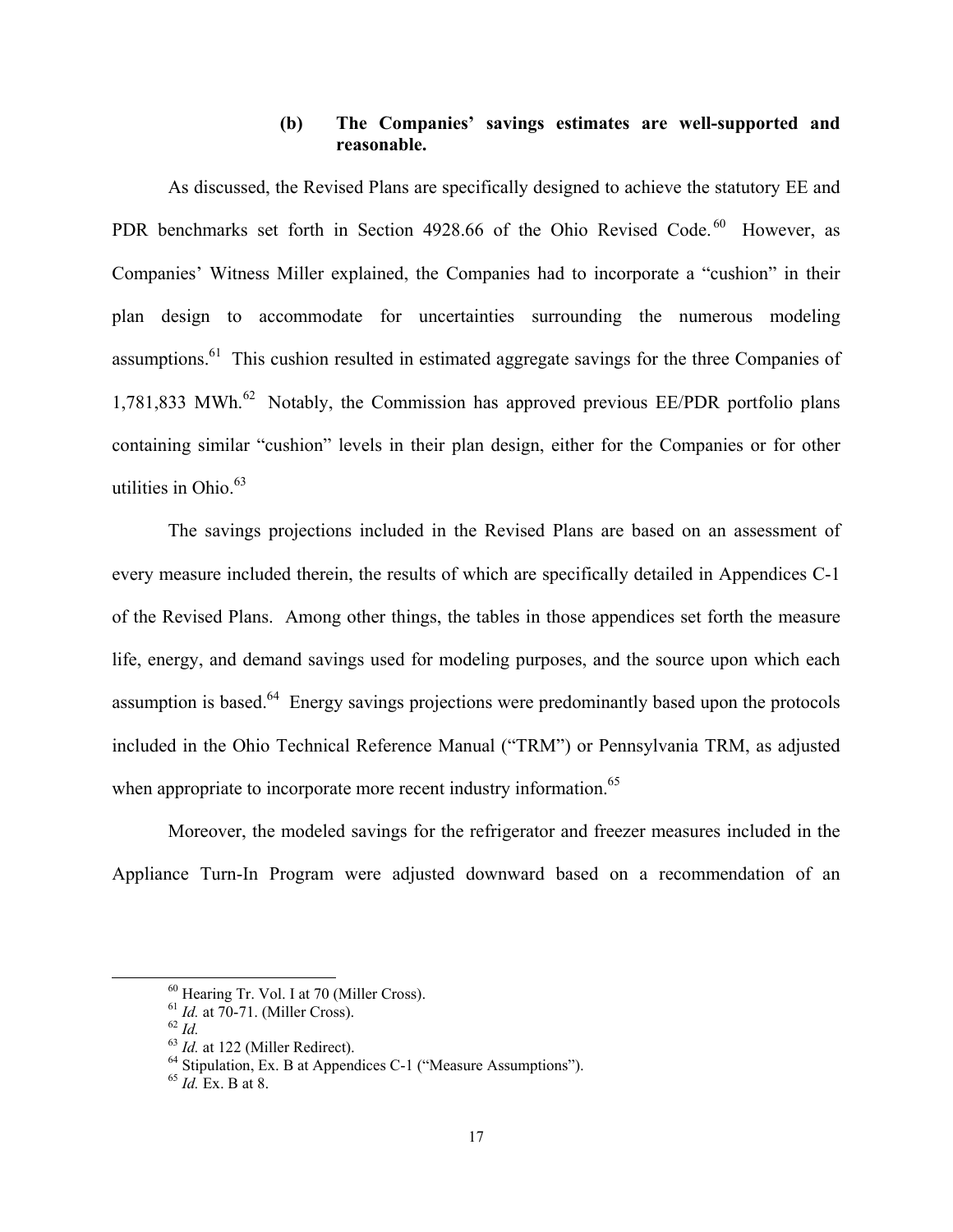intervening party.<sup>66</sup> No other party recommended any adjustments to the modeled savings values for any of the Companies' programs in the Revised Plans. In fact, Staff raised no issues or objections regarding any of the Companies' programs included in the Revised Plans. 67 Similarly, nowhere in OCC Witness Spellman's testimony does he challenge the Companies' modeled energy savings values.

Furthermore, estimated program participation values (which are applied to measure savings projections) were informed by experience gained through implementation of prior portfolio plans in Ohio and other jurisdictions where FirstEnergy does business, as well as through the MPS and the Companies' consultants' expertise and experiences with other utility programs throughout the country.

In sum, the Companies utilized the same process for establishing the modeled energy savings values included in the Revised Plans as has been done in the past, both in Ohio, as well as in other jurisdictions in which FirstEnergy does business. Such a process is based predominantly on TRM protocols, with none of the modeled energy savings values being challenged in this proceeding. In light of the foregoing, the Companies' savings estimates are reasonable and should be approved as part of the Commission's approval of the Stipulation.

### **2. The Revised Plans are cost-effective on a portfolio and program basis, and credible evidence to the contrary does not exist.**

The Commission Rules require the Companies' Revised Plans to be "cost-effective" on both a portfolio and a program basis.<sup>68</sup> Notably, individual measures within a particular plan program need not be cost-effective, so long as the plan as a whole and programs therein are cost-

 <sup>66</sup> *Compare* Stipulation, Ex. B at Appendices C-1 ("Measure Assumptions") (Superseded) p. 1 of 8 *with* Appendices C-1 ("Measure Assumptions"), p. 1 of 8; Miller Supp. Testimony at 4. <sup>67</sup> Hearing Tr. Vol. II at 315-16 (Donlon Cross).

 $68$  O.A.C. § 4901:1-39-04(B).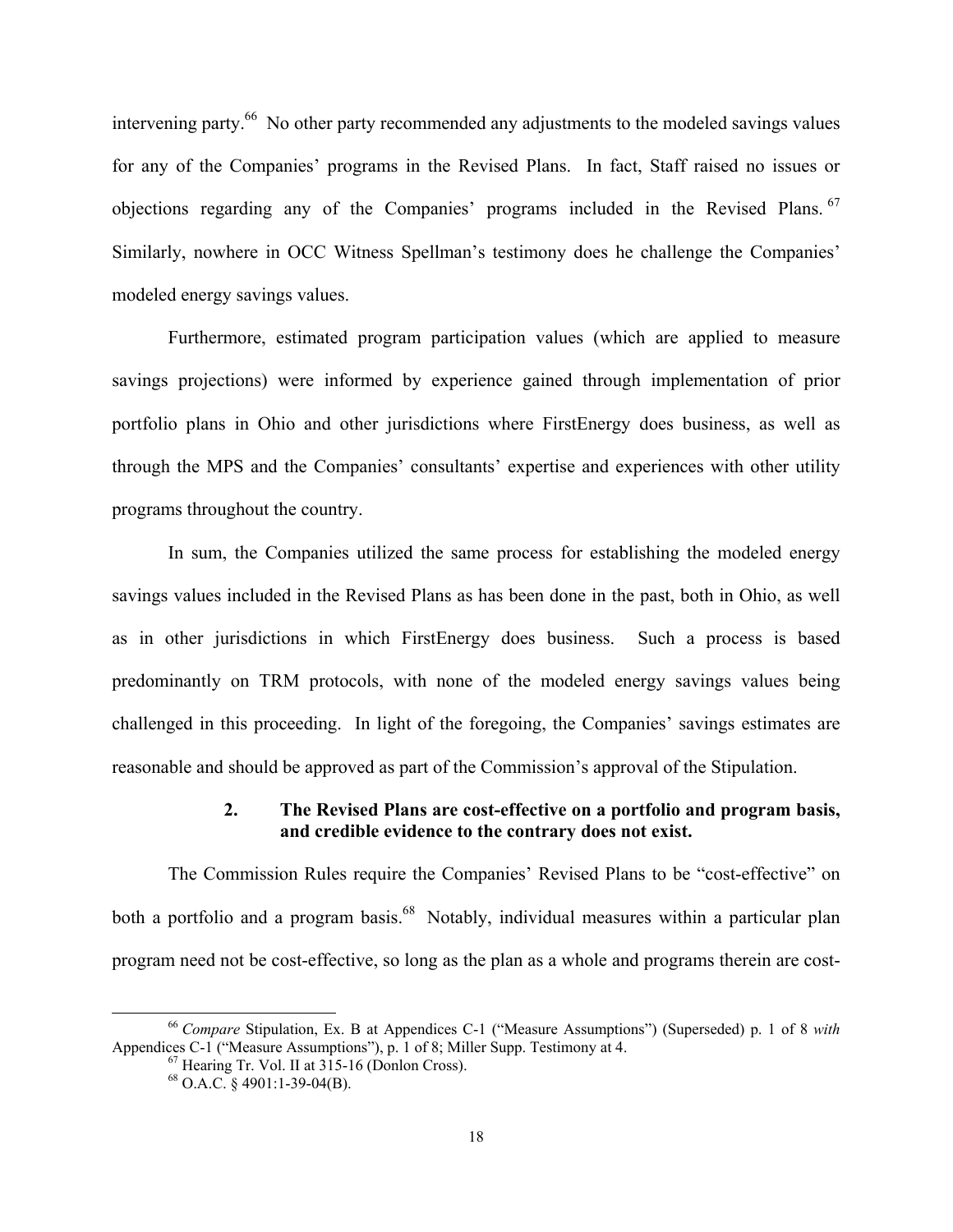effective (other than those providing "substantial nonenergy benefits"). $^{69}$  Cost-effectiveness under the Commission's Rules for plan approval is analyzed by using the Total Resource Cost ("TRC") test,<sup>70</sup> which measures the net costs and benefits of a particular EE or PDR program (or of a portfolio plan) based on the total costs of that particular program, including participant and utility costs.<sup>71</sup> In essence, the TRC test compares the benefits to a utility's entire service territory with the participants' incremental costs of installing or adopting the particular EE/PDR program measure plus the cost of plan administration and/or program implementation. The rationale of the TRC test is to determine whether ratepayers should invest in EE/PDR or if it is simply cheaper to rely on supply-side resources. To be cost-effective under the TRC test, a program (or portfolio plan) must receive a "score" (benefit-cost ratio) that is greater than  $1.0$ <sup>72</sup>

Here, each of the Revised Plans passes the TRC test on a portfolio plan and individual program basis (with the exception of the Companies' Low-Income EE Programs, which, as explained below, do not have to pass the TRC test). Section 8.0 in each of the Revised Plans describes how the TRC test was performed on both a portfolio plan and program basis.<sup>73</sup> The TRC test results are set forth in PUCO Tables 1 and 7A through 7G in each of the Revised Plans.74 On a portfolio plan basis, the TRC score for OE is 1.5, and the TRC score for both CEI and TE is  $1.6<sup>75</sup>$  Neither the Companies' calculations nor the results of the Revised Plans' costeffectiveness were opposed or contradicted. In fact, OCC Witness Spellman readily admitted

<sup>69</sup> *Id.* 70 O.A.C. § 4901:1-39-01(F).

 $71$  O.A.C.  $\frac{8}{9}$  4901:1-39-01(Y).

 $72$  Hearing Tr. Vol. I at 37:14-18 (Fitzpatrick Cross).

<sup>73</sup> Stipulation, Ex. B at Section 8.0 ("Cost Effectiveness").

<sup>&</sup>lt;sup>74</sup> *Id.* at Appendices C-4, PUCO 1 ("Portfolio Summary of Lifetime Costs and Benefits") & PUCO 7A-G ("TRC Benefits Tables"). Please note that Ex. B includes a separate "Appendix C" for each of the individual

<sup>&</sup>lt;sup>75</sup> *Id.* at Appendices C-4, PUCO 1 ("Portfolio Summary of Lifetime Costs and Benefits"); Miller Supp. Testimony at 6.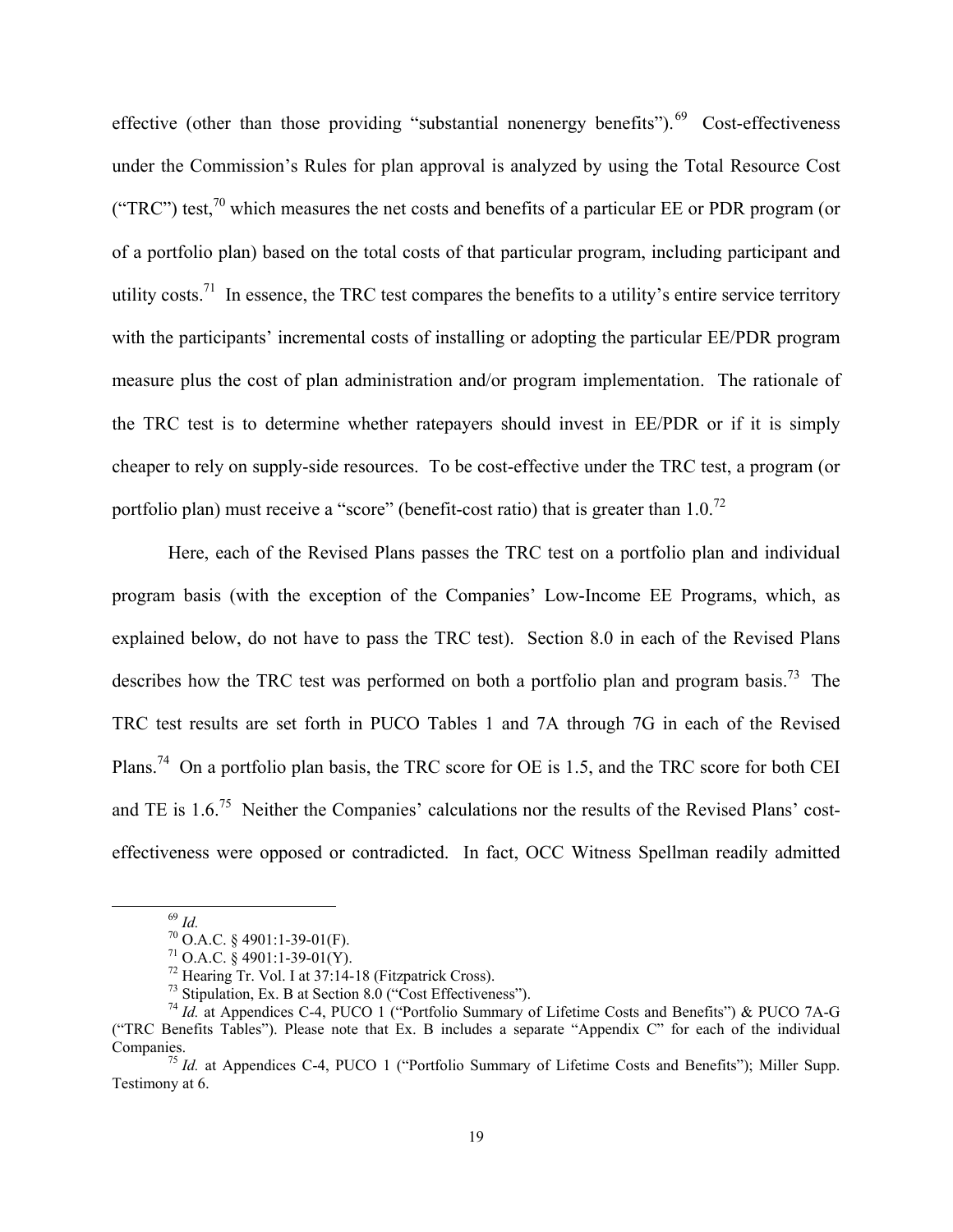that each of the Revised Plans was cost-effective on a portfolio plan basis, each with a TRC score above  $1.0^{76}$  As such, there is no basis for arguing that the Revised Plans are not costeffective on a portfolio plan basis. The Commission should thus find that the Revised Plans meet this requirement.

The individual programs included in the Revised Plans are also cost-effective under the TRC test.<sup>77</sup> As an initial matter, no opposing party disputes the TRC calculations and results for the individual programs, which can be found in PUCO Tables 7A through 7G in each of the Revised Plans.78 Staff Witness Donlon did not address (or even mention) the cost-effectiveness of the programs in his direct testimony; in fact, he conceded at the hearing that Staff was not taking a position on the programs included in the Revised Plans.<sup>79</sup> Similarly, OCC Witness Spellman does not dispute the TRC scores included in the Revised Plans. Indeed, nowhere does Mr. Spellman criticize the Companies' TRC calculations, nor does he provide any analysis showing that the programs listed in PUCO Tables 1 and 7A through 7G are somehow not costeffective. Instead, Mr. Spellman argues that the following sub-programs should be removed from the Revised Plans because he believes they are not cost-effective: (i) Direct Load Control; (ii) Behavioral; (iii) Audits & Education; (iv) HVAC; and (v) Smart Thermostat.<sup>80</sup> Mr. Spellman

 <sup>76</sup> Hearing Tr. Vol. II at 208:23-209:5 (Spellman Cross).

 $77$  The sole exception is the Companies' "Low Income Energy Efficiency Programs," which have TRC scores below 1.0. *See* Stipulation, Ex. B at Appendices C-4, PUCO 7A-B ("TRC Benefits Table – Residential"). However, these low-income programs need not be cost-effective under the TRC test, as each provides "substantial nonenergy benefits." O.A.C. § 4901:1-39-04(B); O.A.C. § 4901:1-39-01(Q). No party opposes this fact. *See* OCC Exhibit 9B, Case No. 16-0743-EL-POR, Supplemental Direct Testimony of Richard F. Spellman (Jan. 10, 2017) ("Spellman Supp. Testimony") at 65-66; Hearing Tr. Vol. II at 320:19-321:3 (Donlon Cross). 78 Stipulation, Ex. B at Appendices C-4, PUCO 7A-G ("TRC Benefits Tables").

<sup>79</sup> Hearing Tr. Vol. II at 315:16-316:11; 320:19-321:7 (Donlon Cross).

<sup>80</sup> Hearing Tr. Vol. II at 279:11-20, 280:1-5 (Spellman Cross); Spellman Supp. Testimony at 65-66. OCC Witness Spellman identified the Low Income Program and the School Education sub-program in his pre-filed direct testimony as programs that should be excluded from the Revised Plans, *see* Spellman Supp. Testimony at 65-66; however, Spellman clarified his position at the hearing that he was not asking the Commission to exclude those from inclusion in the Revised Plans. *See* Hearing Tr. Vol. II at 273:23-274:2, 277:21-279:25 (Spellman Cross).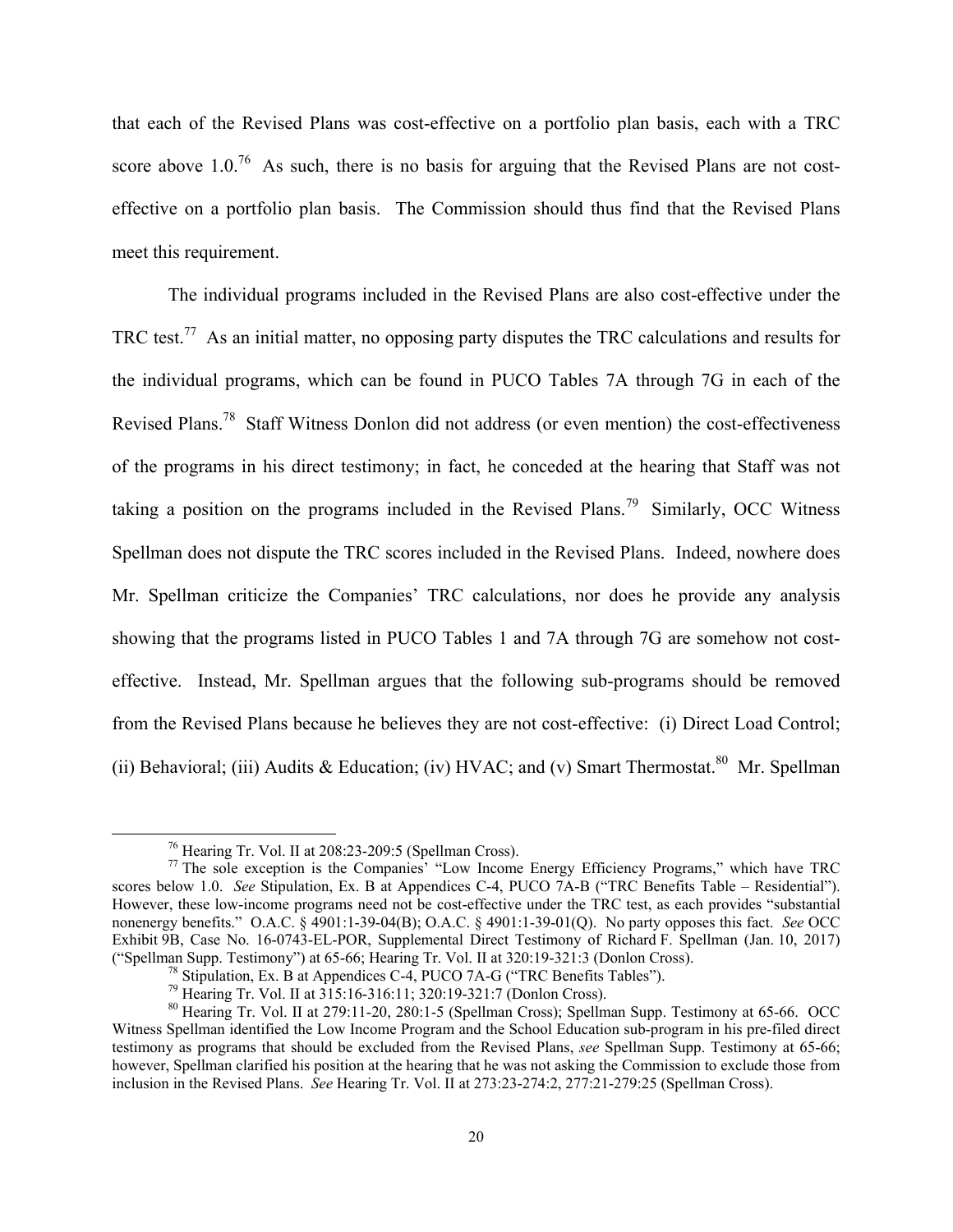is wrong for two main reasons.

First and foremost, Mr. Spellman confuses the term "sub-program" with the term "Program" in the Revised Plans. This confusion is critical, as only "Programs" need be costeffective under the Commission's Rules. $81$  Sub-programs, on the other hand, do not need to be cost-effective in and of themselves, as each sub-program is part of a specific "program" in the Revised Plans and is necessarily included in the Companies' determination of whether that particular program passes the TRC test. ${}^{82}$  The Companies use the term "sub-program" as "either a single measure or a natural grouping of measures that are combined by the Companies because they target similar activities, such as educating customers, or comprise a natural combination of offerings through a program, such as the various energy end uses included within the Energy Efficient Products Program (*e.g.*, lighting, appliances, HVAC).<sup>83</sup> As Companies' Witness Miller stated, "[b]y grouping measures this way, the Companies, stakeholders, and customers have a direct line of sight to and transparency with the various components being offered *through a program*."<sup>84</sup> Moreover, "[t]his approach supports improved program administration, development, implementation, and customer education.<sup>85</sup> The Companies have incorporated their sub-program design into their prior EE/PDR portfolio plans in Ohio, while their sister utilities have done the same in Pennsylvania, Maryland, and West Virginia.<sup>86</sup>

Put simply, the term "sub-programs" in the Revised Plans is used by the Companies to

 $81$  O.A.C. § 4901:1-39-04(B).

<sup>82</sup> Companies' Exhibit 17, Case No. 16-0743-EL-POR, Rebuttal Testimony of Edward C. Miller (Jan. 27, 2017) ("Miller Rebuttal Testimony") at 20-21; *see also* Hearing Tr. Vol. I at 62:1-22 (Miller Cross) (explaining that all sub-program budgets for a particular program under the Revised Plans add up to create the overall budget for that

program).<br><sup>83</sup> Miller Rebuttal Testimony at 20; see also Hearing Tr. Vol. I at 61:5-7, 63:12-64:11 (Miller Cross).<br><sup>84</sup> Miller Rebuttal Testimony at 20 (emphasis added); see also Hearing Tr. Vol. I at 62:1-22 (Miller Cross

<sup>86</sup> *Id.* at 20-21.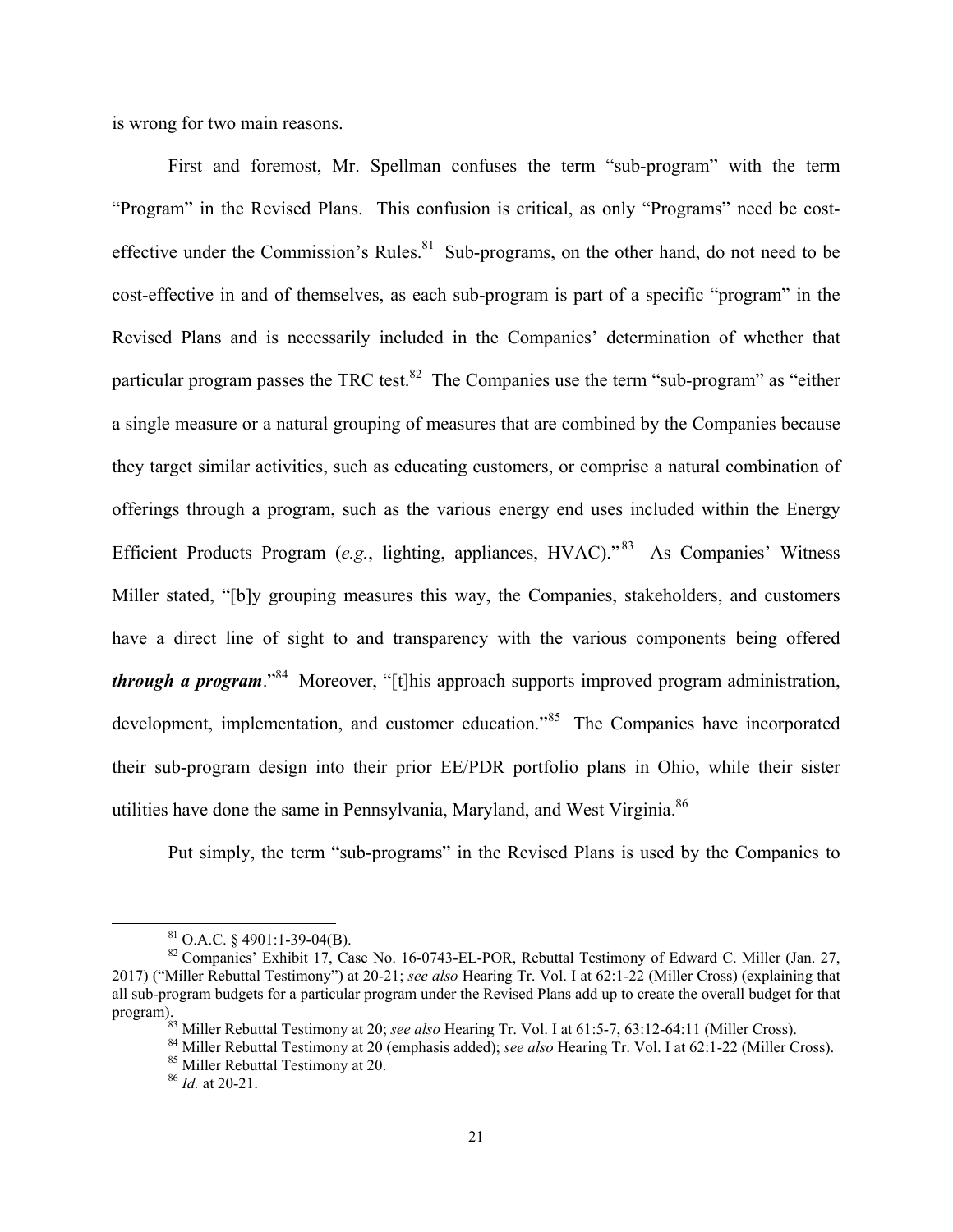reflect measures, or a group of measures, that are part of broader Programs and thus do not need to be cost-effective in isolation.<sup>87</sup> At the hearing, Companies' Witness Miller testified that the Companies considered the cost-effectiveness of each Program in the Revised Plans.<sup>88</sup> Mr. Miller also clarified that the Audits and Education, Behavioral, and Smart Thermostat sub-programs were "measures," as well as that the HVAC sub-program was a group of measures.<sup>89</sup> Moreover, the Stipulation itself makes clear that the Direct Load Control sub-program makes up the "Residential Demand Response Program," the Behavioral sub-program, the Audits & Education sub-program, and the Smart Thermostat sub-programs are each part of the "Energy Efficient Homes Program," and the HVAC sub-program is part of the "Energy Efficient Products Program."<sup>90</sup> The Revised Plans also make the distinction clear, as each clarifies that the subprograms Mr. Spellman addresses are part of broader "Programs"—none of which Mr. Spellman argues are not cost-effective under the TRC test.<sup>91</sup> This alone warrants rejection of his argument.

Mr. Spellman is wrong for a second, additional reason. In short, Mr. Spellman incorrectly asserts that the sub-programs at issue are not cost-effective. Mr. Spellman conducted no analyses or studies of his own to conclude that the sub-programs fail to pass the TRC test.<sup>92</sup> That fact, in and of itself, should lead the Commission to eschew his opinion. Indeed, Mr. Spellman admitted that his opinion was based solely on the TRC scores included for those sub-

 $87$  O.A.C. § 4901:1-39-04(B) (measures "need not be cost effective").

<sup>88</sup> Hearing Tr. Vol. I at 76:1-3 (Miller Cross).

<sup>89</sup> Hearing Tr. Vol. I at 118:18-25; 119:18-21; 125:20-126:6 (Miller Re-Direct).

<sup>&</sup>lt;sup>90</sup> Stipulation at Ex. A.

<sup>91</sup> Stipulation, Ex. B at Section 3.0, Table 7, p. 28 ("Proposed Residential Portfolio (Revised)"); *id.* at Appendix B-1 ("Program Cost by Program Year"); *id.* at Appendix B-2 ("Program Savings by Program Year"); *id.*  at Appendix C-1 ("Measure Assumptions"); *id.* at Appendix C-2 ("Number of Units"); *id.* at Appendix C-3 ("Calculation Methods and Assumptions – Rebate Strategy"); *id.* at Section 5.0, Figure 2 ("Sub-program Implementation Schedule"); *id.* at Section 2.0, p. 14 (stating the "smart thermostat sub-program," the "Audits subprogram," and the "Behavioral sub-program" fall under the "Energy Efficient Homes Program," as well as that the "HVAC sub-program" falls under the "Energy Efficient Products Program").<br><sup>92</sup> Spellman Supp. Testimony at 66, fn. 73 (citing MPS Tables).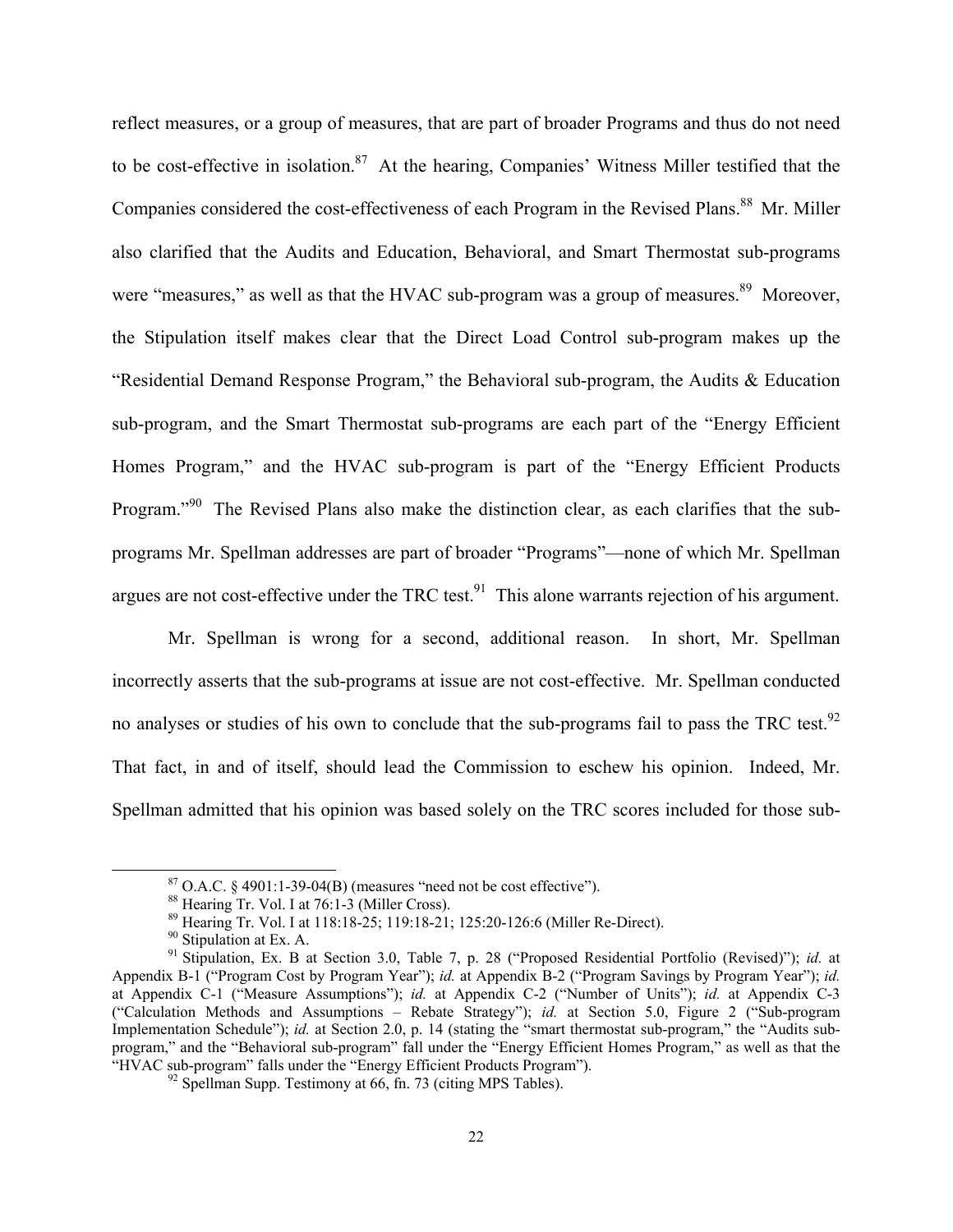programs in the Companies' MPS.93 The Companies, however, *did not* use or rely on the TRC scores contained in the MPS in submitting their Revised Plans for Commission approval, nor do they rely on the MPS to support the cost-effectiveness of the programs contained in those Plans. While the MPS is an important tool in helping *inform* the Companies' design of its EE/PDR portfolio plans, its main purpose is to analyze the technical, economic, and achievable potential for EE/PDR in the Companies' footprint—not to present final TRC values for inclusion in the Companies' final proposed portfolio plans. 94 Rather, the Companies completed costeffectiveness testing on all of the programs included in their Revised Plans, as presented in PUCO Tables 7A through 7G in each of the Plans.<sup>95</sup> Those calculations are not disputed.

Furthermore, Companies' Witness Miller confirmed that the measures included in the MPS are not precisely the same measures that the Companies used in designing their Revised Plans.<sup>96</sup> This, of course, is critical, given that the cost-effectiveness of a particular program under the Revised Plans is measured by whether that program, as a whole (including all measures), passes the TRC test.<sup>97</sup> Moreover, the negotiated Stipulation in this case resulted in many programmatic and other changes to the Companies' EE/PDR portfolio plans, none of which were considered in the MPS (which occurred months prior). As the record in this case demonstrates, the Companies rely on Section 8.0 in each of the Revised Plans to support the cost-effectiveness of the proposed programs, along with the TRC test results set forth in the various appendices of those Plans.<sup>98</sup>

<sup>&</sup>lt;sup>93</sup> Hearing Tr. Vol. II at 207:23-208:22, 293:2-15 (Spellman Cross).<br><sup>94</sup> See Case No. 16-0743-EL-POR, Application (Apr. 15, 2016), MPS at 8, 25.

<sup>&</sup>lt;sup>95</sup> Stipulation, Ex. B. at Appendices C-4, PUCO 7A through 7G ("TRC Benefits Tables").

<sup>96</sup> Hearing Tr. Vol. I at 122:13-123:6 (Miller Re-Direct).

 $^{97}$  Hearing Tr. Vol. I at 157:3-158:13 (Demiray Cross).

<sup>98</sup> Stipulation, Ex. B at Appendices C-4, PUCO 1 ("Portfolio Summary of Lifetime Costs and Benefits") & PUCO 7A-G ("TRC Benefits Tables-Residential").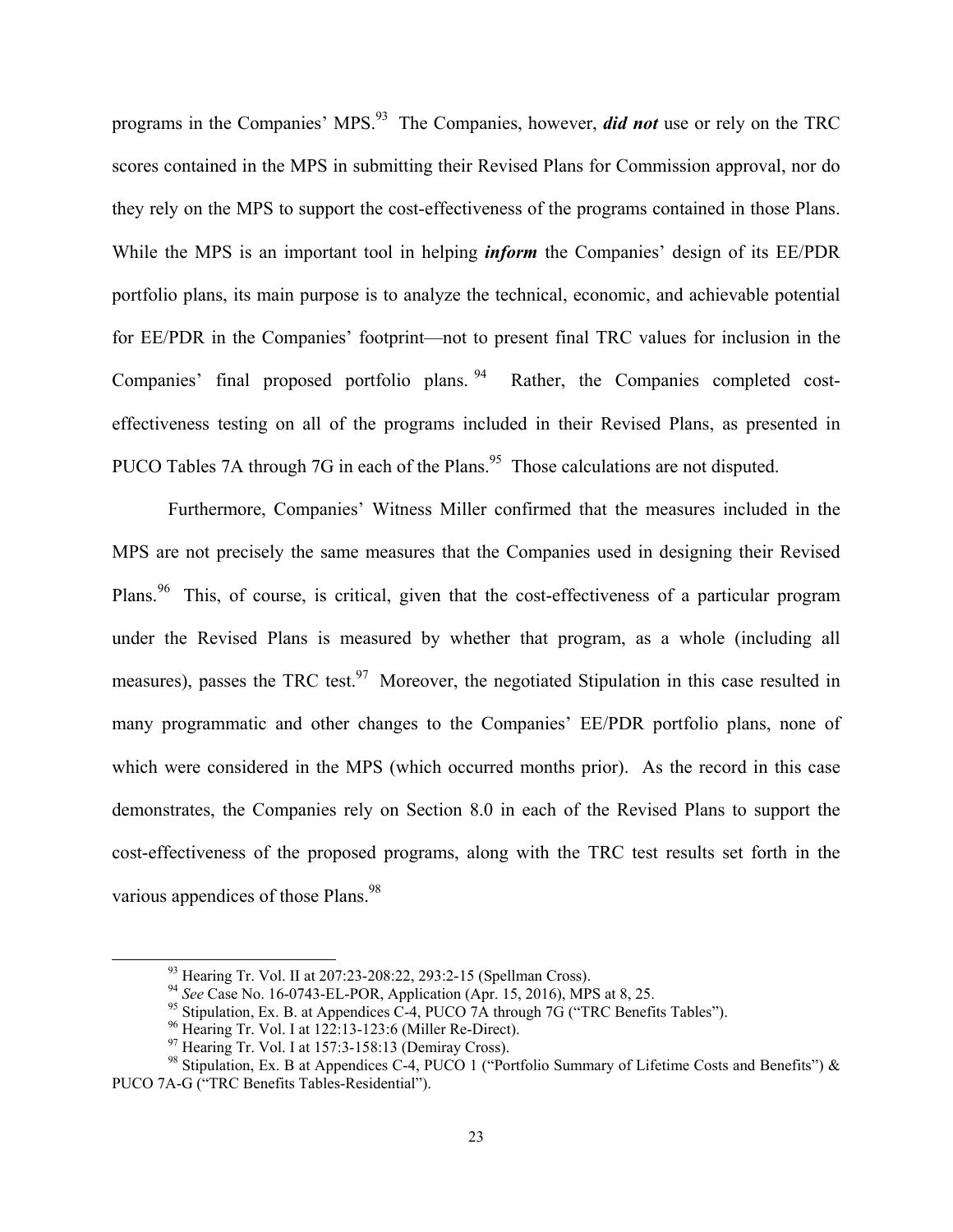Because OCC Witness Spellman mischaracterizes certain "sub-programs" as "Programs" in the Revised Plans, and because he conducted no analysis supporting his opinion that those sub-programs are somehow not "cost-effective" (inappropriately relying on the MPS), the Commission should find that the Revised Plans contain programs that pass the TRC test and are thus cost-effective. The record in this case contains no credible evidence to the contrary.

### **3. The Revised Plans include all other required elements under the Commission's Rules.**

In addition to the above requirements, the Revised Plans also include all other elements required under the Commission's Rules. As set forth in greater detail below, the Revised Plans contain: (i) an executive summary and an assessment of potential; (ii) a description of stakeholder participation; (iii) a description of attempts to align and coordinate programs with other public utilities; and (iv) a description of existing and proposed programs.<sup>99</sup> Accordingly, the Revised Plans include all required elements under the Commission's Rules, and no party contends otherwise.

# **(a) The Revised Plans include an executive summary and market potential study.**

Section 4901:1-39-04(C)(1) of the Ohio Administrative Code requires the Revised Plans to contain an executive summary and an assessment of technical, economic, and achievable potential.<sup>100</sup> The Revised Plans clearly meet these requirements. As an initial matter, Section 1.0 of the Revised Plans includes an executive summary that provides a detailed overview of the Plans, including information about the Companies' statutory targets, the proposed programs included in the Revised Plans, the processes used and key assumptions made in designing and

<sup>&</sup>lt;sup>99</sup> *See* O.A.C. § 4901:1-39-04(C).<br><sup>100</sup> *See* O.A.C. § 4901:1-39-04(C)(1).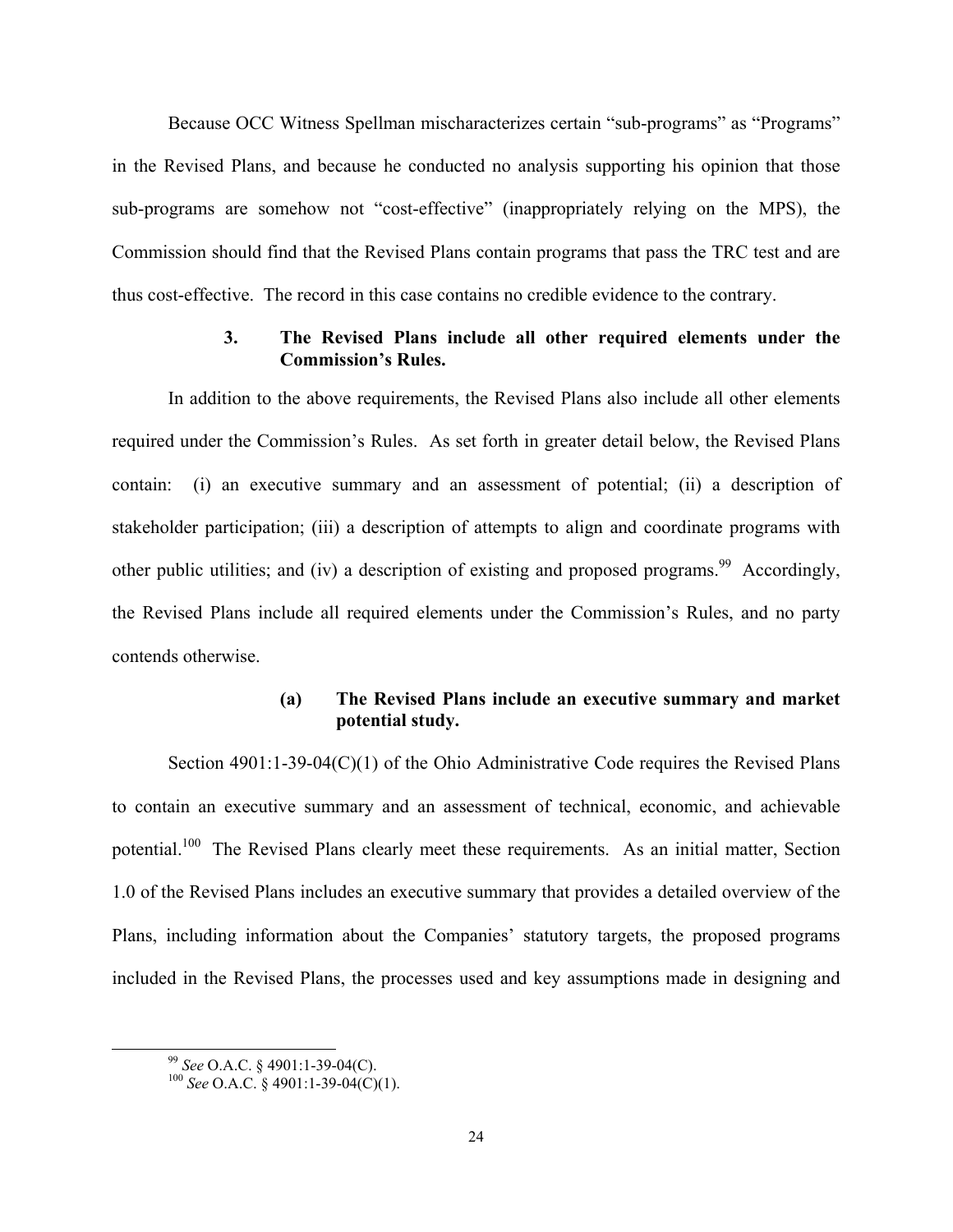developing the Revised Plans, the Companies' implementation strategy for the Revised Plans, the Companies' EM&V processes, the applicable cost recovery mechanisms, and the transition of existing programs or suspended programs to new programs.<sup>101</sup>

The Revised Plans also include the MPS, which details the Companies' assessment of the Plans' technical, economic, and achievable potential as required by the Commission's Rules.<sup>102</sup> Indeed, Exhibit B to the Stipulation incorporates the MPS by reference, which is attached as Appendix D to the Companies' Application filed in this proceeding on April 15, 2016.<sup>103</sup> The Companies commissioned Harbourfront to prepare the MPS for the period 2017 through 2031, with a focus on January 1, 2017, through December 31, 2019.<sup>104</sup> As discussed by Companies' Witness Fitzpatrick, a nationally-recognized expert with over 40 years experience in utility management and consulting (including economic and statistical analyses for EE and PDR forecasting), the MPS supports the Revised Plans filed by the Companies in this proceeding, which have been endorsed by numerous parties.<sup>105</sup> These requirements are therefore satisfied.

# **(b) The Revised Plans include a description of stakeholder participation.**

The Revised Plans also include a description of stakeholder participation in program planning efforts and program portfolio development, as is required under the Commission's Rules.106 Pursuant to the stipulation filed in Case No. 08-0935-EL-SSO, the Companies created the Ohio Collaborative Group, which consists of interested stakeholders representing various

<sup>&</sup>lt;sup>101</sup> See Stipulation, Ex. B at Sections 1.0 through 1.7.<br><sup>102</sup> O.A.C. § 4901:1-39-04(C)(1); O.A.C. § 4901:1-39-03(A).<br><sup>103</sup> See Stipulation, Ex. B; MPS.<br><sup>104</sup> Fitzpatrick Am. Testimony at Exhibit GLF-A1, pp. 6, 16-20.<br><sup>1</sup>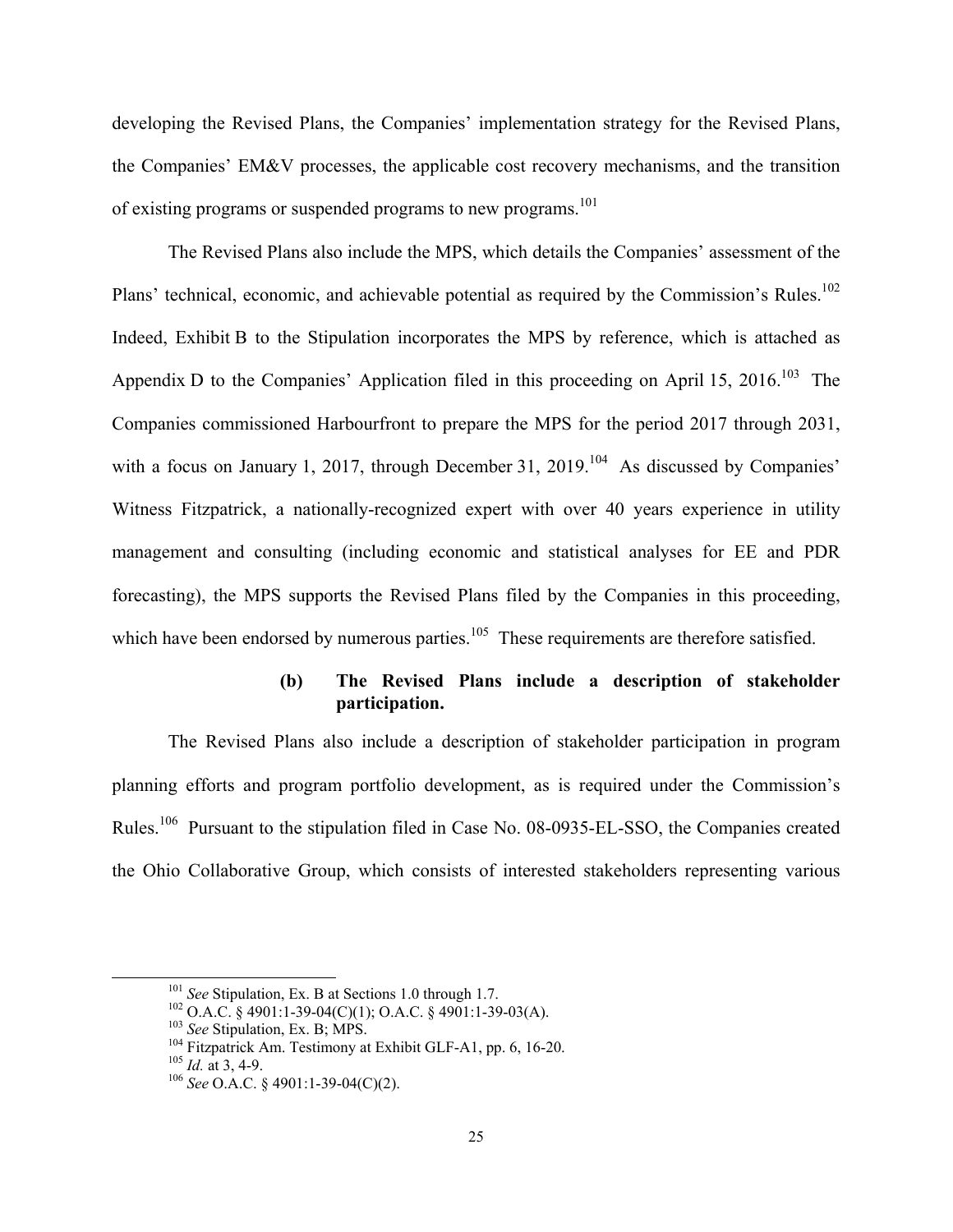customer groups and industry interests.<sup>107</sup> One purpose of the Collaborative Group is to help provide insight into EE and PDR opportunities available in the Companies' service territories.<sup>108</sup> As described in Section 3.1.5 of the Revised Plans, the Companies utilized the Collaborative Group throughout the process of developing the Revised Plans.<sup>109</sup> The first meeting of the Collaborative Group relating to the development of the portfolio plans occurred in December 2015. 110 Another meeting was held in February 2016, where the Companies shared their thoughts on programs and measures being considered for the portfolio plans and specifically solicited input from Collaborative Group members.<sup>111</sup>

Further details regarding the development of the portfolio plans, including draft programs, saving and budget projections, and development of the MPS, were provided to members of the Collaborative Group during a subsequent meeting in March 2016.<sup>112</sup> In addition to these meetings, personnel for the Companies participated in multiple conference calls and exchanged communications with various members of the Collaborative Group throughout the development process.<sup>113</sup> Input from the Collaborative Group was critical in the Companies' design and development of the Proposed Plans. Indeed, as Companies' Witness Miller testified, the Companies ultimately incorporated many of the Collaborative Group's suggestions into the Proposed Plans, including, for example, a greater focus on LED lighting, inclusion of hot water circulating pumps in the residential and small enterprise sectors, direct installations for small

 <sup>107</sup> *See* Stipulation, Ex. B at Section 3.1.5 ("Describe Stakeholder processes used for program development").<br>
<sup>108</sup> *Id.*<br>
<sup>109</sup> *Id.*<br>
<sup>111</sup> *See* Miller Testimony at 11-14.<br>
<sup>111</sup> *See* Miller Testimony at 11-14.<br>
<sup>112</sup> *Id.* at 13-17.<br>
<sup>113</sup> *See* Stipulation, Ex. B at Section 3.1.5 ("Describe Stakeholder proce

development").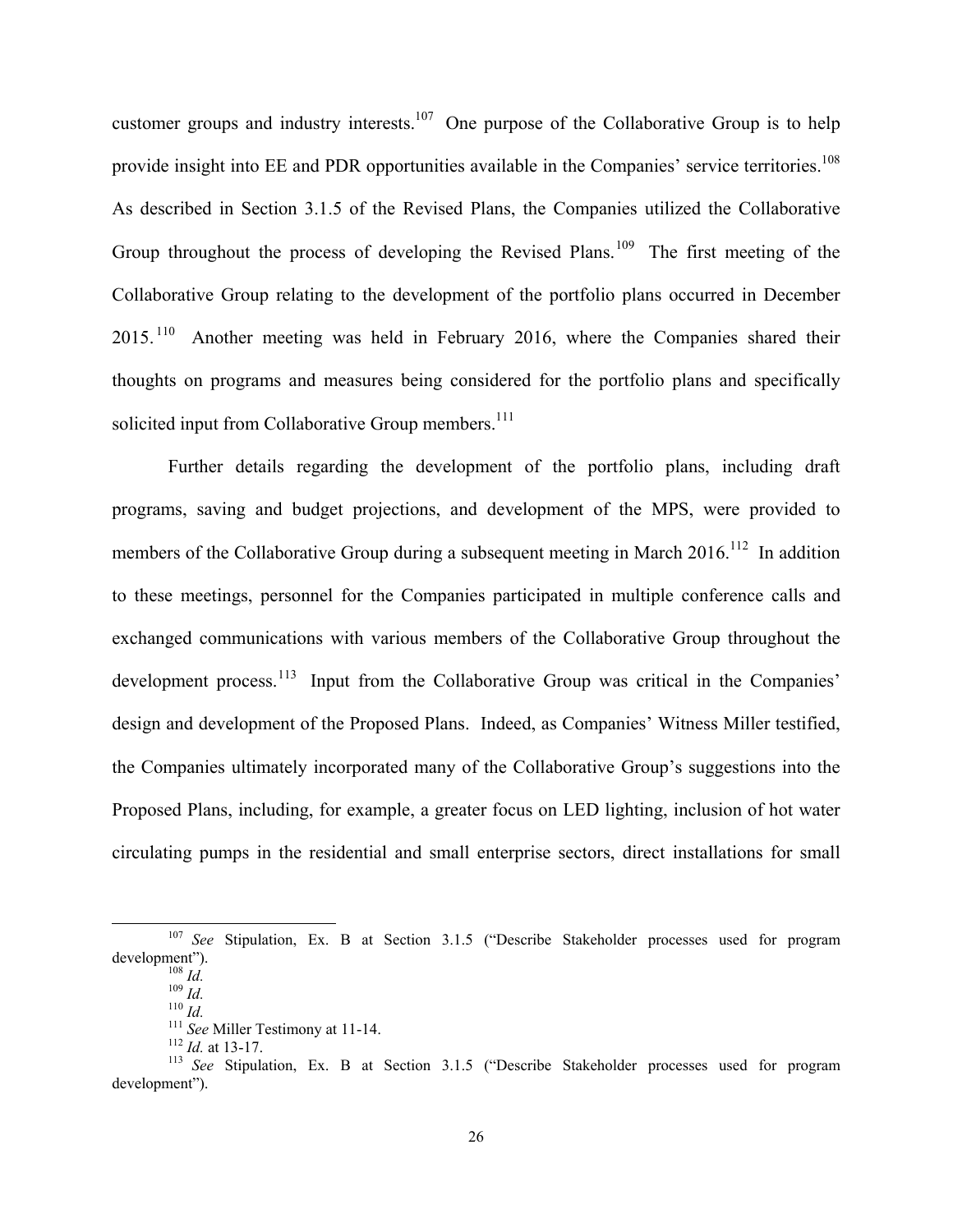businesses, and analytics-enabled energy efficiency recommendations.<sup>114</sup> Notably, neither Staff nor OCC raised concerns regarding the Companies' overall budget estimates when the Companies sought input on their EE/PDR concept portfolio plans in March 2016.

Stakeholder participation did not end with the Companies' filing their Proposed Plans for approval. As discussed above, members of the Collaborative Group were a critical part of the settlement process in this case, which resulted in the Stipulation now pending before the Commission. Companies' Witness Miller describes all of the programmatic changes incorporated into the Revised Plans as a result of the Stipulation in this proceeding.<sup>115</sup> Those changes include, by way of example, a reduction in the Residential Behavioral sub-program, prioritization of LED lighting over CFL lamps, an increase targeting of low-income customers for participation in the Companies' EE kit offerings, and the implementation of a mid-stream or upstream program approach for residential heat-pump water heaters, select EnergyStar certified products, and residential and non-residential circulation pumps.<sup>116</sup>

Furthermore, the Companies also made various commitments to members of the Collaborative Group as a result of lengthy settlement efforts.<sup>117</sup> These commitments include: (i) a renewal of the Companies' commitment to work with various members of the Collaborative Group through activities such as participation in select conferences and EE outreach events; (ii) providing, upon reasonable request, requesting Collaborative members with a Company contact who is knowledgeable about aspects of the Revised Plans in which the requesting Collaborative member is interested; (iii) reporting to the Collaborative Group cleared capacity after each PJM base residual and incremental auction; (iv) providing member consumption information in

<sup>114</sup> *See* Miller Testimony at 13, 18-23. 115 *See* Miller Supp. Testimony at 9-13. 116 *Id.* at 10-11. 117 *Id.* at 17.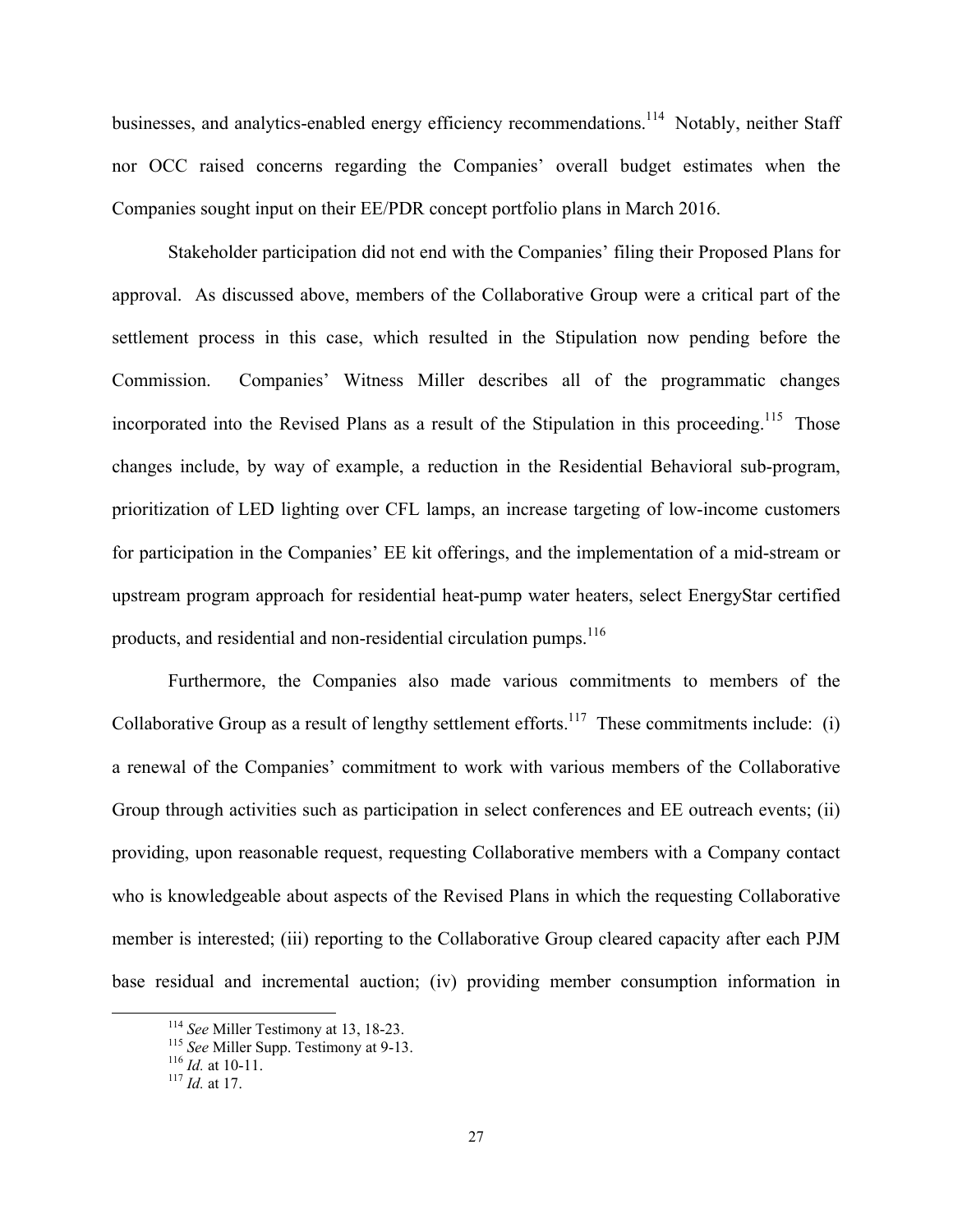electronic spreadsheet format, subject to appropriate customer authorizations, to assist OHA with its Energy Star benchmarking program; and (v) assisting OMAEG's Energy Group with mutually agreeable member outreach activities.<sup>118</sup> As Companies' Witness Miller testified, "[t]hese commitments reaffirm the Companies' philosophy and practice of maintaining open communications with members of the Collaborative Group in an ongoing effort to improve customer satisfaction and increase participation in the Companies' EE and PDR programs."119

### **(c) The Revised Plans include a description of attempts to align and coordinate programs with other public utilities.**

Section 3.1.6 of the Revised Plans includes the requisite description of the Companies' attempts to align and coordinate their programs with those of other public utilities. There is no dispute that the Companies took several steps when developing their portfolio plans to attempt to align and coordinate with other utilities. First, the Companies designed the Revised Plans to ensure commonality amongst the Companies as it relates to program offerings, program participation requirements, and EM&V protocols.<sup>120</sup> Second, the Companies reviewed the portfolio plans of other Ohio utilities to determine if the implementation of some of these utilities' ideas might improve the Companies' own portfolio plans.<sup>121</sup> Third, the Companies have maintained good working relationships with the other Ohio utilities and have engaged them in discussions of program implementation, EM&V challenges, and other concerns related to EE/PDR portfolio plans.<sup>122</sup> Finally, the Companies actively participated in Commissionsponsored workshops related to EE/PDR program issues and plan to continue participating in

<sup>&</sup>lt;sup>118</sup> *Id.* at 18, 3-6.<br><sup>119</sup> *Id.* at 18, 3-6.<br><sup>120</sup> *See* Stipulation, Ex. B at Section 3.1.6 ("Describe alignment with other utility and non-utility programs"). 121 *Id.* <sup>122</sup> *Id.*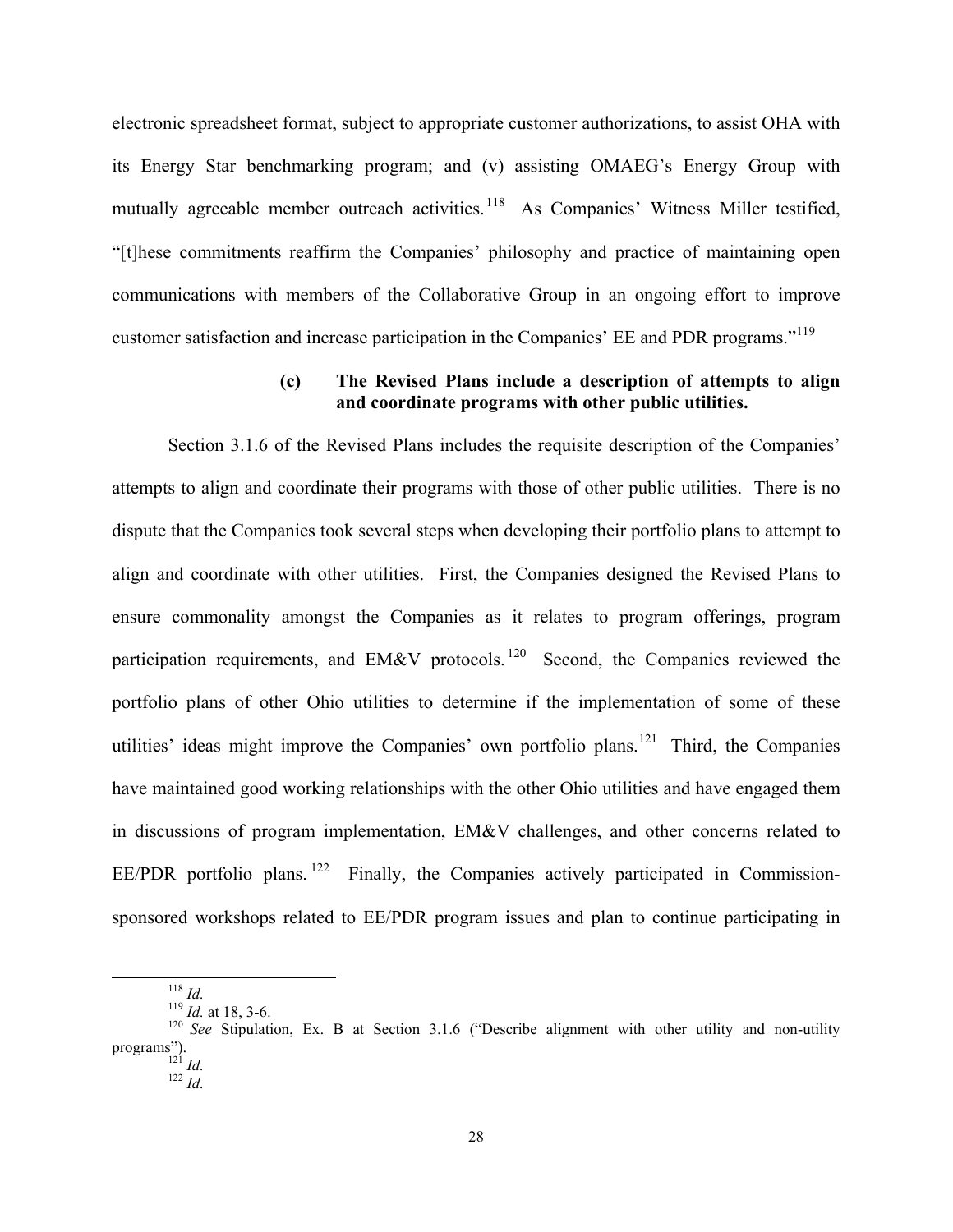such workshops.<sup>123</sup>

The Revised Plans additionally outline several steps the Companies took to identify and utilize synergies amongst Ohio utilities and programs offered throughout the state. By way of example, the Companies' Community Connections sub-program partners with OPAE, who is able to implement the sub-program through other partnerships and funds provided by various public agencies in Ohio.<sup>124</sup> The Companies also modeled the school education component of their Energy Efficient Homes Program to be consistent with school programs offered by other Ohio utilities.125 By leveraging opportunities such as these, the Companies are able to reduce costs for customers and ensure the smooth implementation of their Revised Plans.

### **(d) The Revised Plans include a description of programs.**

Sections 2.0 and 3.0 of the Revised Plans include detailed descriptions of the programs proposed and endorsed by the Signatory Parties and the processes the Companies followed in deciding which programs would be included in the Revised Plans. Program design and development was an iterative process, which required the Companies to take many steps to ensure the development of a comprehensive portfolio plan.<sup>126</sup>

# **(i) The Companies considered the required program design criteria.**

The Commission's Rules include thirteen specific criteria that an EDU must consider when developing programs for inclusion in its  $EE/PDF$  portfolio plan.<sup>127</sup> As described in Sections 9.1 through 9.8 of the Revised Plans, the Companies carefully considered each of these

<sup>123</sup> *Id.*<br>
<sup>124</sup> *Id.*<br>
<sup>125</sup> *Id.*<br>
<sup>126</sup> *See id.* at Section 3.1 ("Discussion of criteria and process used for selection of programs"); *see also*<br>
Miller Testimony at 10-13.

<sup>&</sup>lt;sup>127</sup> See O.A.C. § 4901:1-39-03(B).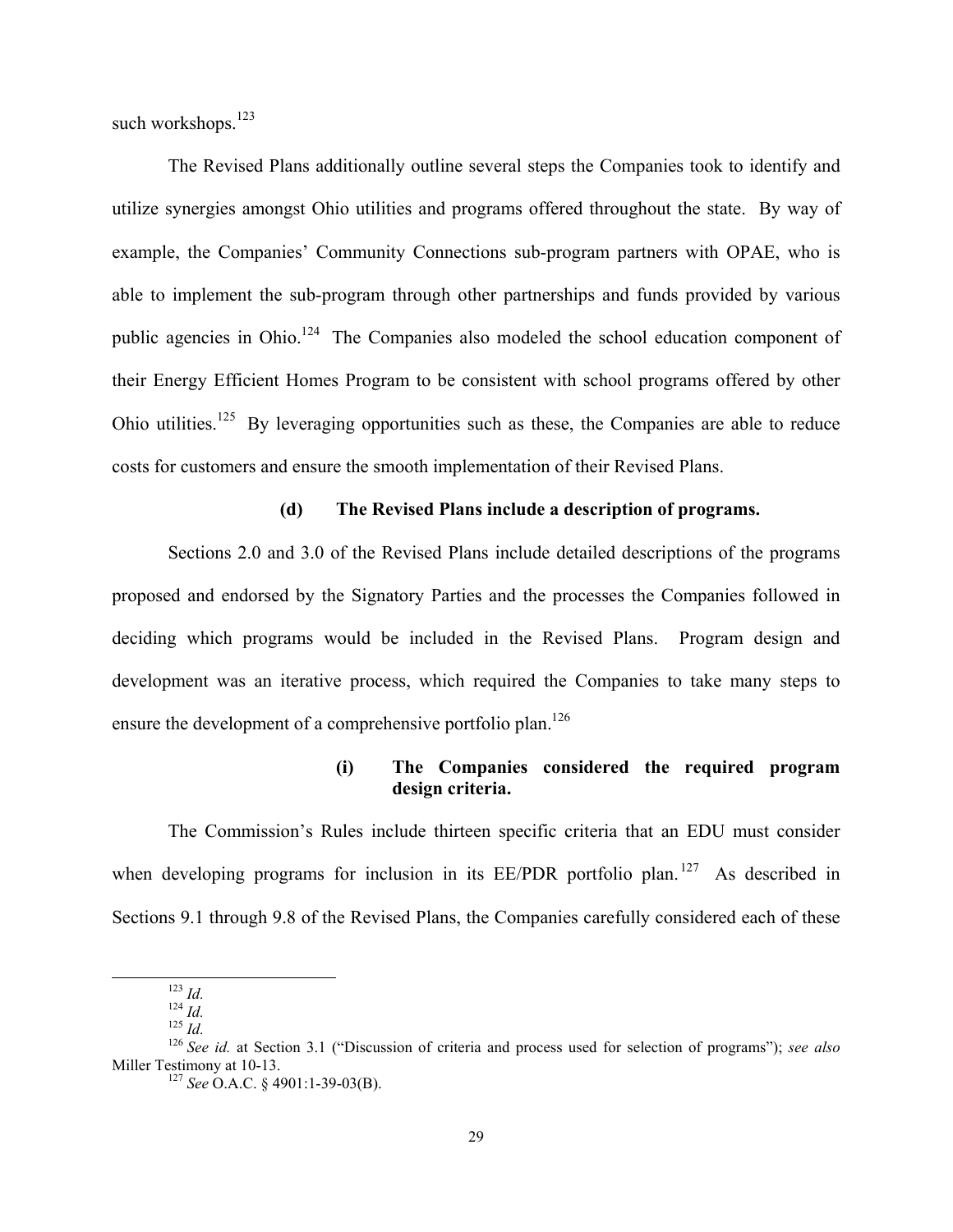criteria, as well as other important considerations, when determining what programs to include in the Revised Plans.<sup>128</sup> Indeed, the Companies considered many other factors in determining which programs should comprise the Revised Plans, including, but not limited to, feedback received from stakeholders and consultants, best practices in Ohio and across the nation, and the Companies' and their sister utilities' experiences in implementing EE/PDR programs.<sup>129</sup> The Companies' consideration of all these factors led to the development of comprehensive and robust EE/PDR portfolio plans that benefit all of the Companies' customers.

# **(ii) The Companies provide a description of existing and proposed programs.**

The Commission's Rules also require the Companies to provide detailed information in the Revised Plans related to the Companies' existing programs and any new programs the Companies' are proposing to implement during the Plan Period.<sup>130</sup> The Companies complied with these requirements. To start, Table 4 in Section 1.1 of the Revised Plans lists every program the Companies propose and illustrates how those programs align with programs offered under the Companies' prior portfolio plans, while Section 2.0 includes a summary of each proposed program and specifies whether the programs are new or are continuations of previous

<sup>&</sup>lt;sup>128</sup> The thirteen specific criteria are discussed in the Stipulation, Ex. B at Sections 9.1.2 ("Costeffectiveness on a portfolio basis"), 9.1.3 ("Benefit to all members of a customer class, including non-participants"), 9.1.1 ("Potential for broad participation within the targeted customer class"), 9.1.4 ("Likely magnitude of aggregate energy savings or peak-demand reduction"), 9.1.5 ("Non-energy benefits"), 9.1.6 ("Equity among customer classes"), 9.2 ("[R]elative advantages or disadvantages of [EE] and [PDR] programs for the construction of new facilities, replacement of retiring capital stock, or retrofitting existing capital stock"), 9.3 ("[P]otential to integrate the proposed programs with similar programs offered by other utilities, if such integration produces the most costeffective results and is in the public interest"), 9.4 ("[T]he degree to which measures may be bundled within a program so as to avoid lost opportunities to attain energy savings or peak reductions that would not be cost-effective or would be less cost-effective if installed individually"), 9.5 ("[T]he degree to which the program designs engage the [EE] supply chain and leverage partners in program delivery"), 9.6 ("[T]he degree to which programs successfully address market barriers or market failures"), 9.7 ("T]he degree to which the programs leverage knowledge gained from existing programs successes and failures"), and 9.8 ("[T]he degree to which the programs promote market transformation.").

 $129$  The program selection process for the Revised Plans is described in detail in Section 3.1 of the Revised Plans. *See* Stipulation, Ex. B at Section 3.1 ("Discussion of criteria and process used for selection of programs"). <sup>130</sup> *See* O.A.C. § 4901:1-39-04(C)(4)-(5).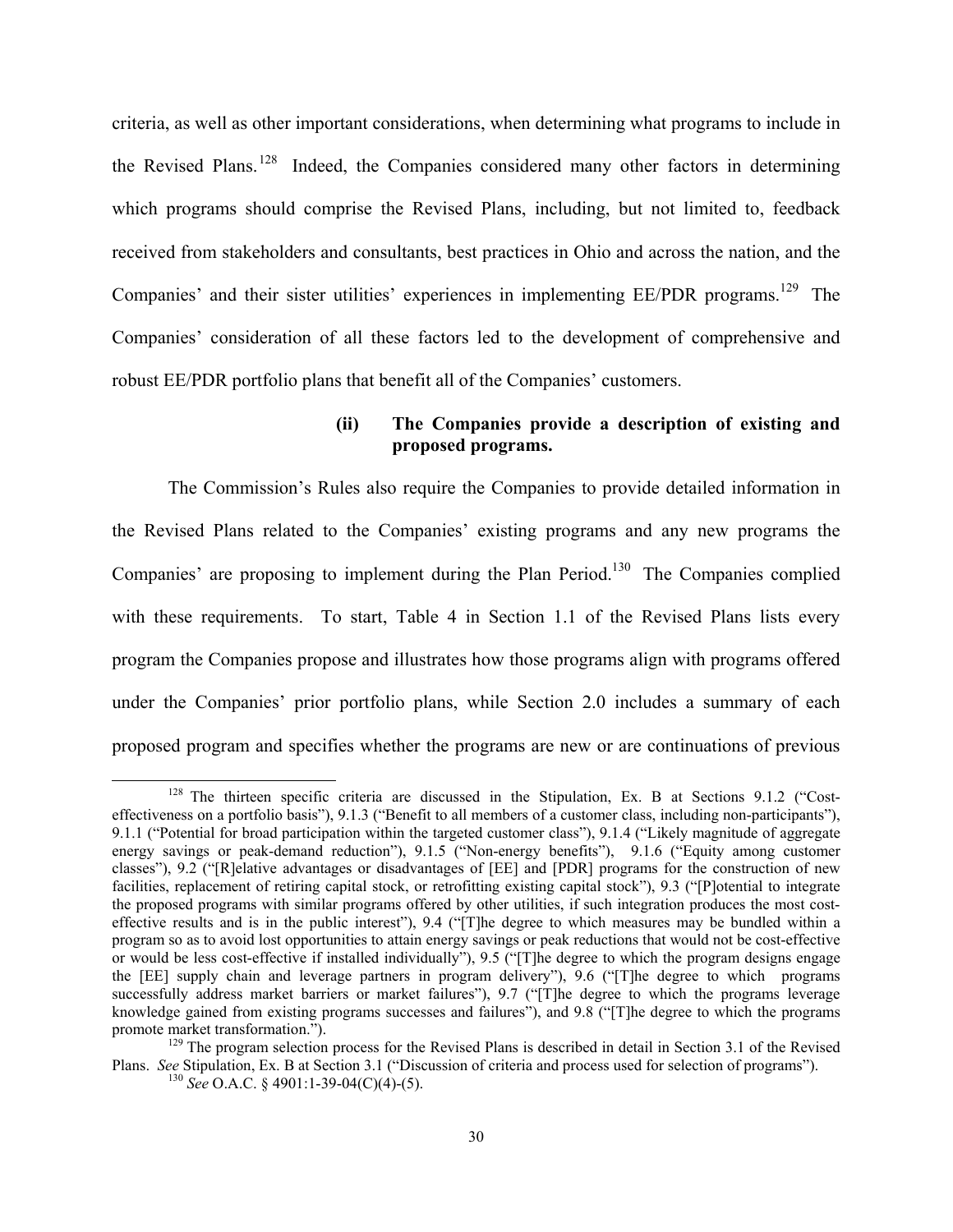programs (with certain changes). $^{131}$ 

Section 3.0 of the Revised Plans describes in detail each of the programs proposed in the Plans.132 These descriptions include: (i) program title and years during which the program will be implemented; (ii) program objectives and metrics; (iii) target markets and participation requirements; (iv) program approach, rationale, and description; (v) implementation strategy; (vi) program issues, risks, and risk management strategies; (vii) program ramp-up strategies; (viii) marketing strategy; (ix) market transformation strategy; (x) eligible measures and incentive strategy; (xi) non-energy benefits; and (xii) any other necessary information. <sup>133</sup> Projected participation rates and program budgets for each program are set forth in the Revised Plans at Appendices C-2 and B-1, respectively. The Revised Plans also describe the Companies' planning, reporting and tracking systems,<sup>134</sup> management and implementation strategies,<sup>135</sup> and EM&V processes<sup>136</sup> that will be followed during the Plan Period. Accordingly, the Revised Plans contain the necessary detail for each proposed program as is required under the Commission's Rules.

# **(iii) The Companies identify promising measures not selected.**

Pursuant to the Commission's Rules, the Companies also identified several promising measures that were not ultimately selected for inclusion in the Revised Plans for various reasons.<sup>137</sup> These measures include clothes washer recycling, set top boxes, pool pump motors, pool pump load shifting, behavioral demand response, portable hot tubs, dishwashers, water

<sup>&</sup>lt;sup>131</sup> Stipulation, Ex. B at Section 1.1, Table 4 ("Prior & New Programs"); *see also id.* at Sections 2.0 to 2.6.<br><sup>132</sup> *Id.* at Section 3.0 ("Program Descriptions").<br><sup>133</sup> *See, e.g., id.* at Section 3.0, p. 29-30.<br><sup>134</sup>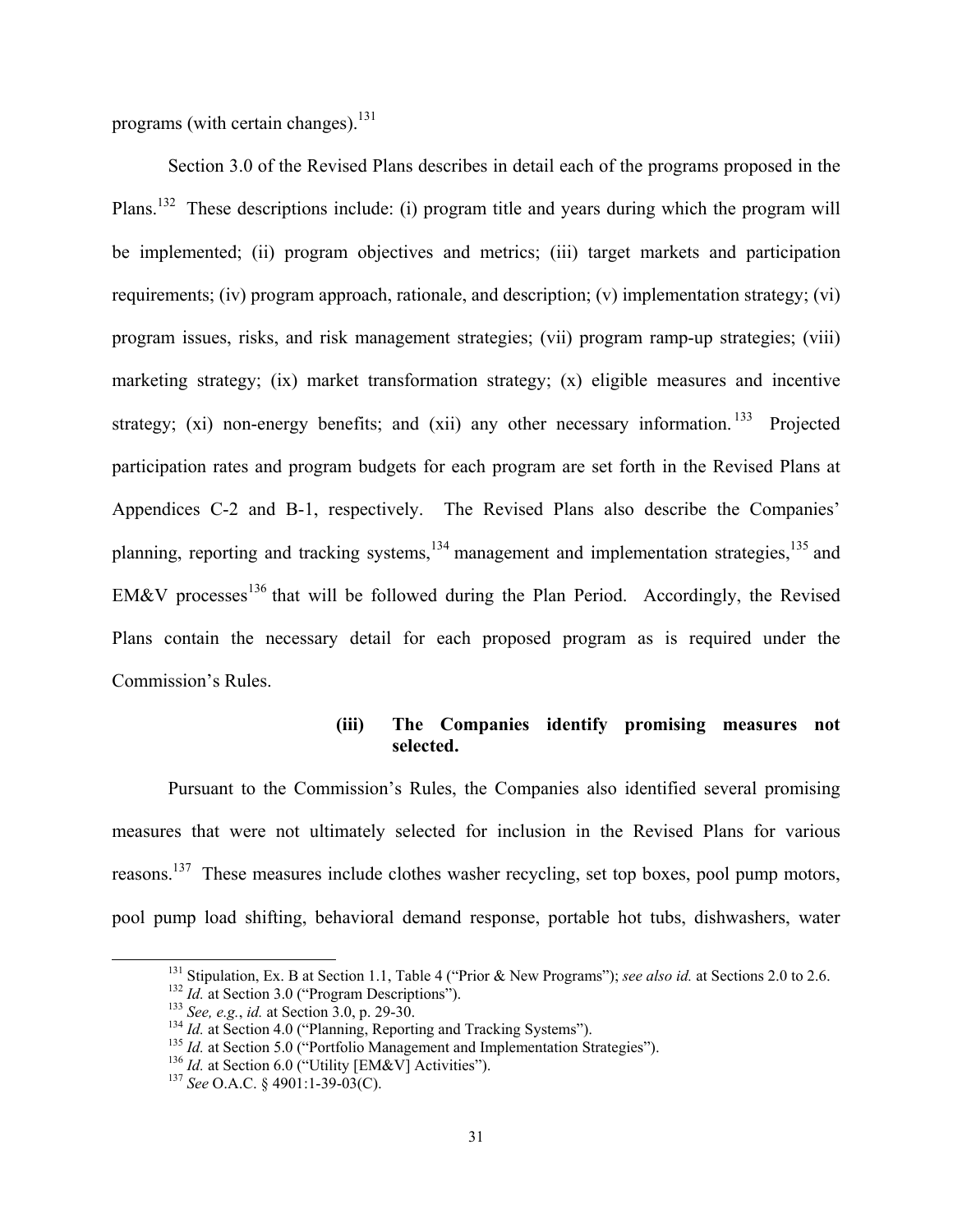coolers, induction cooking appliances, air purifier/cleaner, whole house fan, faucet controls, kettle cookers, and motors—single phase.<sup>138</sup> While considered, each of these measures were left out of the Revised Plans due to implementation barriers, questionable or limited participation or savings estimates, historic results, and/or cost.<sup>139</sup> As Companies' Witness Miller testified, "the Companies will regularly evaluate the programs and program participation to evaluate whether changes should be made to existing programs or whether certain programs and measures should be modified to include measures originally considered but not included."<sup>140</sup> The Companies also plan to periodically discuss opportunities with the Collaborative Group as they are identified.<sup>141</sup>

For all these reasons, the Revised Plans fully comply with all statutory and regulatory requirements under Ohio law.

### **B. The Stipulation Satisfies The Commission's Three-Part Test For Stipulation Approval.**

The standard of review for considering the reasonableness of the Stipulation is wellestablished under Commission precedent and has been approved and endorsed by the Ohio Supreme Court.<sup>142</sup> The ultimate issue for consideration is whether the Stipulation, "which embodies considerable time and effort by the signatory parties, is reasonable and should be adopted."<sup>143</sup> The Commission makes that determination by considering the following three factors: (1) whether the Stipulation is the "product of serious bargaining among capable, knowledgeable parties"; (2) whether the Stipulation "as a package, benefits ratepayers and the

<sup>138</sup> Miller Testimony at 16-17.<br>
<sup>139</sup> *Id.*<br>
<sup>140</sup> *Id.* at 17.<br>
<sup>141</sup> *Id.*<br>
<sup>142</sup> *See Indus. Energy Cons. Of Ohio Power v. Pub. Util. Comm.*, 68 Ohio St. 3d 559, 561, 629 N.E.2d 423 (1994) (citing *Consumers' Counsel v. Pub. Util. Comm'n*, 64 Ohio St. 3d 123, 125, 592 N.E.2d 1370 (1992); *AK Steel Corp. v. Pub. Util. Comm'n, 95 Ohio St. 3d 81, 82-83, 765 N.E.2d 862 (2002)).*<br><sup>143</sup> *In the Matter of the Application of [the Companies] for Authority to Provide for a Standard Service* 

*Offer Pursuant to R.C. 4928.143 in the Form of an Electric Security Plan*, Case No. 14-1297-EL-SSO, Opinion and Order at 39 (Mar. 31, 2016) ("Case No. 14-1297-EL-SSO").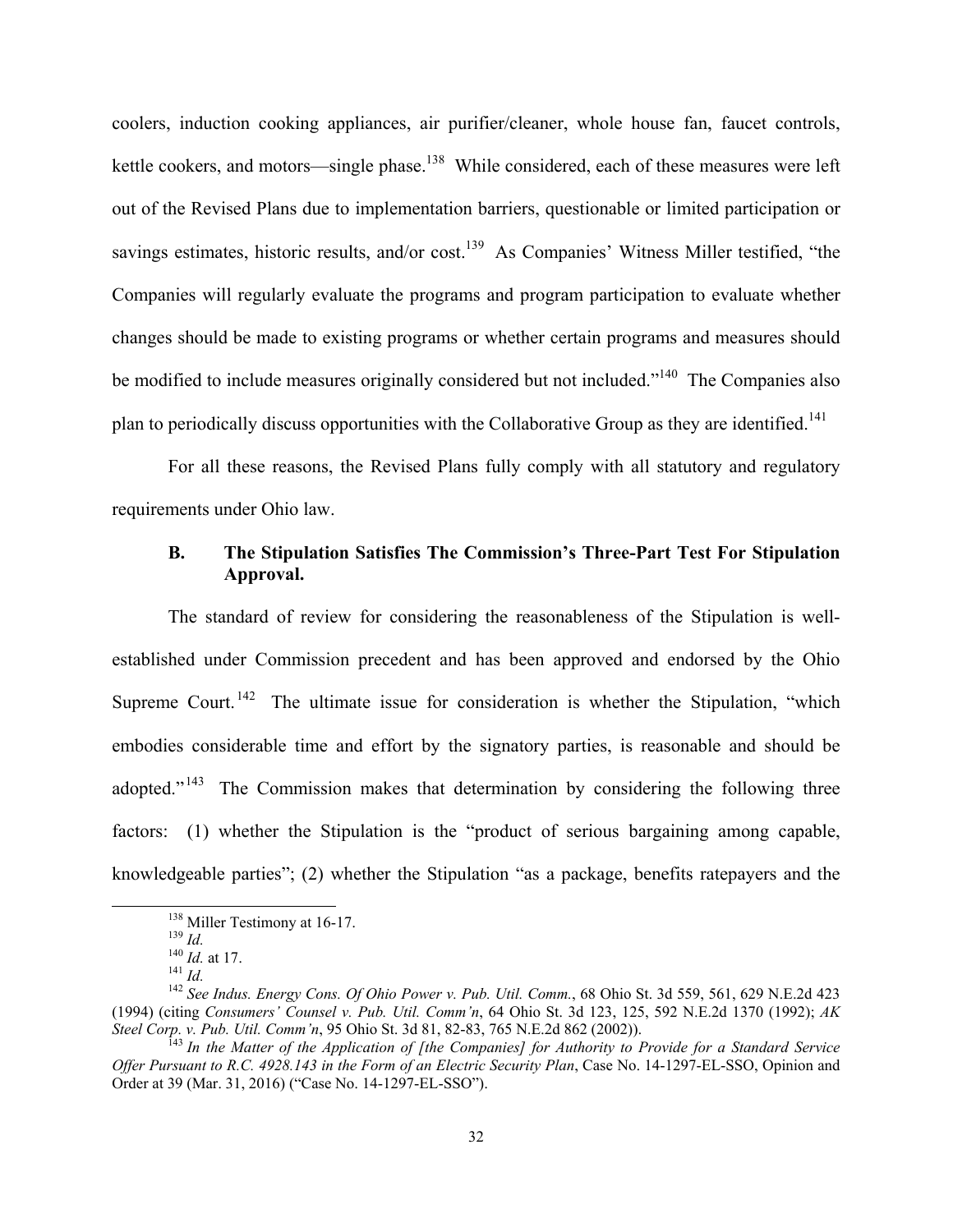public interest"; and (3) whether the Stipulation "violate[s] any important regulatory principle or

practice."<sup>144</sup>

Here, each of the above three elements is satisfied. Indeed, as the Signatory Parties declared:

> The [Stipulation] is supported by adequate data and information; represents a just and reasonable resolution of issues in this proceeding; violates no regulatory principle or precedent; is the product of lengthy, serious bargaining among knowledgeable and capable Signatory Parties in a cooperative process; and is undertaken by the Signatory Parties representing a wide range of interests to resolve the aforementioned issues. The [Stipulation] represents the culmination of an exhaustive process and is an accommodation of the diverse interests represented by the Signatory Parties. It is entitled to careful consideration by the  $Commission$ <sup>145</sup>

That careful consideration should demonstrate that the Stipulation more than satisfies the

Commission's test for approval.

# **1. The Stipulation is the product of serious bargaining among capable and knowledgeable parties.**

The Stipulation passes the first element of the Commission's test. When evaluating this element, the Commission considers: (i) the level of participation in settlement discussions; (ii) the level of expertise among the parties involved in those discussions; and (iii) the interests represented by the signatory parties.<sup>146</sup> The negotiations were robust among parties possessing a wide range of interests who were represented by experienced counsel and, accordingly, the first two elements of the Commission's analysis are satisfied.<sup>147</sup> Only the third criterion is being challenged and, as explained below, the challenge is baseless.

<sup>&</sup>lt;sup>144</sup> *Id.*; *Consumers' Counsel*, 64 Ohio St. 3d at 126; *AK Steel Corp.*, 95 Ohio St. 3d at 82-83.<br><sup>145</sup> Stipulation at 2-3.<br><sup>146</sup> *In re Application of Dayton Power and Light Co. for Approval to Modify its Competitiv Rider,* Case No. 14-563-EL-RDR, Opinion and Order at 5 (Sept. 9, 2015) ("Case No. 14-563-EL-RDR"). <sup>147</sup> Stipulation at 3; Miller Supp. Testimony at 8.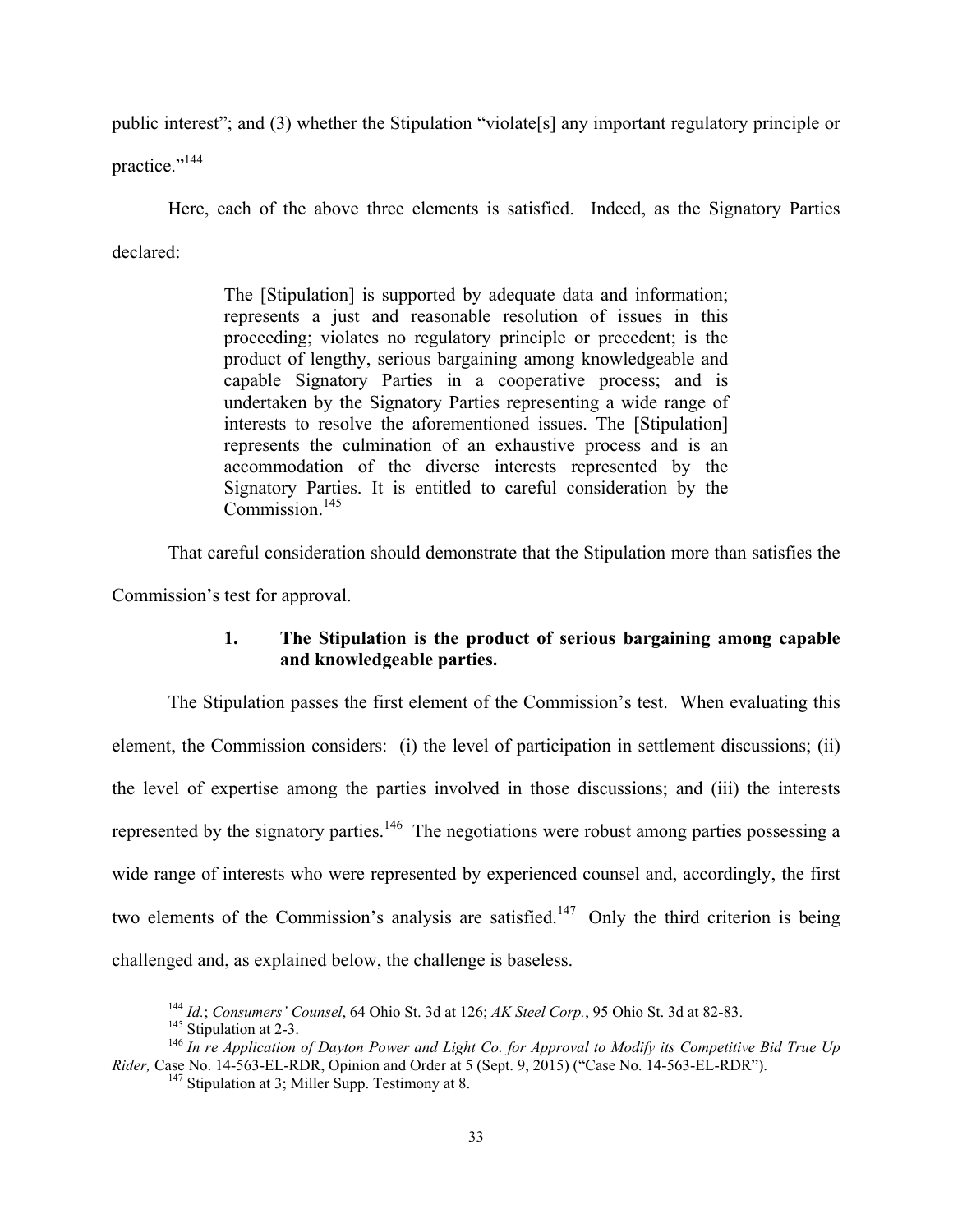As Companies' Witness Miller testified, all parties to this proceeding were invited to participate in the settlement discussions, each of which was represented by experienced, competent counsel—many of whom regularly participate in other EE/PDR portfolio cases and other regulatory proceedings before the Commission.<sup>148</sup> The Companies first extended to each of the intervening parties who submitted testimony in this proceeding an invitation to individually meet with the Companies either in person or via telephone to discuss their initial objections to the Proposed Plans and the changes that each would like to see made to those Plans. Once the Companies met with each of these individual parties, the Companies developed a proposed settlement term sheet, which incorporated many of the recommendations received from the parties and which became the focal point for settlement discussions.<sup>149</sup> That term sheet eventually became a draft settlement stipulation, which all intervening parties received. All parties were also invited to participate in a number of further settlement meetings hosted by the Companies.<sup>150</sup> Through these meetings, a compromise was reached and, except for Staff, OHA and OCC, all parties signed the final Stipulation, either as a Signatory Party or as one that does not oppose the settlement.<sup>151</sup> There thus cannot be a dispute that the first two criteria are met.<sup>152</sup>

The third criterion of the Commission's analysis is also satisfied. There can be no doubt that the Signatory Parties represent a wide range of interests, including those of: (i) the Companies, (ii) all customer classes interested in environmental issues and concerns, as

<sup>&</sup>lt;sup>148</sup> Miller Supp. Testimony at 8.<br><sup>149</sup> *Id.* at 8-9.<br><sup>150</sup> *Id.* at 8-9.<br><sup>151</sup> *See generally*, Case No. 16-0743-EL-POR, Notice of Amended Signature Page at 13 (Dec. 23, 2016).<br><sup>151</sup> *See generally*, Case No. 16-0743-EL multiple provisions in the Stipulation negotiated by those parties. For instance, the Stipulation contains a commitment by the Companies to assist OHA with its Energy Star benchmarking program. *See* Stipulation at 8. The Stipulation also contains several provisions that seek to expand participation in EE programs among the Companies' low-income customers. *See id.* at 4, 6.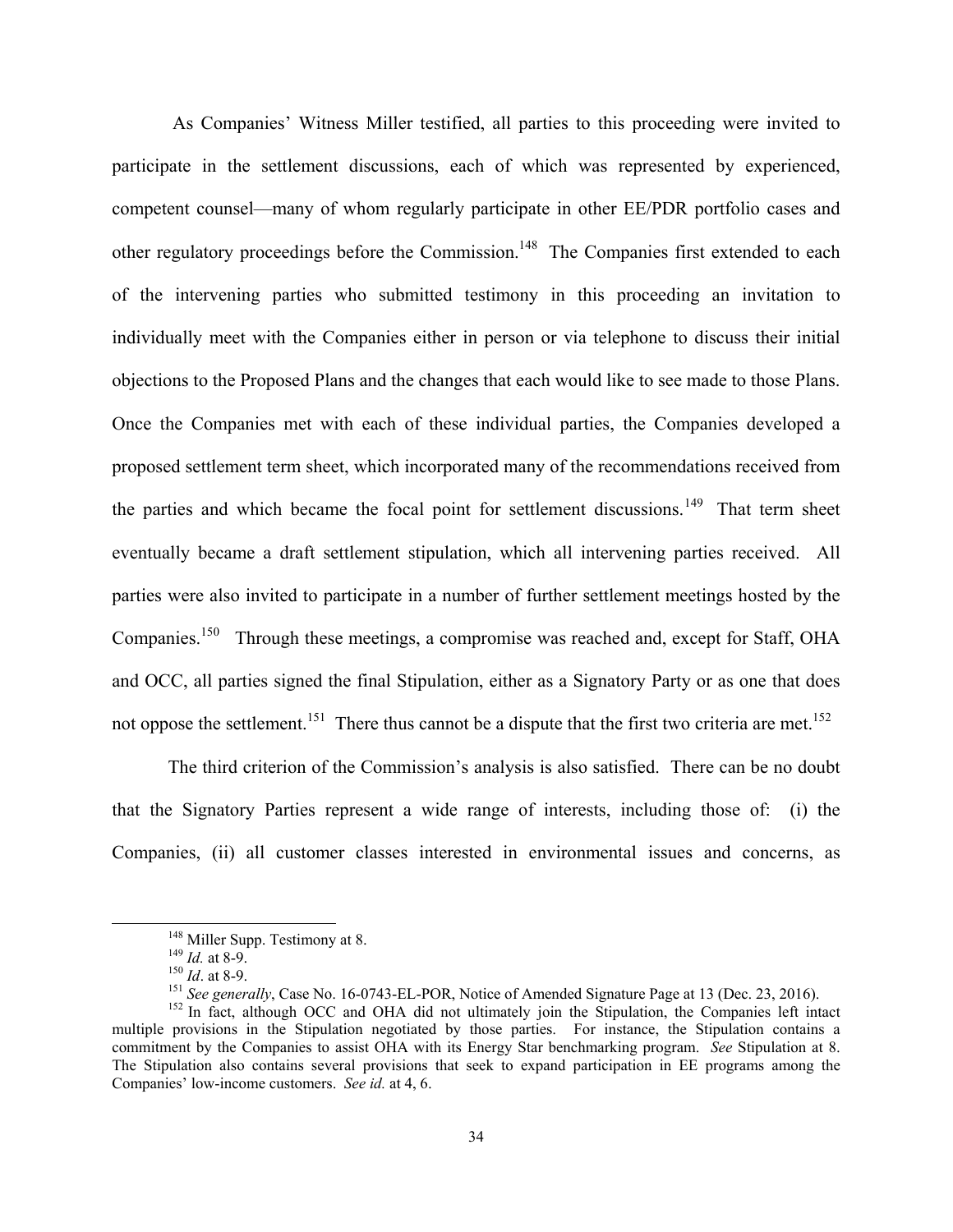represented by OEC, EDF, NRDC, and ELPC; (iii) industrial clients of EMS, an "efficiency expert with significant and specific experience in the development, deployment, and installation of energy efficiency and peak demand reduction retrofits, facilities and programs;" 153 (iv) customers of EnerNOC, an energy manager and marketer for over 1,000 Ohio customer sites with energy, capacity and/or ancillary services available for bid into those markets;  $^{154}$  (v) low and moderate income residential customers represented by OPAE;<sup>155</sup> and (vi) large industrial, residential, and small commercial customers taking products and electric generation service from IGS, a certified retail electric service provider.<sup>156</sup> Furthermore, one of the largest grocers in the country (Kroger),<sup>157</sup> an advocacy group for Ohio manufacturers' interests (OMAEG),<sup>158</sup> and an advocacy group representing the interests of industrial and commercial customers  $\text{(IEU)}^{159}$  each executed the Stipulation as a "non-opposing party."

Staff does not challenge any of the relevant criteria and, while OCC Witness Spellman claims that the Stipulation "lacks a diversity of interests among the signatory parties,"<sup>160</sup> his testimony is baseless and unsupported. Indeed, in support of his position, Mr. Spellman merely recites which parties executed the Stipulation and which did not. He provides no reason or explanation supporting his belief that the Stipulation lacks a "diversity of interests." In fact, Mr. Spellman admitted during his cross-examination that he never read the Commission case upon

<sup>&</sup>lt;sup>153</sup> Case No. 16-0743-EL-POR, Mem. in Support of Motion to Intervene of EMS at 4-5 (June 3, 2016).<br><sup>154</sup> *Id.* at Mem. in Support of Motion to Intervene of EnerNOC at 3 (June 14, 2016).<br><sup>155</sup> *Id.* at OPAE's Motion to In *Application of [IGS] for Certification as a Retail Electric Supplier,* Case No. 11-5326-EL-CRS ("Case No. 11-5326- EL-CRS").<br>
<sup>157</sup> *Id.* at Mem. in Support of Motion to Intervene of Kroger at 4 (May 17, 2016).<br>
<sup>158</sup> *Id.* at Mem. in Support of Motion to Intervene of OMA at 4 (May 9, 2016).<br>
<sup>159</sup> *Id.* at Mem. in Support of Motion t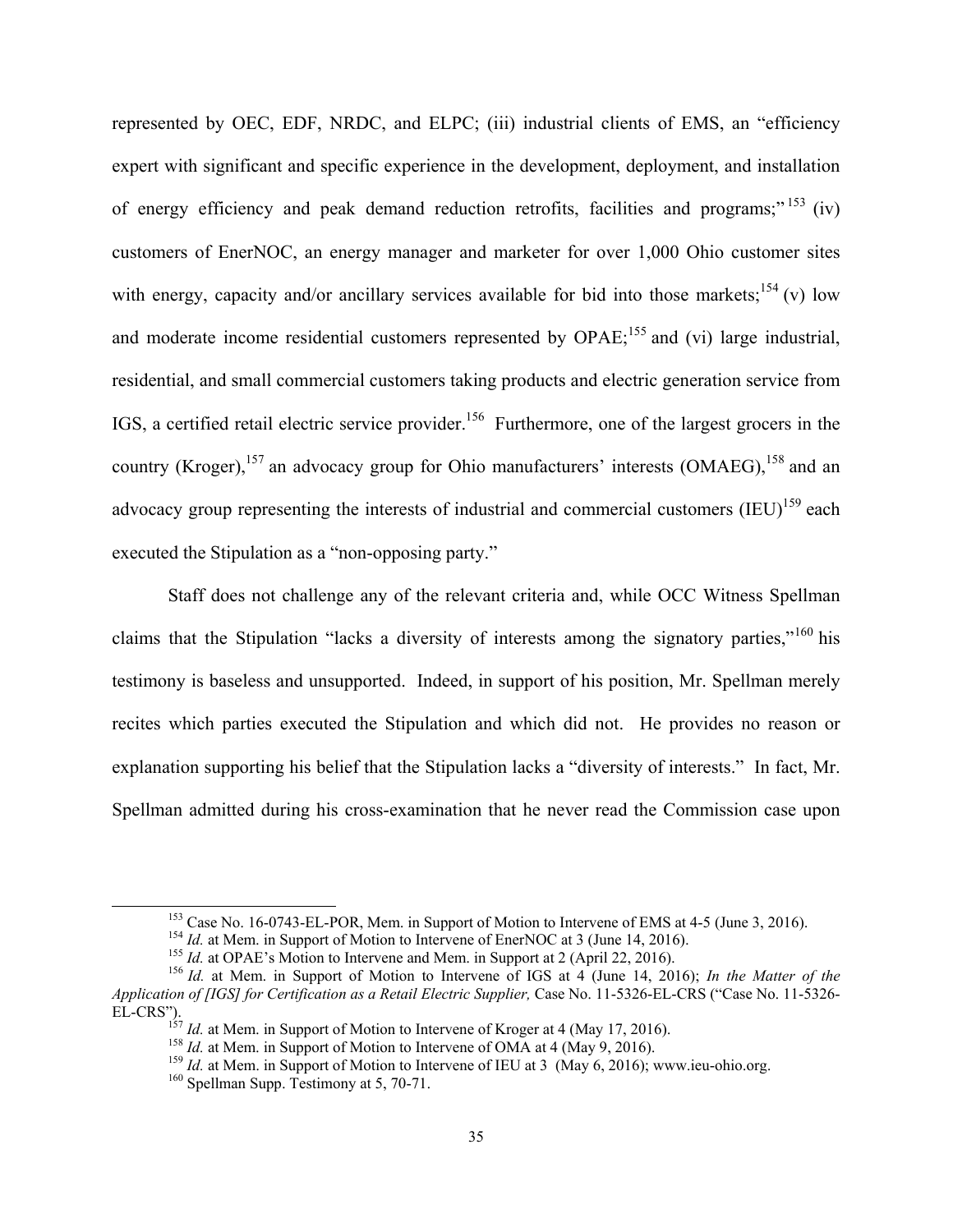which he allegedly relied when making this statement.<sup>161</sup> He also admitted that he has never read any other Commission case on this element.<sup>162</sup> In fact, Mr. Spellman never even heard of and, thus, knew nothing about five of the eight Signatory Parties (ELPC, OEC, OPAE, IGS or  $EMS$ ),<sup>163</sup> and, at the time of his testimony, was completely unaware that IEU also executed the Stipulation as a non-opposing party.<sup>164</sup> In light of the foregoing, there is no credible evidence to support OCC Witness Spellman's assertion and, accordingly, his testimony on the subject should be rejected.

For these reasons, the Commission should find that the first element of its three-part stipulation test is satisfied.

#### **2. The Stipulation benefits customers and is in the public interest.**

The Stipulation also satisfies the second element of the Commission's test. As discussed below, the proposed programs in the Revised Plans are just and reasonable, as are the proposed costs for those programs. Moreover, the Stipulation supports the Revised Plans' inclusion of a reasonable Shared Savings Mechanism, as well as a reasonable PJM capacity market bidding strategy. When considered together, it is readily apparent that the Stipulation benefits the Companies' customers and is in the public interest.

### **(a) The programs in the Revised Plans are just and reasonable and should be approved.**

The Revised Plans are similar in design and format to not only the Companies' prior portfolio plans approved by the Commission, but also to portfolio plans approved in other jurisdictions in which FirstEnergy does business. This approach allows the Companies to

<sup>&</sup>lt;sup>161</sup> Hearing Tr. Vol. II at 201-202 (Spellman Cross).<br><sup>162</sup> *Id.* at 202-203 (Spellman Cross).<br><sup>163</sup> *Id.* at 204-205 (Spellman Cross).<br><sup>164</sup> *Id.* at 206 (Spellman Cross).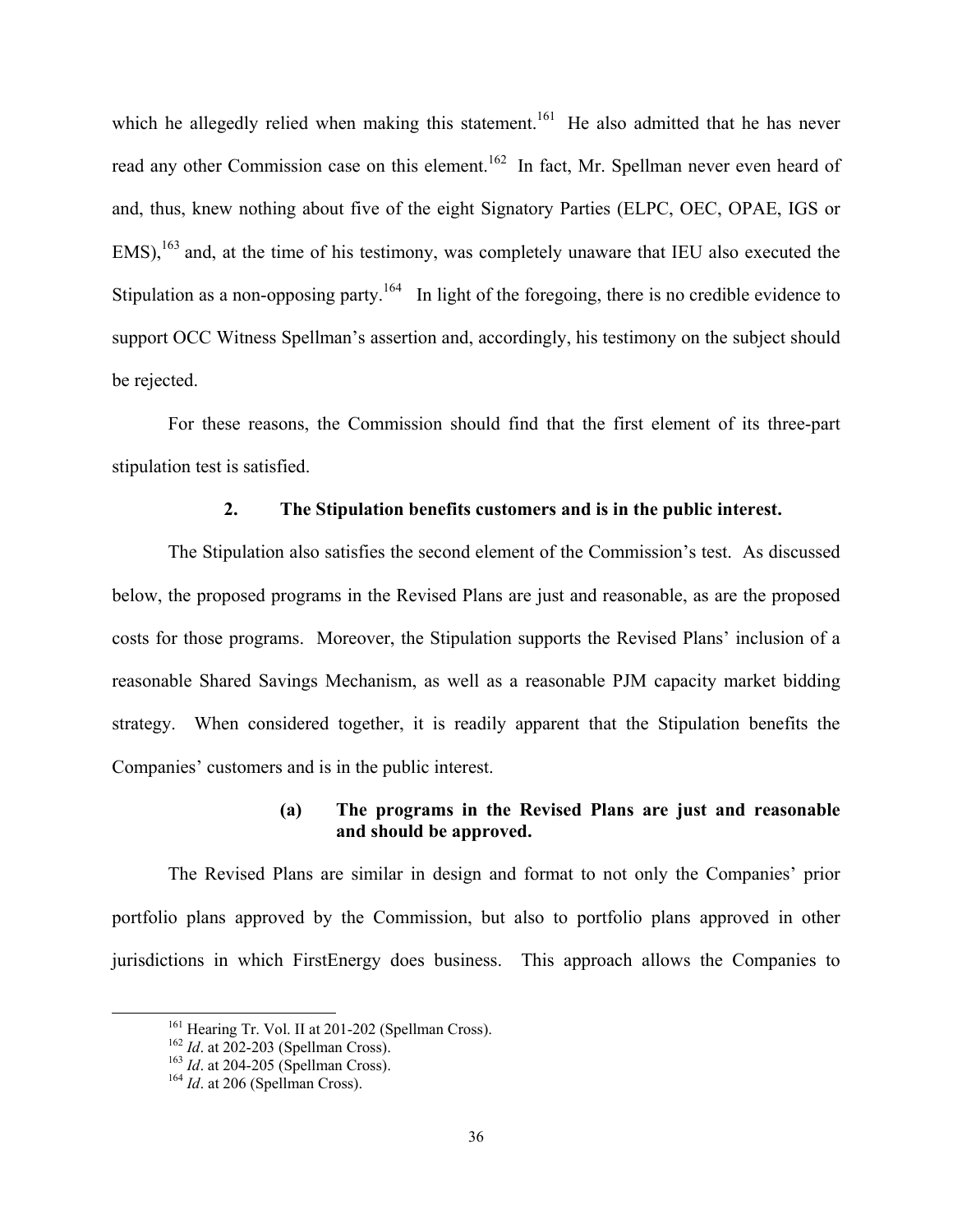continue to: (i) capitalize on the economies of scale and synergies created through common plan administration and program implementation activities; (ii) simplify EM&V and program performance evaluations; and (iii) streamline program tracking and reporting, which collectively contributes to lower overall administrative costs.<sup>165</sup> While the programs included in the Revised Plans are generally an extension of those included in the Companies' most recent EE/PDR portfolio plans approved by the Commission, the programs have been enhanced to provide even more opportunities for customer participation and savings through the addition of new measures and expanded end-uses incorporated by the Companies<sup>166</sup> or suggested by members of the Companies' Collaborative Group.<sup>167</sup>

Sections 1.0 and 3.0 of the Revised Plans describe in detail how the programs included in the Companies' EE/PDR portfolio plans were designed and developed. Generally, in order to establish a universe of programs and measures for consideration, the Companies: (i) reviewed the existing programs, sub-programs and measures in the Companies' prior portfolio plans; (ii) identified other potential programs and measures by reviewing program ideas and best practices from utility peers in Ohio and nationally; (iii) evaluated other programs and measures suggested by the Collaborative Group; and (iv) leveraged the experience gained through implementation and EM&V activities during prior plan periods in Ohio, as well as other jurisdictions within the FirstEnergy footprint. The Companies also conducted preliminary modeling, taking into account many factors, including: (i) implementation experience; (ii) program costs; (iii) the Ohio and Pennsylvania TRMs and other industry information for EE programs; (iv) the MPS; (v) the Avoided T&D Cost Study; and (vi) other sources identified in Appendices C-1 of the Revised

 <sup>165</sup> Miller Testimony at 8-10. 166 *Id.* at 9. 167 *Id.* at 13.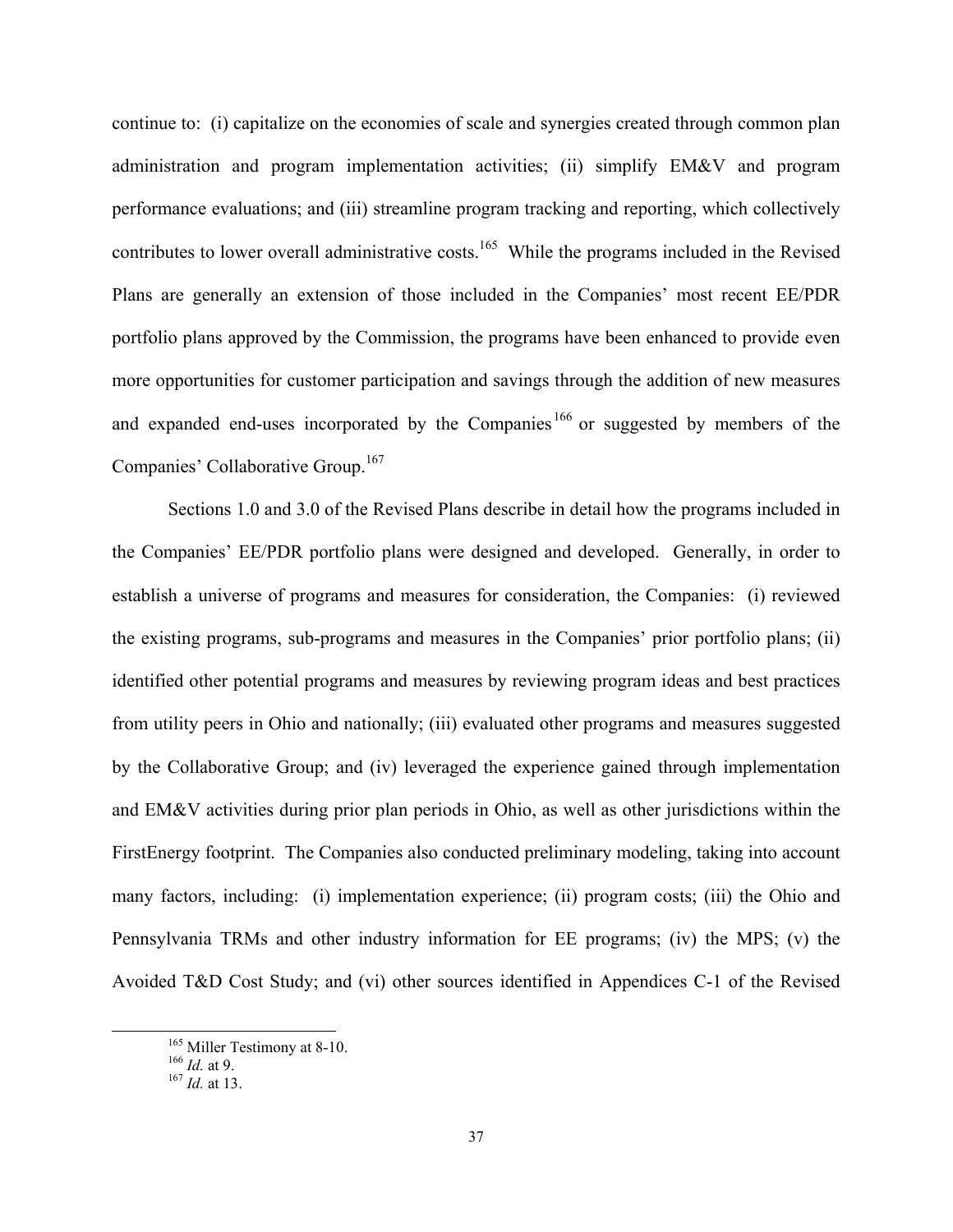Plans.<sup>168</sup>

Once all programs were designed and modeled, the portfolio plans were evaluated to balance results and costs to ensure the reasonableness of the plans and compliance with statutory benchmarks and other commitments made in the Companies' ESP IV case (Case No. 14-1294- EL-SSO) in a cost-effective manner. Based on the results of the iterative modeling process and, after additional review by the Companies and the Collaborative Group, the Companies finalized the programs for inclusion in the Companies' EE/PDR portfolios originally filed in this case.<sup>169</sup>

The scope of the programs in the Proposed Plans were scaled back pursuant to the Commission's Fifth Entry on Rehearing in the Companies' ESP IV Case. However, all of the programs included in the Proposed Plans are also included in the Revised Plans, with the only exceptions being: (i) the removal of the New Homes sub-program from the Residential Energy Efficient Homes Program; and (ii) the removal of the continuous improvement offering from the C&I Energy Solutions for Business Program – Large.<sup>170</sup> The Companies' offerings in the Revised Plans have been further enhanced by incorporating suggestions provided by the intervening parties during the settlement process and as reflected in the Stipulation.<sup>171</sup>

Collectively, the programs in the Revised Plans provide reasonable opportunities for energy and cost savings for customers in the Companies' service territories. Like the Companies' prior portfolio plans, the Revised Plans include a portfolio of EE programs targeted to a variety of customer segments, including: (i) Residential-Low Income; (ii) Residential-Other; (iii) Small Enterprise; (iv) Mercantile-Utility; and (v) Governmental.<sup>172</sup>

<sup>&</sup>lt;sup>168</sup> *Id.* at 10-11.<br><sup>169</sup> *Id.* at 11.<br><sup>170</sup> Miller Supp. Testimony at 4.<br><sup>171</sup> *Id.*<br><sup>172</sup> In O.A.C. 4901:1-39-03(B), the Commission sets forth a list of factors to be considered when designing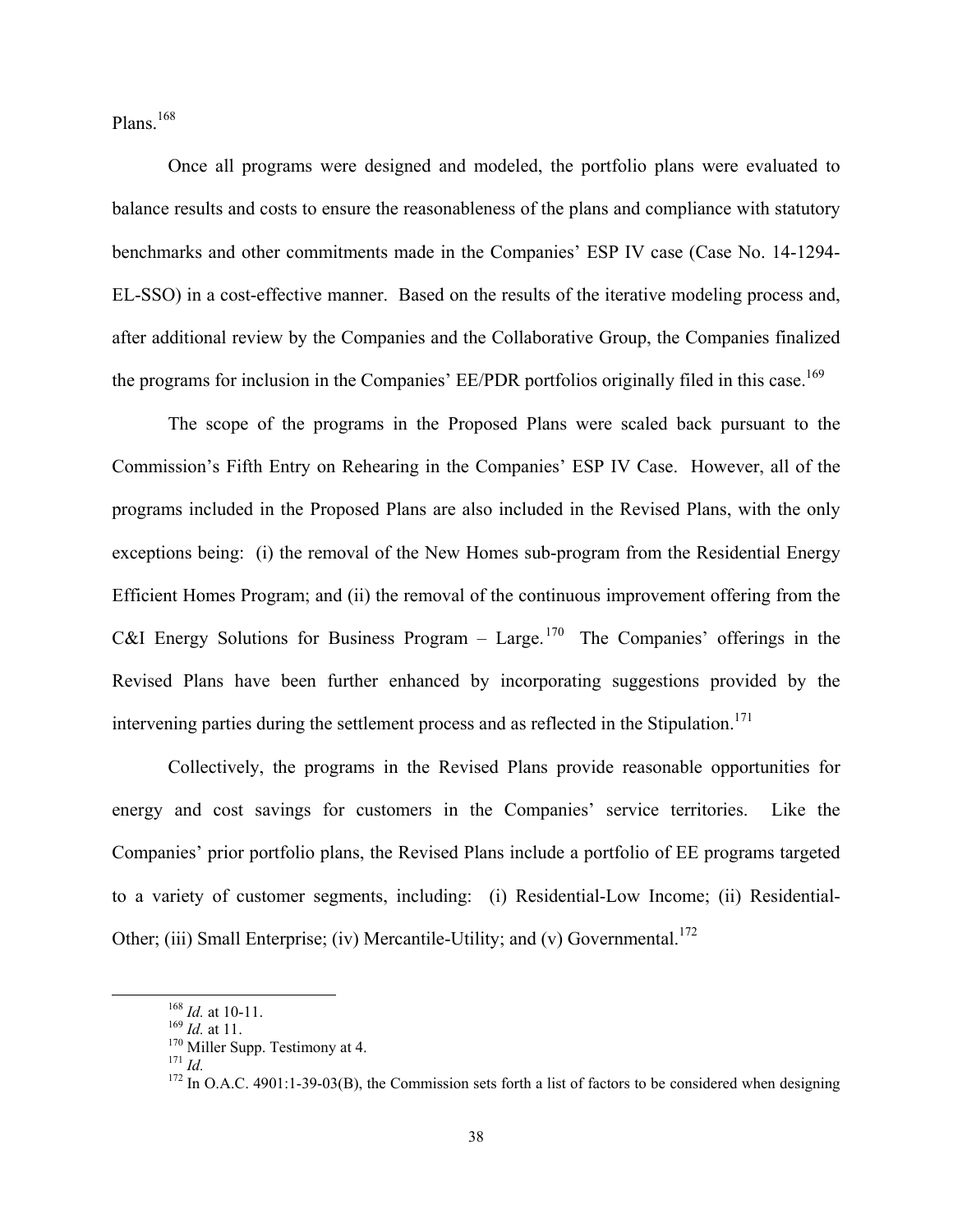No party challenges the program design or selection of programs included in the Revised Plans. Indeed, Staff admitted that it performed no analysis on the Companies' programs and takes no position on the issue.<sup>173</sup> Similarly, OCC Witness Spellman made no recommendations regarding program design or program selection beyond recommending the removal of certain "programs" based on an assertion that they are not cost-effective. However, as already established, Mr. Spellman's assertion in that respect is flawed, as he mischaracterizes certain "sub-programs" as "Programs" in the Revised Plans, and because he conducted no analysis supporting his opinion that the relevant sub-programs are somehow not "cost-effective."<sup>174</sup> Moreover, as can be seen on Exhibit A to the Stipulation, each of the sub-programs identified by Mr. Spellman "rolls up" into Programs in the Revised Plans, which even he concedes are costeffective.175 Accordingly, Mr. Spellman's assertions should be disregarded.

## **(b) The costs of the programs in the Revised Plans are just and reasonable.**

Not only are the programs in the Revised Plans just and reasonable, but so are the costs of those programs. Indeed, the program budgets included in the Revised Plans are the product of the Companies' EE Department's expertise and experience in designing, developing, and implementing EE and PDR portfolio plans throughout the FirstEnergy utilities' service territories.

The Compliance and Development Team within the EE Department is primarily

<sup>(</sup>continued…)

programs. Section 9.0 of the Revised Plans (Stipulation, Ex. B at Section 9.0 ("Plan Compliance Information on Other Key Issues") describes how the Companies considered each factor when developing the programs included in the Revised Plans.<br><sup>173</sup> Hearing Tr. Vol. II at 315-316 (Donlon Cross).<br><sup>174</sup> *See* Section III.A.2, *supra* at p. 18-23.<br><sup>175</sup> Hearing Tr. Vol. II at 277 (Spellman Cross).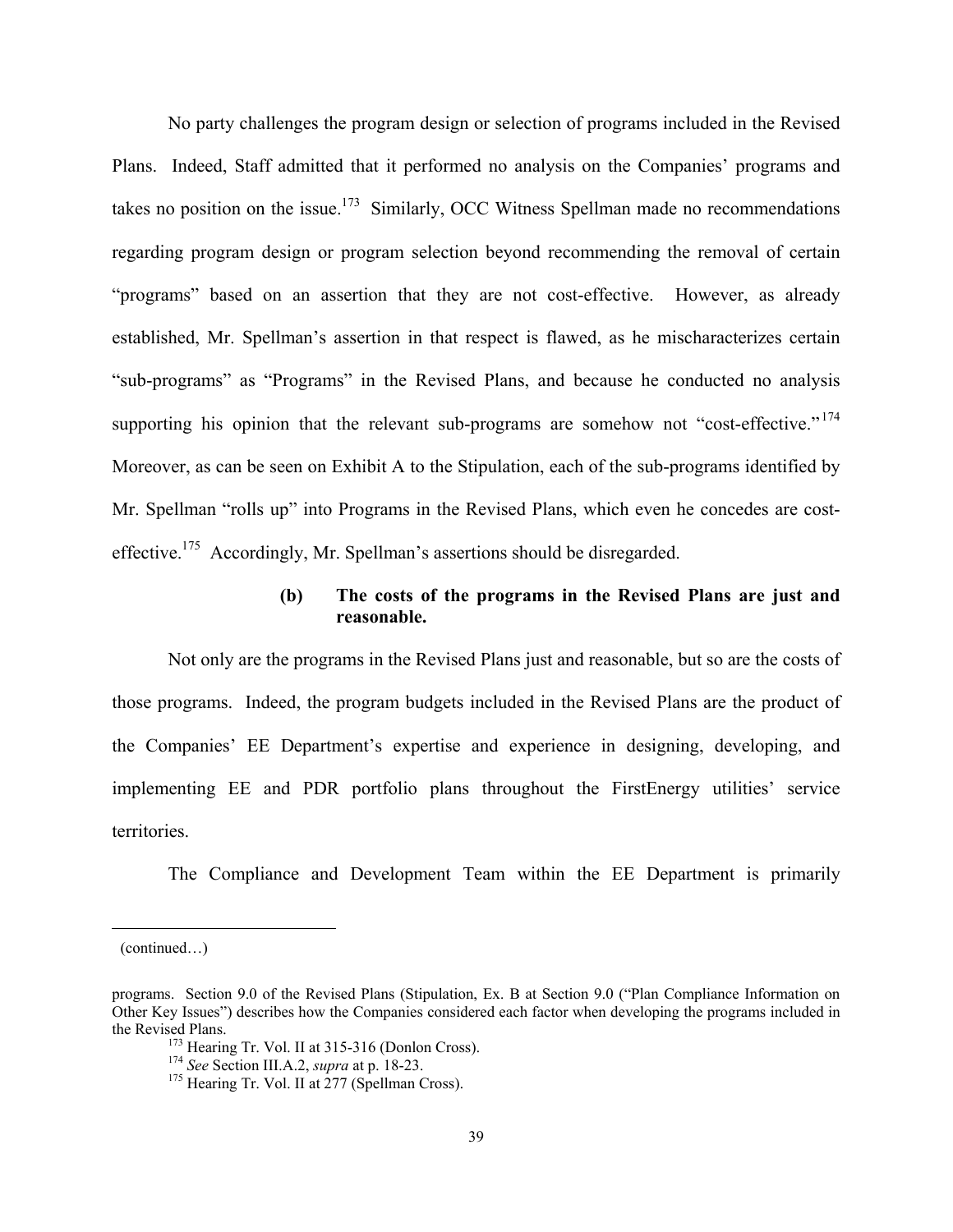responsible for the development of the Revised Plans, as well as the development of other EE/PDR portfolio plans offered by the Companies' sister utilities in other states.<sup>176</sup> This group designs programs consistently throughout the FirstEnergy service territories whenever practical to create economies of scale, both with respect to program administration and measurement and verification activities.177 When designing EE/PDR portfolio plans, including the Revised Plans, "this group relies not only on its expertise and experience, but also on the experience and expertise brought by the Companies' consultants, including Harbourfront, the Companies' EM&V consultant [ADM], and the Companies' Tracking and Reporting vendor [AEG]."<sup>178</sup>

As previously discussed, Sections 1.0 and 3.0 of the Revised Plans describe how the Plans were developed.<sup>179</sup> Detailed program budgets and additional data tables are included as appendices to the Revised Plans.<sup>180</sup> Specifically, all estimated program budget totals are detailed by year in Appendices B-1 to the Revised Plans.<sup>181</sup> These budgets are broken down by Sector, Program, and into the sub-program level. At the hearing, Companies' Witness Miller explained that the Companies create budgets at the sub-program level when designing EE/PDR portfolio plans "to support transparency to the components of the various programs."182 Going down to the sub-program level supports "transparency to [the Companies'] customers, to [the Companies'] implementation team, as well as to the [C]ollaborative and to [the Companies'] stakeholders" and ensures that all "parties are aware of the components of [the Companies']

<sup>&</sup>lt;sup>176</sup> Miller Testimony at 12.<br><sup>177</sup> *Id*. <sup>178</sup> *Id*. <sup>178</sup> Stipulation, Ex. B at Sections 1.0 ("Overview of Plans") & 3.0 ("Program Descriptions"); Miller Testimony at 10-11.<br><sup>180</sup> Additional data tables include, for example, the number of participants (measured in terms of "units")

broken down by Sector, Program, sub-program, and measure (Appendices C-2) and a detailed breakdown of all assumptions made at the measure level (Appendices C-1). *See* Stipulation, Ex. B at Appendices C-2 ("Number of Units") and Appendices C-1 ("Measure Assumptions").<br><sup>181</sup> Stipulation, Ex. B at Appendices B-1 ("Program Cost By Program Year").<br><sup>182</sup> Hearing Tr. Vol. I at 120:1-5 (Miller Re-Direct).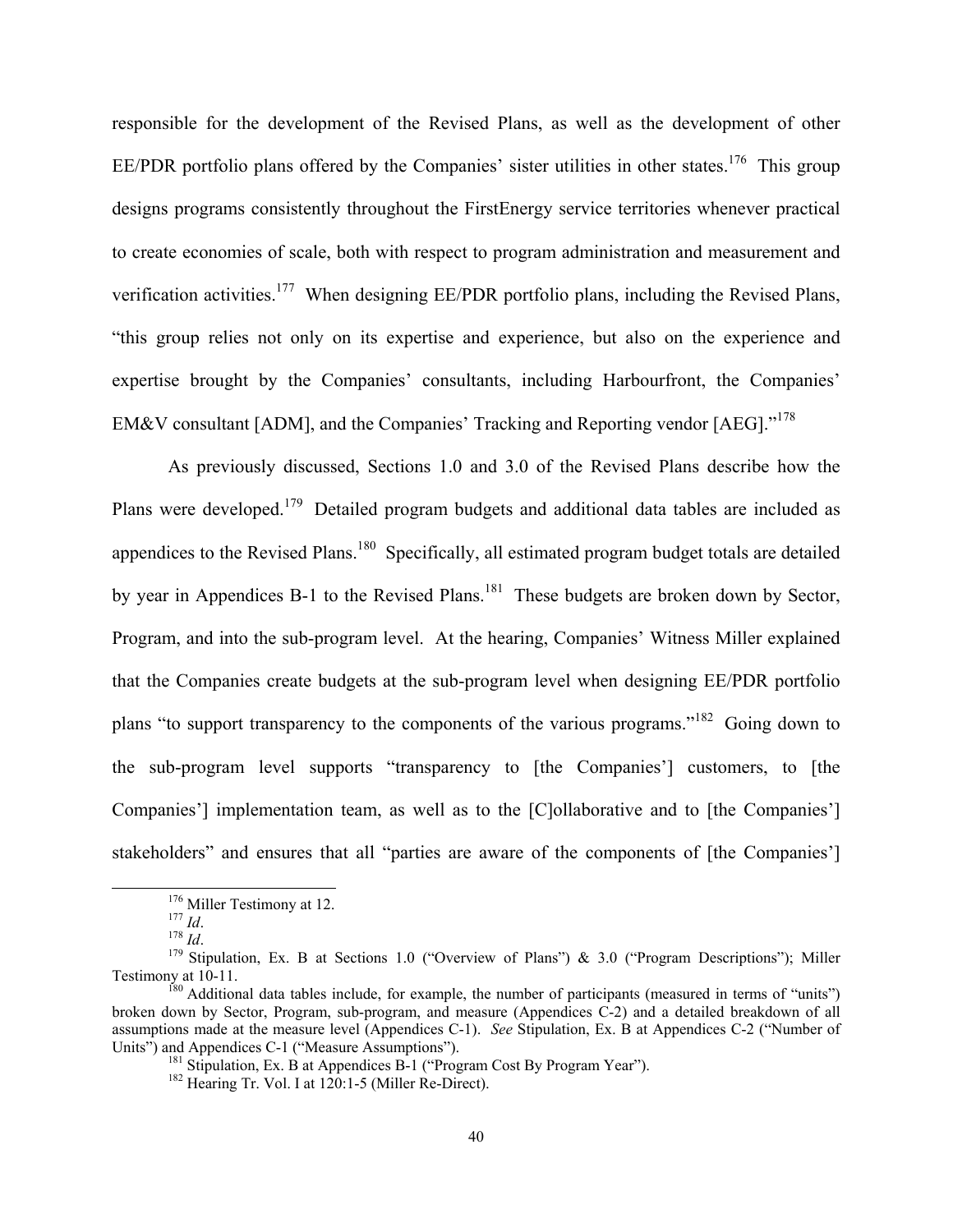program[s] and what [their] projections are for each of the components of the programs."183 The Companies also projected costs by relying on actual pricing under their prior EE/PDR portfolio plans, as well as on pricing for common program offerings from other jurisdictions in which FirstEnergy subsidiaries have EE and PDR programs in place.<sup>184</sup> Administrative costs and other program operations costs under the Revised Plans were similarly based on actual costs or internal estimations.<sup>185</sup>

Critically, neither Staff nor OCC opposed the program budgets in the Revised Plans or introduced any evidence demonstrating that the proposed budgets and/or appendices in the Revised Plans are somehow unreasonable. In fact, Staff Witness Donlon readily admitted that Staff does not have a position on "the individual budgets that the [C]ompanies are proposing for any of the programs" under the Revised Plans.<sup>186</sup> OCC Witness Spellman also conducted no analysis or study to show that the proposed program budgets in the Revised Plans are unreasonable or should otherwise be amended.<sup>187</sup> Put simply, the record is devoid of any credible evidence supporting the notion that the costs of the programs in the Revised Plans are not reasonable.

Because the program budgets in the Revised Plans are just and reasonable, the Commission should approve them.

<sup>&</sup>lt;sup>183</sup> Hearing Tr. Vol. I at 120:4-11 (Miller Re-Direct).<br><sup>184</sup> Miller Testimony at 27.<br><sup>185</sup> *Id.*<br><sup>186</sup> Hearing Tr. Vol. II at 315:16-24 (Donlon Cross).<br><sup>186</sup> Hearing Tr. Vol. II at 315:16-24 (Donlon Cross).<br><sup>187</sup> While statutory benchmarks (as is permitted by law), he does not argue that the budgets in the Revised Plans are unreasonable. *See* Spellman Supp. Testimony at 32-33.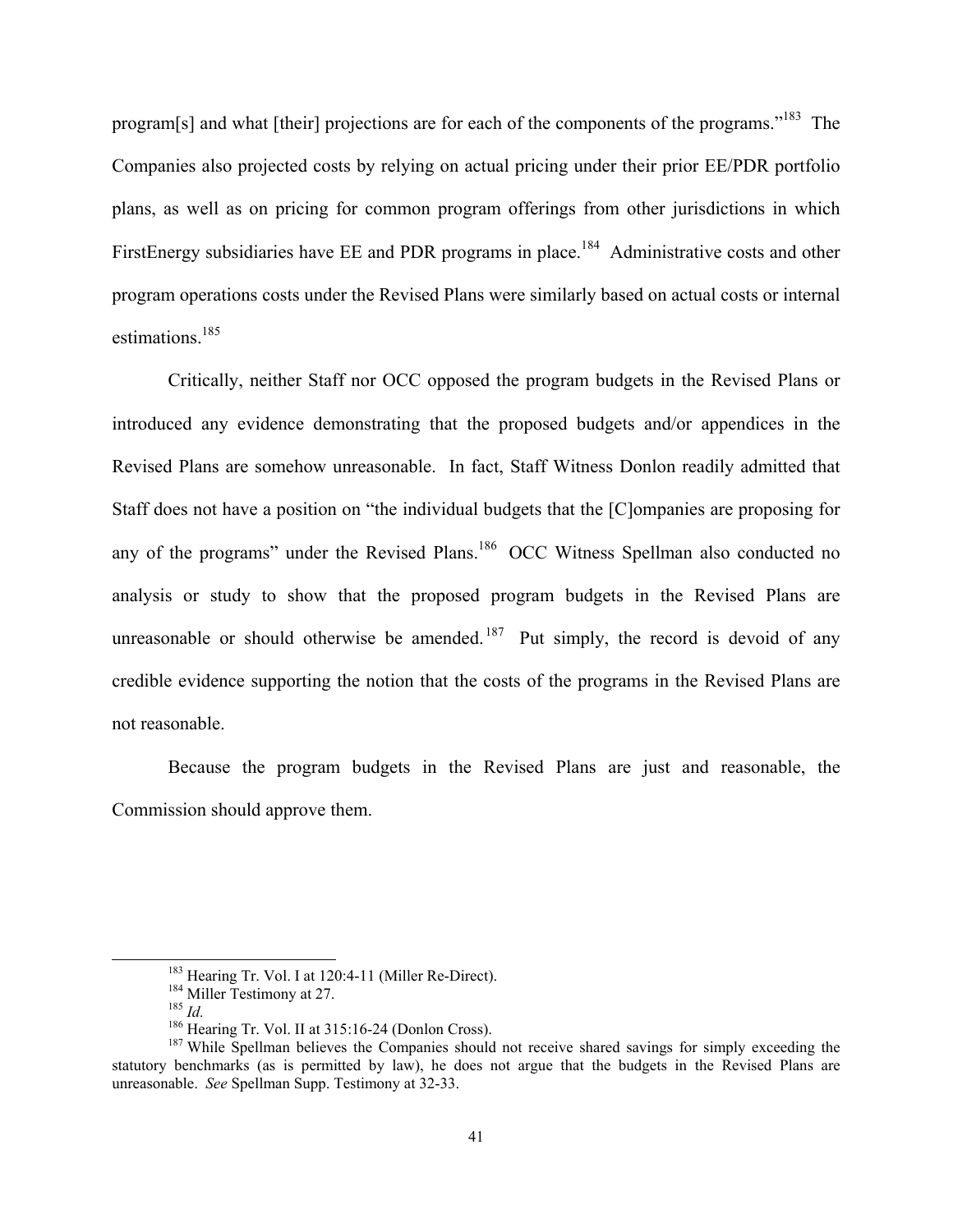## **(c) The Revised Plans include a reasonable shared savings mechanism.**

In approving the Companies' EE/PDR portfolio plans for 2010-2012, the Commission encouraged the Companies to develop a shared savings incentive mechanism.<sup>188</sup> The shared savings mechanism developed by the Companies was approved and adopted by the Commission (with certain modifications) in the Companies' 2013-2015 EE/PDR case.<sup>189</sup> That previously approved mechanism is the same mechanism the Companies have proposed in Section 7.1 of the Revised Plans, with the addition of the changes approved by the Commission in the Companies' ESP IV case and as agreed to in the Stipulation ("Shared Savings Mechanism").<sup>190</sup>

For reasons fully discussed below, the Shared Savings Mechanism is reasonable and should be approved.

### **(i) The Companies' shared savings mechanism is reasonable and should be approved.**

Shared savings incentives allow utilities such as the Companies to share some portion of the net benefits of successful EE programs with their ratepayers. Shared savings create a winwin situation for all involved, as participating customers enjoy lower electric bills, ratepayers benefit from the reduction to the costs of providing electric services, and the utility is permitted to retain a small portion of the net benefits as additional earnings. A successful shared savings incentive will thus encourage a utility, through financial incentives, to strive to exceed its statutorily mandated EE goals and maximize the net benefits created for customers. The Shared

<sup>&</sup>lt;sup>188</sup> Case No. 09-1947-EL-POR, Opinion and Order at 15 (Mar. 23, 2011).<br><sup>189</sup> Stipulation, Ex. B at Section 7.1 ("Provide and describe tariffs and a cost recovery mechanism"); *see also* Case No. 12-2190-EL-POR, Opinion and Order at 16 (Mar. 20, 2013); Hearing Tr. Vol. V at 556:8-10

 $^{190}$  Stipulation, Ex. B at Section 7.1 ("Provide and describe tariffs and a cost recovery mechanism"); Companies' Exhibit 6, Case No. 16-0743-EL-POR, Amended Direct Testimony of Eren G. Demiray (Dec. 8, 2016) ("Demiray Am. Testimony") at 5.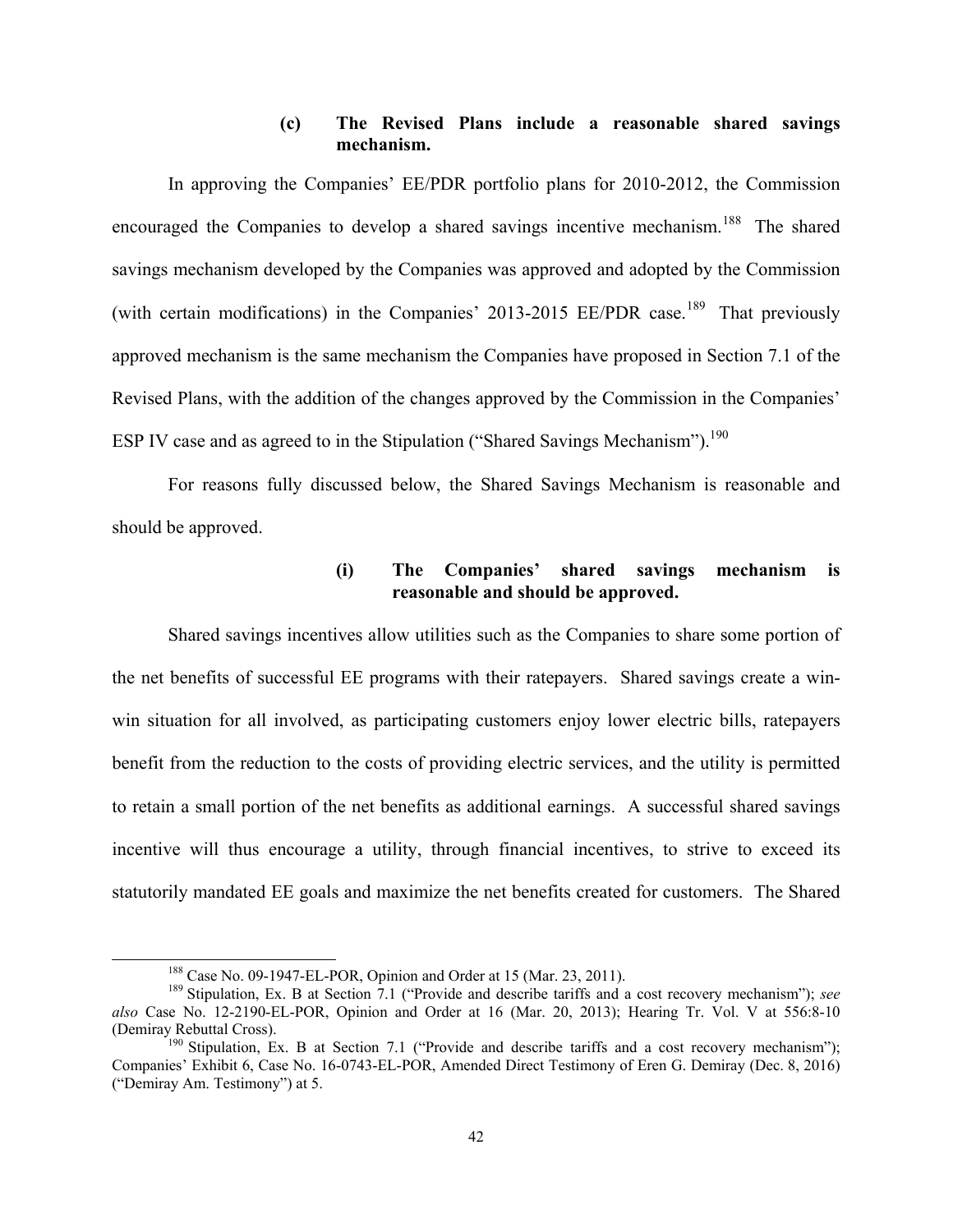Savings Mechanism in the Revised Plans does just that, as it provides the Companies a reasonable opportunity to improve earnings by encouraging participation in cost-effective EE programs that maximize net benefits and reach savings levels beyond statutorily-required benchmarks.191

The Shared Savings Mechanism will run concurrently with the Plan Period and will be "triggered" only if a Company exceeds both its annual and cumulative energy savings targets as set forth in R.C. § 4928.66(A)(1)(a) in any given year.<sup>192</sup> Should the mechanism be triggered in a given year, the incentive will be calculated using two components: (i) an incentive percentage, and (ii) adjusted discounted net lifetime benefits based upon the Utility Cost Test ("UCT") ("Adjusted Net Benefits").193

The Shared Savings Mechanism incentive percentage is based upon "a tiered structure that increases the Companies' financial incentives as increased [EE] savings are delivered to the Companies' customers."194 In fact, the Companies have proposed the same incentive tiers in the Revised Plans that the Commission approved in adopting the Companies' Shared Savings Mechanism in the prior EE/PDR case.<sup>195</sup> These tiers start with an incentive percentage of 5% for exceeding the benchmarks by up to 105% and increase to a top tier of 13% for exceeding the

<sup>&</sup>lt;sup>191</sup> Stipulation, Ex. B at Section 7.1 ("Provide and describe tariffs and a cost recovery mechanism"), p. 105-<br>107; Demiray Am. Testimony at 5; Hearing Tr. Vol. I at 159:14-24 (Demiray Cross).

 $192$  Stipulation, Ex. B at Section 7.1 ("Provide and describe tariffs and a cost recovery mechanism"), p. 105-106; OCC Exhibit 5, Case No. 12-2190, Direct Testimony of Eren G. Demiray (July 31, 2012) ("OCC Ex. 5") at 7- 8. For 2017, the shared savings trigger would be reduced by 14% for each of the three Companies, as discussed below. <sup>193</sup> Stipulation, Ex. B at Section 7.1 ("Provide and describe tariffs and a cost recovery mechanism"), p. 105-

<sup>106;</sup> OCC Ex. 5 at 9. <sup>194</sup> Companies' Exhibit 16, Case No. 16-743-EL-POR, Rebuttal Testimony of Eren G. Demiray (Jan. 27, 2017) ("Demiray Rebuttal Testimony") at 3.

<sup>&</sup>lt;sup>195</sup> Stipulation, Ex. B at Section 7.1 ("Provide and describe tariffs and a cost recovery mechanism"); *see also* Case No. 12-2190-EL-POR, Opinion and Order at 16 (Mar. 20, 2013).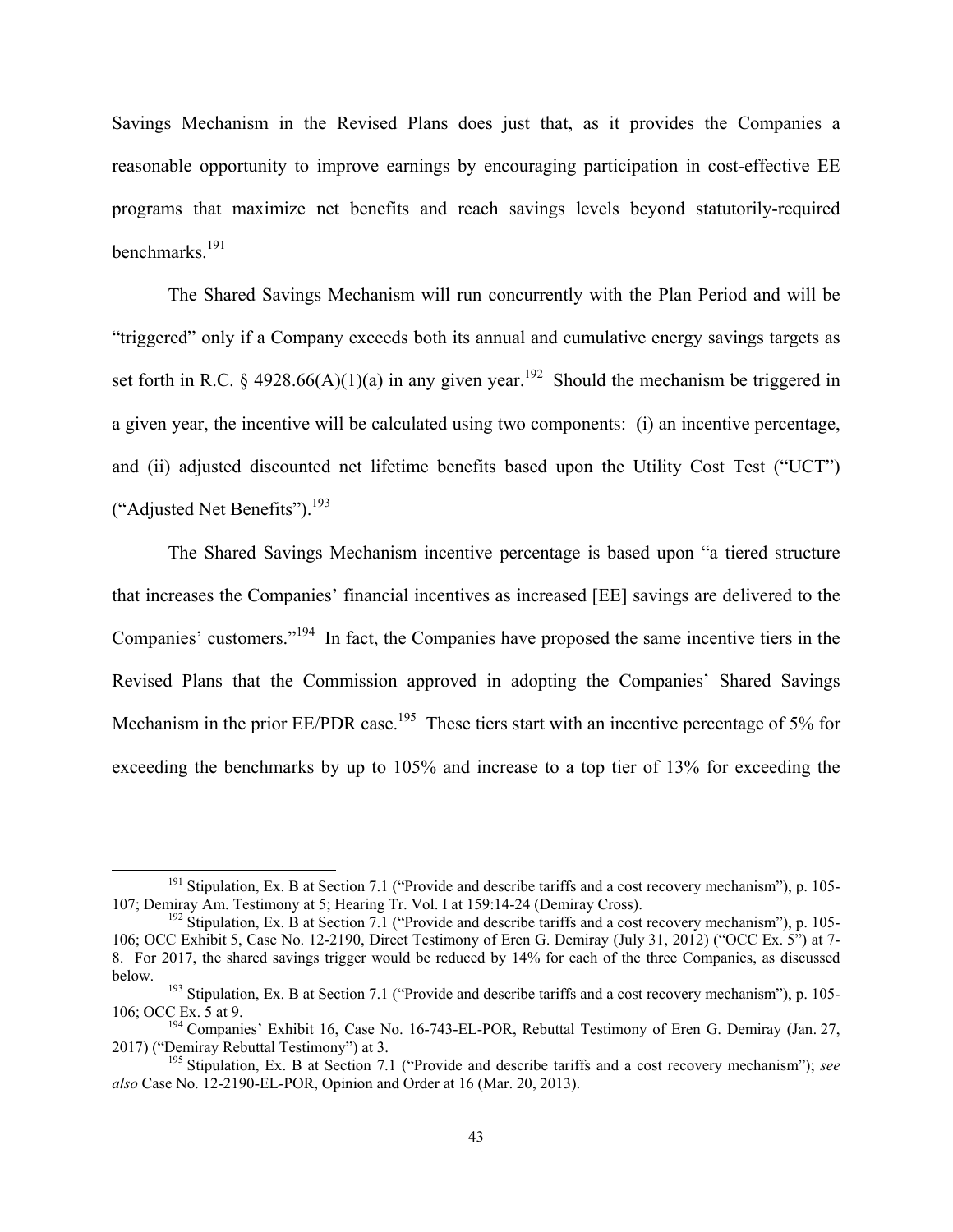benchmarks by more than 115%.<sup>196</sup> As Companies' Witness Demiray explained, this design means that "[t]he clear majority (no less than 87%) of the calculated benefits produced through cost effective management and delivery of energy efficiency programs accrue to the Companies' customers."197 The tiers are as follows:

| Incentive<br>Tier | Compliance<br>Percentage | Incentive<br>Percentage |
|-------------------|--------------------------|-------------------------|
|                   | $< 100\%$                | $0.0\%$                 |
|                   | $>100-105\%$             | $5.0\%$                 |
|                   | $>105-110\%$             | 7.5%                    |
|                   | $>110-115\%$             | 10.0%                   |
|                   | >115%                    | 13.0%                   |

As set forth in the Revised Plans, the Adjusted Net Benefits will be calculated by modifying the Total Discounted Net Lifetime Benefits produced by a Revised Plan in a given year to exclude the impacts of energy savings under the Customer Action Program, the historic Mercantile Customer Program, Energy Special Improvement District projects, the Companies' T&D Upgrades Program, any projects that receive any funding from the Universal Service Fund (under Section 4928.51 of the Revised Code), and any programs that are not determined to be cost-effective under the UCT.<sup>198</sup>

The Companies utilize the UCT to calculate Adjusted Net Benefits because the UCT includes only those program costs recovered from ratepayers. 199 As Companies' Witness Demiray testified, use of UCT "aligns ratepayer and the Companies' objectives to control [EE]

107. <sup>199</sup> O.A.C. § 4901:1-39-01(Y) (definition of Total Resource Cost test).

<sup>&</sup>lt;sup>196</sup> Stipulation, Ex. B at Section 7.1( "Provide and describe tariffs and a cost recovery mechanism"), p. 105-106. <sup>197</sup> Demiray Rebuttal Testimony at 3.<br><sup>198</sup> Stipulation, Ex. B at Section 7.1 ("Provide and describe tariffs and a cost recovery mechanism"), p. 105-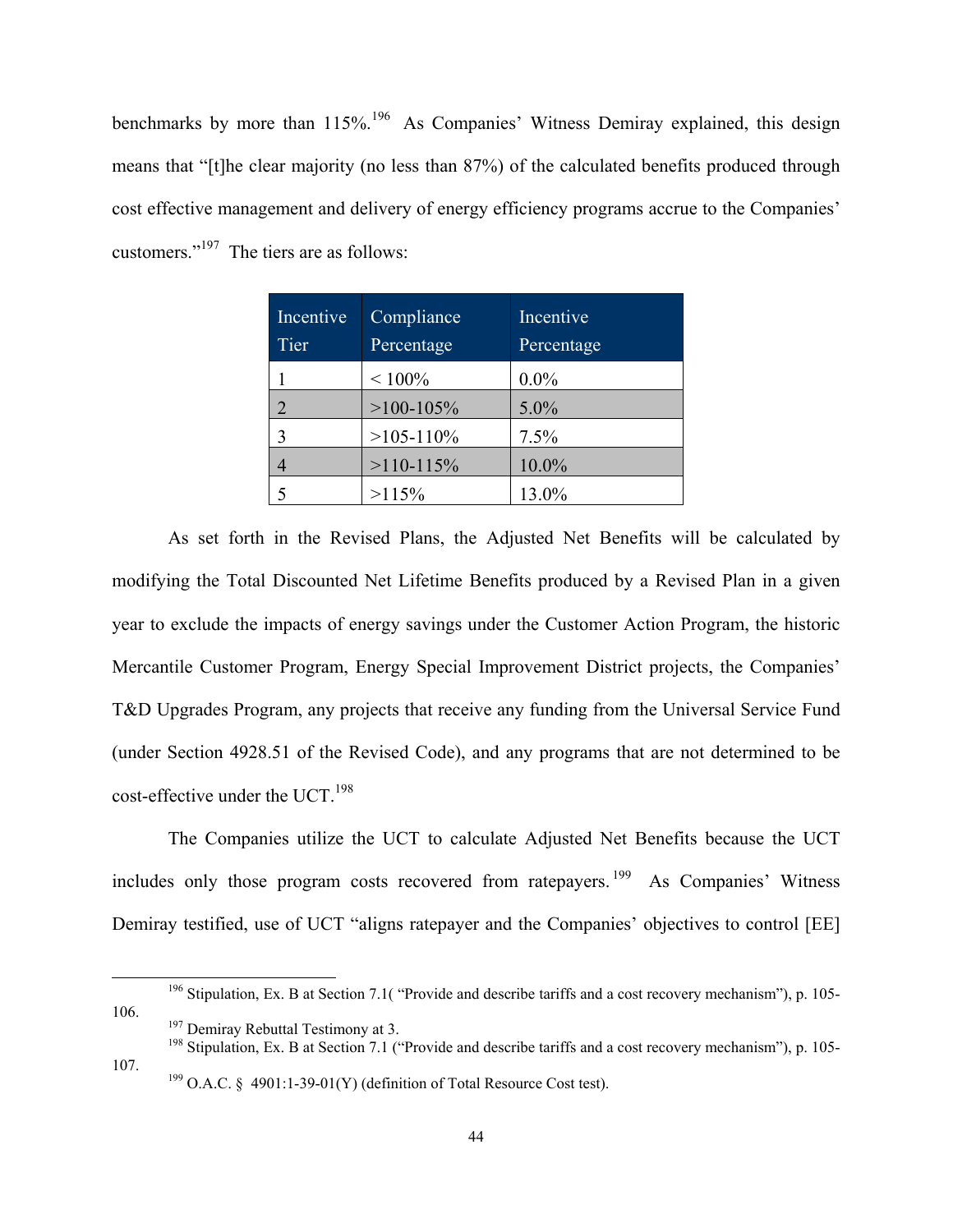program expenses by focusing on costs that are within the Companies' direct control."<sup>200</sup> Moreover, use of the UCT "encourages the Companies to establish incentive levels that are high enough to drive customer participation in program offerings, but balanced so as not to unnecessarily overcompensate."<sup>201</sup> This approach, utilizing the TRC for program planning and UCT for shared savings determinations, leads to "a system that encourages the Companies to make prudent and cost effective decisions through program design, administration, and implementation."202 The Commission recognized this benefit in the Companies' 2013-2015 portfolio plans and approved the use of the UCT over the TRC in determining shared savings, holding that "use of the UCT will encourage the Companies to keep administrative costs low" and will encourage the Companies "to minimize the costs of their EE/PDR programs while still achieving full compliance with their statutory mandates."<sup>203</sup>

Shared savings are earned on a Company-specific basis (results are not aggregated across the Companies) when a Company achieves more savings than are mandated by statute in any given year.204 Moreover, if a Company "triggers" shared savings, that Company collects the incentive dollars based on an allocation at the rate schedule level.<sup>205</sup> That "allocation is proportionate to the Adjusted Net Benefits achieved by programs serving that class of the Company's customers."206 Companies' Witness Demiray provided the following example: "if programs offered to the Residential class of customers produce 40% of a Company's Adjusted

<sup>&</sup>lt;sup>200</sup> Demiray Rebuttal Testimony at 11.<br><sup>201</sup> *Id.*; OCC Ex. 5 at 4-5.<br><sup>202</sup> Demiray Rebuttal Testimony at 12.<br><sup>203</sup> Case No. 12-2190-EL-POR, Opinion and Order at 17 (Mar. 20, 2013); Hearing Tr. Vol. I. at 155:23-25

<sup>(</sup>Demiray Cross).<br><sup>204</sup> Stipulation, Ex. B at Section 7.1 ("Provide and describe tariffs and a cost recovery mechanism"), p. 105.<br><sup>205</sup> Demiray Rebuttal Testimony at 4; Stipulation, Ex. B at Section 7.1 ("Provide and descri

 $^{206}$  Demiray Rebuttal Testimony at 4; Hearing Tr. Vol. I at 163:5-23 (Demiray Cross).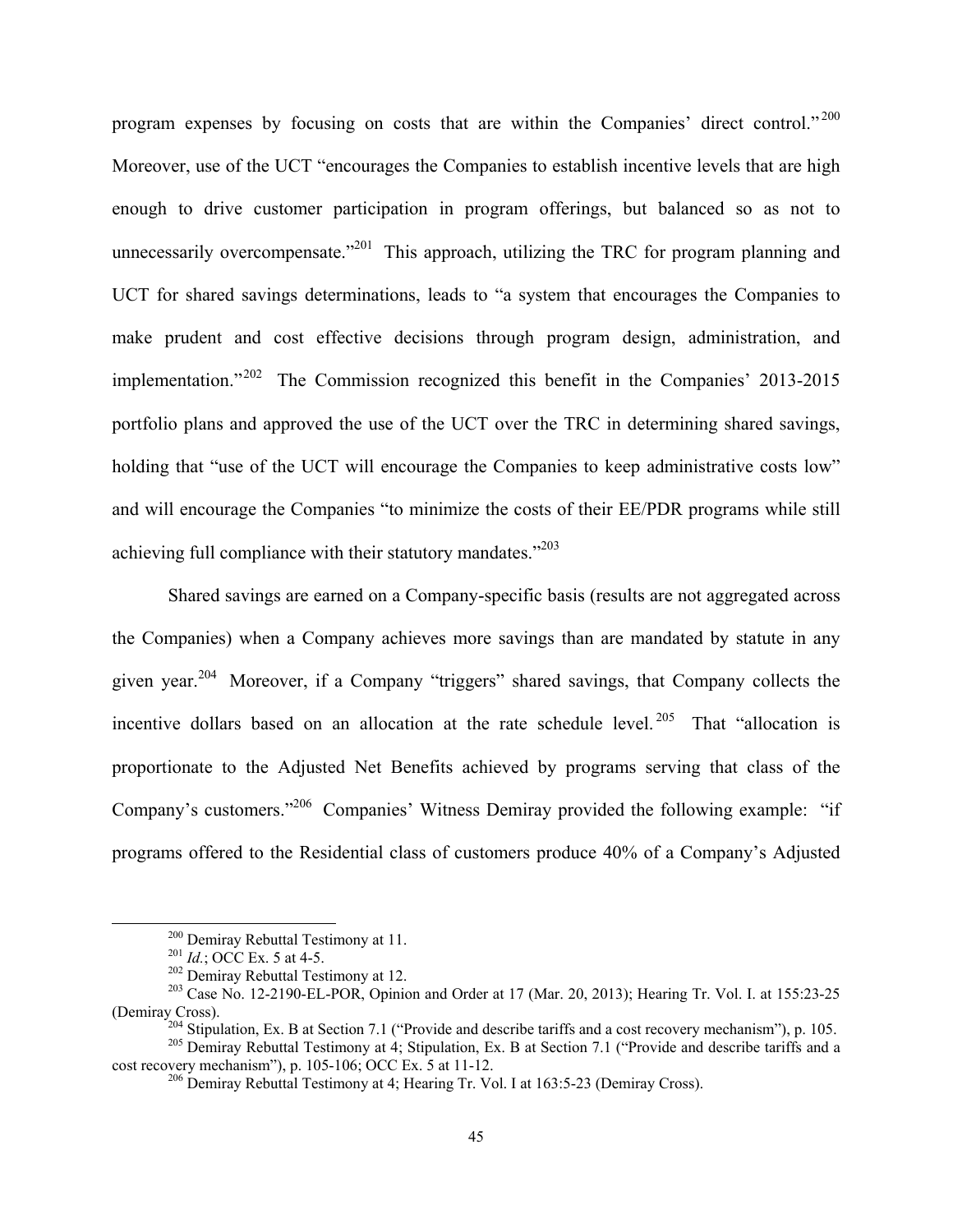Net Benefits, any financial incentive that Company earned would be collected with 40% borne by the same Residential customer class."<sup>207</sup> In other words, the Shared Savings Mechanism ensures that any "shared savings are appropriately allocated from customer classes that are directly served and receive the resulting benefits of programs provided to that customer class."<sup>208</sup>

The amount of shared savings will be calculated consistent with the methodology outlined above and in Section 7.1 of the Revised Plans. Furthermore, and pursuant to the Commission's directive, shared savings will be capped at a maximum of \$10 million, after-tax, per year across the three Companies.<sup>209</sup> This cap means that the Shared Savings Mechanism has a built-in protection for the Companies' customers.<sup>210</sup> If reached, the shared savings cap limits the level at which the Companies collect shared savings, thus resulting in a lower effective incentive rate.<sup>211</sup> Indeed, as Companies' Witness Demiray demonstrated, the shared savings cap for years 2013 through 2014 resulted in an effective incentive rate for the Companies between 5.3% and 8.8%.<sup>212</sup>

In sum, the Companies and the other Signatory Parties believe that the Shared Savings Mechanism included in the Revised Plans balances the interests of all parties and represents a reasonable approach. The mechanism also incents the Companies to strive to minimize costs and maximize customer benefit through the delivery of cost-effective EE programs. Moreover, the Shared Savings Mechanism is materially consistent with AEP's mechanism, which was recently

<sup>&</sup>lt;sup>207</sup> Demiray Rebuttal Testimony at 4.<br><sup>208</sup> *Id.* <sup>209</sup> Stipulation, Ex. B at Section 7.1 ("Provide and describe tariffs and a cost recovery mechanism"), p. 107; Hearing Tr. Vol. I. at 146:4-9 (Demiray Cross); *see also* Case No. 14-1297-EL-SSO, Fifth Entry on Rehearing at 147 (Oct. 12, 2016); Case No. 12-2190-EL-POR, Opinion and Order at 16 (Mar. 20, 2013).

<sup>&</sup>lt;sup>210</sup> Demiray Rebuttal Testimony at 3; Hearing Tr. Vol. I. at 148:6-11 (Demiray Cross).<br><sup>211</sup> Demiray Rebuttal Testimony at 6-7.<br><sup>212</sup> Id. at 7.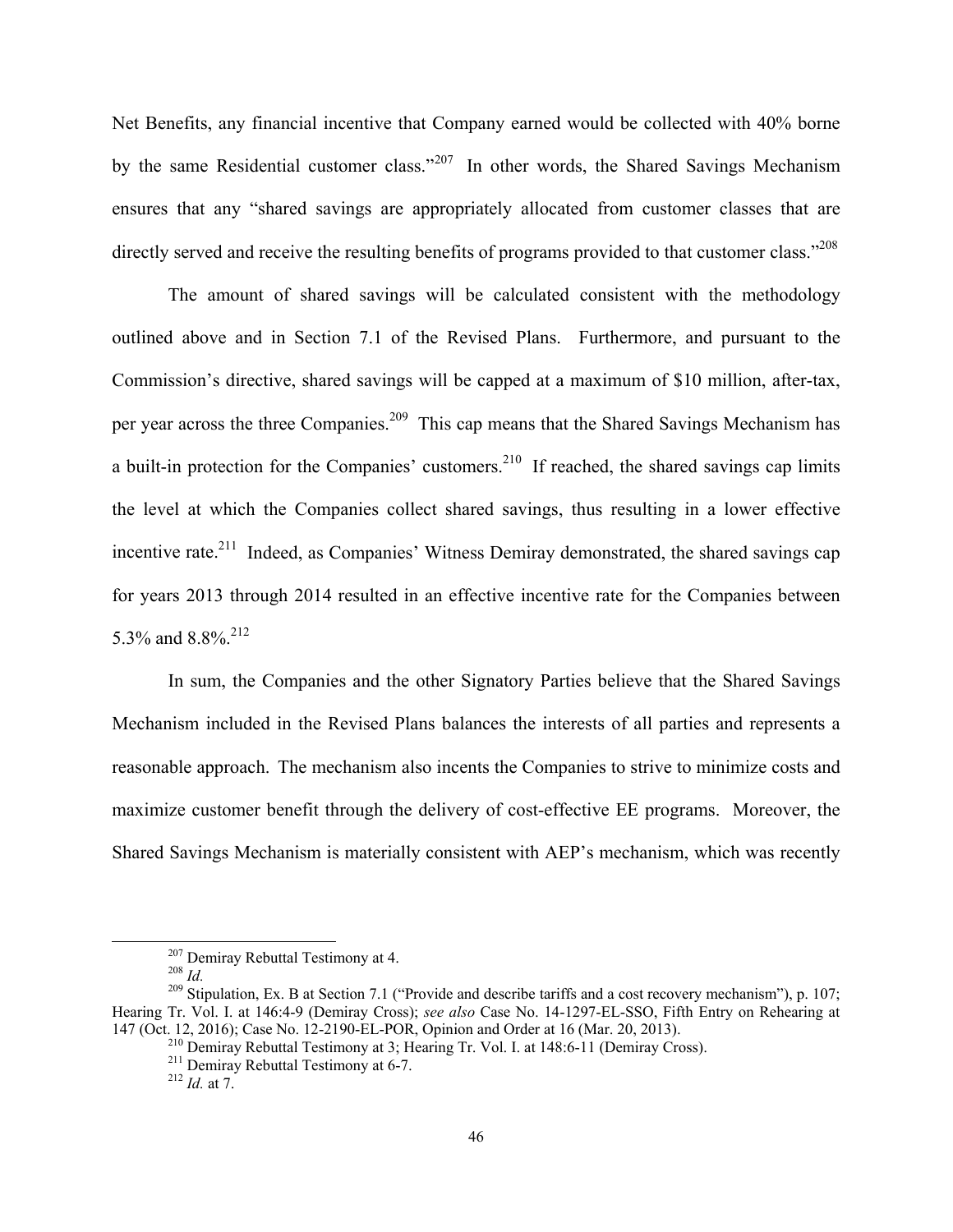approved by the Commission, $2^{13}$  as well as with the mechanism approved by the Commission for the Companies' previous  $EE/PDF$  portfolio plans.<sup>214</sup> The Commission should thus approve use of the Shared Savings Mechanism.

## **(ii) The shared savings trigger reduction for 2017 is a reasonable response to the procedural delays and will benefit customers.**

In recognition of the procedural delays in the implementation of the Companies' EE/PDR portfolios, the Signatory Parties agreed in the Stipulation that the shared savings trigger for 2017 should be reduced by  $14\%$  for each of the three Companies ("Amended Trigger").<sup>215</sup> The Amended Trigger will apply only to 2017, and not for the 2018 and 2019 plan years.<sup>216</sup> The Companies' shared savings incentive tiers, compliance percentages, and incentive percentages will remain the same as set forth in Section 7.0 of the Revised Plans.<sup>217</sup> Companies' Witness Demiray illustrates in his testimony how the Amended Trigger will work in  $2017$ <sup>218</sup> As discussed below, this trigger reduction is a reasonable response in light of the delays to the procedural schedule, which have prejudiced the Companies' abilities to earn shared savings. Moreover, the Amended Trigger will benefit the Companies' customers, as well as the public interest. For these reasons, the Commission should approve and adopt the Amended Trigger.

#### **(1) Delays to the procedural schedule**.

The Companies filed their original EE/PDR portfolio plans for the Plan Period in April

 <sup>213</sup> *In the Matter of the Application of the Ohio Power Company for Approval of its [EE & PDR] Program Portfolio Plan for 2017 through 2020*, Case No. 16-0574-EL-POR, Opinion and Order (Jan. 18, 2017) ("Case No. 16-0574-EL-POR").<br><sup>214</sup> Case No. 12-2190-EL-POR, Opinion and Order at 16 (Mar. 20, 2013).<br><sup>215</sup> Stipulation at 8-9. 2<sup>16</sup> Demiray Am. Testimony at 6; Stipulation at 8-9; Stipulation, Ex. B at Section 7.0 ("Cost-Recovery

Mechanism"), p. 106.<br><sup>217</sup> Stipulation at 9; Stipulation, Ex. B at Section 7.0 ("Cost-Recovery Mechanism"), p. 105-07.<br><sup>218</sup> Demiray Am. Testimony at 6.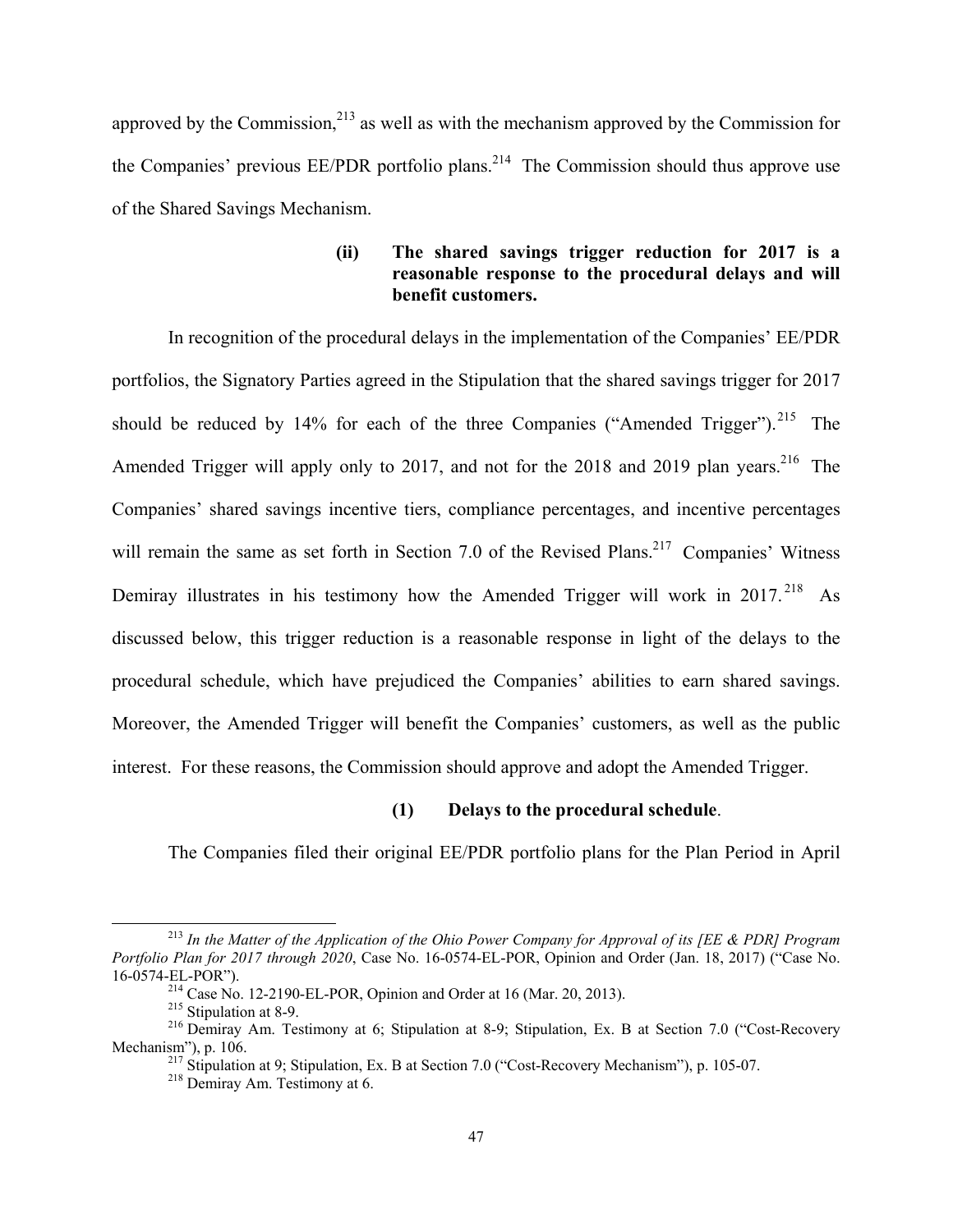2016—*well-over 10 months ago*. The programs under those Proposed Plans were set to commence on January 1, 2017, but that date has come and gone. As a result, the Companies' customers were delayed in their ability to participate in the beneficial EE offerings proposed by the Companies, and the Companies themselves are at risk of relying on their accrued savings bank in an attempt to comply with their 2017 benchmarks. The delay has not been at the hands of the Companies, but rather Staff. As previously stated, the Attorney Examiner originally scheduled the evidentiary hearing in this matter for July 25, 2016.<sup>219</sup> Staff, however, unilaterally moved for the continuance of that hearing—first to October 2016, and then indefinitely.<sup>220</sup> The Companies did not support those motions—in fact, no other party joined Staff's continued efforts to delay the proceeding. $^{221}$ 

Following the initial delays, a new hearing date was set for December 12,  $2016$ <sup>222</sup> Staff, however, filed direct testimony opposing the Companies' proposed portfolio plans on December 5, 2016—just one week before the hearing was set to commence.<sup>223</sup> Every intervenor that opposed the Companies' Proposed Plans filed their respective testimonies nearly three months prior, in mid-September.<sup>224</sup> The Attorney Examiner continued the December 12 hearing date upon Staff's (and OCC's) oral request. Even after the Attorney Examiner granted Staff's oral motion for a continuance, the Companies expressed their concern regarding further delay and asked that the hearing not be pushed into late January. Staff, however, persisted that the hearing

<sup>&</sup>lt;sup>219</sup> Case No. 16-0743-EL-POR, Entry at 3 (May 23, 2016).<br><sup>220</sup> *Id.* at Staff's Expedited Motion for Continuance (June 27, 2016); *Id.* at Staff's Second Expedited Motion for Continuance (Sep. 29, 2016).

 $^{221}$ The Companies did not file oppositions to Staff's motions, but that is simply because EDUs do not typically oppose Staff's motions on procedural issues such as scheduling.

<sup>&</sup>lt;sup>222</sup> Case No. 16-0743-EL-POR, Entry (Nov. 22, 2016). <br><sup>223</sup> Staff Exhibit 1, Case No. 16-0743-EL-POR, Prepared Testimony of Patrick Donlon ("Donlon Testimony") (Dec. 5, 2016). 224 *See generally*, docket entries on September 13, 2016, Case No. 16-0743-EL-POR.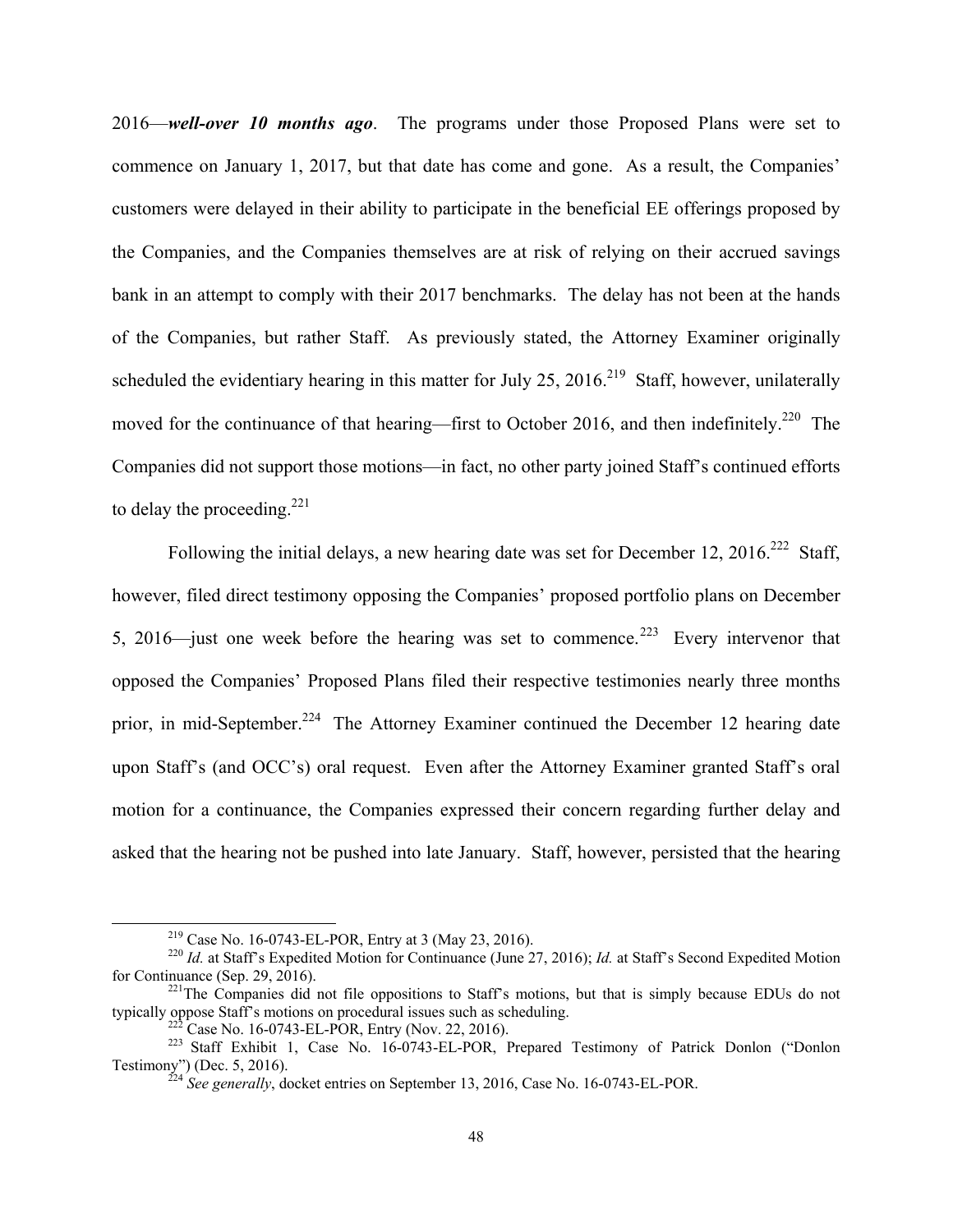should not be set prior to the week of January 23, 2017. The evidentiary hearing was ultimately scheduled to commence on that day.<sup>225</sup>

This ongoing procedural delay carried significant implications, a fact that was wellunderstood by the Signatory Parties during the settlement process. The Companies conducted an analysis to determine the effect the delay had on the Companies' abilities to meet their statutory benchmarks in 2017 through new EE savings and offerings.<sup>226</sup> The Companies' assessment demonstrated that the delays in this case cost the Companies the opportunity to achieve, at the very least, 75 GWh of EE savings in 2017.<sup>227</sup> The lost 75 GWh of EE savings, which translates roughly to a one and half month delay in the Companies' abilities to implement their EE programs, is equal to approximately 14% of the Companies' annual statutory EE benchmarks.<sup>228</sup> The Amended Trigger is thus a reasonable response to this lost opportunity, which was not the result of the Companies' own doing. That is precisely why the Signatory Parties agreed to include the Amended Trigger provision in the Stipulation.

## **(2) The delays to the procedural schedule have prejudiced the Companies' abilities to earn shared savings.**

The delays have made it unlikely that the Companies will be able to earn any shared savings in 2017. Due to the delays, the evidentiary hearing in this matter did not take place until more than three weeks *after* the Revised Plans were set to commence. The post-hearing briefing in this matter will not be completed until March 3, 2017. As such, the Commission will not issue

<sup>&</sup>lt;sup>225</sup> Case No. 16-0743-EL-POR, Entry (Dec. 14, 2016).<br><sup>226</sup> Miller Supp. Testimony at 18-19; Hearing Tr. Vol. I at 115:7-116:1 (Miller Cross); Hearing Tr. Vol. I at 129:8-130:2 (Miller Re-Direct).

<sup>&</sup>lt;sup>227</sup> *Id.* at 19; Hearing Tr. Vol. I at 115:7-116:1 (Miller Cross); Hearing Tr. Vol. I at 129:8-130:2 (Miller Re-Direct).

<sup>&</sup>lt;sup>228</sup> *Id.*; Hearing Tr. Vol. I at 115:7-116:1 (Miller Cross); Hearing Tr. Vol. I at 129:8-130:2 (Miller Re-Direct); Hearing Tr. Vol. I at 168:13-24 (Demiray Cross).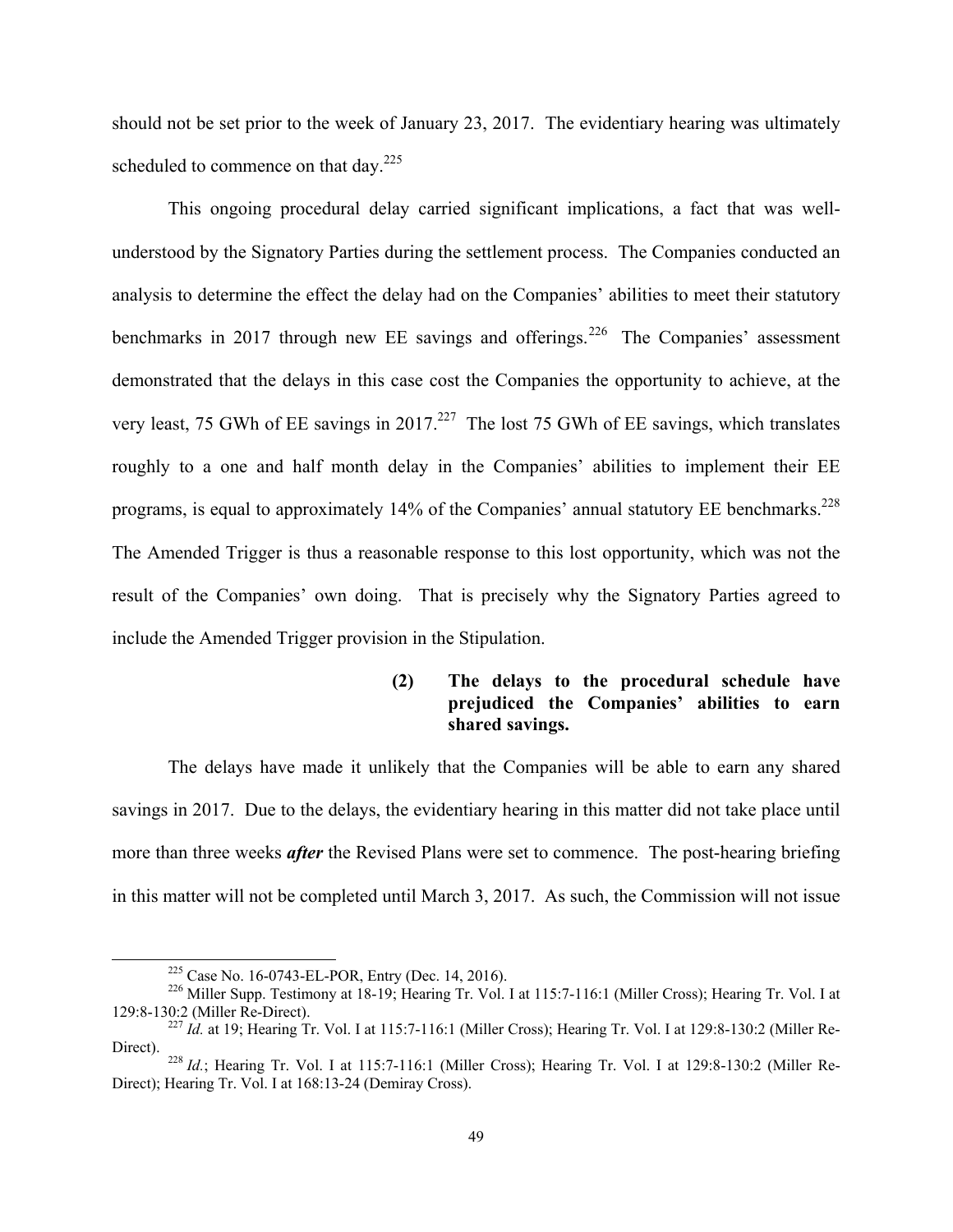its order until, at the very earliest, late March.

The delay and resulting uncertainty with respect to the Revised Plans means that the Companies are unable to finalize agreements with all of their program vendors.<sup>229</sup> Even after the Commission approves the Revised Plans, there is a three-month "ramp up" period, which "is generally anticipated before the launch [of] many of the programs" in those Plans.<sup>230</sup> As Companies' Witness Miller explained, this means that "the Companies' ability to achieve the statutory benchmarks in 2017 without relying on the excess energy savings accumulated and banked during the previous plan periods is unlikely."<sup>231</sup> Simply put, even assuming an order is issued by the end of March, the Companies would only have nine months to achieve twelve months' worth of EE (and that is ignoring the typical "ramp up" period). If the Companies are unable to meet their EE benchmarks, then, without the agreed-upon trigger reduction, they certainly will be unable to earn *any* shared savings (let alone an amount that reaches their permissible cap), which are only available upon exceeding annual and cumulative energy benchmarks as set forth in Section 4928.66(A)(1)(a) of the Revised Code.

The Commission has recognized and addressed the consequences of similar procedural delays on previous occasions. For instance, in Case No. 11-126-EL-EEC, the Commission amended OE's statutory EE/PDR benchmark for 2010 to "the actual amount of energy savings achieved by OE" that year.<sup>232</sup> OE submitted to the Commission its EE/PDR portfolio plan for years 2010-2012 on December 15, 2009.<sup>233</sup> Those portfolio plans, however, were not approved

 <sup>229</sup> Miller Supp. Testimony at 18. 230 *Id.* <sup>231</sup> *Id.* at 18-19. 232 *In the Matter of the Application of [the Companies] to Amend Their* [*EE and PDR*] *Benchmarks*, Case Nos. 11-126-EL-EEC, et al., Finding and Order at 5 (May 19, 2011) ("Case No. 11-126-EL-EEC").<br><sup>233</sup> Case No. 09-1947-EL-POR, Application (Dec. 15, 2009).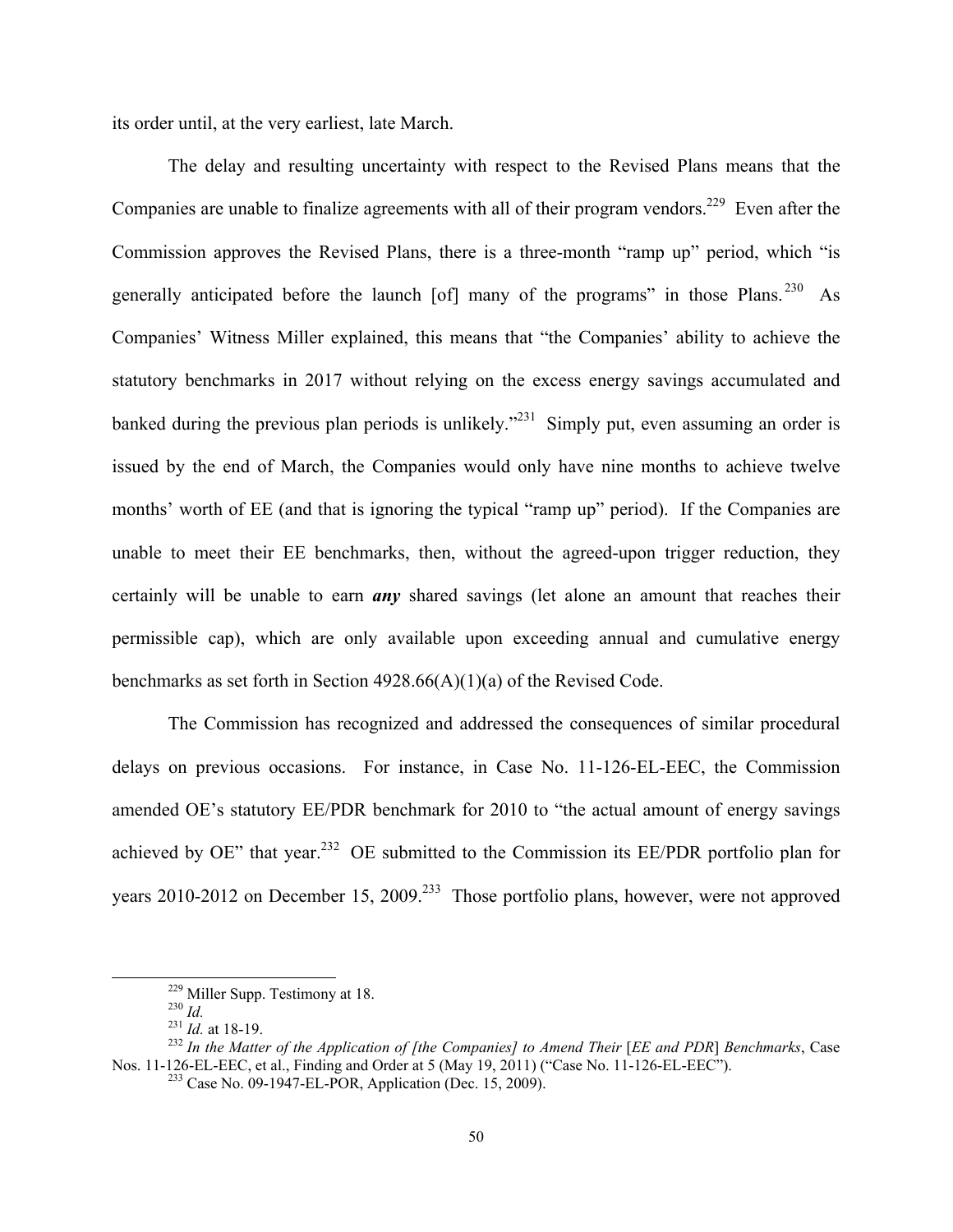until March 23, 2011.<sup>234</sup> The delay in the Commission's approval was outside OE's control. Indeed, as OE noted in that docket, "the Companies [could] not be certain that any of the programs included in the [proposed portfolio plans] will be approved as proposed, [] preventing them from launching these programs prior to receiving approval from the Commission to do so."<sup>235</sup> Recognizing this fact, the Commission held that "OE could not reasonably achieve its EE/PDR benchmark due to regulatory reasons beyond its control."<sup>236</sup> An amendment was thus appropriate.

The same reasoning should apply here. The same delay has not only risked the Companies' abilities to meet their benchmarks without relying on their savings bank, but it has prejudiced their opportunity to earn any shared savings. Just as an amendment was necessary to remedy the prejudice OE suffered with respect to its ability to meet its 2010 benchmarks, a remedy is necessary for the Companies in this instance in light of the prolonged delay. The Amended Trigger provides that reasonable remedy, one which has already been approved and agreed to by the Signatory Parties. The Commission should likewise approve this reasonable response to delays that the Companies did not cause.

### **(3) The Amended Trigger will benefit customers.**

The Amended Trigger should also be approved because it is beneficial to the Companies' customers and is in the public interest. As set forth above, the procedural delays discussed above and the anticipated timeline in which the Commission will issue its Order in this proceeding make it highly unlikely that the Companies can achieve their EE benchmarks without using their

<sup>&</sup>lt;sup>234</sup> *Id.* at Opinion and Order (Mar. 23, 2011).<br><sup>235</sup> *Id.* Application at 6 (Jan. 11, 2011).<br><sup>236</sup> Case No. 11-126-EL-EEC, Finding and Order at 5 (May 19, 2011).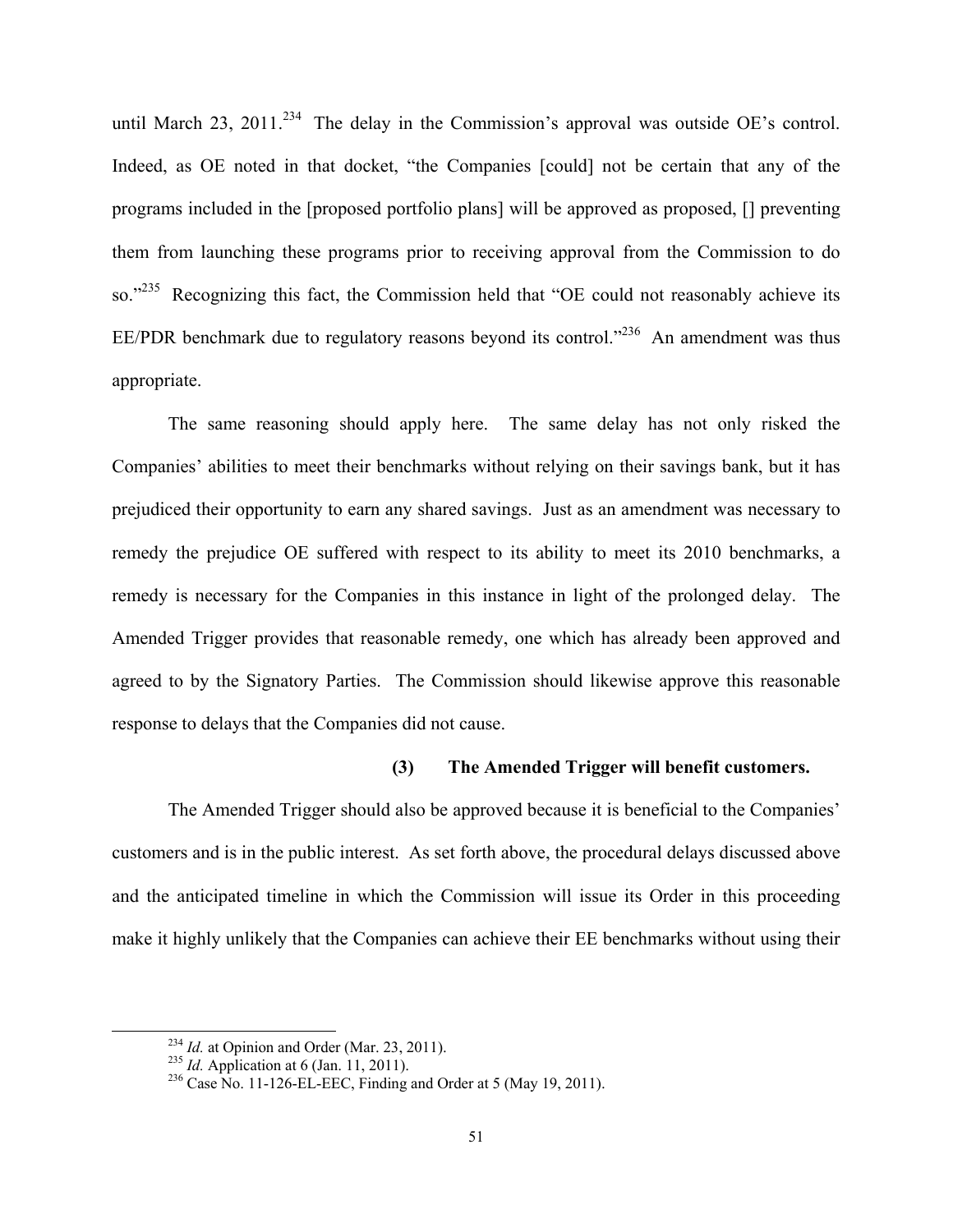accrued and banked savings. $237$  Of course, tapping into the Companies' "bank" will not create *new* energy savings for the Companies' customers. However, as Companies' Witness Miller explained, the Companies can be incented to try to achieve their benchmarks through the creation of *new* energy savings if the Commission approves the Amended Trigger, which will reduce the threshold to earn shared savings for the Companies in  $2017<sup>238</sup>$  This created incentive will have two outcomes, both of which benefit customers and are in the public interest.

First, additional *new* energy savings that have not yet been achieved in Ohio will be created for customers through the Companies' programs.239 These new savings will avoid or delay the need for other utility investment, which ultimately results in lower costs to customers.240 Not only does this directly benefit customers in the Companies' footprint, but it also leads to less environmental emissions—an outcome that also benefits the public interest.<sup>241</sup> Second, "the use of the bank can be deferred to a period when the cost of statutory compliance will be greater." As Companies' Witness Miller explained, "[a]s the lowest cost options (or low hanging fruit) become exhausted, the cost of compliance will increase. The banked savings is [thus] a natural hedge against increased costs of compliance in the future. Deferring the need to use the bank provides a tool to mitigate future rate increases and allows for rate gradualism," which is a benefit to the Companies' customers. $242$ 

For these additional reasons, the Commission should find that the Amended Trigger contained in the Stipulation is reasonable and should be adopted.

- 
- 
- 

<sup>237</sup> Miller Supp. Testimony at 19.<br>
<sup>238</sup> *Id.*<br>
<sup>239</sup> *Id.* at 20.<br>
<sup>240</sup> *Id.*<br>
<sup>241</sup> *Id.*<br>
<sup>242</sup> *Id*.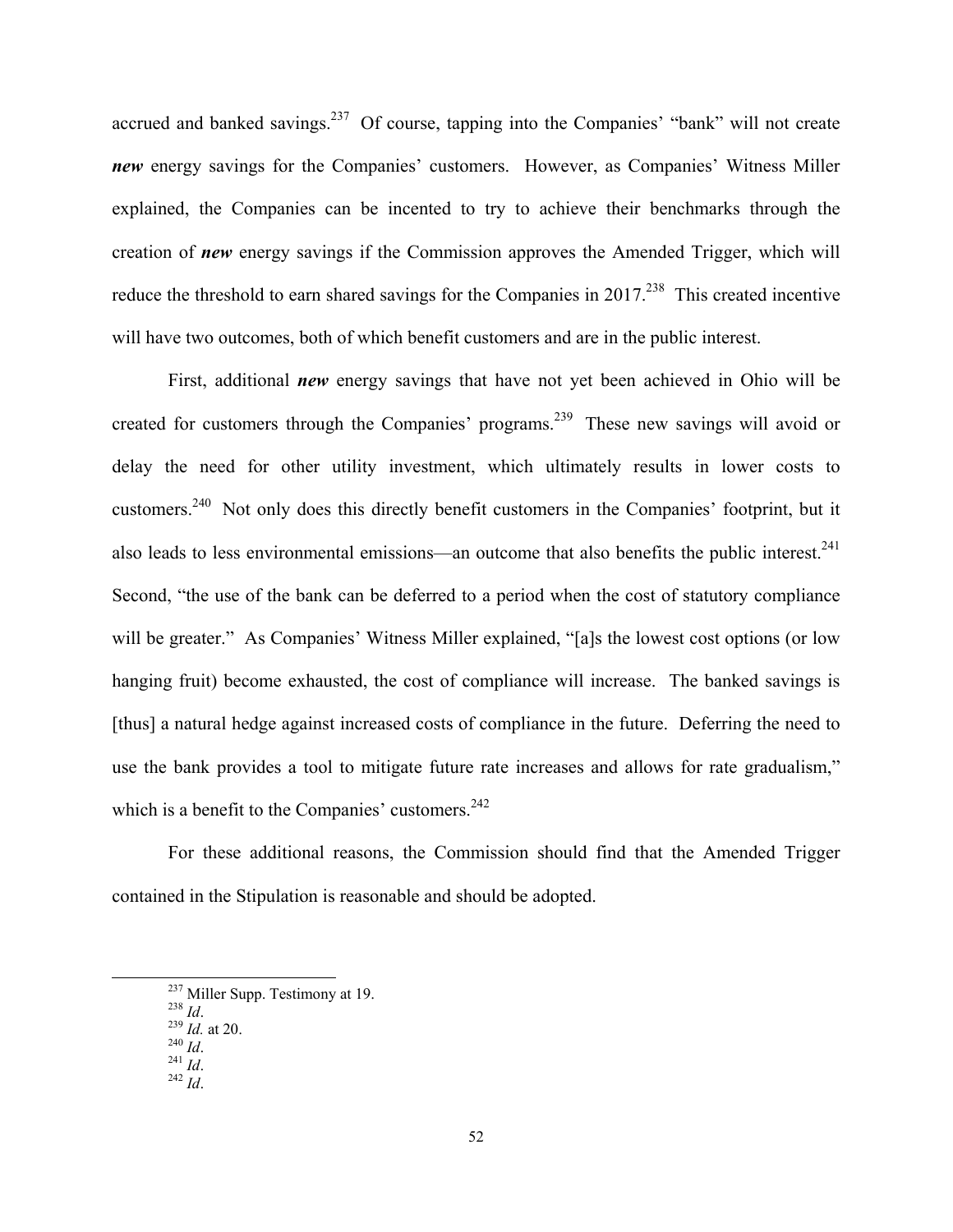# **(d) The Companies' PJM capacity market bidding strategy is reasonable and should be approved.**

As previously ordered by the Commission and as set forth in Section 7.1 of the Revised Plans, the Companies are proposing to continue offering eligible capacity resources associated with installed EE and PDR resources into future PJM capacity auctions, as well as continue the 80%/20% revenue sharing mechanism between the Companies and their customers. 243 In addition, the Companies will offer a reasonable percentage (at least 60%) of eligible planned EE resources that meet PJM's offering requirements into the PJM base residual capacity auction. Those offerings will also be subject to the  $80\%/20\%$  revenue sharing mechanism.<sup>244</sup> To the extent possible and with consideration of risks involved, the Companies will also offer additional available and eligible resources into PJM's incremental capacity auctions that were not offered into the base residual auction.<sup>245</sup> No party in this proceeding opposes the Companies' PJM capacity market bidding strategy. To the contrary, the Signatory Parties expressly approve the Companies' PJM strategy in the Stipulation, which is designed to appropriately manage risk, is consistent with the Commission's past directives, and is reasonable.<sup>246</sup> The Commission should thus approve said strategy.

Thus, the Stipulation benefits the Companies' customers and is in the public interest. Accordingly, the Commission should find that the Signatory Parties have satisfied the second element of the test for stipulation approval.

 $243$  Stipulation, Ex. B at Section 7.1 ("Provide and describe tariffs and a cost recovery mechanism"); Demiray Am. Testimony at 8; *see also In the Matter of Ohio Edison Company, The Cleveland Electric Illuminating Company, and The Toledo Edison Company for Authority to Provide for a Standard Service Offer Pursuant to Section 4928.143, Revised Code, in the Form of an Electric Security Plan*, Case No. 12-1230-EL-SSO, Opinion and Order at 38 (July 18, 2012) ("Case No. 12-1230-EL-SSO").<br><sup>244</sup> Stipulation, Ex. B at Section 7.1 ("Provide and describe tariffs and a cost recovery mechanism");

Demiray Am. Testimony at 8.<br><sup>245</sup> Stipulation, Ex. B at Section 7.1 ("Provide and describe tariffs and a cost recovery mechanism");

Demiray Am. Testimony at 8. 246 Stipulation at 7-8; *see also* Case No. 12-2190-EL-POR, Opinion and Order at 20-21.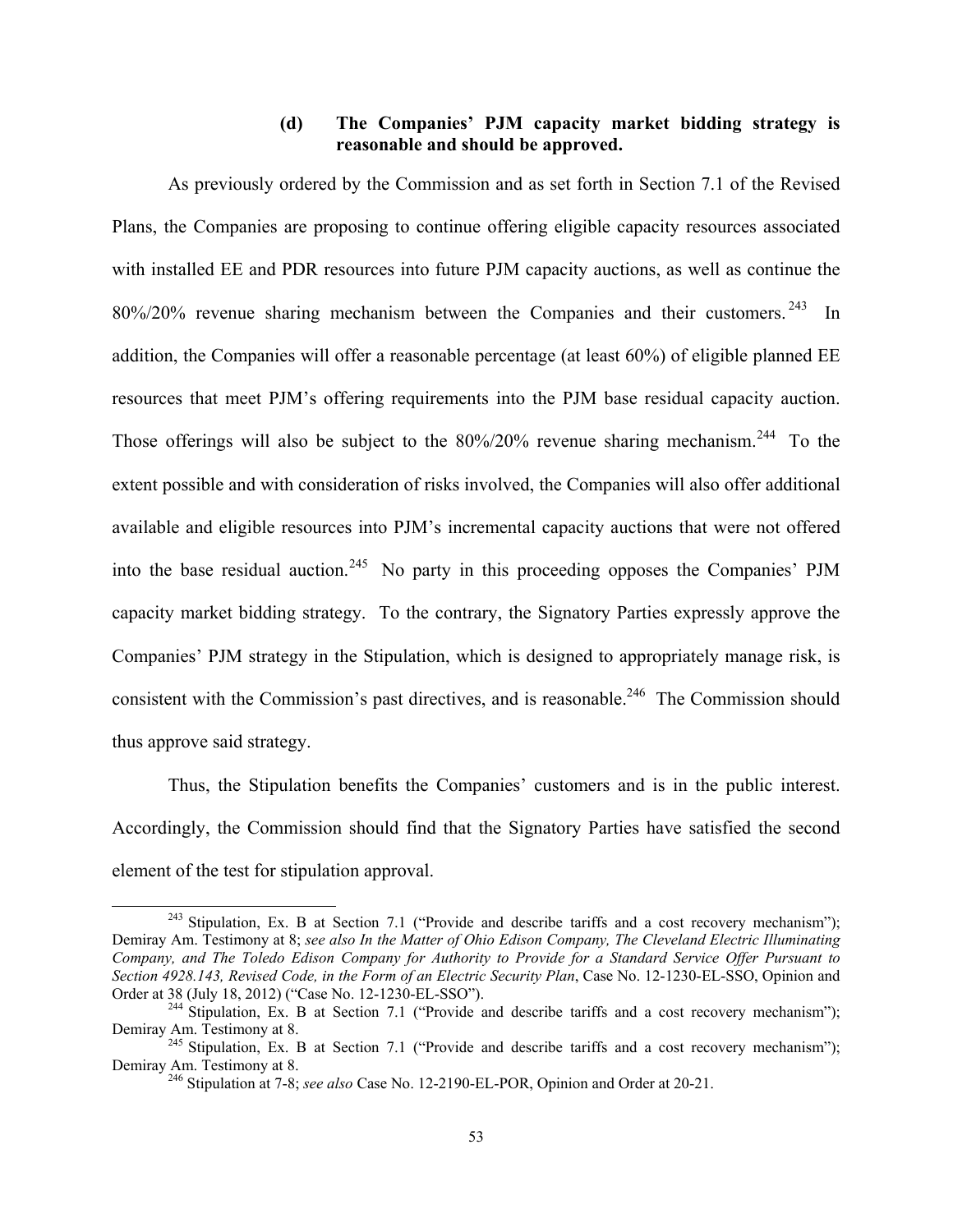## **3. The Stipulation does not violate any important regulatory principal or practice and furthers State policies and goals.**

The Stipulation also satisfies the third and final element for stipulation approval. This final element requires that the Stipulation's terms not violate any important regulatory principle or practice in Ohio.<sup>247</sup> As described below, the record in this proceeding demonstrates that the Stipulation does not violate any important regulatory principle or practice; in fact, the record shows that the Stipulation actually *furthers* State policies and goals by promoting access to energy saving programs and measures for every single Ohioan in the Companies' footprints.

# **(a) The Stipulation and Revised Plans promote State energy policies.**

The only evidence in this proceeding shows that the terms of the Stipulation are consistent with and further the State's energy policies as set forth in Section 4928.02 of the Ohio Revised Code.<sup>248</sup> For example, the Stipulation and Revised Plans promote "the availability to consumers of adequate, reliable, safe, efficient, nondiscriminatory, and reasonably priced retail electric service" by providing the Companies' customers with the opportunity to enhance the efficiency of their electric usage and reduce their electric bills.<sup>249</sup> This cannot be disputed.

The Stipulation and Revised Plans also promote the diversity of electricity supplies and suppliers "by encouraging the development of distributed and small generation facilities."<sup>250</sup> One of the key commitments made by the Companies in the Stipulation is to expand and promote combined heat and power ("CHP") projects.<sup>251</sup> The incentives provided by the Companies under these programs encourage the development of efficient CHP systems, which can offset the

 <sup>247</sup> *Consumers' Counsel v. Pub. Util. Comm'n*, 64 Ohio St. 3d 123, 126, 592 N.E.2d 1370 (1992); *AK Steel Corp. v. Pub. Util. Comm'n,* 95 Ohio St. 3d 81, 82-83, 765 N.E.2d 862 (2002).<br><sup>248</sup> O.R.C. § 4928.02.<br><sup>249</sup> O.R.C. § 4928.02(A).<br><sup>250</sup> O.R.C. § 4928.02(C).<br><sup>251</sup>Stipulation at 6-7.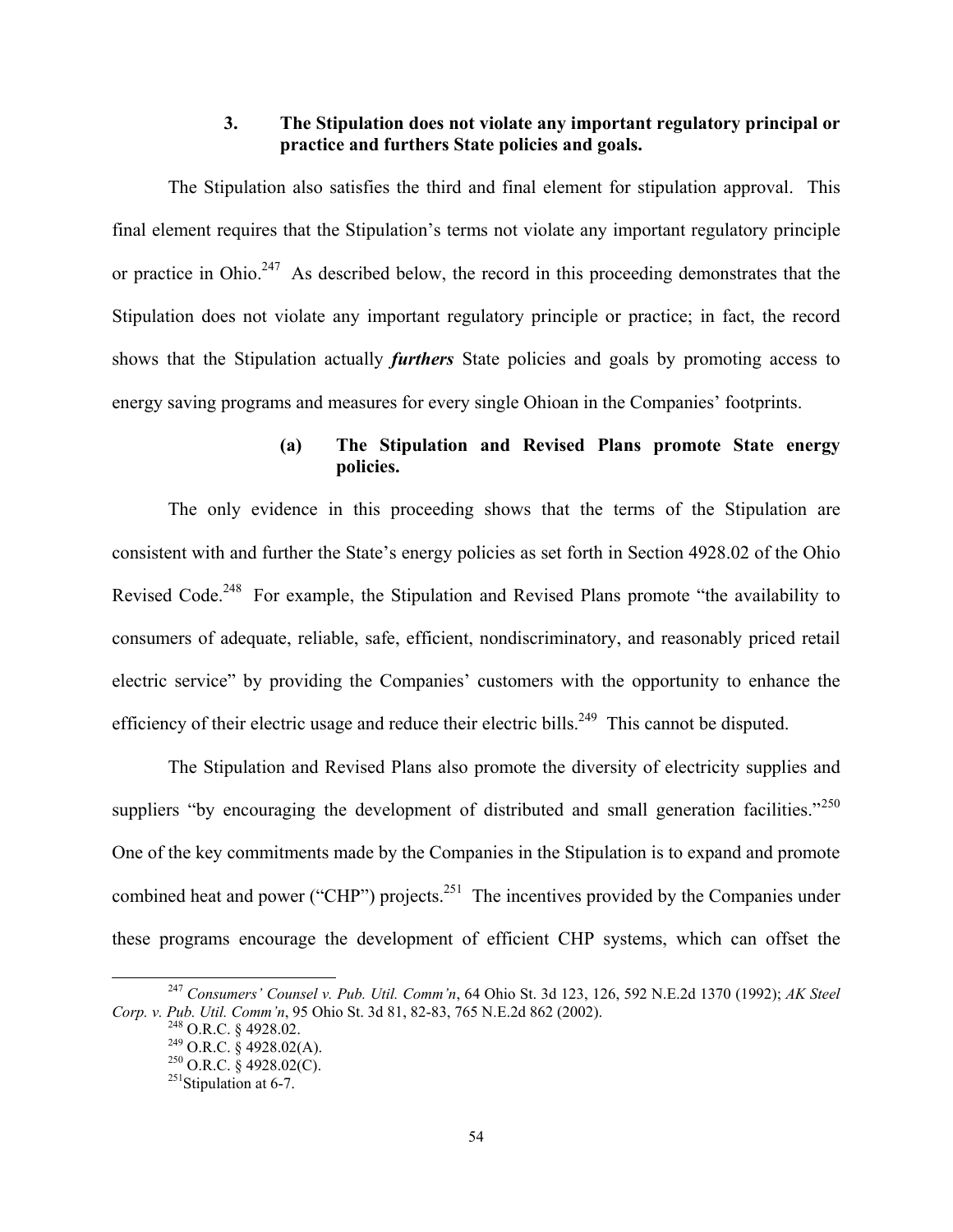provision of electricity that would otherwise be delivered by the Companies, and provide electricity back to the grid if the customer's usage is ultimately less than what is generated by the customer's system. In such circumstances, the customer implementing the CHP system is acting as a distributed generator. Accordingly, the Companies' are encouraging the development of distributed and small generation facilities by incentivizing CHP projects in the Stipulation and Revised Plans.

In addition to promoting the availability of reliable electric service and promoting diversity of electricity supplies and suppliers, the Stipulation and Revised Plans also promote "innovation and market access for cost-effective supply and demand-side retail electric service, including . . . demand-side management [and] . . . waste energy recovery ["WER"] systems."<sup>252</sup> As just discussed, one of the key provisions in the Stipulation focuses on the Companies' expansion and promotion of CHP projects, which also serve as WER systems. Further, many of the Companies' programs directly promote demand-side management by providing incentives to customers and educating them on demand-side EE measures. 253 These provisions of the Stipulation and Revised Plans directly further the State's policy of ensuring the diversity of electricity supplies and suppliers by encouraging the development of WER systems and the implementation of demand-side management energy efficiency measures.

The Stipulation and Revised Plans also promote State energy policies because they protect at-risk populations.<sup>254</sup> Indeed, the Companies have partnered with OPAE, a Signatory Party and an advocate for low- and moderate-income customers, to facilitate the implementation

 <sup>252</sup> O.R.C. § 4928.02(D). 253 *See* Stipulation, Ex. B at Sections 3.2-3.6. 254 O.R.C. § 4928.02(L).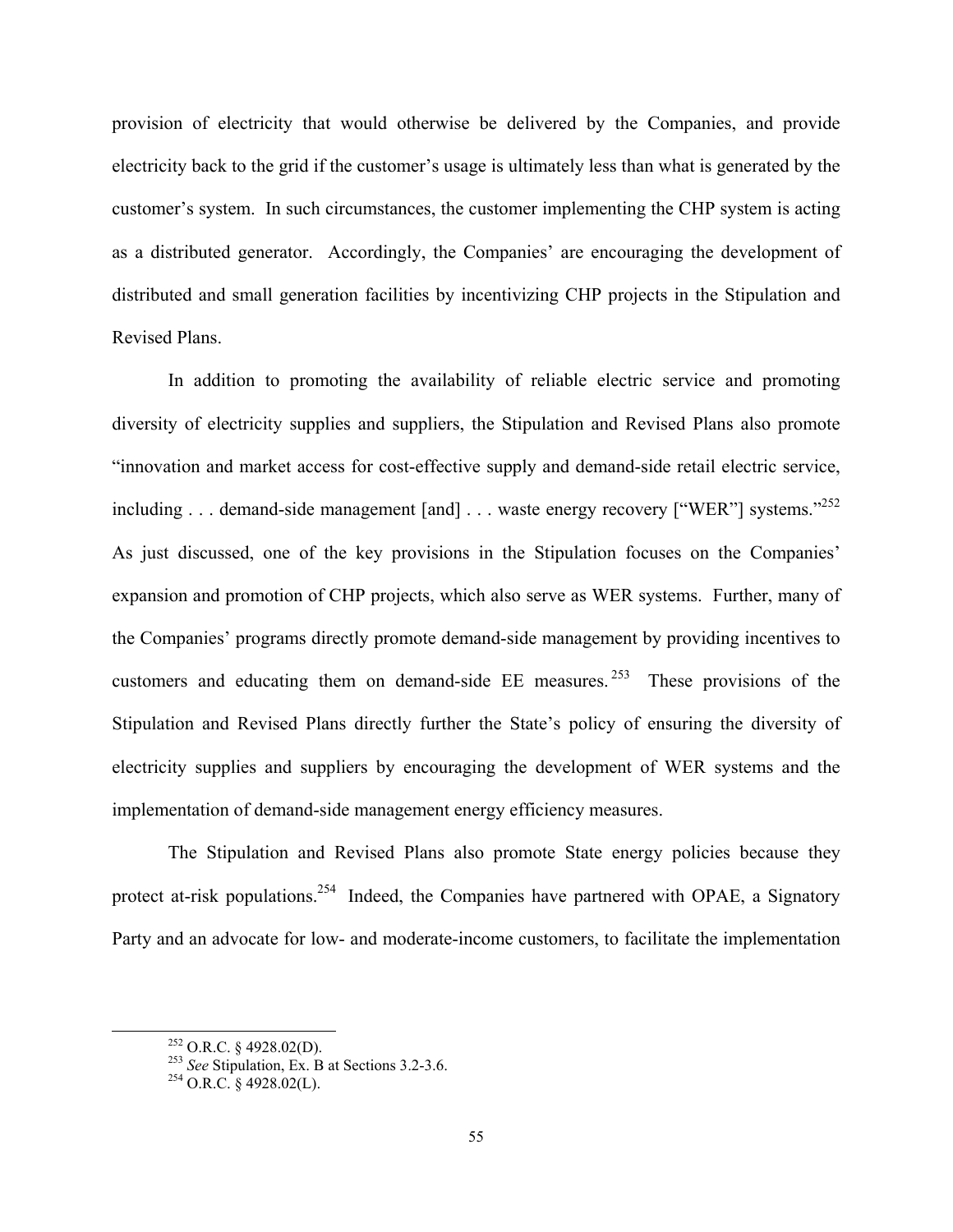of the Companies' low-income EE programs.<sup>255</sup> The Companies are also offering a new subprogram to low-income customers that encourages the construction of new EE housing or the major rehabilitation of old housing to improve  $EE^{256}$  The Companies' partnership with OPAE and the new proposed sub-program protect low-income customers by ensuring they have adequate access to EE programs and by providing the opportunity to reduce electric usage, ultimately leading to lower electric bills.

Finally, the Stipulation and Revised Plans also further State energy policies because they encourage the education of small business owners regarding the use of EE programs, as well as encourage small business owners to participate in  $EE$  programs.<sup>257</sup> The Revised Plans include thirteen different sub-programs, comprised of seventy-seven different measures, targeted specifically towards small businesses.<sup>258</sup> These sub-programs and measures, while largely a reactivation and consolidation of the Companies' prior C&I Energy Efficient Equipment Program – Small and C&I Energy Efficient Buildings Program – Small, also include new offerings, such as the addition of efficient clothes dryers to the Appliances sub-program and the addition of circulation pumps to the HVAC sub-program.<sup>259</sup> The Companies have also expanded the services available to small businesses under the Audits  $\&$  Education sub-program to include energy manager, benchmarking, and behavioral offerings to educate and increase small business owners' awareness of their energy usage and EE opportunities.<sup>260</sup> Additionally, the Companies agreed in the Stipulation to expand the Audits & Education sub-program to allow for targeted

<sup>&</sup>lt;sup>255</sup> See Stipulation, Ex. B at Section 2.2 ("Residential Low-Income program summaries").<br><sup>256</sup> *Id.*<br><sup>257</sup> See O.R.C. § 4928.02(M).<br><sup>258</sup> See Stipulation, Ex. B at Section 3.3 ("Small Enterprise Programs"), Table 9: "Pro

<sup>&</sup>lt;sup>259</sup> Miller Testimony at 21, 4-23. <sup>259</sup> *See Stipulation, Ex. B at Section 2.3 ("Small Enterprise program summaries").*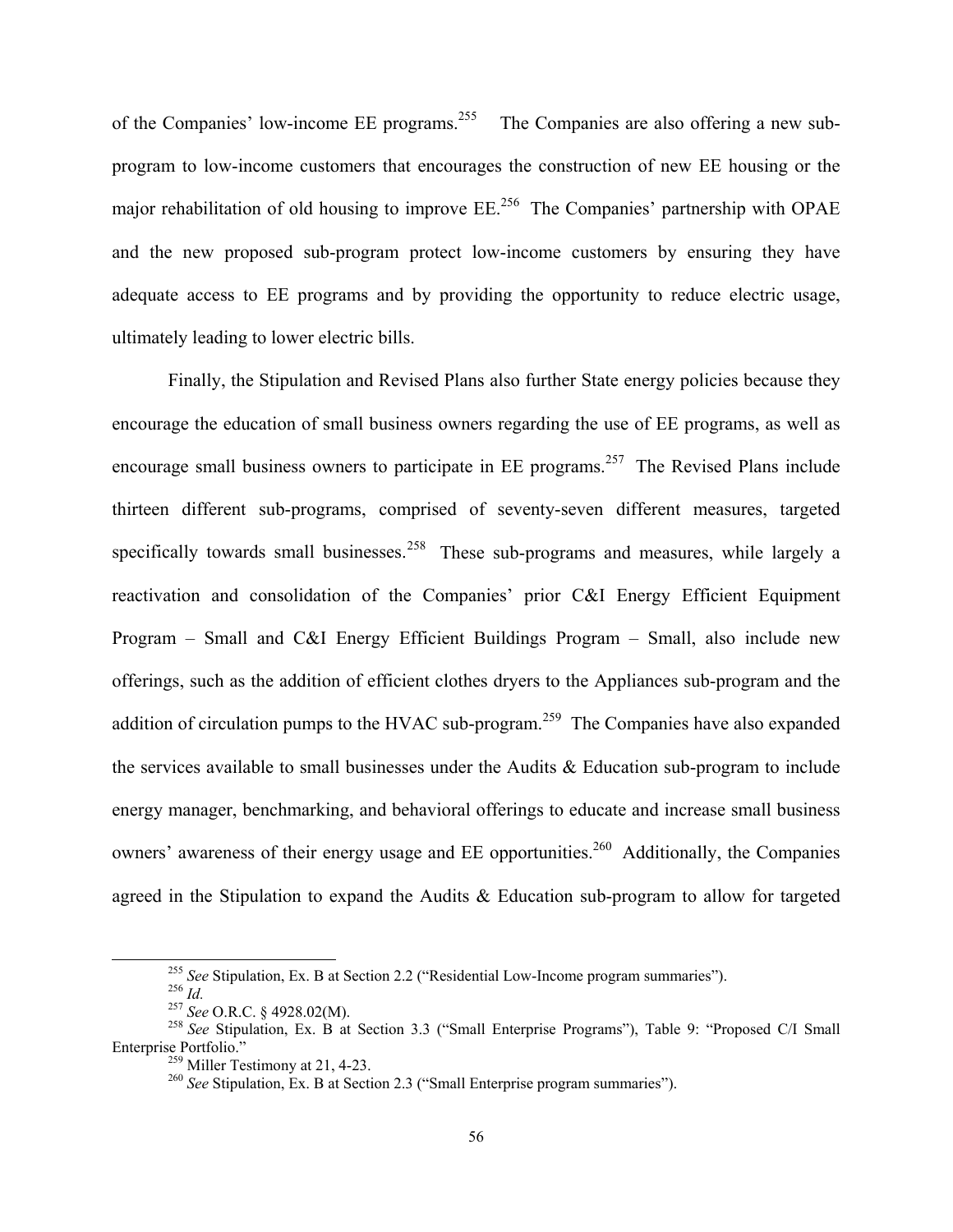energy analysis and audits of individual processes or systems, further helping small businesses improve their  $EE^{261}$  All in all, the offerings available to small businesses through the Revised Plans are vast. These offerings provide immense opportunity for small business owners to educate themselves on EE and to participate in programs specifically tailored to their needs.

#### **(b) The Revised Plans do not violate any State policy or goal.**

There is no evidence in the record that the Stipulation and Revised Plans therein somehow violate any State policy or goal. To the contrary, and as set forth above, the terms of the Stipulation are consistent with and further the State's energy policies. Moreover, as fully outlined above, the Stipulation and Revised Plans also comply with each and every single requirement related to the design of an EE/PDR portfolio plan under Ohio law and the Commission's Rules.<sup>262</sup> Put simply, the record in this proceeding is devoid of any evidence supporting the notion that the Stipulation somehow violates any State policy or goal.

Thus, the Commission should find that the third and final element for stipulation approval is satisfied.

## **C. Staff's Cost Cap Proposal Should Be Rejected Because It Is Unenforceable, Unnecessary, and Unfair.**

As already established, the Revised Plans comply with all statutory and regulatory requirements under Ohio law and the Commission's Rules. Staff does not oppose this point. Nor does Staff offer to the Commission any evidence that the Revised Plans—or any of the programs or program costs contained therein—are somehow unjust or unreasonable. Nevertheless, Staff is requesting that the Commission modify the Stipulation by imposing upon each of the Revised Plans "an overall cost cap on the program costs and shared savings incurred

 <sup>261</sup> Stipulation at 7. 262 *See* Section III.A, *supra* at p. 14-31.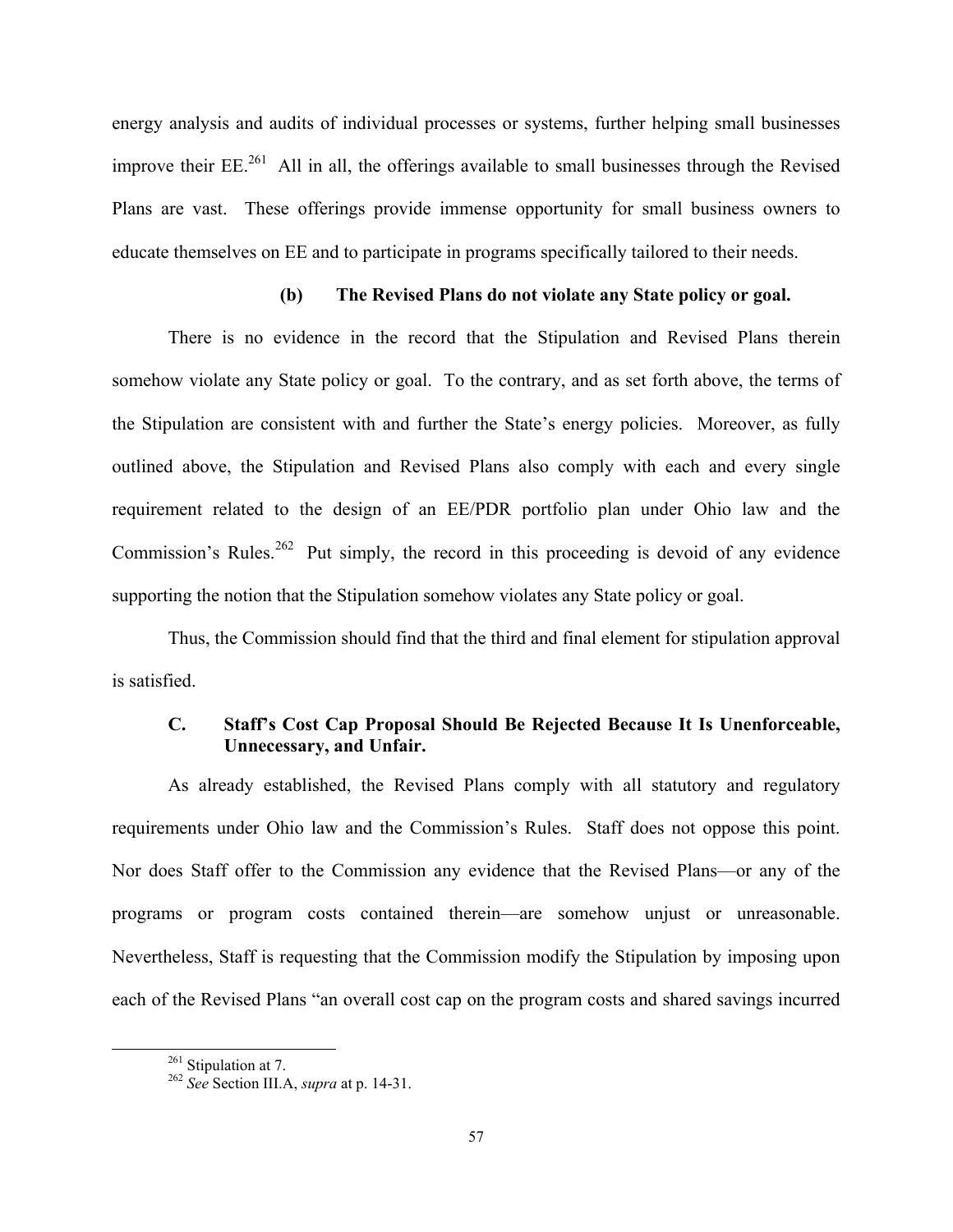through" those Plans.<sup>263</sup> Specifically, Staff requests the implementation of a cost cap for each of the three Companies set at 3% of their respective 2015 FERC Forms 1, page 300, line 10 ("Line 10").<sup>264</sup> That cap would apply against the sum of (i) all program costs and (ii) pre-tax shared savings for a given plan year under a Company's Revised Plan, minus (iii) any PJM revenues that the Company receives and credits back to customers that year (the "Cost Cap Proposal").  $^{265}$ 

The Signatory Parties considered and rejected Staff's Cost Cap Proposal in executing the Stipulation in this matter. In fact, to date, no intervenor in this proceeding other than OCC has come forward in support of the proposal.<sup>266</sup> That is because Staff's Cost Cap Proposal exceeds the Commission's statutory and regulatory authority, needlessly duplicates existing cost-control measures, and arbitrarily impacts and prejudices the Companies. In short, Staff's Cost Cap Proposal is unenforceable, unnecessary, and unfair.

For these reasons, the Commission should follow the Signatory Parties' lead and reject the proposal in its entirety.

#### **1. Staff's Cost Cap Proposal is unenforceable.**

The Companies' EE/PDR obligations stem from Section 4928.66 of the Ohio Revised Code. That Section does not authorize the Commission to approve the imposition of an overall cost cap on the efforts of EDUs in Ohio to meet their respective statutory EE/PDR benchmarks. Moreover, even if a cost cap was within the Commission's purview, Ohio agencies *must* follow

<sup>&</sup>lt;sup>263</sup> Staff Exhibit 1, Case No. 16-0743-EL-POR, Amended Testimony of Patrick Donlon ("Donlon Am. Testimony") (Dec. 5, 2016) at 3; Hearing Tr. Vol. II at  $321:17-322:7$  (Donlon Cross).<br><sup>264</sup> Donlon Am. Testimony at 3, 7.<br><sup>265</sup> Donlon Am. Testimony at 3,7; Hearing Tr. Vol. II at  $321:17-323:12$  (Donlon Cross).<br><sup>266</sup> OC

OCC contends that "the cost cap should be based on each Company's [sic] filed FERC Form 1 for the year prior," not on the fixed based year of 2015. *Id.* OCC's modification is flawed for all the same reasons discussed with respect to Staff's proposal.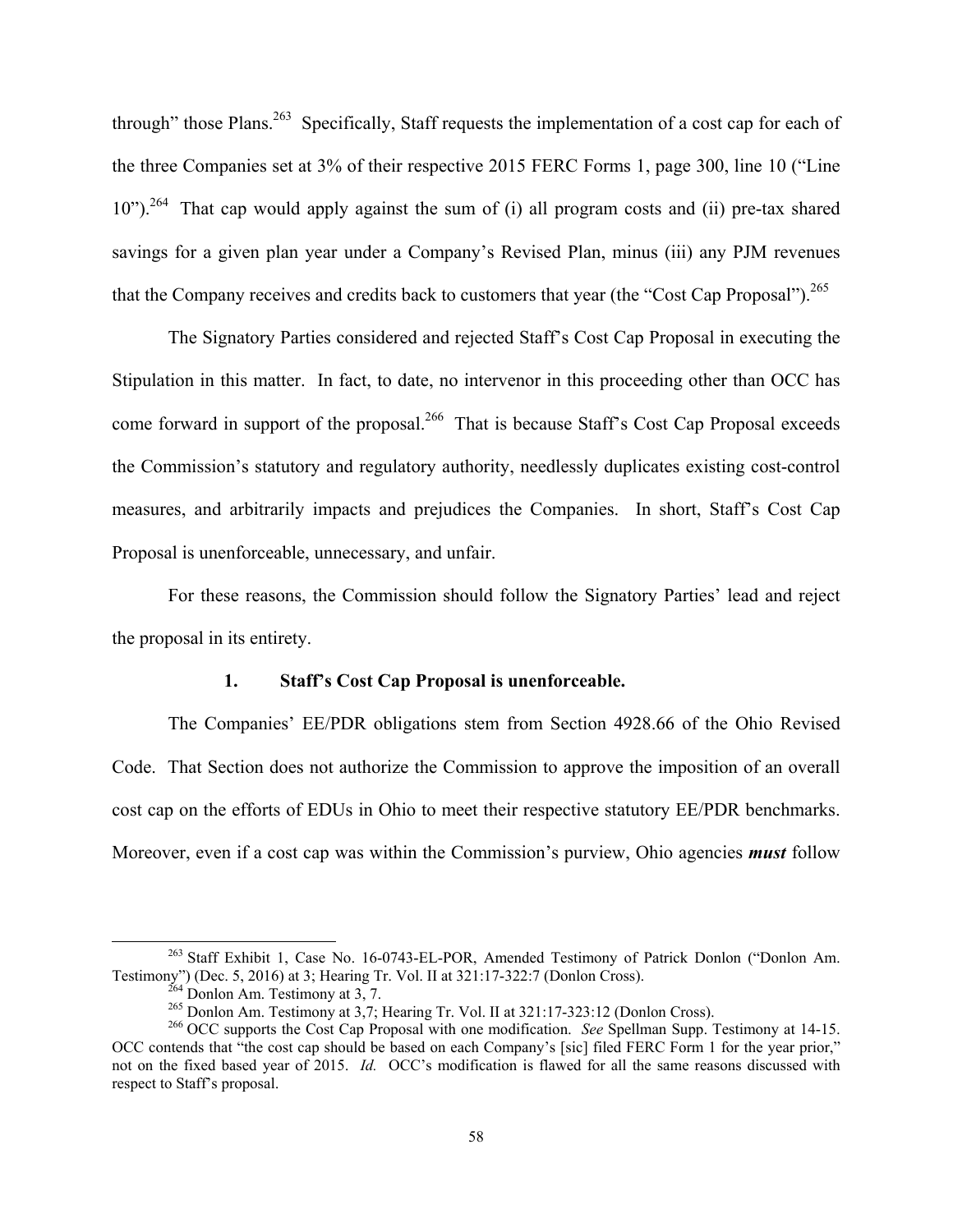specific procedures when implementing legal standards that did not previously exist.<sup>267</sup> It is undisputed that Staff's Cost Cap Proposal has not gone through the rigors of those rule-making procedures, making the proposal invalid and unenforceable.<sup>268</sup>

# **(a) Implementing Staff's Cost Cap Proposal would exceed the Commission's statutory authority.**

The Ohio Supreme Court has "consistently recognized that the [] Commission is a creature of the General Assembly and may exercise *no jurisdiction* beyond that conferred by statute."<sup>269</sup> While the Commission is statutorily vested with the authority to review an EDU's costs of compliance with its EE/PDR obligations to ensure such costs are just and reasonable, the General Assembly has not vested the Commission with the authority to predetermine an EDU's permissible amount of spending through an inflexible, overall cost cap.<sup>270</sup> Had the General Assembly wished to cap the amount of spending allowed for compliance with its EE/PDR benchmark provisions, it would have expressly done so in enacting Section 4928.66 of the Ohio Revised Code.

Indeed, the General Assembly enacted Section 4928.66 at the same time it enacted Section 4928.64, both of which were part of Senate Bill 221 and signed into law in July  $2008.<sup>271</sup>$ The former provision, which includes the relevant EE/PDR standards, does not include a cost cap. By contrast, the latter provision, which deals with alternative energy, does include a cost cap. This distinction is telling, as it demonstrates the General Assembly's intent to treat the

 <sup>267</sup> *See* O.R.C. § 111.15; *see also Fairfield Cty. Bd. of Comm'rs. v. Nally*, 143 Ohio St. 3d 93, 34 N.E.3d 873 (2015). 268 Hearing Tr. Vol. II at 335:17-336:9 (Donlon Cross). 269 *Pike Nat. Gas Co. v. Pub. Utilities Comm'n*, 68 Ohio St. 2d 181, 183, 429 N.E.2d 444 (1981) (citations

omitted; emphasis added); *see also Canton Storage & Transfer Co., Inc. v. Pub. Util. Comm'n of Ohio*, 72 Ohio St. 3d 1, 5, 647 N.E.2d 136 (1995). 270 *See* O.R.C. § 4928.66. 271 *See* O.R.C. §§ 4928.64, 4928.66.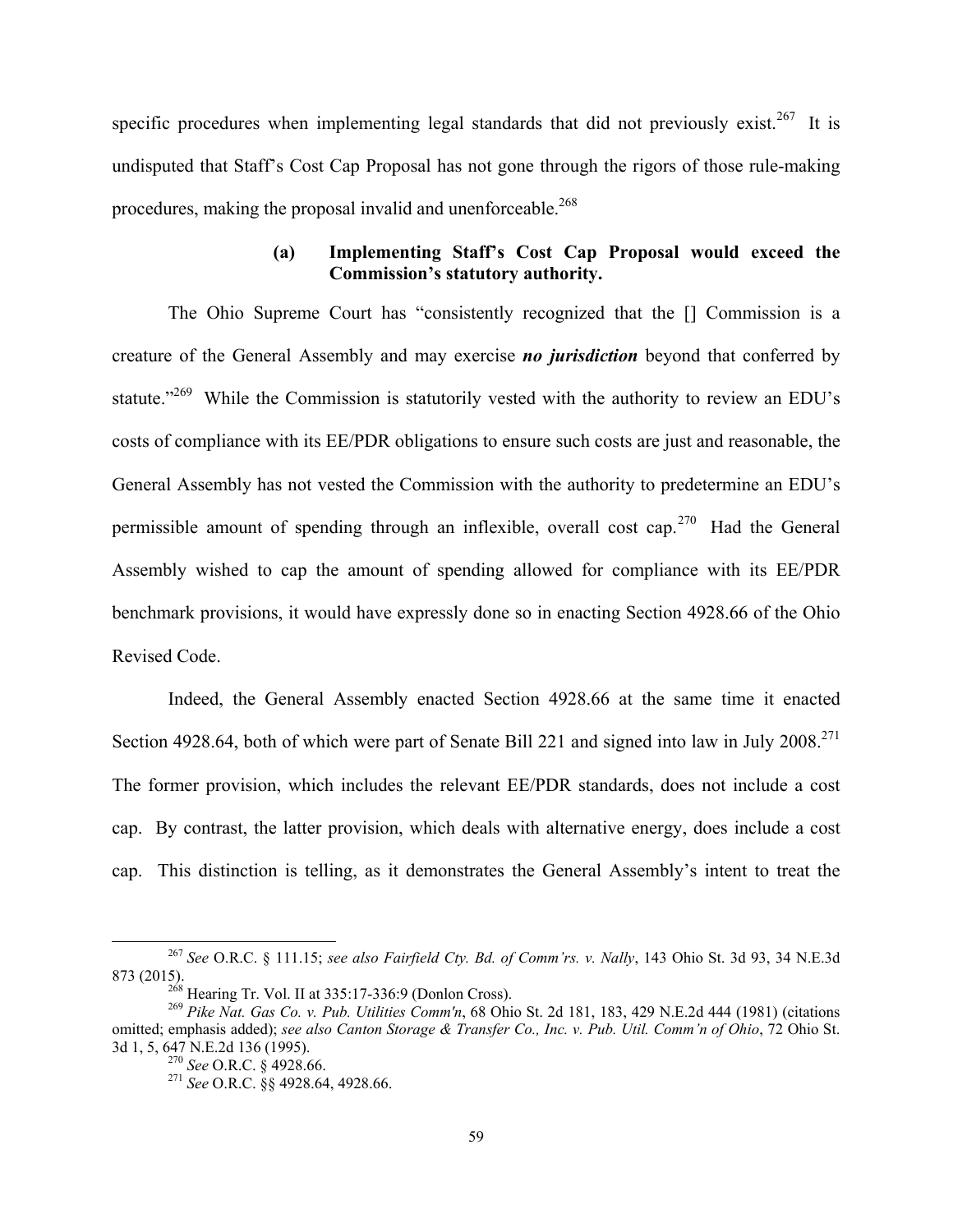provisions differently with respect to the imposition of a cost cap.

More specifically, Section 4928.64 contains Ohio's "renewable energy portfolio standard," which requires that 12.5% of electricity sold by Ohio's EDUs be generated from renewable energy sources by  $2027<sup>272</sup>$  That Section (unlike Section 4928.66) expressly includes a cost cap that sets the cost of compliance at 3% of the "reasonably expected cost of otherwise producing or acquiring the requisite electricity."273 Given the General Assembly's mandate, the Commission promulgated rules and regulations to effectuate that cost cap.<sup>274</sup> One of those regulations, expressly labeled "Cost Cap," provides that an EDU does not need to comply with its "renewable energy resource benchmark" or its "advanced energy resource benchmark" if the EDU's cost of compliance exceeds its cost of generation by  $3\%$  or more.<sup>275</sup>

There is no similar statutory mandate with respect to Section 4928.66. That is undisputed. As a creature of statute, the Commission derives its authority from the General Assembly, which has not given the Commission the power to cap the costs of an EDU's compliance with Section 4928.66. When the General Assembly wishes to impose a cost cap, it does so through legislation.<sup>276</sup> Accordingly, the Commission lacks the authority to adopt Staff's Cost Cap Proposal.

<sup>&</sup>lt;sup>272</sup> See O.R.C. § 4928.64.<br><sup>273</sup> O.R.C. § 4928.64(C)(3).<br><sup>274</sup> See O.A.C. § 4901:1-40 ("Alternative Energy Portfolio Standard").<br><sup>274</sup> See O.A.C. § 4901:1-40-07(A), (B).<br><sup>276</sup> Section 4928.64 of the Ohio Revised Code is Assembly. *See also* O.R.C. § 5164.70 (cap on certain Medicaid payments); *id.* at §5709.212 (cap on certain application fees); *id.* at § 6137.051 (cap on repair costs by county engineer); *id.* at § 2101.16 (cap on advance deposit required by probate court); *id.* at § 4769.08 (cap on certain investigation and adjudication costs).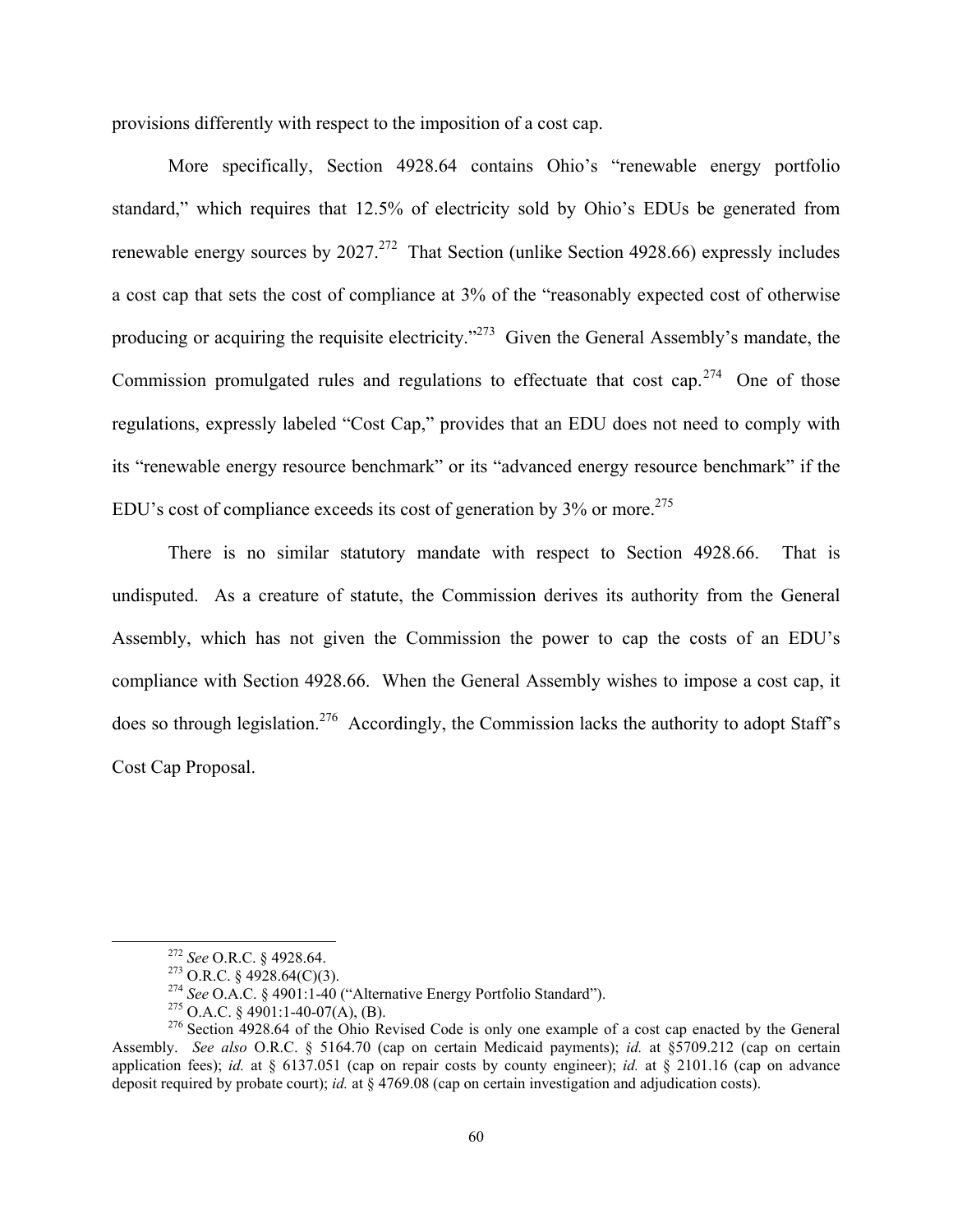## **(b) Ohio law establishes procedures that must be followed before adopting new rules.**

Even if the Commission had the statutory authority to adopt Staff's Cost Cap Proposal, it could not do so in this instance because the proposal has not been subjected to Ohio's mandatory rule-making procedures. Section 111.15 of the Ohio Revised Code unequivocally requires certain agencies in Ohio, including the Commission, to file for review and approval each proposed rule with: (i) the secretary of state, (ii) the director of the legislative service commission, and (iii) the Joint Committee on Agency Rule Review ("JCARR"). 277 If the proposed rule "has an adverse impact on business," the agency must also file a "business impact analysis" along with the proposed rule.<sup>278</sup> Once properly filed, the proposed rule is then subjected to review under Section 106.021 of the Ohio Revised Code to ensure that it does not: (i) "exceed[] the scope of its statutory authority," (ii) "conflict[] with the legislative intent of the statute under which it was proposed," or (iii) "conflict[] with another proposed or existing rule."279

The review process also ensures that the agency proposing the rule complied with other important statutory requirements, such as "prepar[ing] a complete and accurate rule summary and fiscal analysis of the proposed rule [under Section 127.18 of the Ohio Revised Code]," as well as "demonstrat [ing] through the business impact analysis, recommendations from the common sense initiative office, and the memorandum of response that the regulatory intent of the proposed rule . . . justifies its adverse impact on business in this state."<sup>280</sup> If a proposed rule is ultimately approved and adopted, it will be recorded under the title of the agency and assigned

 <sup>277</sup> O.R.C. § 111.15 (B)-(C). The Commission falls under the purview of this statute. *See* O.R.C. § 111.15 (A)(2) ("Agency' means any governmental entity of the state and includes . . . any . . . commission.").<br>
<sup>278</sup> O.R.C. § 111.15 (D).<br>
<sup>279</sup> O.R.C. § 106.021 (A)-(C).<br>
<sup>280</sup> O.R.C. § 106.021 (E)-(F).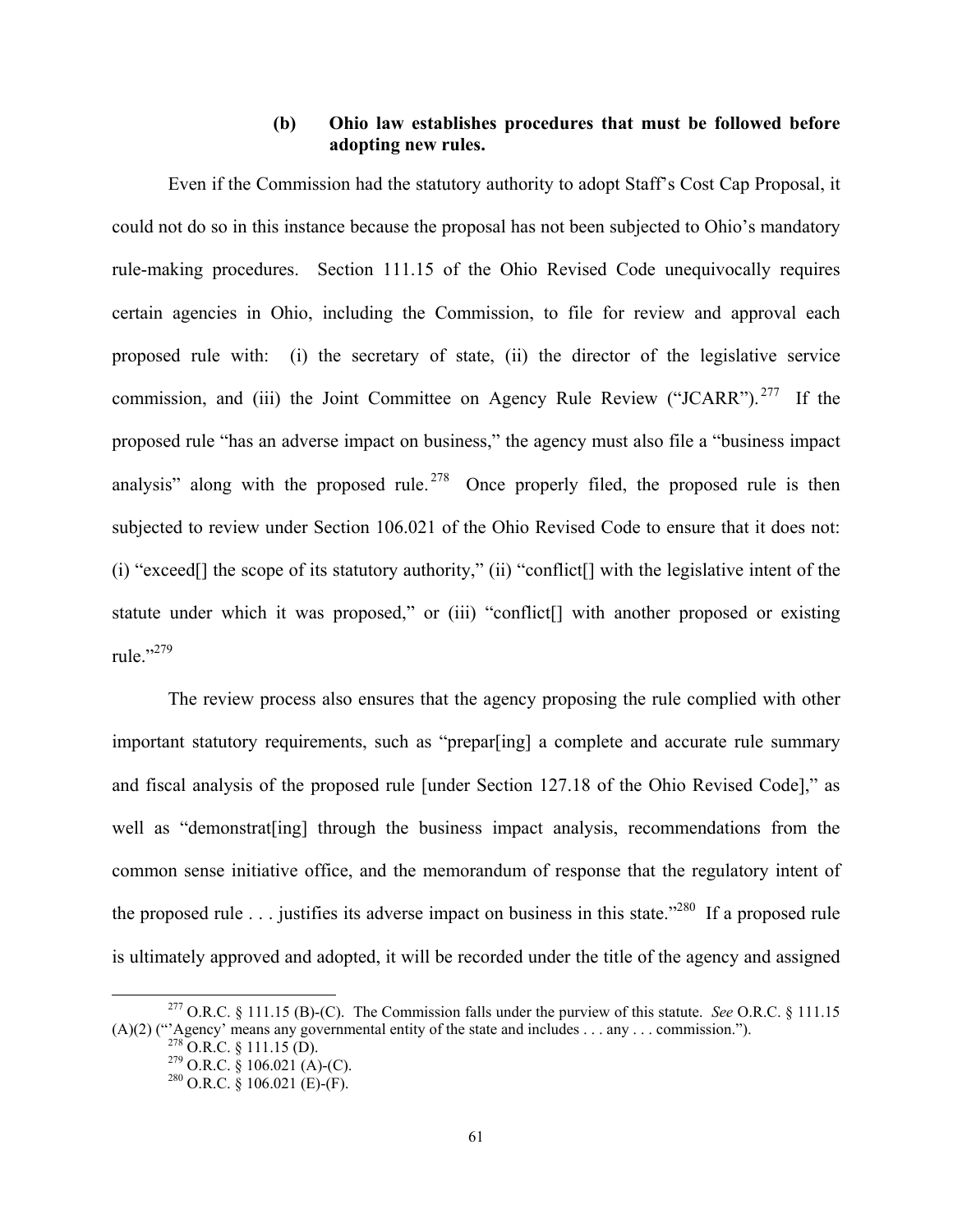a "review date," which must occur within five years of the rule's effective date.<sup>281</sup>

The Commission itself publicly describes this well-established process on its website:

In order to implement various sections of the Ohio Revised Code, [the Commission] adopts administrative rules. Rules which have been adopted by the [Commission] must then be approved by the Joint Committee on Agency Rule Review (JCARR). After JCARR's approval, the rules are codified in the Ohio Administrative Code . . . .

The process begins with a rules workshop at which stakeholders and the public can attend and informally provide verbal comments to [Staff] about the rule pending review. Then [Staff] prepares proposed rules for written comment and allows interested parties the opportunity to comment on the proposed changes. If comments are received, reply comments are usually also permitted. The [Commission] also evaluates rules to complete a business impact analysis (BIA) to determine if there is an adverse impact on business and provides the draft rules and the BIA to the Common Sense Initiative (CSI). [Commission] rules are issued for comment in a case before the [Commission] and can be found in our DIS system. After all comments and replies have been considered, the Commission will issue an order approving the proposed rules and directing that the rules be filed with JCARR.

Proposed changes may be further modified if any party files for rehearing.<sup>282</sup>

Staff's Cost Cap Proposal meets the requirements of a "rule" under Section 111.15 and, accordingly, must be subjected to these mandatory procedures. It was not. Indeed, the Cost Cap Proposal was not filed with JCARR (or with any of the other necessary entities) for review, does not contain the requisite "business impact analysis," and has not passed the statutorily-defined review process. This is undisputed. Ohio's rule-making procedures are not mere technicalities that can be ignored. Rather, they are legal requirements promulgated by the General Assembly to ensure that parties are afforded basic due process rights prior to governmental bodies creating new legal duties or obligations that did not previously exist.<sup>283</sup>

<sup>&</sup>lt;sup>281</sup> O.R.C. § 111.15 (B)(1).<br><sup>282</sup> See http://www.puco.ohio.gov/puco/index.cfm/rules/the-rule-making-process/#sthash.s7k8U9uK.dpbs.<br><sup>282</sup> See, e.g., *Ohio Assoc. of Cty. Bds. of Mental Ret. and Dev. Disabilities v. P.E.R* 

<sup>(</sup>Franklin Cty. Ct. Comm. Pl. 1990) ("An administrative rule, having the force and operation of a statute, which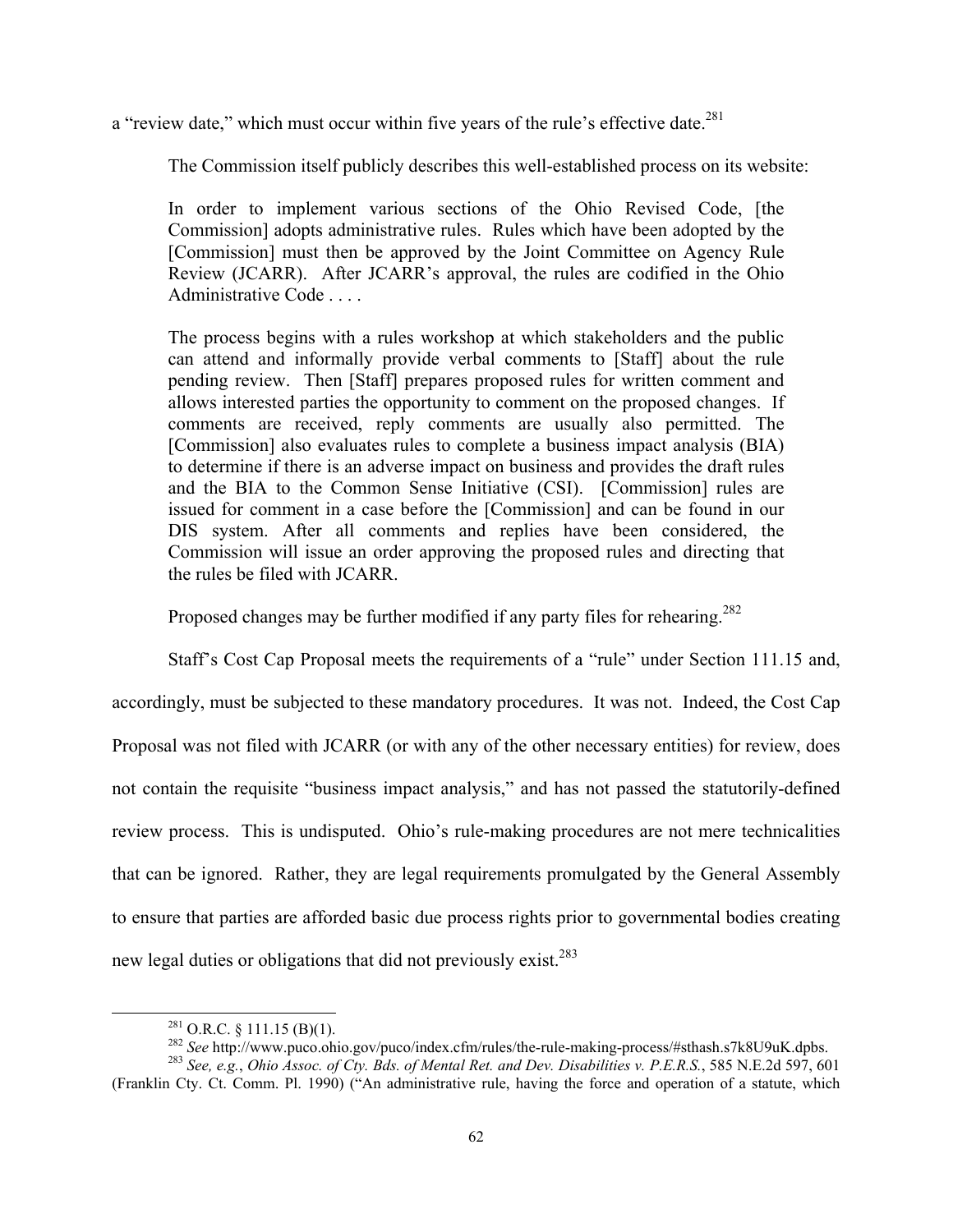## **(c) Staff's Cost Cap Proposal is a "rule" subject to Ohio's rulemaking procedures.**

A "rule" under Section 111.15 is defined as "any rule, regulation, bylaw, or standard having a general and uniform operation adopted by an agency  $\ldots$  . . ..<sup>284</sup> Ohio Courts have emphasized that an agency's proposal is appropriately characterized as a "rule" under Ohio's administrative laws when it "*prescribes a legal standard that did not previously exist*."<sup>285</sup> There can be no doubt that Staff's Cost Cap Proposal fits these criteria.

As an initial matter, the Cost Cap Proposal is a legal standard that "did not previously exist." Ohio passed its EE/PDR laws in 2008, which went into effect in 2009. Since that time, EDUs have had to submit for Commission approval three-year portfolio plans that are costeffective and meet other enumerated requirements. Never, however, has an EDU had to ensure that its proposed EE/PDR plan complied with an overall cost cap, let alone one based on a fixed dollar figure, such as Line 10. Put simply, Staff's Cost Cap Proposal "prescribes a legal standard that did not previously exist" and that expands the Companies' legal requirements for satisfying their EE/PDR obligations. Ohio case law establishes that such a proposal may only be implemented through Ohio's rule-making process.

<sup>(</sup>continued…)

extinguishes or impairs a vested legal relationship, creates a new obligation, imposes a new duty or attaches a new disability to previous transactions constitutes a retroactive enactment and results in a deprivation of property without due process of law.").<br> $^{284}$  O.R.C. § 111.15 (A)(1).

<sup>&</sup>lt;sup>285</sup> Fairfield Cty. Bd. of Comm'rs. v. Nally, 143 Ohio St. 3d 93, 99, 34 N.E.3d 873 (2015) (emphasis added). While *Nally* was interpreting a similar administrative rule-making procedure contained in Section 119 of the Ohio Revised Code, the Supreme Court's interpretation and definition of "rule" apply with equal force to Section 111.15, given that both statutes define "rule" in nearly identical terms. *Compare* O.R.C. § 119.01(C) ("'Rule' means any rule, regulation, or standard, having a general and uniform operation, adopted, promulgated, and enforced by any agency under the authority of the laws governing such agency, and includes any appendix to a rule.") *with* O.R.C. § 111.15(A)(1) ("'Rule' includes any rule, regulation, bylaw, or standard having a general or uniform operation adopted by an agency under the authority of the laws governing the agency; any appendix to a rule; and any internal management rule . . . .").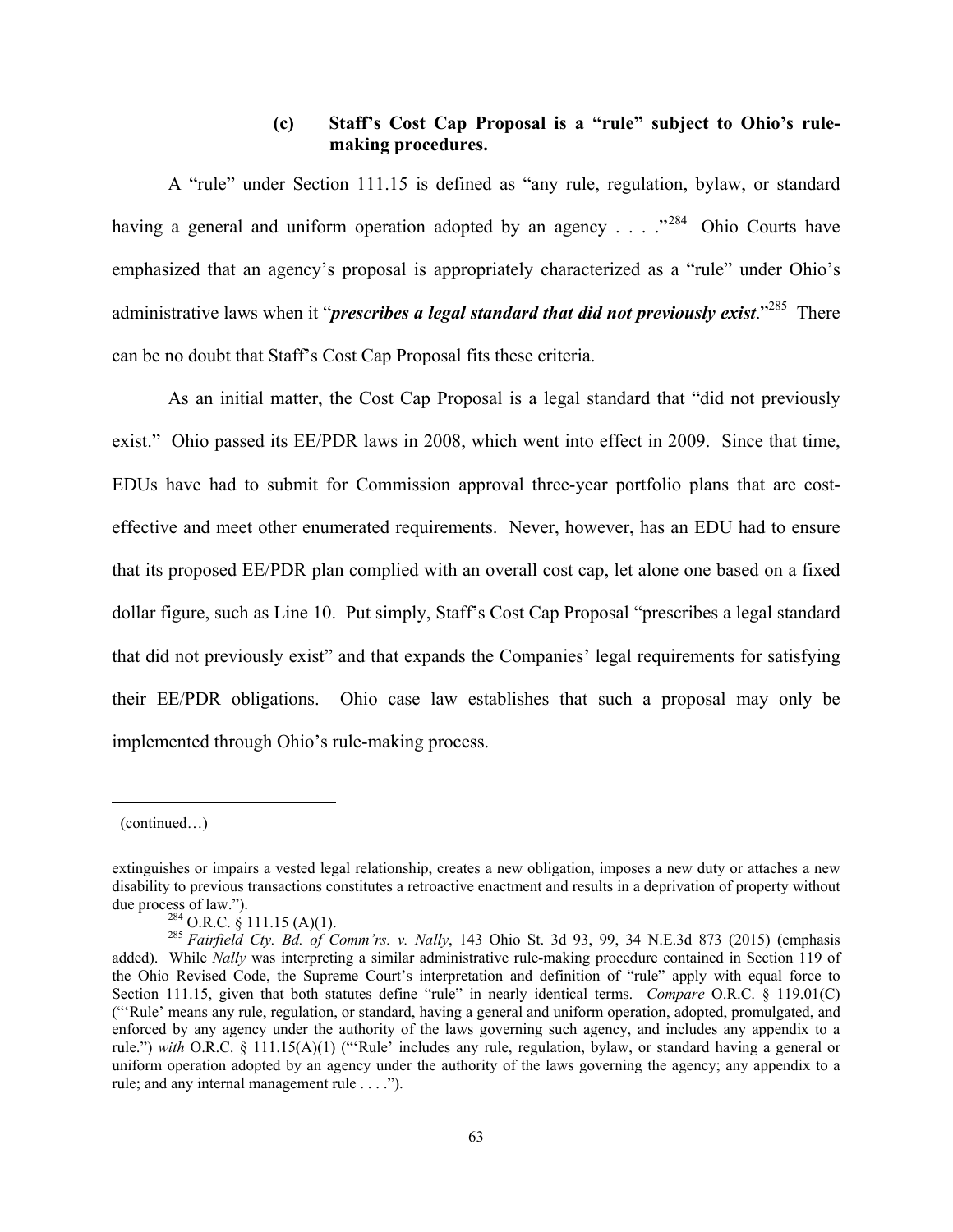In *Fairfield Cty. Bd. of Comm'rs. v. Nally*, for instance, the Ohio Supreme Court held that the Ohio Environmental Protection Agency ("EPA") was required to follow Ohio's rule-making procedures before submitting a total maximum daily load ("TMDL") to the federal Environmental Protection Agency in satisfaction of the federal Water Pollution Control Act.<sup>286</sup> In so doing, the Supreme Court rejected the agency's argument that the TMDL was merely "guideline," not a "rule," holding that Ohio's rule-making procedures "apply broadly to *any action* by an agency that functions as a rule."<sup>287</sup> The Supreme Court specifically held that the TMDL was "a 'standard' that ha[d] 'a general and uniform operation'" that did more than simply "aid in the interpretation of existing rules or statutes."288 The TMDL "prescribe[d] a legal standard that *did not previously exist*" in Ohio, making it invalid and unenforceable until the EPA complied with formal rule-making procedures. 289

Similarly, in *Ohio Nurses Ass'n v. State Bd. of Nursing Educ. & Nurse Registration*, the Ohio Supreme Court held that a "position paper" issued by the State Board of Nursing Education and Nurse Registration was a "rule" subject to statutory promulgation requirements because it "greatly expanded the authority of licensed practical nurses ("LPNs") to administer intravenous fluids or 'IVs.'"290 Because the position paper gave LPNs legal authority *that did not previously exist* to perform certain procedures, the Board was required to follow rule-making procedures. In reaching that conclusion, the court held that Ohio's rule-making requirements "are designed to permit a full and fair analysis of the impact and validity of a proposed rule. By failing to rulefile the [] position paper, the board has effectively denied members of the nursing profession, as

<sup>&</sup>lt;sup>286</sup> Fairfield Cty. Bd. of Comm'rs. v. Nally, 143 Ohio St. 3d 93, 34 N.E.3d 873 (2015).<br><sup>287</sup> Id. at 102 (emphasis added).<br><sup>288</sup> Id. at 100.<br><sup>289</sup> Id. (emphasis added).<br><sup>290</sup> Ohio Nurses Ass'n, Inc. v. State Bd. of Nursi N.E.2d 1354 (1989).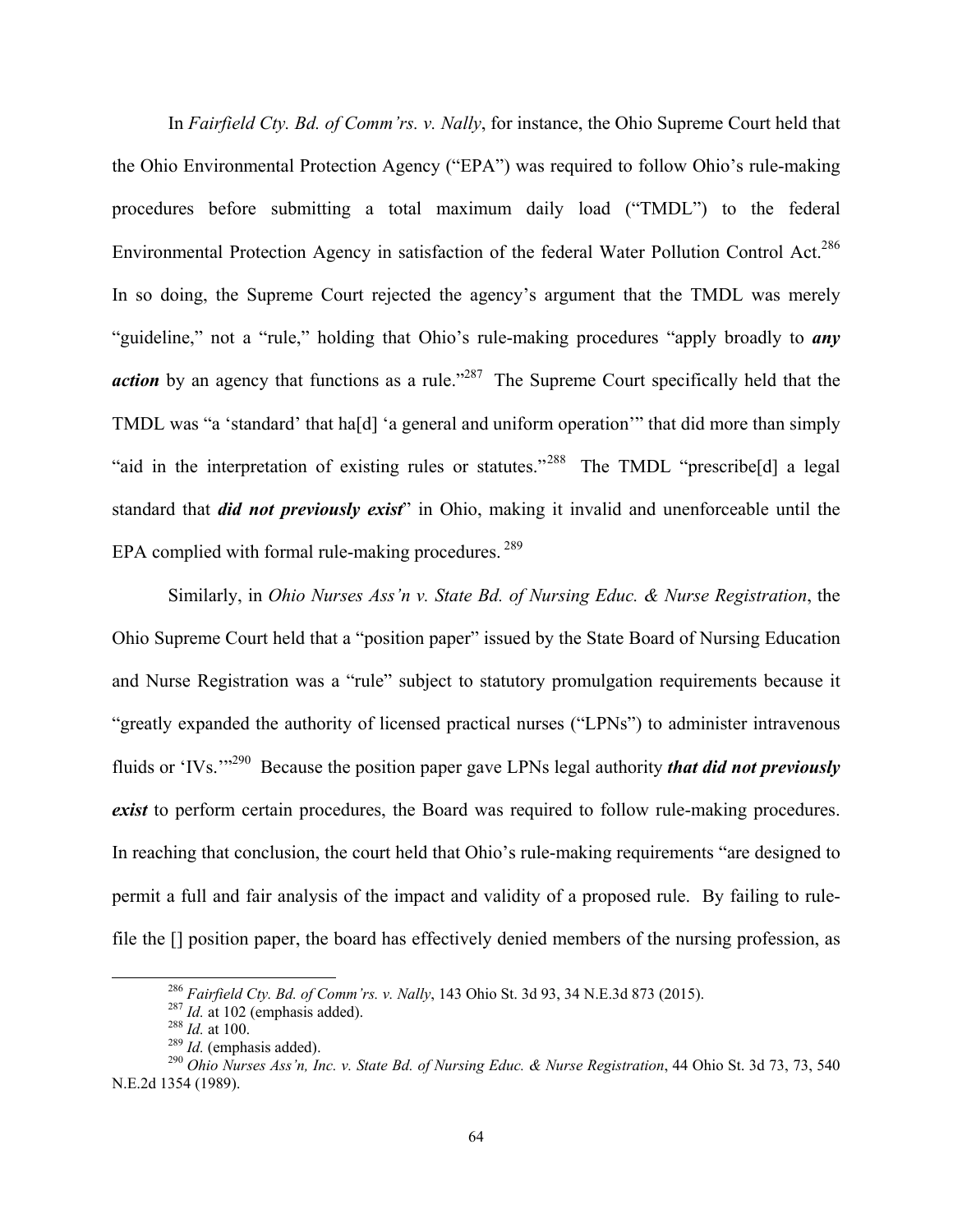well as other interested members of the public, a full and fair analysis of the impact and validity of the new standards of LPN practice . . . . "<sup>291</sup>

As in *Nally* and *Ohio Nurses Ass'n*, Staff's Cost Cap Proposal expands the Companies' legal obligations with respect to EE/PDR and prescribes a standard that "did not previously exist" in Ohio. Accordingly, the Cost Cap Proposal is a "rule" that may only be implemented through Ohio's statutorily mandated rule-making procedures.

Furthermore, Staff's Cost Cap Proposal also has "a general and uniform operation."<sup>292</sup> Indeed, Staff has introduced, recommended, and/or supported an overall cost cap proposal in the EE/PDR proceedings for each of the major EDUs in Ohio.<sup>293</sup> Each proposal is based on the EDUs' respective 2015 FERC Forms 1, page 300, line 10. Moreover, Staff Witness Donlon admitted at the hearing that Staff, in making its proposal, is seeking "consistency amongst all the utilities in the state."294 Because Staff's Cost Cap Proposal seeks to have a general and uniform operation, it is properly characterized as a "rule" under Ohio law. <sup>295</sup> There is simply no reasonable basis for concluding that the Commission's regulation requiring EE/PDR portfolio plans to be "cost-effective" is properly characterized as a "rule," while at the same time

<sup>&</sup>lt;sup>291</sup> *Id.* at 76. <sup>292</sup> As discussed below, however, Staff's proposed general and uniform operation results in many inequities that make its proposal inherently unfair. *See* Section III.C.3, *infra* at p. 73-85.

<sup>&</sup>lt;sup>293</sup> See Case No. 16-0574-EL-POR, Stipulation and Recommendation at 3-4 (Dec. 9, 2016); *id.* at Opinion and Order at 8-9 (Jan. 18, 2017); *In the Matter of the Application of [DP&L] for Approval of Its [EE] Portfolio Plan*, Case Nos. 16-649-EL-POR et al., Stipulation and Recommendation at 6 (Dec. 13, 2016) ("Case No. 16-649-EL-POR"); *In the Matter of the Application of [Duke] for Approval of The [EE and PDR] Program Portfolio Plans*, Case No.

<sup>16-576-</sup>EL-POR, Prefiled Direct Testimony of Patrick Donlon at 4 (Feb. 6, 2017) ("Case No. 16-576-EL-POR").<br><sup>294</sup> Hearing Tr. Vol. III at 397:24-398:13 (Donlon Cross); Donlon Am. Testimony at 4 (explaining that Staff's prop

<sup>&</sup>lt;sup>295</sup> See, e.g., *B&T Express, Inc. v. Pub. Util. Comm.*, 145 Ohio App. 3d 656, 665, 763 N.E.2d 1241 (2001). (holding that the Commission's adoption of certain federal motor carrier safety regulations constituted "rules" under Section 111.15 because the rules had "'general and uniform operation' for motor carriers operating in Ohio"); *Livisay v. Ohio Bd. of Dietetics*, 73 Ohio App. 3d 288, 290-91, 596 N.E.2d 1129 (1991) (holding that an "interpretation" by the Ohio Board of Dietetics was actually a "rule" requiring rule-making procedures because it was "designed to have general and uniform application to any applicant for grandfather licensure that did not have a degree in nutrition").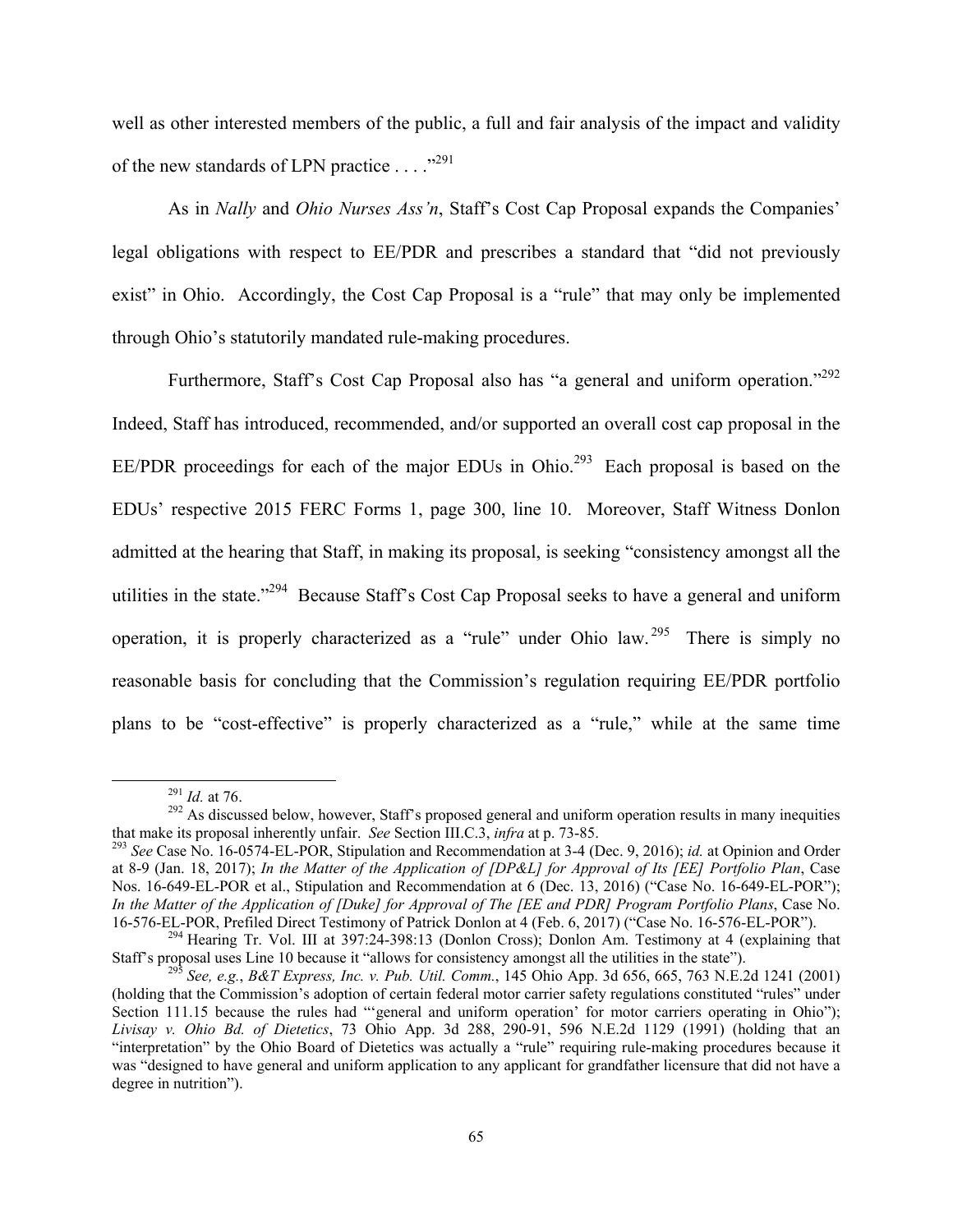concluding that the requirement for those same plans to fall within an overall cost cap is not a "rule."

Thus, Staff's Cost Cap Proposal constitutes a "rule" under Ohio law and is subject to the formal rule-making procedures set forth in Section 111.15. Because the proposal has not been subjected to the rigors of those procedures, it is invalid and unenforceable.

## **(d) Courts routinely invalidate rules for failing to comply with Ohio's rule-making procedures.**

The Ohio Supreme Court has cautioned that Ohio's rule-making requirements "are mandatory protections against the arbitrary imposition of regulatory requirements" and "are fundamental to the administrative process."<sup>296</sup> Moreover, the rule-making process is "designed" to permit a full and fair analysis of the impact and validity of a proposed rule."<sup>297</sup> As such, courts in Ohio require "strict adherence" to rule-making procedures, routinely invalidating rules and holding them unenforceable for failing to comply with the statutory procedures. This includes rules and regulations promulgated by the Commission.

For instance, in *B&T Express v. Pub. Util. Comm.*, the Tenth District reversed a Commission order that found a motor carrier had violated the Federal Motor Carrier Safety Regulations ("FMCSRs"), which the Commission adopted as rules, because the Commission failed to comply with the filing requirements set forth in Section 111.15 of the Ohio Revised Code.<sup>298</sup> The Commission's failure to fully comply with Ohio's rule-making procedures made the rules at issue unenforceable and invalid. Notably (and unlike here), the Commission had actually adopted the regulations as rules. That was not enough, however, because the Commission failed to file the proposed rules (the FMCSRs) with JCARR as required under the

<sup>&</sup>lt;sup>296</sup> Fairfield Cty. Bd. of Comm'rs. v. Nally, 143 Ohio St. 3d 93, 102, 34 N.E.3d 873 (2015).<br><sup>297</sup> Condee v. Lindley, 12 Ohio St. 3d 90, 93, 465 N.E.2d 450 (1984).<br><sup>298</sup> B&T Express, Inc. v. Pub. Util. Comm'n, 145 Ohio A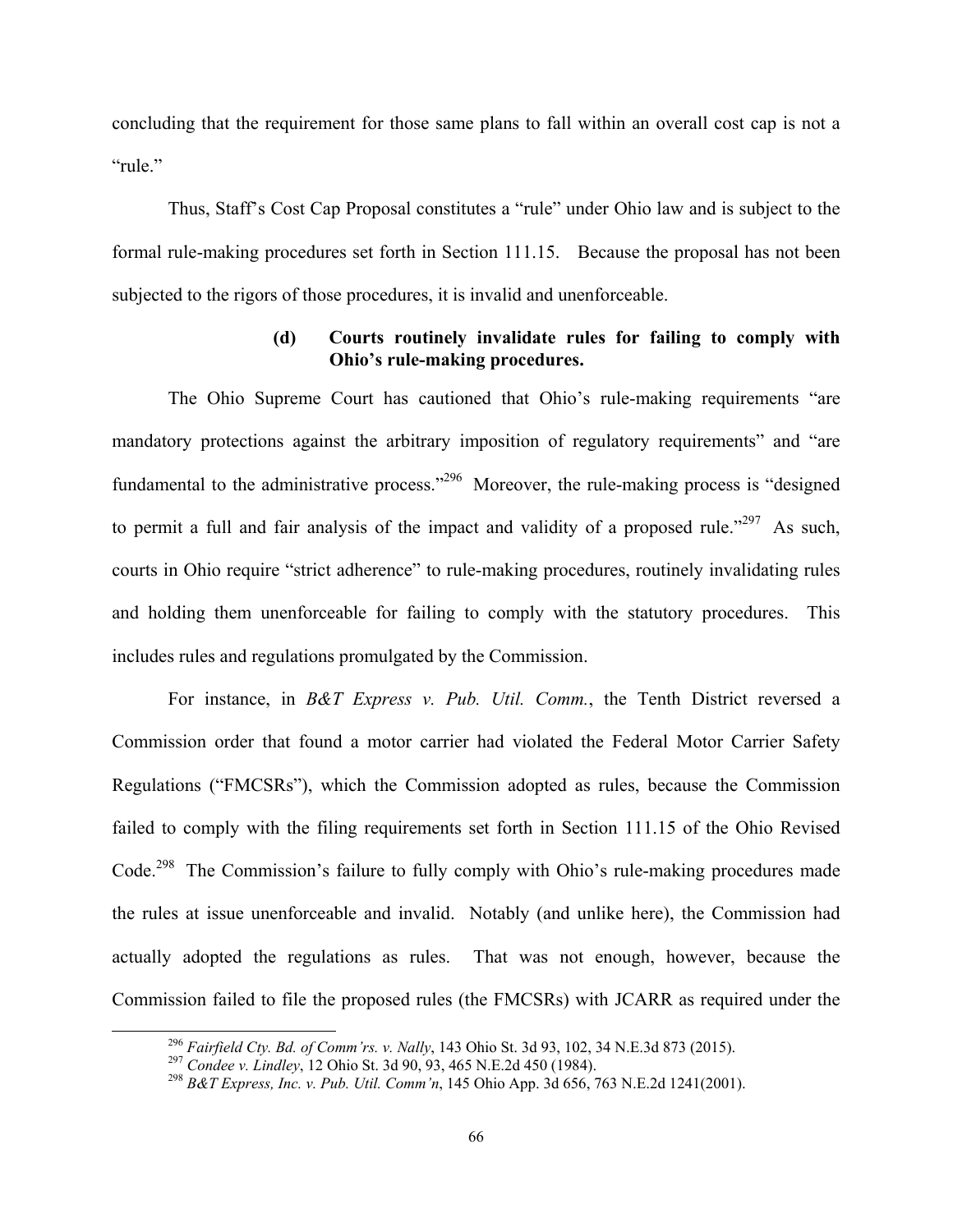statute.<sup>299</sup> As the Court explained, Ohio courts require "*strict adherence*" to Section 111.15.<sup>300</sup> The court went further, explaining that "[o]ne of the primary purposes behind the filing requirements set forth in R.C. 111.15(B)(1) and (D) is to provide JCARR with an opportunity to review the substantive portions of new rules to determine whether the rules exceed the scope of the adopting agency's authority, conflict with other rules, or conflict with the legislative intent of the statute pursuant to which the rules are being adopted."301 Because the Commission "failed to comply with these filing requirements, the FMCSRs that it adopted [we]re invalid."<sup>302</sup>

The *B&T Express* case does not stand alone. Court decisions invalidating rules, regulations, and/or other analogous standards for failing to follow established rule-making procedures are ubiquitous in Ohio.<sup>303</sup> Agencies cannot "sidestep" these requirements, which

*Workers' Comp.*, 95 Ohio St. 3d 408, 411, 768 N.E.2d 1129 (2002) (affirming writ of mandamus invalidating the Ohio Bureau of Workers' Compensation decision to provide a one-time-only premium reduction credit to employers who pay into the state insurance fund because the Bureau failed to promulgate this rule pursuant to rule-making procedures); *Condee v. Lindley*, 12 Ohio St. 3d 90, 93, 465 N.E.2d 450 (1984) (holding Tax Commissioner could not avoid the rulemaking requirements, which are "designed to permit a full and fair analysis of the impact and validity of a proposed rule" before it is imposed upon the regulated community); *McLean Trucking Co. v. Lindley*, 70 Ohio St. 2d 106, 116, 435 N.E.2d 414 (1982) (holding the Tax Commissioner's adoption of a "special instruction" of uniform application without compliance with rule-making requirements rendered the instruction invalid); *Delbianco v. The Ohio State Racing Comm'n*, No. 01AP-395, 2001 WL 1222454, at \*5 (Ohio Ct. App. Oct. 16, 2001) (affirming order finding a racehorse trainer was not in violation of a "rule" regarding total carbon dioxide levels in horses because such "per se 'rule'" had not been properly promulgated); *Jackson Cty. Envtl. Comm. v. Schregardus*, 95 Ohio App. 3d 527, 530, 642 N.E.2d 1142 (1994) (holding Ohio EPA could not regulate through "guidelines" that are in reality rules requiring formal promulgation pursuant to rule-making requirements.); *Ohio State Chiropractic Ass'n v. Ohio Bureau of Workers' Comp.*, No. 92AP-874, 1993 WL 14190, at \*5 (Ohio Ct. App. Jan. 21, 1993) (affirming order finding a chapter in the Ohio Bureau of Workers' Compensation's Provider and Reimbursement Manual to be invalid because it "contain[ed] rules as defined by R.C. 119.01(C)" and "was not adopted in a manner mandated by R.C. Chapter 119"). While these cases specifically deal with Section 119 of the Ohio Revised Code, the rationale used by courts to invalidate informal regulatory standards applies with equal force

<sup>&</sup>lt;sup>299</sup> *Id.* at 665-67.<br><sup>300</sup> *Id.* at 667 (emphasis added).<br><sup>301</sup> *Id.* at 665.<br><sup>302</sup> *Id.* at 667; *see also, e.g.*, *State ex rel. Ryan v. State Teachers Ret. Sys.*, 71 Ohio St. 3d 362, 366, 643 N.E.2d 1122 (1994) (requiring strict adherence to Section 111.15 and holding that "the disputed resolutions were invalid rules and regulations because they were not promulgated in accordance with [Section] 111.15"); *State ex rel.*  Bd. of Edn. of N. Canton Exempted Village School Dist. v. Holt, 174 Ohio St. 55, 57, 186 N.E.2d 862 (1962) (holding that rules that do not fully comply with Ohio's rule-making procedures are invalid, specifically noting that Section 111.15 "was enacted by the General Assembly to protect parties from bureaucratic red tape created by regulations and rules of administrative agencies"). 303 *See, e.g.*, *State ex rel. United Auto Aerospace & Agric. Implement Workers of Am. v. Ohio Bur. of*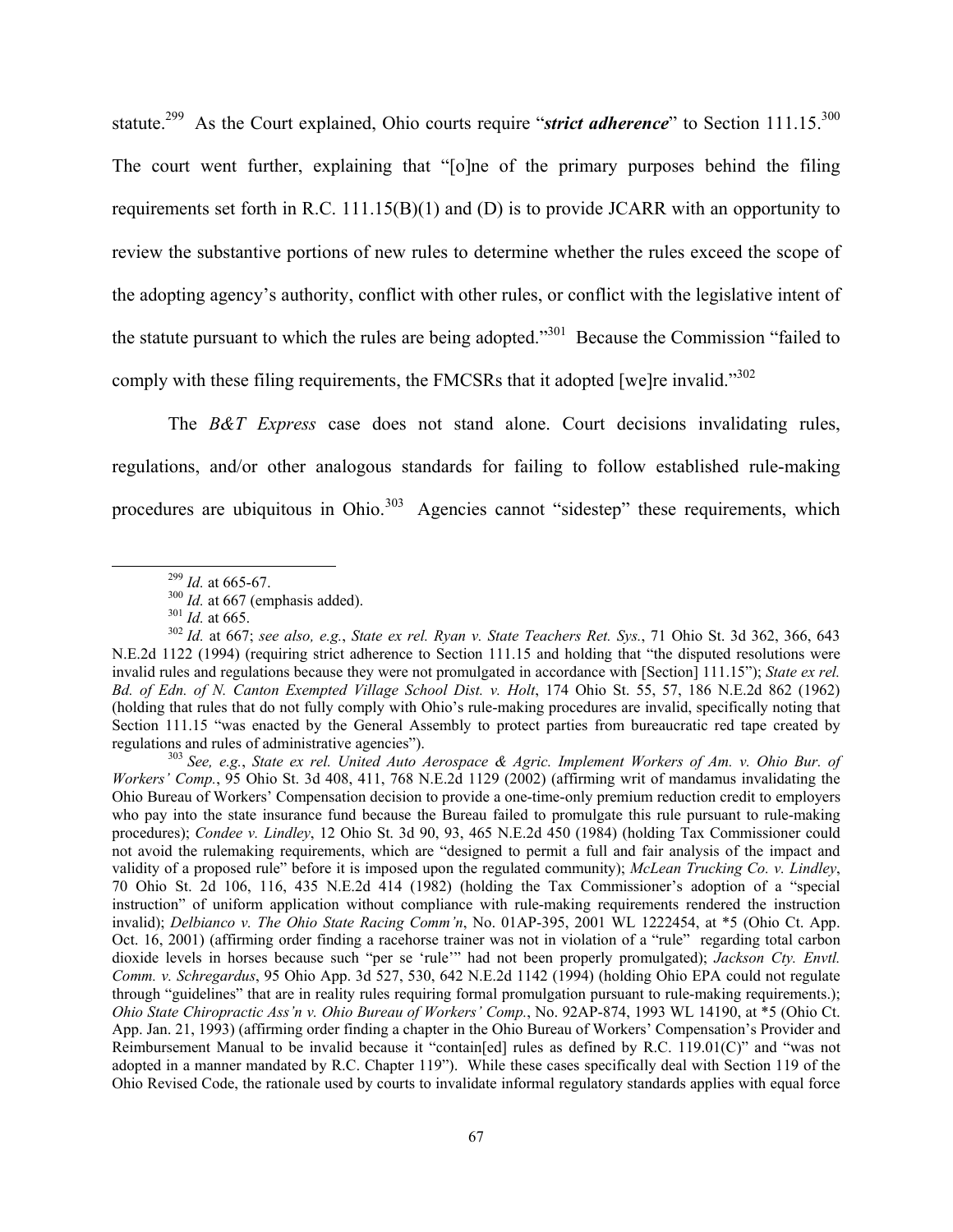Ohio courts recognize are an essential part of ensuring due process and fairness in the administrative process. Because Staff's Cost Cap Proposal has failed to follow those requirements, it is invalid. Accordingly, the Commission should adopt the Stipulation without modification.

#### **(e) Other Commission "costs caps" complied with Ohio's rulemaking procedures.**

As the Ohio Supreme Court held in invalidating a rule for non-compliance with Section 111.15, "ignorance of the law is no excuse."<sup>304</sup> Staff, however, is not ignorant of the rulemaking process for Commission rules and regulations. To the contrary, Staff is intimately familiar with the process, yet decided to forgo the process with respect to its Cost Cap Proposal.

Staff has proposed formal changes to the Commission's Rules on EE/PDR; yet, it has never formally proposed the implementation of its Cost Cap Proposal or of a similar cost cap on EE/PDR portfolio plans. Indeed, Staff proposed several changes and revisions during the Commission's most-recent five-year review of its  $EE/PDR$  rules (4901:1-39). <sup>305</sup> Staff's proposed changes (which, again, did not include its Cost Cap Proposal) came after consideration of stakeholder comments provided during multiple workshops held by the Commission as part of its rule-review process.<sup>306</sup> The Commission expressly recognized the importance of the rulereview process with respect to new rule proposals, emphasizing that "[a]n agency must

<sup>(</sup>continued…)

to Section 111.15. Indeed, as previously discussed, the two provisions use the nearly-identical definition of "rule," and both provisions stem from due process considerations.<br><sup>304</sup> *State ex rel. Bd. of Edn. of N. Canton Exempted Village School Dist. v. Holt*, 174 Ohio St. 55, 57, 186

N.E.2d 862 (1962).<br><sup>305</sup> *In the Matter of the Commission's Review of its Rules for [EE] Programs Contained in Chapter 4901:1-*

*<sup>39</sup> of the Ohio Administrative Code*, Case Nos. 13-651-EL-ORD et al, Entry at 3 and Attachment A (Jan. 26, 2014) ("Case No. 13-651-EL-ORD"). 306 *Id.* at 2-3.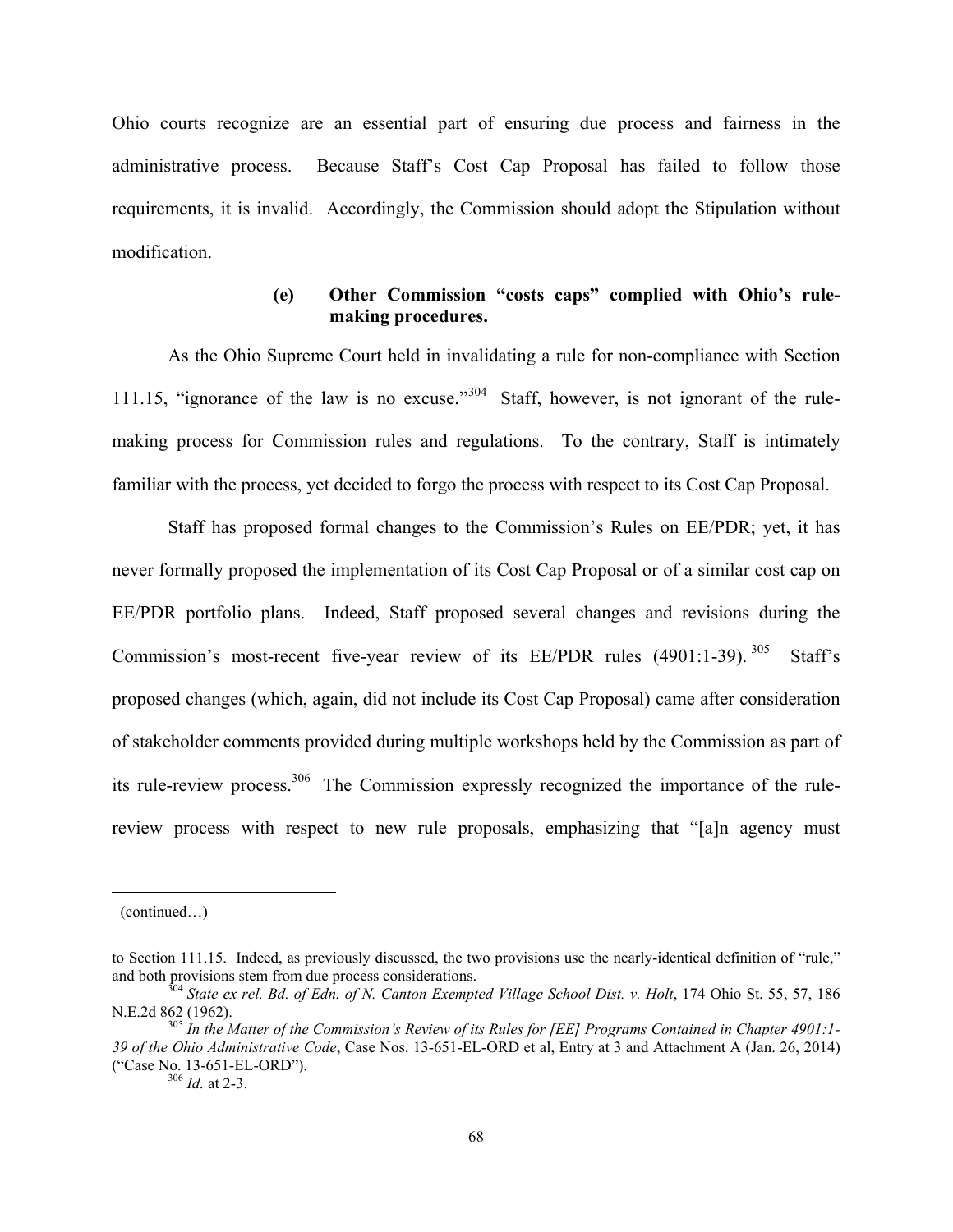demonstrate that it has included stakeholders in the development of the rules, that it has evaluated the impact of the rules on businesses, and that the purpose of the rules is important enough to justify the impact."<sup>307</sup> Staff followed the process for each rule proposal made in that docket and should do the same here.

Moreover, Staff is aware that cost caps are appropriately promulgated as Commission regulations. As discussed above, Section 4928.64 of the Ohio Revised Code contains a cost cap with respect to Ohio's "renewable energy portfolio standard."<sup>308</sup> The Commission promulgated rules and regulations to effectuate that  $law<sub>1</sub><sup>309</sup>$  including rules implementing the 3% "Cost" Cap."<sup>310</sup> In other words, the Commission's cost cap for renewable energy standards went through the formal rule-making process. The same should be true for any cost cap that applies to the Commission's EE/PDR standards.

Because it is undisputed that Staff's Cost Cap Proposal failed to follow the mandatory rule-making process, its adoption would violate Ohio law.

#### **2. Staff's cost cap proposal is unnecessary.**

Not only is Staff's Cost Cap Proposal unenforceable, it is also unnecessary in this proceeding for at least three reasons. *First*, the Revised Plans include a proposed three-year budget, which, once approved by the Commission, will operate as a "cap" on all costs related to the Plans. As such, the Revised Plans already include a mechanism that controls the costs of the Plans. *Second*, the Companies' shared savings opportunities are already subject to a Commission-approved cap, currently set at \$10 million (after tax) across the three Companies. Staff's Cost Cap Proposal would thus create an unfair double-cap on shared savings that would

<sup>307</sup> *Id.* <sup>308</sup> *See* O.R.C. § 4928.64(C)(3). 309 *See* O.A.C. § 4901:1-40 ("Alternative Energy Portfolio Standard"). 310 O.A.C. § 4901:1-40-07(A), (B); *see also* O.R.C. § 4928.64(C)(3).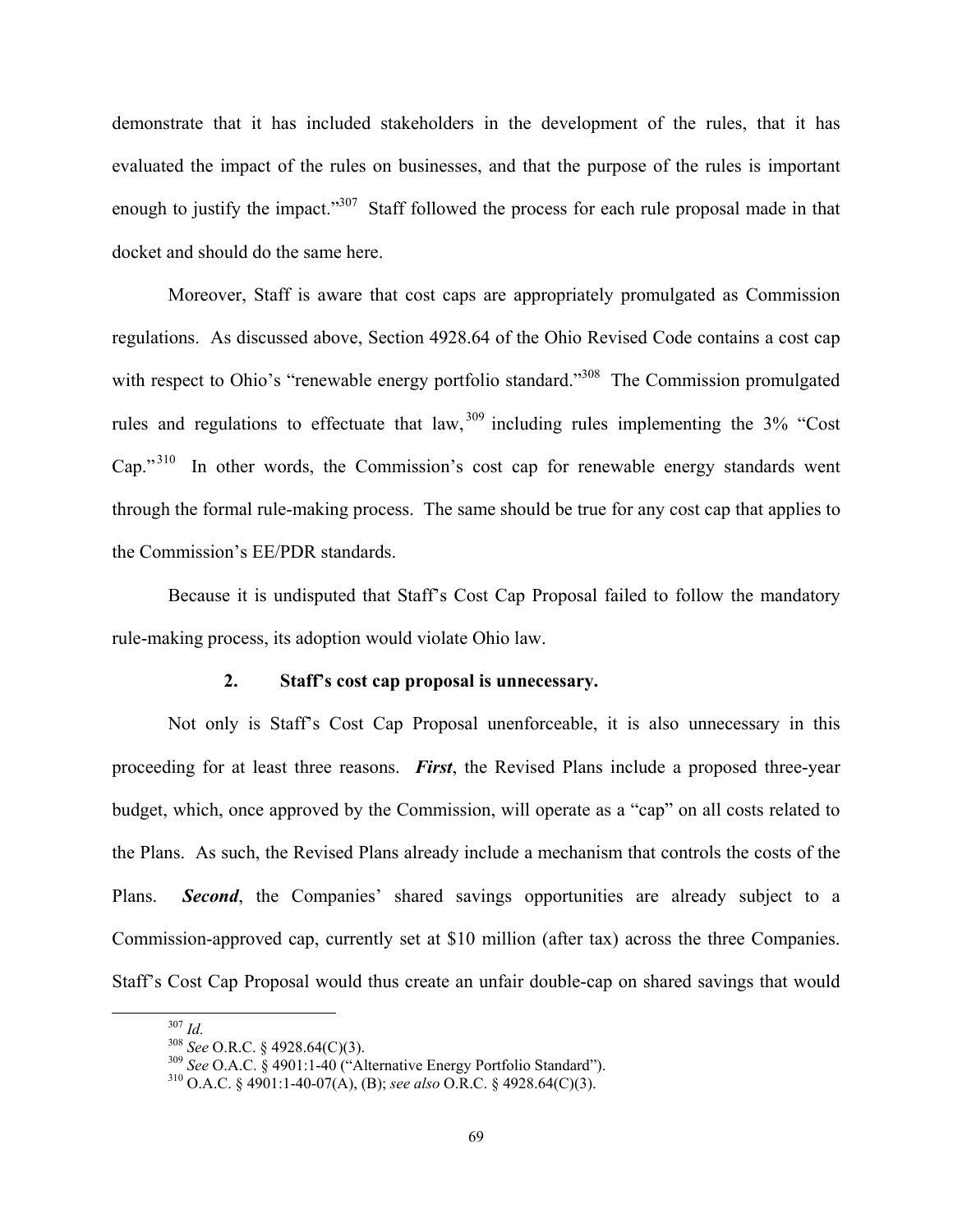almost certainly eliminate the Companies' shared savings incentive to exceed its EE goals and render the shared savings cap approved by the Commission in the Companies' ESP IV case meaningless. *Third*, the Companies' customers are currently enjoying a two-year bill mitigation mechanism designed to protect them against rate volatility and price fluctuations.

#### **(a) Once approved by the Commission, the Companies' portfolio plan budgets operate as cost caps.**

As previously addressed, the proposed three-year budgets for the Revised Plans, which are fully supported by the Signatory Parties in the Stipulation, are just and reasonable. Those budgets meet the Commission's cost-effective requirements, and no party has challenged or raised any issue with any of the individual program budgets.<sup>311</sup> Exhibit A to the Stipulation summarizes those budgets, which are described in detail in the Revised Plans.<sup>312</sup> As Companies' Witness Miller explained, once approved and adopted by the Commission, "the approved budget[s] will serve as a 'cap' that will control the costs of the Revised Plans, including all program costs and shared savings." 313 Indeed, the Companies will be precluded "from recovering *any costs* above the approved budget[s] without first seeking further Commission approval."<sup>314</sup> Staff Witness Donlon acknowledged and conceded these points at the hearing.<sup>315</sup> Accordingly, Mr. Donlon is simply wrong in asserting that the Revised Plans "lack[] a provision controlling the costs of programs and shared savings.<sup>316</sup> Given that the Commission-approved budgets for the Revised Plans will "cap" the overall costs of the Plans, there is no need for

<sup>&</sup>lt;sup>311</sup> *See* Section III.A.2, *supra* at p. 18-23.<br><sup>312</sup> Stipulation, Ex. A; *id.* Ex. B at Section 3.7 ("Program Budgets and Data Tables"); *id.* at Appendices C-<br>4, PUCO 3 ("Summary of Portfolio Costs").

<sup>&</sup>lt;sup>313</sup> Miller Rebuttal Testimony at 4; Hearing Tr. Vol. V at 573:2-12 (Miller Rebuttal Cross).<br><sup>314</sup> Miller Rebuttal Testimony at 4 (emphasis added); Hearing Tr. Vol. V at 577:3-12 (Miller Rebuttal Cross).

<sup>&</sup>lt;sup>315</sup> Hearing Tr. Vol. II at 365:7-20 (Donlon Cross).<br><sup>316</sup> Donlon Am. Testimony at 7.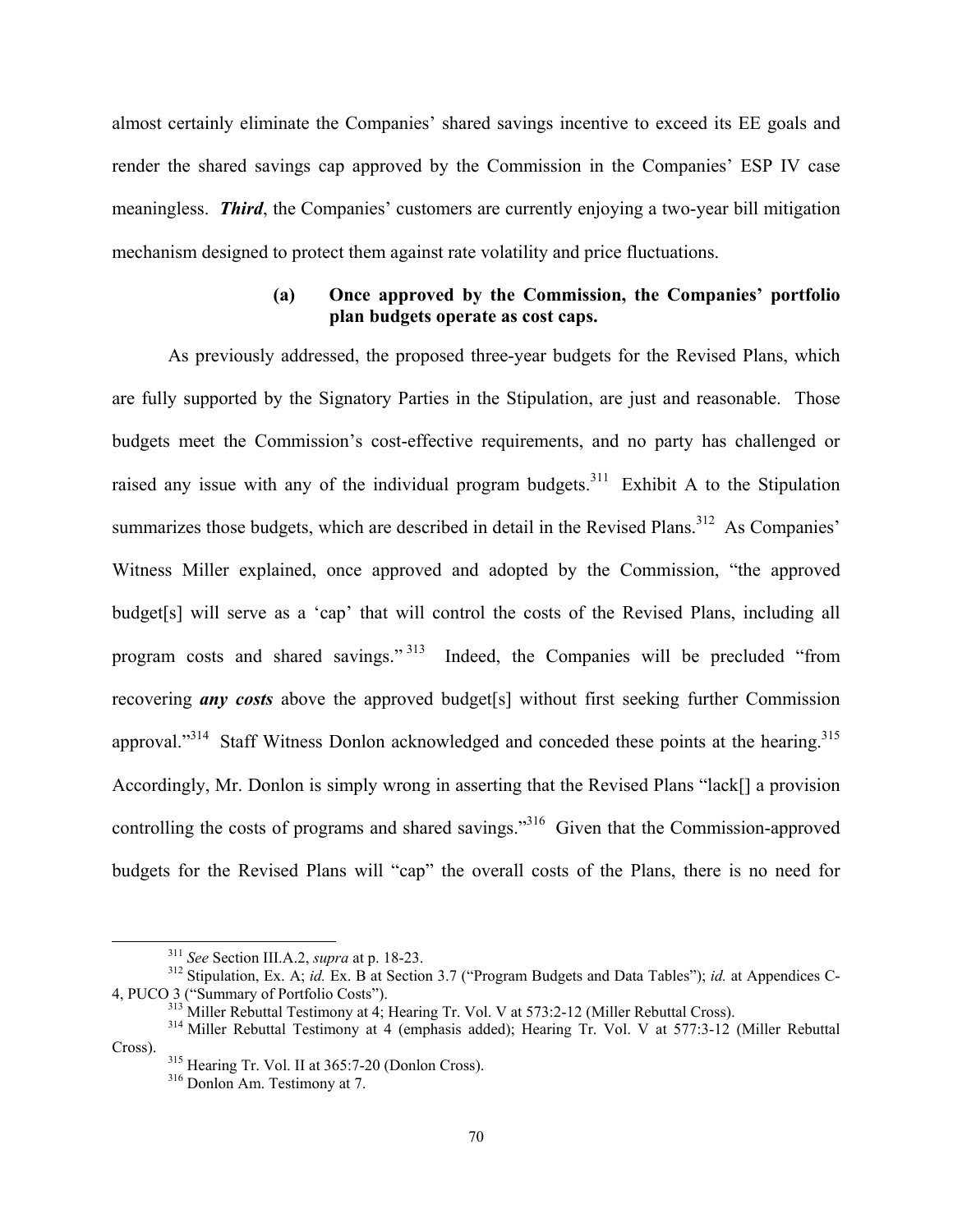Staff's Cost Cap Proposal.

#### **(b) The Companies' shared savings is already subject to a Commission approved cap.**

In addition to the portfolio plan budgets, the Revised Plans are also subject to a Commission-approved cap on any shared savings. Specifically, the Companies' annual cumulative shared savings opportunities are currently capped at \$10 million, after-tax, across all three Companies.<sup>317</sup> The Commission approved an increase of that cap to \$25 million, after-tax; however, the increase was stayed until the Companies are no longer receiving revenues under Rider DMR.<sup>318</sup> Notably, the Commission approved the cap increase pursuant to a stipulation filed in the Companies' ESP IV case, which, as Staff Witness Donlon admitted, Staff joined and executed as a signatory party.<sup>319</sup>

Capping shared savings yet again under Staff's Cost Cap Proposal would result in a "double cap."320 Even Mr. Donlon recognized this fact, agreeing that Staff's proposal would mean that the Companies' shared savings "would be subject to both the cap in the ESP [IV] case as well as [S]taff's cap."<sup>321</sup> This double cap would effectively breach the commitment Staff made in the Companies' ESP IV case to an increased shared savings cap and would carry significant implications for the Companies and their customers. As explained by Companies' Witness Miller, imposing a "double cap would not only make reaching the \$10 million shared savings level currently permitted by the Commission nearly impossible, but it would also render

 <sup>317</sup> Case No. 12-2190-EL-POR, Opinion and Order at 16 (Mar. 20, 2013). 318 Case No. 14-1297-EL-SSO, Opinion and Order at 95 (Mar. 31, 2016); *id.* at Fifth Entry on Rehearing at

<sup>147 (</sup>Oct. 12, 2016). 319 Hearing Tr. Vol. II at 370:4-24 (Donlon Cross); Case No. 14-1297-EL-SSO, Third Supplemental Stipulation and Recommendation at 11-12, 22 (Dec. 1, 2015).<br><sup>320</sup> Miller Rebuttal Testimony at 4.<br><sup>321</sup> Hearing Tr. Vol. II at 371:7-24 (Donlon Cross).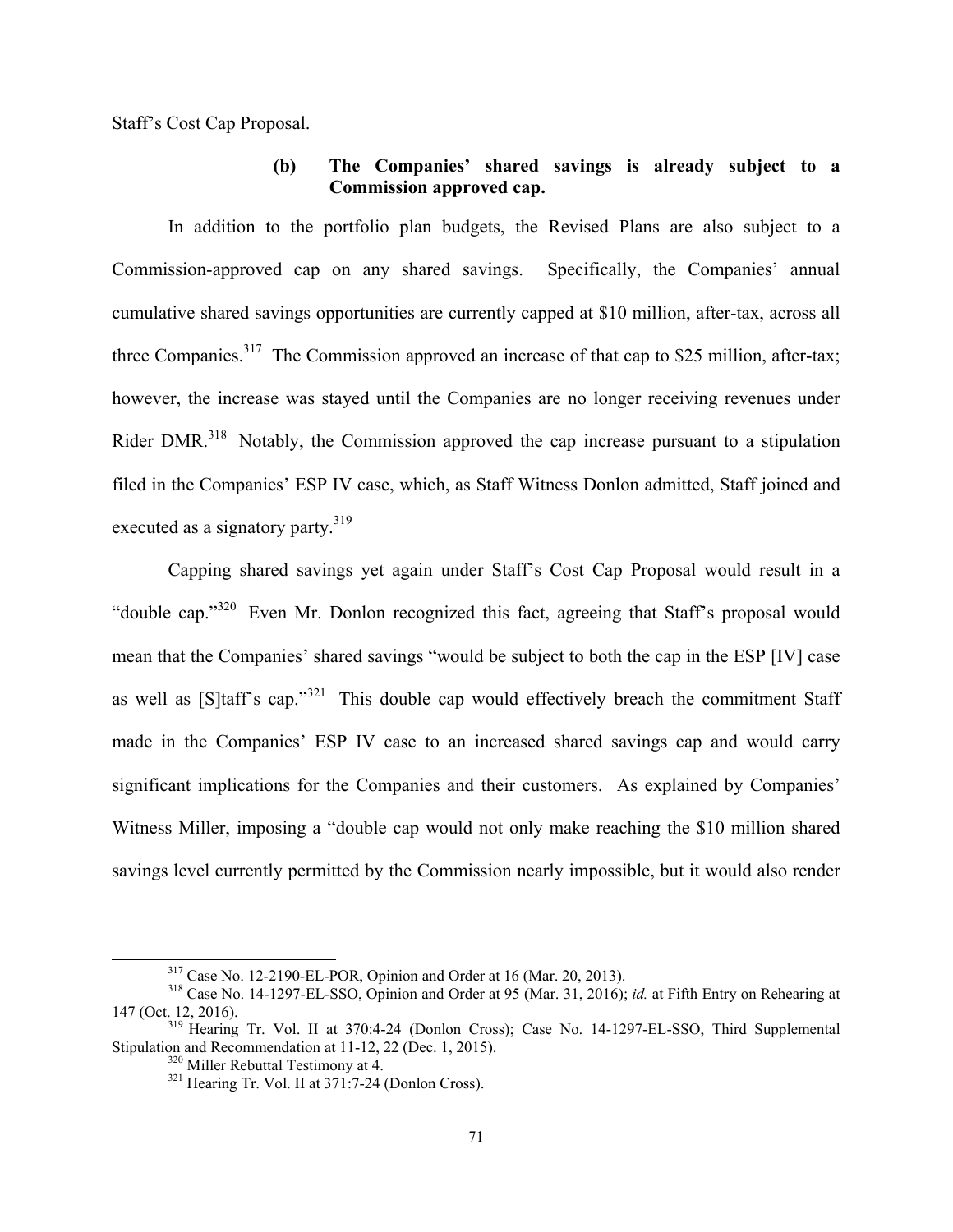the Commission's approved increase of the shared savings cap to \$25 million meaningless."<sup>322</sup> As a result, the Companies would no longer be incented through the shared savings mechanism to strive to exceed their statutorily mandated EE goals. This result would frustrate the very purpose behind shared savings, which the Commission has supported in its prior decisions.

#### **(c) The Companies' Rider DSE2 is already subject to a two-year bill mitigation mechanism.**

Staff's Cost Cap Proposal is unnecessary for a third reason—namely, because the Companies are already subject to a bill mitigation mechanism that limits average customer bills and establishes a "ceiling" on the total bill customers will pay over the next two-year period.<sup>323</sup> Staff's concern with the "escalating" costs of Rider DSE2 are thus misplaced.<sup>324</sup>

Indeed, Staff asserts that its Cost Cap Proposal is justified because Rider DSE2 "has become one of the highest riders on residential customer bills."<sup>325</sup> At the hearing, Staff Witness Donlon clarified that out of sixteen riders, Rider DSE2 was the fourth highest for CEI and TE and the fifth highest for  $OE^{326}$  Mr. Donlon, however, admitted that he expected Rider DSE2 revenues to *decrease* for the Companies from 2014 to 2015, and then again from 2015 to 2016.<sup>327</sup> As such, Staff's concern with the increased cost of Rider DSE2 is misplaced from the start. More importantly, however, the Companies' bill mitigation mechanism (which includes Rider DSE2) will ensure that, between June 2016 and May 2018, average customer bills do not increase beyond averages set between June 2015 and May  $2016$ .<sup>328</sup> As the Commission held in

<sup>&</sup>lt;sup>322</sup> Miller Rebuttal Testimony at 4.<br><sup>323</sup> Case No. 14-1297-EL-SSO, Opinion and Order at 86 (Mar. 31, 2016); Miller Rebuttal Testimony at 5.<br><sup>324</sup> Donlon Am. Testimony at 5.<br><sup>325</sup> Hearing Tr. Vol. II at 328:6-23 (Donlon

Hearing Tr. Vol. V at 577:25-578:9 (Miller Rebuttal Cross).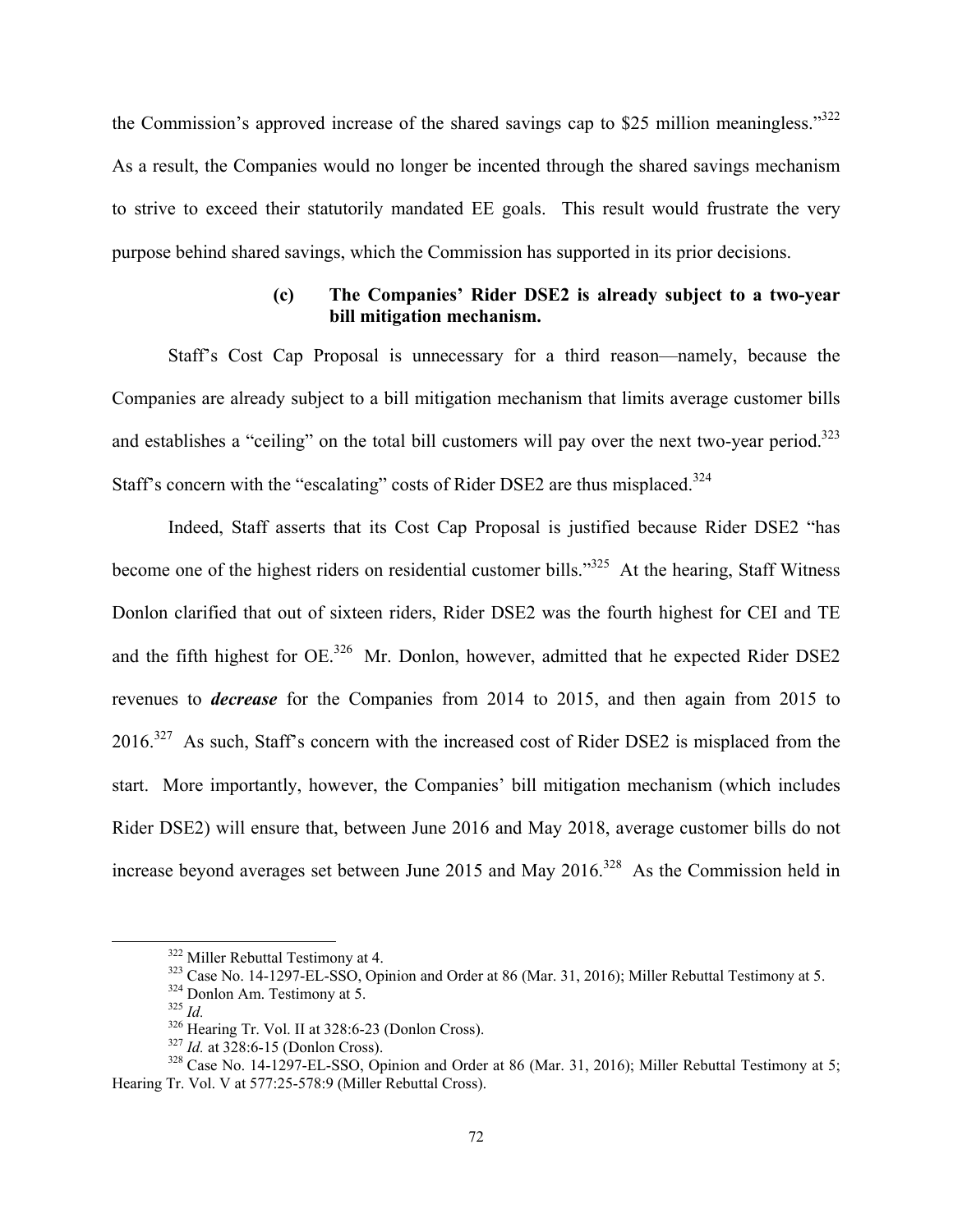adopting this mechanism, the mechanism will "protect customers against rate volatility and price fluctuations," as well as "provide  $\lceil \cdot \rceil$  rate stability for  $\lceil \cdot \rceil$  (the Companies') customers."<sup>329</sup>

Put simply, "the average customer bill will see *no total bill increase* for two years." 330 This means that Staff's concerns with rising Rider DSE2 costs for the Companies' customers are overstated, as is its drastic proposal of an overall cost cap on the Companies' Revised Plans. For these reasons, Staff's Cost Cap Proposal must be rejected.

#### **3. Staff's Cost Cap Proposal is unfair.**

In addition to being unenforceable and unnecessary, the Commission should also reject Staff's Cost Cap Proposal because it is inherently unfair. This is so for at least five reasons, any of which should lead the Commission to reject Staff's proposal. *First*, despite Staff's desire to create "consistency amongst all the utilities in the state," its proposal does not place Ohio's EDUs on a level playing field, as Staff proposes a 3% cap for the Companies while recommending higher cost caps for other utilities in the State. *Second*, an analysis of the firstyear EE acquisition costs across Ohio's EDUs demonstrates that Staff's Cost Cap Proposal would prejudice the Companies by permitting them to spend significantly less money for each kWh of energy saved compared to their in-state counterparts. *Third*, Staff's Cost Cap Proposal ignores the inherent differences among EDUs' "switch rates" that makes use of Line 10 inequitable from the outset. *Fourth*, the Companies' average revenue per kWh delivered is approximately 78% of AEP, which, again, unfairly impacts Line 10 and the cost cap calculation. *Fifth*, Staff's Cost Cap Proposal is based on a review of a limited set of historical cost data, which ignores actual pricing data and unfairly restricts the Companies' ability to meet their

 <sup>329</sup> Case No. 14-1297-EL-SSO, Opinion and Order at 86 (Mar. 31, 2016). 330 *Id.* (emphasis added).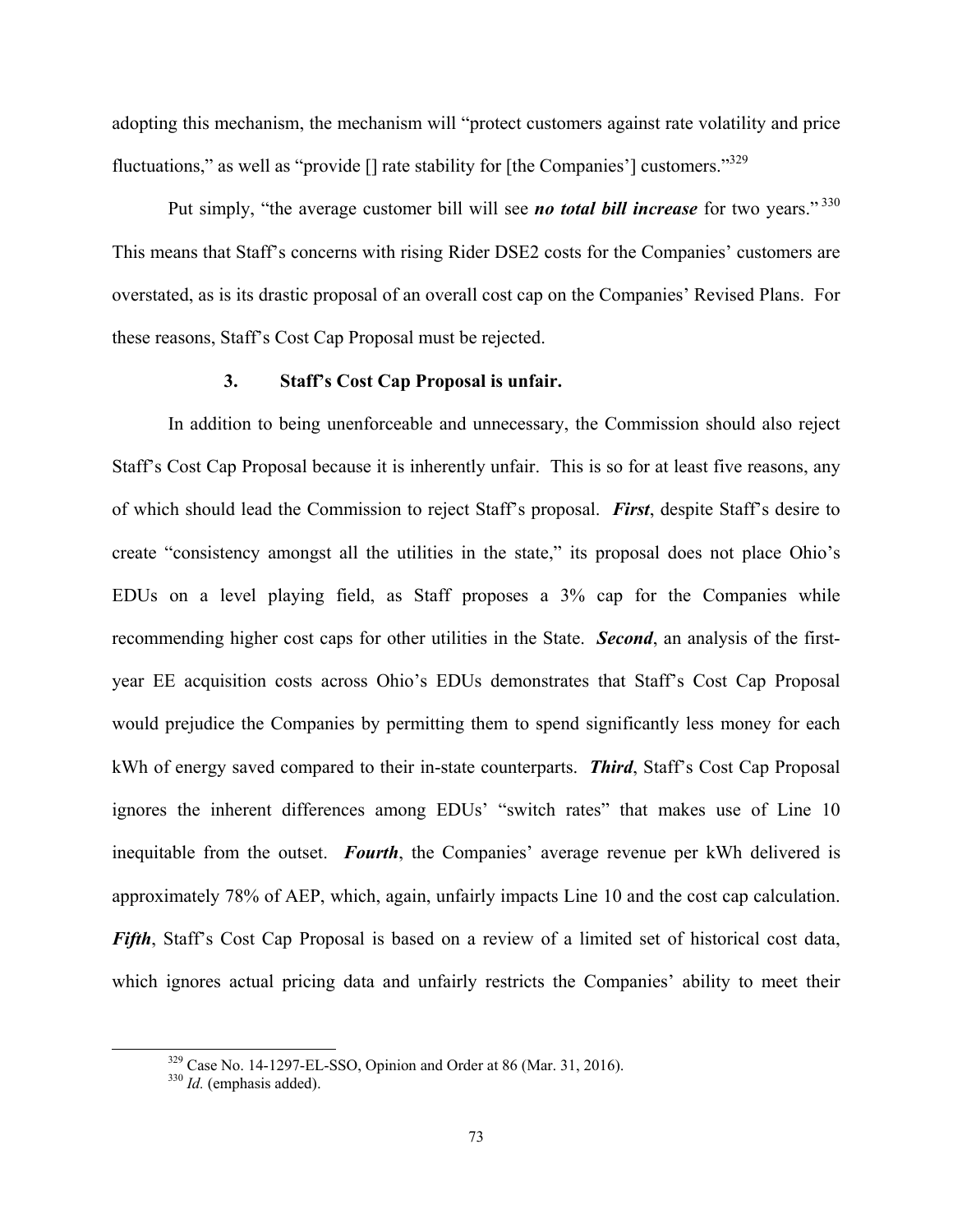statutory benchmarks and earn shared savings.

For each of these reasons, Staff's Cost Cap Proposal is unfair and should be rejected.

## **(a) Staff has proposed a 3% cap for the Companies but has agreed to higher cost caps for the other EDUs in the state.**

Staff's Cost Cap Proposal is unfair from the start. At the hearing, Staff Witness Donlon confirmed that Staff wants "consistency amongst all the utilities in the state."<sup>331</sup> The record, however, shows that Staff is not following its own mandate. Staff's Cost Cap Proposal sets the Companies' overall cost cap at *3%* of the amount reported on the Companies' respective Line 10s. Yet, the Commission recently approved a Staff-endorsed settlement in which AEP's overall cost cap was set by taking AEP's Line 10 and multiplying that figure by *4%*. 332 Similarly, Staff has executed a settlement with DP&L, which also allows DP&L's overall cost cap to be based on 4% of the revenues reported on its Line 10.<sup>333</sup> In addition, Staff recently proposed a 3.5% overall cost cap for Duke, which, like the caps for AEP and DP&L, is also higher than what it is proposing for the Companies in this proceeding.<sup>334</sup>

While the percentage differences among Staff's proposals for the EDUs in this state may appear to be small, the real-life implications of those differences are quite large. Indeed, as demonstrated by Companies' Witness Miller, "if the Companies were permitted a cost cap of 4% (instead of 3%) of Line 10, the difference [would be] *approximately \$26.7 million more*."335 In other words, all else being equal (which, as discussed below, is not the case), treating the

 <sup>331</sup> Donlon Am. Testimony at 4; Hearing Tr. Vol. III at 397:24-398: 9 (Donlon Cross). 332 Hearing Tr. Vol. III at 400:8-20 (Donlon Cross) ("[S]taff did agree to [] 4 percent.") *See also* Case No. 16-0574-EL-POR, Stipulation and Recommendation at 3-4 (Dec. 9, 2016); *id.* at Opinion and Order at 8-9 (Jan. 18,

<sup>2017). 333</sup> Hearing Tr. Vol. III at 400:21-25 (Donlon Cross) ("[S]taff agreed to [] 4 percent."); *See also* Case No.

 $^{334}$  See Case No. 16-576-EL-POR, Prefiled Direct Testimony of Patrick Donlon at 4 (Feb. 6, 2017).<br> $^{335}$  Miller Rebuttal Testimony at 14 (emphasis added).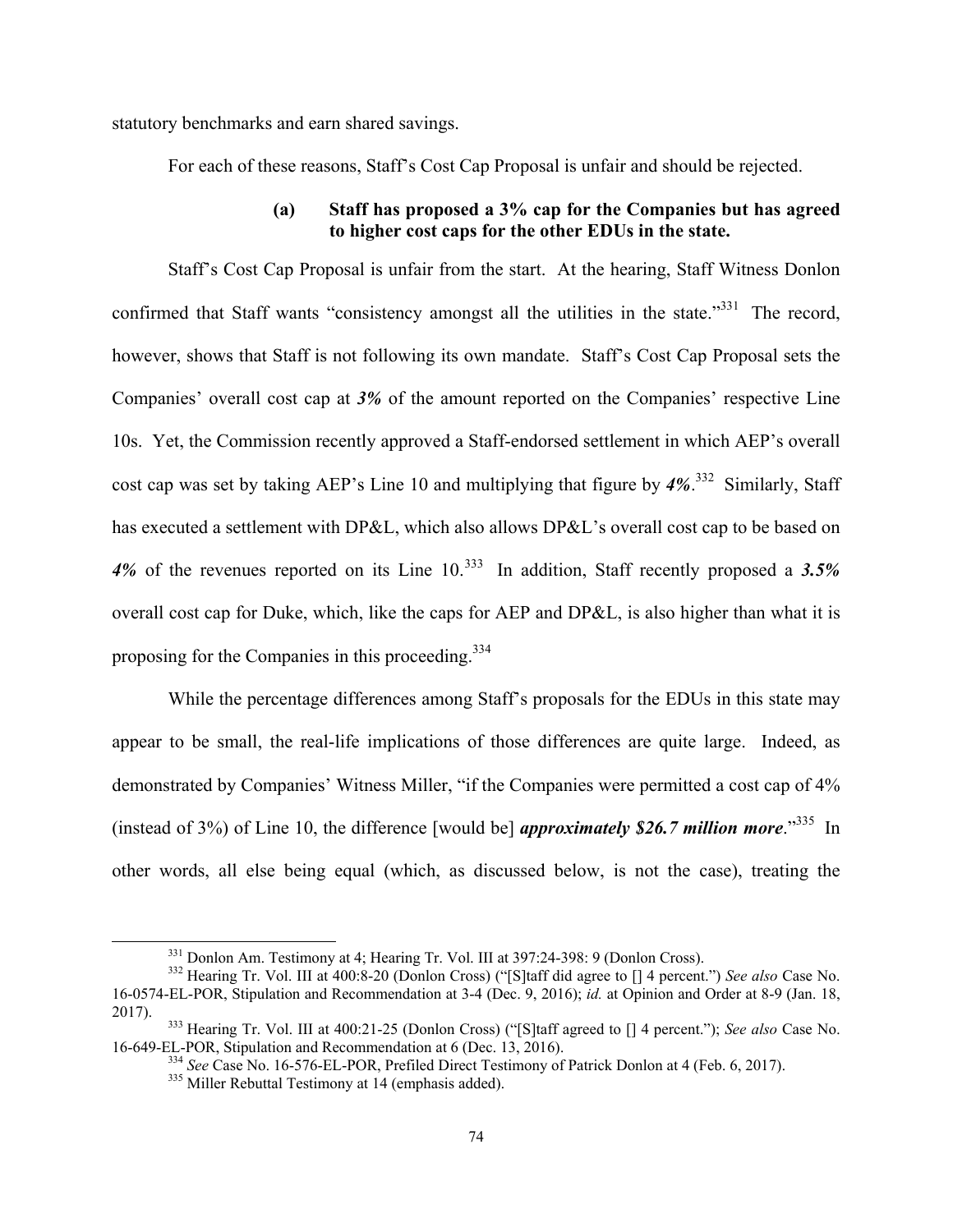Companies the same as AEP would require at least a 33% increase in Staff's Cost Cap Proposal. This plainly highlights the inherent unfairness of Staff's proposal from the outset.

### **(b) A comparison of first-year energy efficiency acquisition costs for the Companies, AEP, and DPL demonstrates that Staff's Cost Cap Proposal would unfairly prejudice the Companies.**

Staff's Cost Cap Proposal also results in inequities because it fails to consider the EDUs' respective EE savings targets for 2017 or the resulting acquisition costs. Staff Witness Donlon contended at the hearing that Staff looked at acquisition costs as part of its development process for its Cost Cap Proposal but ultimately decided not to rely on that metric.<sup>336</sup> However, a straightforward analysis of the first-year EE acquisition costs across Ohio's EDUs would have demonstrated to Staff that its Cost Cap Proposal prejudiced the Companies by permitting them to spend significantly less money for each kWh of energy saved compared to the other Ohio utilities.

First-year acquisition costs are calculated by taking the proposed cost cap amount (or "Budget Cap," as referred to in Table 2) and dividing that figure by an EDU's 2017 benchmark (or "2017 Statutory Incremental Target," as referred to in Table 2).<sup>337</sup> The calculation yields the amount that an EDU may spend per each kWh of energy saved under its EE/PDR program portfolio plan.338 Companies' Witness Miller explained in his Rebuttal Testimony how Staff's failure to consider acquisition costs "produces significantly disproportionate results" for the Companies "when compared to other utilities in the State."339 Mr. Miller's Table 2, shown below, highlights those disproportionate results:  $340$ 

<sup>&</sup>lt;sup>336</sup> Hearing Tr. Vol. III at 420:23-421:2, 426:13-24 (Donlon Cross).<br><sup>337</sup> Miller Rebuttal Testimony at 16-17; Hearing Tr. Vol. III at 432:19-25 (Donlon Cross).<br><sup>338</sup> *Id.*; Hearing Tr. Vol. III at 432:19-424:9 (Donlon C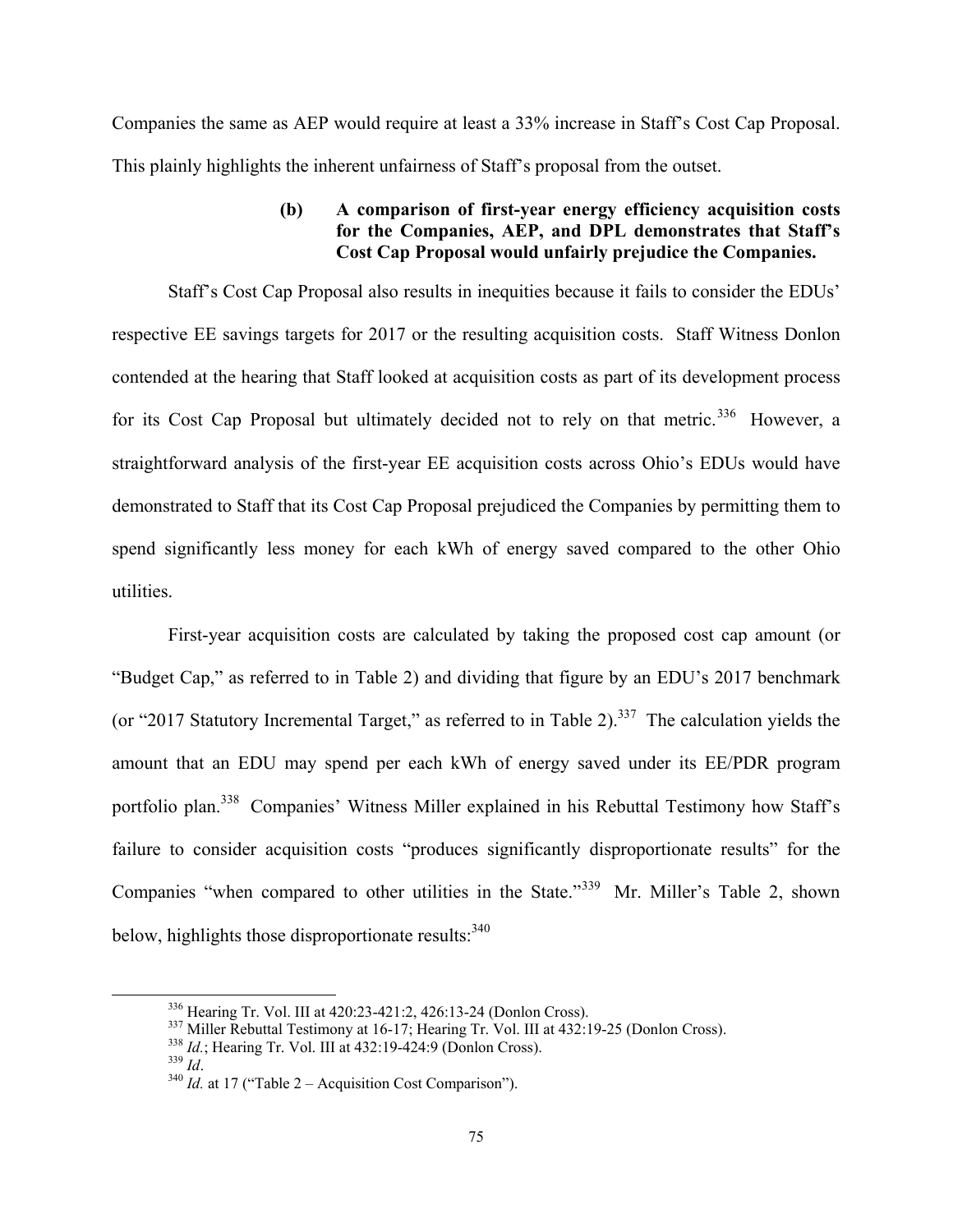| Company            | Cap % | Budget Cap <sup>(1)</sup> | 2017 Statutory<br><b>Incremental Target</b><br>(2) | <b>Acqusition Cost Cap</b> |
|--------------------|-------|---------------------------|----------------------------------------------------|----------------------------|
|                    |       | (A)                       | (B)                                                | $= (A) / (B) / 1,000,000$  |
|                    | %     |                           | <b>GWh</b>                                         | \$/kWh                     |
| AEP                | 4%    | 110,319,902               | 431.7                                              | 0.256                      |
| DP&L               | 4%    | 33.022.141                | 140.8                                              | 0.235                      |
| <b>FE Combined</b> | 3%    | 80.099.551                | 535.2                                              | 0.150                      |
| <b>CE</b>          | 3%    | 28,505,164                | 188.5                                              | 0.151                      |
| 0E                 | 3%    | 38,127,828                | 241.2                                              | 0.158                      |
| TE                 | 3%    | 13.466.559                | 105.6                                              | 0.128                      |

#### **TABLE 2 - ACQUISITION COST COMPARISON**

Notes

 $\mathcal I$ 

2015 FERC Form 1, page 300 line 10 multiplied by Cap %.

AEP's Target comes from Table 1 of AEP's 2017-2019 EE/PDR Plan Filing, Case No. 16-0574-EL-POR. DP&L's Target is calculated by taking 1% of baselines sales as reported on page 6 of Exhibit 2 in DP&L's Plan Filing, Case No. 16-0649- $\overline{2}$ 

EL-POR. .For the FE Companies, target is calculated as 1% of baseline sales from Mullins Exhibit DJM-A2.

As demonstrated in Table 2, using Line 10 and Staff's proposed multiplier for the Companies, AEP, and DP&L results in the following acquisition costs: \$0.256 per kWh saved for AEP; \$0.235 per kWh saved for DP&L; and only \$0.15 per kWh saved for the Companies on a combined basis.<sup>341</sup> When asked if he agreed with these calculations with respect to AEP and the Companies, Staff Witness Donlon answered in the affirmative.<sup>342</sup> In other words, Staff is recommending to the Commission that it permit the Companies to spend no more than 15 cents per kWh saved while at the same time permit AEP to spend over 25 cents per kWh saved.<sup>343</sup> At the extreme, TE has to achieve its 2017 statutory targets at *half the acquisition cost* that AEP has available.<sup>344</sup> To stress the incongruity even further, the Companies' acquisition costs, even assuming a 4% cap, would sill result in less than 20 cents per kWh saved—substantially less than AEP's and DP&L's levels.<sup>345</sup>

Staff's proposal makes no sense, particularly in light of the fact the Companies have the

 $^{341}$  *Id.* at 17.<br><sup>342</sup> Hearing Tr. Vol. III at 422:18-424:16 (the Companies' acquisition cost), 426:25-429:10 (AEP's acquisition costs) (Donlon Cross).<br><sup>343</sup> Hearing Tr. Vol. III at 430:17-25 (Donlon Cross).<br><sup>344</sup> Miller Rebuttal Testimony at 17 ("Table 2 – Acquisition Cost Comparison").<br><sup>345</sup> Hearing Tr. Vol. III at 431:1-432:1 (Donlon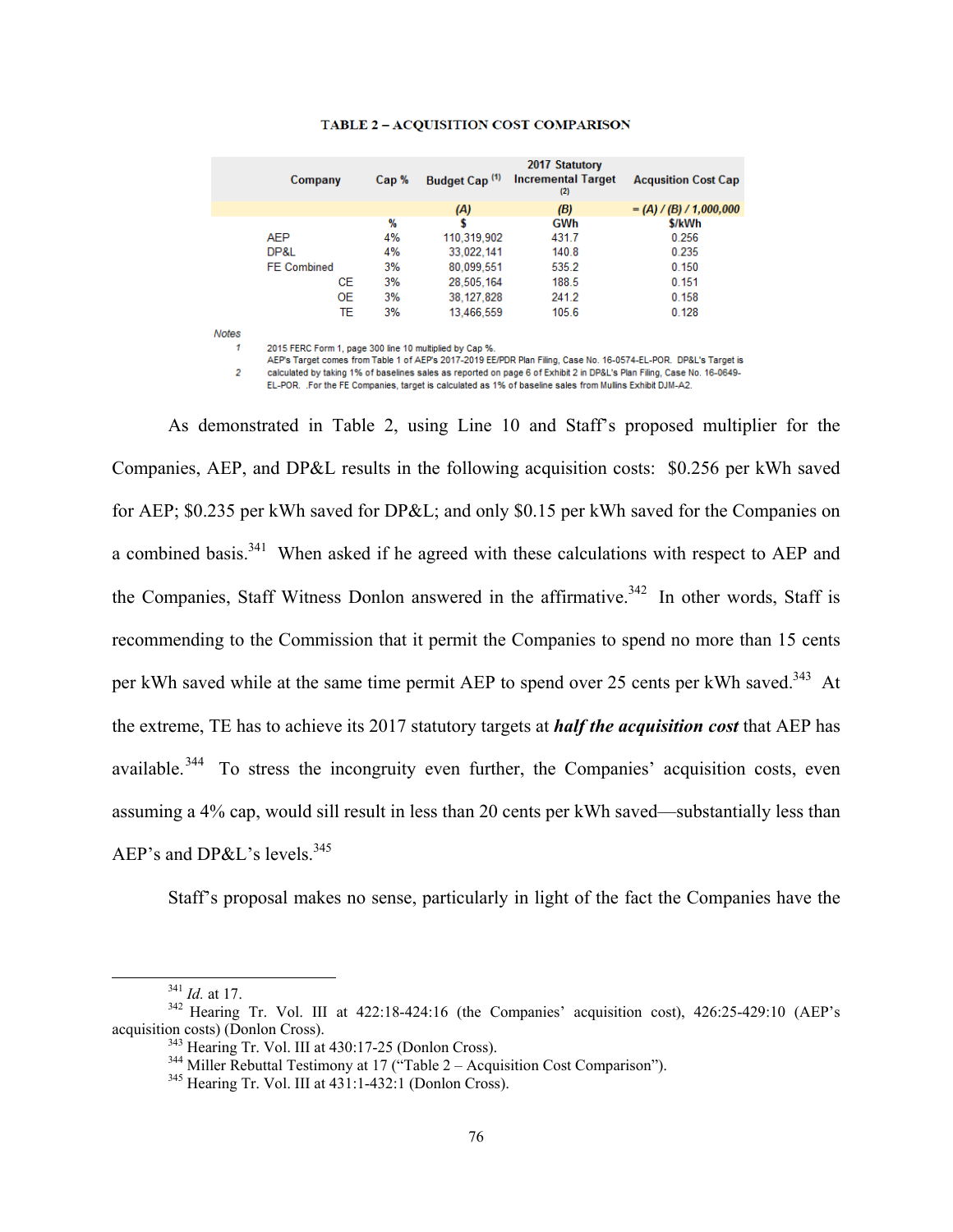highest MWh sales in Ohio, meaning their savings obligations are the highest in the State.<sup>346</sup> Put another way, "the Companies have a target that is 100 GWh *greater* than AEP, even though Staff's proposed cost cap for the Companies is over \$30 million *less* than that of AEP."347 To provide the Companies with the same opportunity AEP has for complying with EE/PDR benchmarks, "the Companies' annual cost cap would have to be \$135 million," which is nearly 69% *higher* than what Staff is currently proposing.<sup>348</sup> There is no reasoned explanation for this inequity, nor did Staff offer one at the hearing.

#### **(c) Staff's Cost Cap Proposal fails to consider the impact of switch rates on FERC Line 10 and the cost cap.**

 In Ohio, energy customers are able to "shop" for energy generation from a group of competitive suppliers certified by the Commission.<sup>349</sup> In other words, if multiple suppliers offer electric generation services in a particular customer's area, that customer has the opportunity to choose the specific company that supplies the electric generation for his or her use. To be clear, that customer cannot choose which EDU *distributes* that electricity; only which company *generates* it prior to distribution.<sup>350</sup> If an EDU's customer "shops" for an electric generation supplier other than the EDU, then generation revenues rightfully belong to the generation supplier, not the EDU.<sup>351</sup> As a result, EDUs cannot and do not report generation revenue for shopping customers on their respective Line 10s.<sup>352</sup> Staff's Cost Cap Proposal, however, fails to recognize this important fact, which results in an unfair application of Line 10 across Ohio's

<sup>&</sup>lt;sup>346</sup> FERC Form 1, Page 301, Line 10 reflects the annual "MEGAWATT HOURS SOLD" by an EDU to all classes of consumers. The figure across the three Companies from 2015 is 53,248,148 MWh, which is significantly higher than the figure for the AEP (43,415,882 MWh). *See FERC Forms 1*, Page 301, Line 10 for the Companies and AEP, available at: https://www.ferc.gov/docs-filing/forms/form-1/data.asp.

<sup>&</sup>lt;sup>347</sup> Miller Rebuttal Testimony at 17 (bold emphasis added).<br><sup>348</sup> *Id.* at 17.<br><sup>349</sup> Hearing Tr. Vol. III at 402:17-403:10 (Donlon Cross); *see also* http://www.energychoice.ohio.gov/.<br><sup>350</sup> *Id.* at 405:7-406:6 (Donlon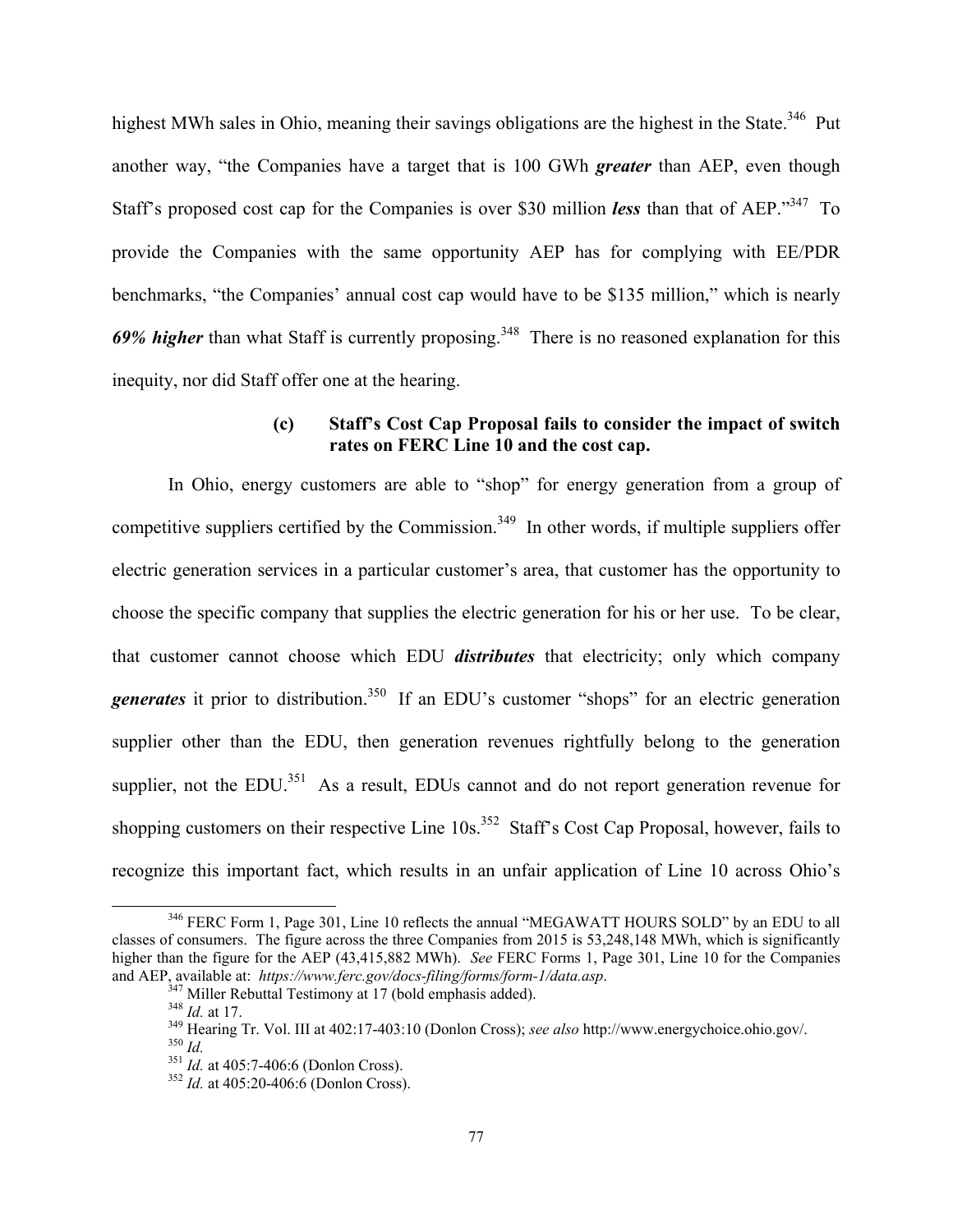EDUs.

 Indeed, as Staff Witness Donlon conceded at the hearing, the number of customers that "shop" for a supplier of generation (known as an EDU's "switch rate") varies from EDU to EDU in Ohio.<sup>353</sup> The difference in switch rates greatly impacts an EDU's cost cap under Staff's proposed methodology. For instance, if 80% of a particular EDU's customers shopped for generation (meaning an 80% "switch rate"), then Line 10 for that EDU would only include generation revenues for  $20\%$  of its customers.<sup>354</sup> On the other hand, if only  $20\%$  of another EDU's customers shopped for generation, then Line 10 for that EDU would include generation revenues for 80% of its customers.<sup>355</sup> In other words, all else being equal, Line 10 would be higher for the second utility, resulting in a higher cost cap under Staff's proposal.<sup>356</sup> While illustrative of the problem, hypothetical scenarios are not necessary to demonstrate the inherent unfairness in Staff's methodology. A simple comparison of publicly-available data for switch rates across Ohio's EDUs highlights the prejudice to the Companies.

 Staff Witness Donlon's department publishes quarterly switch rate reports for Ohio's EDUs, which, at the time of the hearing, were available through year-end  $2015$ <sup>357</sup>. Those reports demonstrate clear discrepancies across Ohio's EDU's with respect to switch rates, which, again, ultimately affect Line 10 figures and thus impact Staff's cost cap calculations. By way of example, CEI had a switch rate of 84.07% at the end of 2015, meaning 84.07% of the MWh sold

<sup>&</sup>lt;sup>353</sup> *Id.* at 406:7-16 (Donlon Cross).<br><sup>354</sup> *Id.* at 406:17-24 (Donlon Cross).<br><sup>355</sup> *Id.* at 406:25-407:6 (Donlon Cross).<br><sup>356</sup> *Id.* at 407:7-20 (Donlon Cross).<br><sup>356</sup> *Id.* at 407:7-20 (Donlon Cross).<br><sup>357</sup> Companies' Providers, 2015 ("Companies' Exhibit 13"); Hearing Tr. Vol. III at 409:21-411:7 (Donlon Cross) ("We prepare this document and post it on the website.").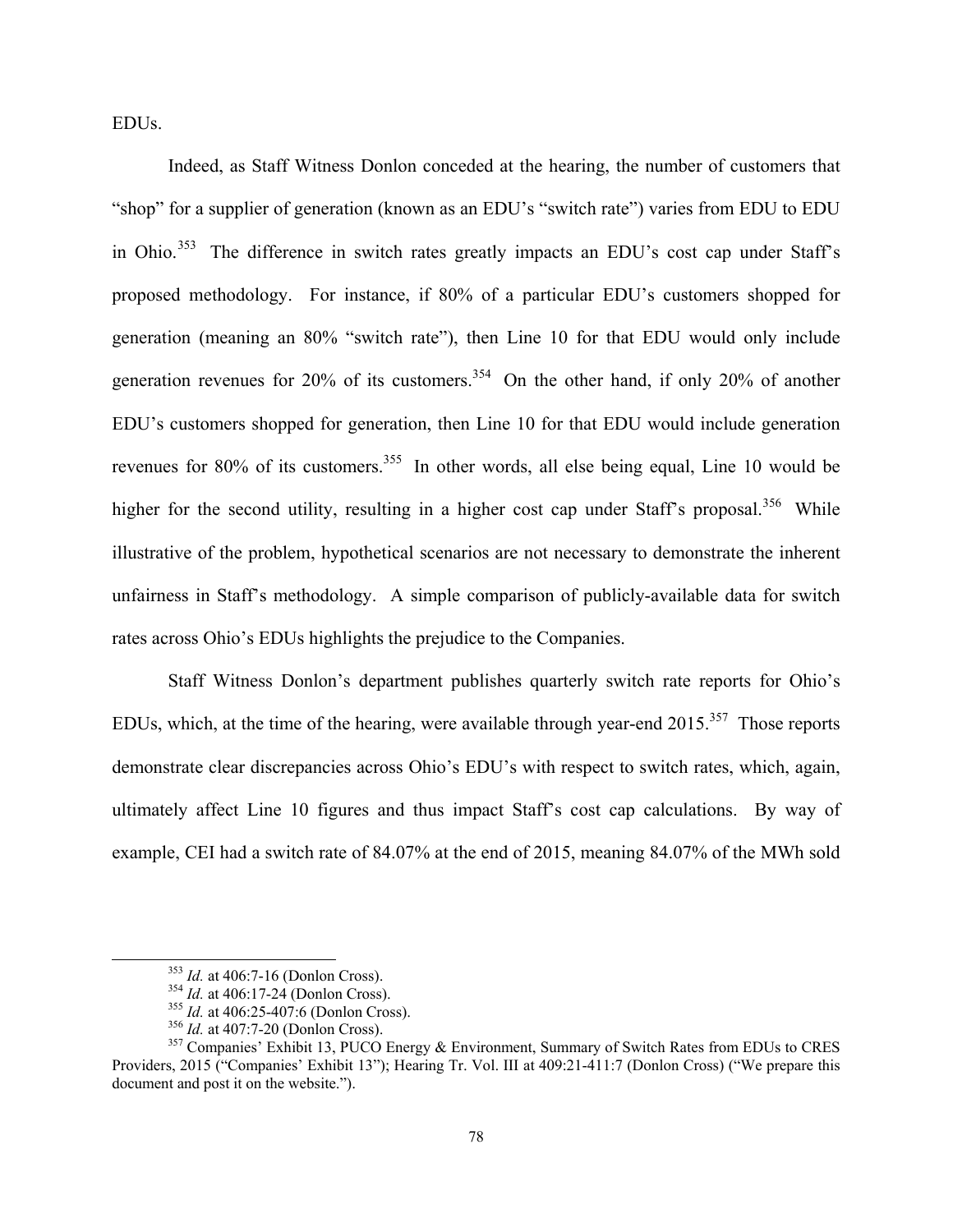to CEI's customers were "shopped" and provided by electric choice suppliers.<sup>358</sup> Those generation revenues are not reported on CEI's Line 10. AEP, however, had a switch rate during that same time period of only 70.18%, meaning that approximately 14% less of AEP's total MWh sold were "shopped" and provided by electric choice suppliers when compared to CEI.<sup>359</sup> All else being equal, Staff's proposed methodology and use of Line 10 would result in a significantly higher cost cap for AEP as compared to CEI. The below tables from Staff's reports illustrate this inequity: $360$ 

| <b>Provider Name</b>                           | <b>EDU</b><br><b>Service</b><br>Area | Quarter<br>Ending        | Year | <b>Residential</b><br><b>Sales</b> | Commercial<br><b>Sales</b> | Industrial<br><b>Sales</b> | <b>Total Sales*</b> |
|------------------------------------------------|--------------------------------------|--------------------------|------|------------------------------------|----------------------------|----------------------------|---------------------|
| <b>Cleveland Electric Illuminating Company</b> | CEI                                  | 31-Dec                   | 2015 | 117,874                            | 49,539                     | 57,858                     | 225,271             |
| <b>CRES Providers</b>                          | CEI                                  | 31-Dec                   | 2015 | 291.556                            | 453,858                    | 443,553                    | 1,188,967           |
| <b>Total Sales</b>                             | CEI                                  | 31-Dec                   | 2015 | 409.430                            | 503,397                    | 501,411                    | 1,414,238           |
| <b>EDU Share</b>                               | CEI                                  | 31-Dec                   | 2015 | 28.79%                             | 9.84%                      | 11.54%                     | 15.93%              |
| <b>Electric Choice Sales Switch Rates</b>      | CEI                                  | 31-Dec                   | 2015 | 71.21%                             | 90.16%                     | 88.46%                     | 84.07%              |
| <b>Provider Name</b>                           | <b>EDU</b><br><b>Service</b><br>Area | Quarter<br><b>Ending</b> | Year | <b>Residential</b><br><b>Sales</b> | Commercial<br><b>Sales</b> | Industrial<br><b>Sales</b> | <b>Total Sales*</b> |
| **AEP - Ohio                                   | <b>AEP</b>                           | 31-Dec                   | 2015 | 778.713                            | 175,900                    | 111,209                    | 1,068,693           |
| <b>CRES Providers</b>                          | <b>AEP</b>                           | 31-Dec                   | 2015 | 381,534                            | 1.002.424                  | 1,123,378                  | 2,515,631           |
| <b>Total Sales</b>                             | AEP                                  | 31-Dec                   | 2015 | 1.160.247                          | 1,178,324                  | 1.234.587                  | 3,584,324           |
| <b>EDU Share</b>                               | <b>AEP</b>                           | 31-Dec                   | 2015 | 67.12%                             | 14.93%                     | 9.01%                      | 29.82%              |
| <b>Electric Choice Sales Switch Rates</b>      | AEP                                  | 31-Dec                   | 2015 | 32.88%                             | 85.07%                     | 90.99%                     | 70.18%              |
|                                                |                                      |                          |      |                                    |                            |                            |                     |

 While CEI provides a good example of the inequality, the switch rates for OE and TE during that same time frame were 78.98% and 76.81%, respectively—also significantly higher than AEP's switch rates.<sup>361</sup> In fact, as Mr. Donlon admitted at the hearing, every single EDU in Ohio—AEP, DP&L, and Duke—had a lower switch rate than each of the three Companies during that time frame. $362$ 

<sup>&</sup>lt;sup>358</sup> Companies' Exhibit 13 at 7; Hearing Tr. Vol. III at 411:8-20 (Donlon Cross).<br><sup>359</sup> *Id.*; Hearing Tr. Vol. III at 413:2-9 (Donlon Cross).<br><sup>360</sup> Companies' Exhibit 13 at 7.<br><sup>361</sup> *Id.* at 7-8; Hearing Tr. Vol. III at released switch rate data through the end of the third quarter in 2016. The 2016 data is just as telling. TE, for instance, had a switch rate as of September 2016 of 89.02%. During the same time frame, the switch rates for CEI and OE were 87.27% and 82.05%, respectively. Those rates are much higher than those for the other EDUs, such as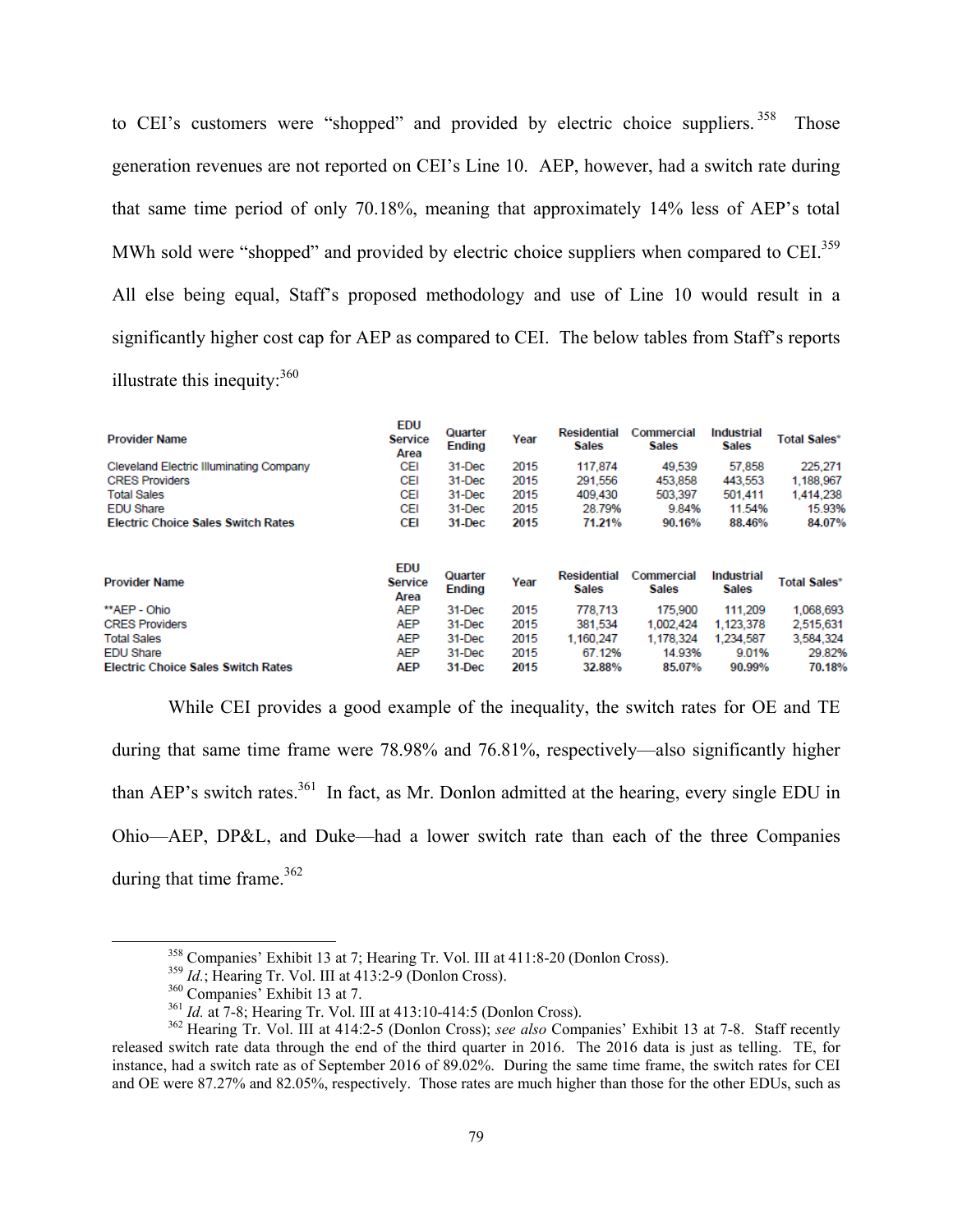Therefore, while the *use* of Line 10 in Staff's methodology for its Cost Cap Proposal may be consistent among Ohio's EDUs, the *results* from using Line 10 definitely are not.<sup>363</sup> Relying on Line 10 fails to recognize inherent differences among Ohio's EDUs that are caused by several important factors, the most notable one being customer shopping levels.<sup>364</sup> As such, Staff's proposed methodology is flawed, and its adoption would create inequitable and unfair results among Ohio's EDUs.

## **(d) Staff's Cost Cap Proposal fails to consider the impact of disparate revenue per kWh on FERC Line 10 and the cost cap.**

Companies' Witness Miller described a similar inequity that is revealed when comparing the Companies' average revenue per kWh delivered with that of AEP's.<sup>365</sup> Mr. Miller, in rebuttal, "compare[d] the Companies with AEP by using the amount reported on each utility's Line 10, and dividing it by the total number of kWh delivered to the utility's customers, as reported on FERC Form 1, Page 301, Line 10."366 This calculation, shown in Table 1 below, "illustrates the combined impact of all the variables that affect a utility's Line  $10$ ".<sup>367</sup>

<sup>(</sup>continued…)

AEP, whose switch rate was only 71.53% during the same time frame. *See* PUCO Energy & Environment, Summary of Switch Rates from EDUs to CRES Providers, 2016, available at:

*https://www.puco.ohio.gov/puco/index.cfm/industry-information/statistical-reports/electric-customer-choice-switchrates-and-aggregation-activity/electric-switch-rates-by-sales/sales-3q2016/*.<br><sup>363</sup> Miller Rebuttal Testimony at 15.<br><sup>364</sup> *Id.* 365 *Id.* at 15-16.<br><sup>366</sup> *Id.* at 15. 367 *Id.* at 15-16.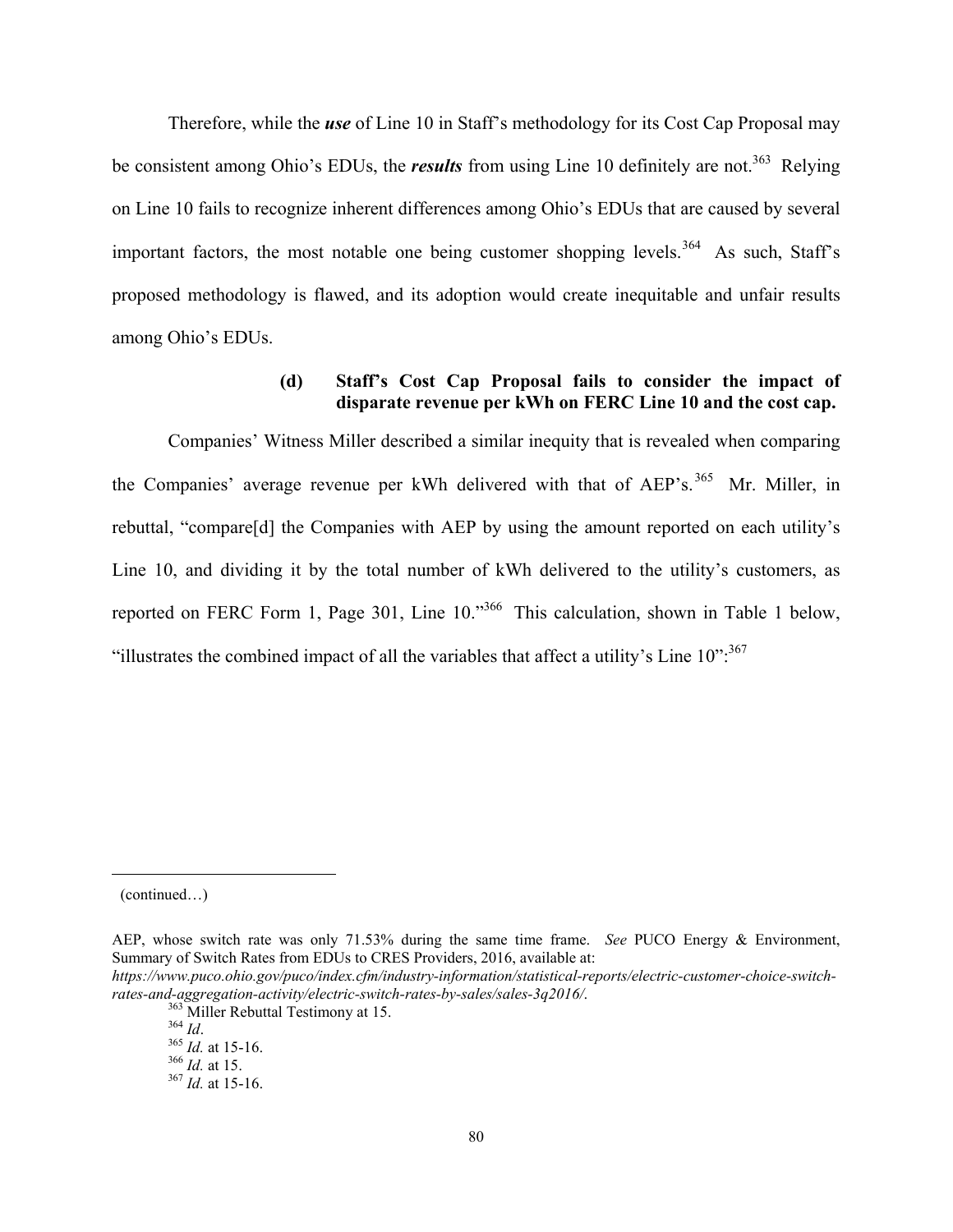|              | Company                            | Revenue       | 2015 FERC Form 1 2015 FERC Form 1 2015 FERC Form 1<br><b>Sales</b> | <b>Revenues / Sales</b>     |
|--------------|------------------------------------|---------------|--------------------------------------------------------------------|-----------------------------|
| <b>Notes</b> |                                    | 1             | $\overline{2}$                                                     |                             |
|              |                                    | (A)<br>S      | (B)<br>kWh                                                         | $(C) = (A) / (B)$<br>\$/kWh |
|              | <b>AEP</b>                         | 2,757,997,562 | 43,415,882,000                                                     | 0.064                       |
|              | <b>FE</b> Combined                 | 2.669.985.047 | 53.248.148.000                                                     | 0.050                       |
|              | CE.                                | 950.172.128   | 18,501,986,000                                                     | 0.051                       |
|              | <b>OE</b>                          | 1.270.927.604 | 24.291.651.000                                                     | 0.052                       |
|              | TE                                 | 448.885.315   | 10,454,511,000                                                     | 0.043                       |
| Notes        |                                    |               |                                                                    |                             |
| 1            | 2015 FERC Form 1, page 300 line 10 |               |                                                                    |                             |
| 2            | 2015 FERC Form 1, page 301 line 10 |               |                                                                    |                             |

#### TABLE 1 - FERC FORM 1 REVENUE AND SALES COMPARISON

 As Mr. Miller explained, Table 1 shows that the Companies on a combined basis "have an average revenue per kWh that is approximately 78% of AEP's average revenue per kWh."<sup>368</sup> Of course, as explained above, the higher the revenue, the higher the value on Line 10, and, ultimately, the higher the cost cap under Staff's proposal. Thus, Staff's proposed use of Line 10 fails to place Ohio EDUs on an equal plane "so as to provide each with the same opportunity to comply with their respective statutory mandates."<sup>369</sup>

### **(e) Staff's Cost Cap Proposal unfairly restricts the Companies' ability to meet their statutory benchmarks and earn shared savings.**

In Staff's estimation, implementing its Cost Cap Proposal will still afford the Companies the ability to "meet or exceed their statutory benchmark[s]."<sup>370</sup> But comparing the amount that the Companies would be permitted to spend under the Cost Cap Proposal to the amount the Companies have budgeted in their Revised Plans demonstrates that is plainly not the case.

Under Staff's Cost Cap Proposal, the Companies would be permitted to spend

<sup>&</sup>lt;sup>368</sup> *Id.* at 16.<br><sup>369</sup> *Id.* at 16.<br><sup>370</sup> Donlon Am. Testimony at 5, 3; Hearing Tr. Vol. II at 321:17-322:7 (Donlon Cross).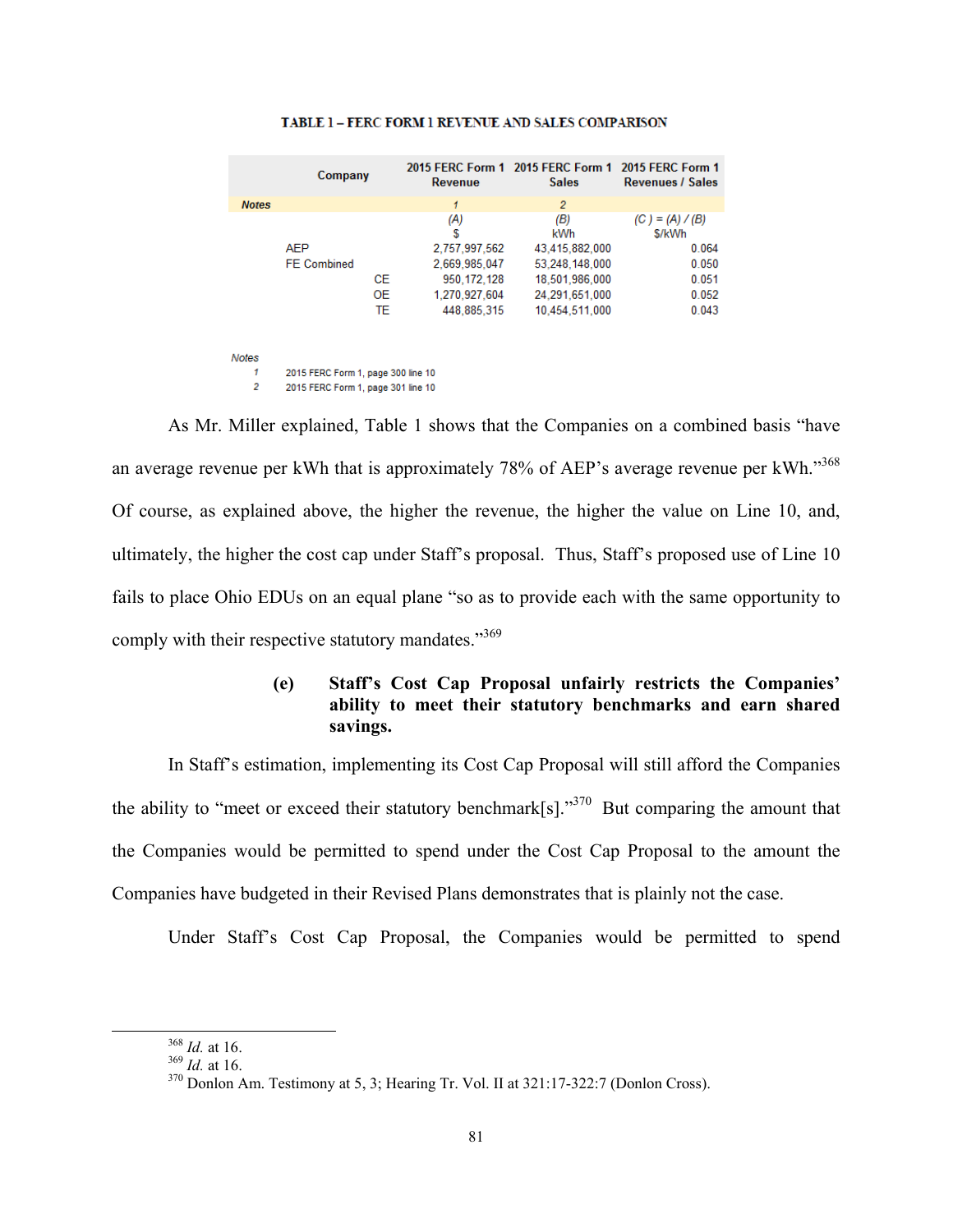approximately \$80.1 million annually on their  $EE/PDF$  portfolio plans. <sup>371</sup> That amount, however, does not consider any shared savings the Companies may earn, which would also be subjected to the cap on a pre-tax basis. Accordingly, if the Companies are to have the opportunity to earn the maximum amount of shared savings approved by the Commission, the Companies would have to fit an additional \$15.6 million within the cost cap (which equates to the after-tax cap of \$10 million).<sup>372</sup> In addition to the program costs in the budgets and any shared savings, the Companies are obligated to pay \$6 million per year to OPAE for operation of the Companies' Community Connections Program.<sup>373</sup> That amount would also fall under Staff's Cost Cap Proposal.374 Finally, Companies' Witness Miller explained that there are also "other costs that would be recovered through Rider DSE2 and be subject to Staff's proposed cap that [are outside the program budgets and] cannot be estimated with certainty, such as rebates authorized by individual mercantile applications approved by the Commission in separate dockets."375 Thus, after considering all costs that would fall under Staff's Cost Cap Proposal, the Companies would have less than \$60 million per year to spend on EE/PDR programs.

Staff Witness Donlon testified at the hearing that Staff recommended its Cost Cap Proposal based on its review of the Companies' annual status reports from 2012 through 2014.<sup>376</sup> Mr. Donlon's simplistic assumption that 2012-2014 status reports will accurately predict future costs is unsupported. Indeed, "[s]ince 2012, costs have increased not only through inflation, but also because standards and efficient conditions have changed, which impacts savings and costs

<sup>&</sup>lt;sup>371</sup> *Id.* <sup>372</sup> Miller Rebuttal Testimony at 8.<br><sup>372</sup> *Id.* at 7-8. Case No. 14-1297-EL-SSO, Opinion and Order at 75 (Mar. 31, 2016); Hearing Tr. Vol. V at 578:18-24 (Miller Rebuttal Cross).

 $^{374}$  Hearing Tr. Vol. II at 323:13-23 (Donlon Cross).<br> $^{375}$  Miller Rebuttal Testimony at 8; Hearing Tr. Vol. V at 578:25-579:11 (Miller Rebuttal Cross).<br> $^{376}$  Hearing Tr. Vol. II at 338:19-339:8 (Donlon Cross); Don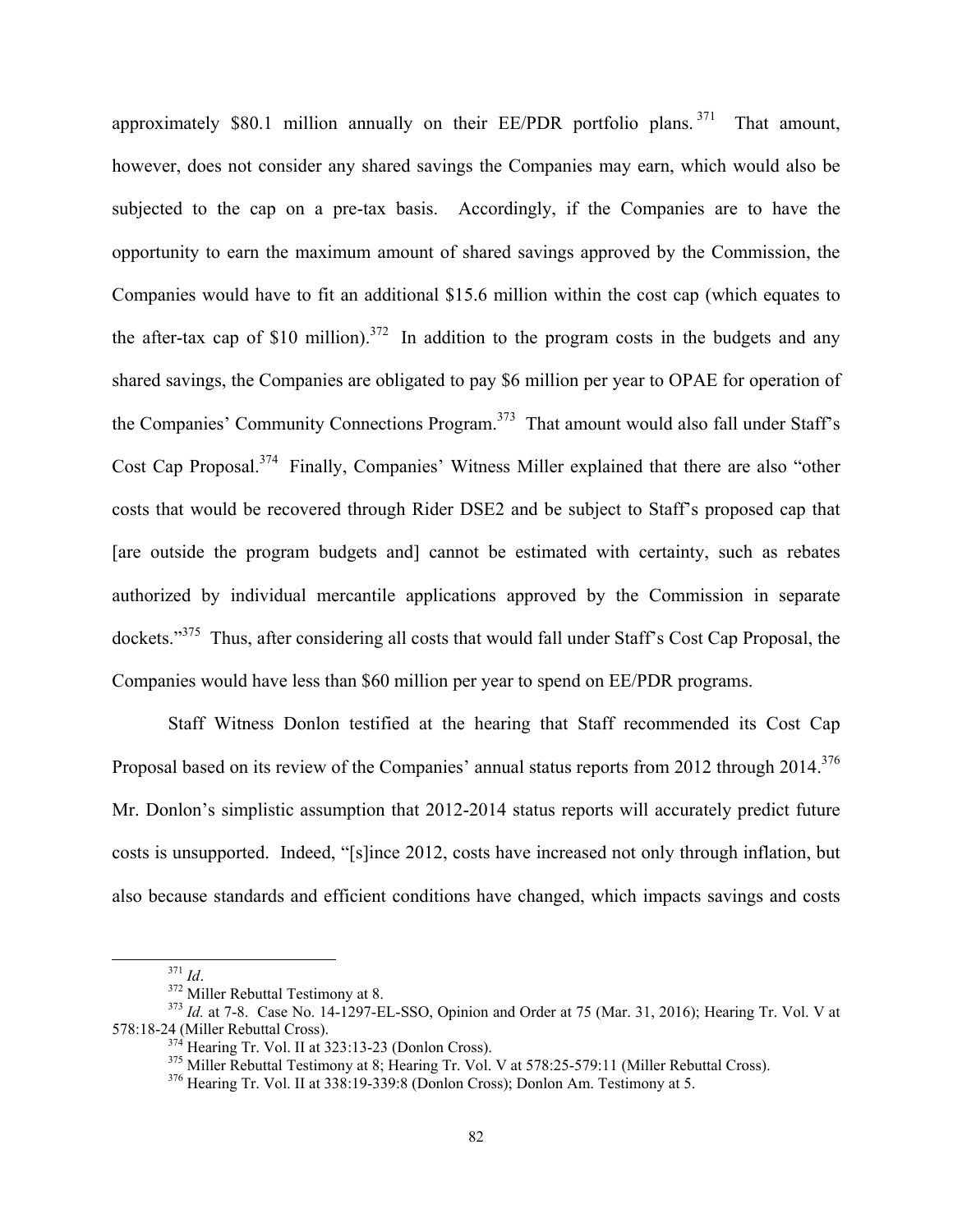for certain measures."377 As Companies' Witness Miller explained, "[i]n some cases, the amount of savings have decreased, requiring more participation simply to achieve the same levels of savings as in the past. In other cases, technologies have evolved and have become more expensive, requiring an increase in the incentive levels offered to customers."378

Mr. Miller provided a good example of how increased costs of compliance have a direct impact on an EDU's ability to meet its statutory targets. Between 2012 and 2014, which is the period Staff relies on for its proposal, the Companies were incentivizing residential CFL lighting at approximately \$1.00 per light bulb through its EE/PDR portfolio plans.<sup>379</sup> The Revised Plans, however, phase out standard CFL lighting in favor of more efficient LED lighting, which requires higher customer incentives to offset the higher costs of LED technology.<sup>380</sup> Average lighting incentives for LEDs under the Revised Plans are projected at \$3.00 per bulb—an increase of 200% when compared to CFLs. $^{381}$  While LED lighting is more efficient than CFL lighting, LED savings is approximately 40% less in the Revised Plans due to the change in the baselines, though the Companies are paying three times the incentive on a per-unit basis under the Revised Plans.<sup>382</sup> Moreover, the Companies achieved nearly 50% of their actual savings between 2012 and 2014 through lighting measures, whereas the Revised Plans project that only about 30% of the total savings will come from lighting (including LED).<sup>383</sup> As Mr. Miller explained, "[t]his reduction requires approximately 20% of savings once achieved through lighting measures to be captured from other measures, many of which now are more expensive

<sup>&</sup>lt;sup>377</sup> Miller Rebuttal Testimony at 6.<br>
<sup>378</sup> *Id.*; Hearing Tr. Vol. V at 629:23-630:6 (Miller Rebuttal Re-Direct).<br>
<sup>379</sup> Miller Rebuttal Testimony at 6.<br>
<sup>381</sup> *Id.*<br>
<sup>381</sup> *Id.*<br>
<sup>382</sup> Hearing Tr. Vol. V at 630:23-631: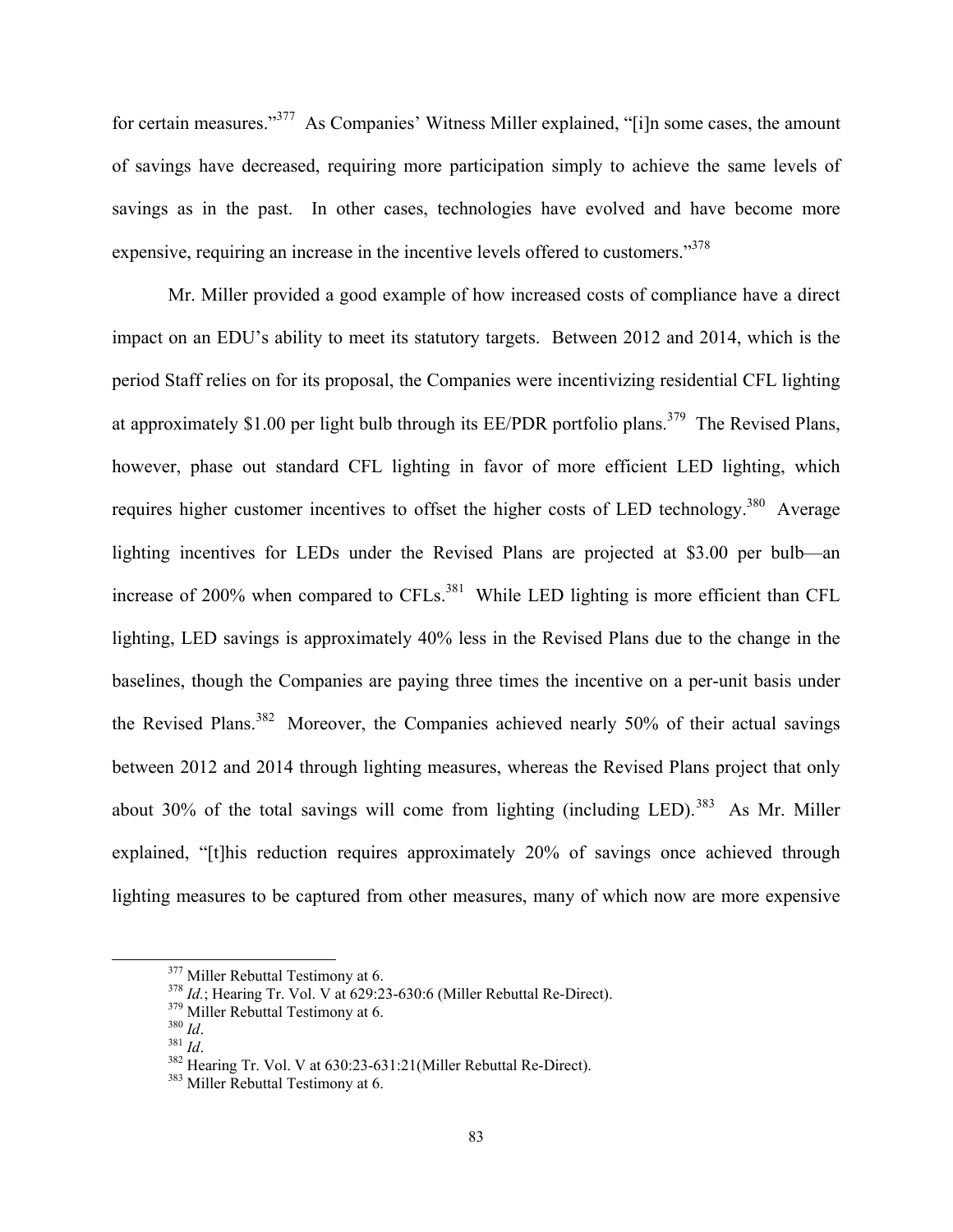on a cost per kWh basis."<sup>384</sup> Mr. Miller's lighting example is just one example of "an evolution" commonly occurring throughout the industry as 'low hanging fruit' is realized."<sup>385</sup>

The Companies, on the other hand, designed and developed the Revised Plans with the assistance of the Collaborative Group and the Signatory Parties "using a bottom-up approach" based on "the most recent *actual pricing* for programs and escalated them for inflation, if necessary."386 The Companies also "relied upon pricing information and experience gained from the prior and current plans of the Companies and their sister utilities in other states."<sup>387</sup> That careful and methodical approach in designing the Revised Plans resulted "in an average annual budget of approximately \$90 million, *before* factoring in shared savings and other costs outside of these budgets that would also fall under Staff's proposed cost cap."388

Thus, Mr. Miller testified that the Companies cannot realistically achieve their statutory EE/PDR benchmarks under Staff's Proposed Cost Cap with new savings.<sup>389</sup> Mr. Miller explained that "the cost of the Revised Plans is significantly greater than what the \$80.1 million cost cap would permit" and that implementing a portfolio plan that met such a cost cap would require the Companies to eliminate a number of programs and/or measures and restart the Collaborative process. 390 Moreover, as Companies' Witness Miller explained, "[i]f the Companies cannot even meet their benchmarks, they obviously will be unable to earn any shared savings in years where shared savings triggers are set at the benchmarks."<sup>391</sup> This, of course,

<sup>&</sup>lt;sup>384</sup> *Id.*; Hearing Tr. Vol. V at 630:8-631:21 (Miller Rebuttal Re-Direct).<br><sup>385</sup> Miller Rebuttal Testimony at 6-7. Miller cited T&D projects as another example in his testimony and at the hearing. *Id.* at 7; Hearing Tr

<sup>&</sup>lt;sup>386</sup> Miller Rebuttal Testimony at 5 (emphasis added).<br><sup>387</sup> *Id.*<br><sup>388</sup> *Id.* at 7 (emphasis added); Hearing Tr. Vol. V at 578:10-17 (Miller Rebuttal Cross).<br><sup>389</sup> Miller Rebuttal Testimony at 7.<br><sup>390</sup> *Id.* at 8-9.<br><sup>391</sup>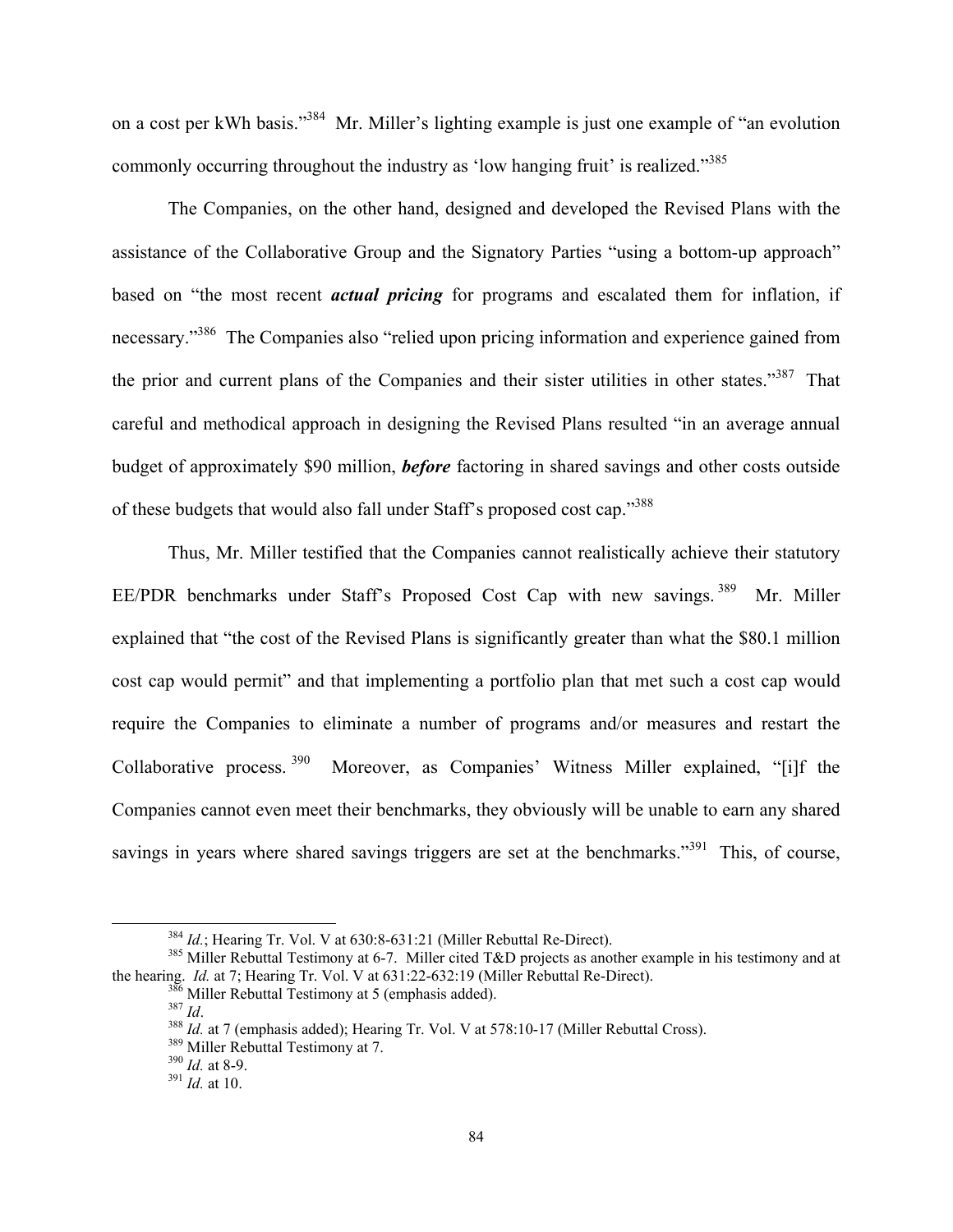renders illusory the Companies' opportunity to earn the maximum amount of shared savings authorized by the Commission.

 Finally, Staff's suggestion that the Companies can merely seek an amendment to their benchmarks when they are unable to meet their EE/PDR benchmarks within Staff's Cost Cap Proposal is flawed for several reasons and should be rejected out of hand.<sup>392</sup> First, Section  $4928.66(A)(2)(b)$  of the Ohio Revised Code, which is the only provision that permits amendments to statutory EE/PDR benchmarks, allows amendments only upon the Commission's finding that an EDU "cannot reasonably achieve the benchmarks due to regulatory, economic, or technological reasons beyond its reasonable control." To be sure (and not surprisingly since there is no cost cap authorized by Ohio law), there is no mention of failure to meet a cost cap as grounds for relief. Second, there is no statutory basis for Staff's proposed prohibition on earning shared savings during years the Companies seek benchmark relief.<sup>393</sup> Finally, Staff provides no details about how its benchmark amendment proposal would work, including what would happen to the programs while the application is pending, what would happen if the Commission denies the request, whether the Companies would be subject to statutory penalties pending the application, or how long such a process would take.<sup>394</sup>

For all these reasons, the Commission should reject Staff's Cost Cap Proposal, which is unenforceable, unnecessary, and unfair, and approve the Stipulation as filed. Not only does the Stipulation in this proceeding pass the Commission's test for approval, but it also adequately addresses concerns regarding the impact EE costs may have on the Companies' customers concerns which the Companies always seek to address in designing and developing EE/PDR

<sup>&</sup>lt;sup>392</sup> Donlon Am. Testimony at 6; Hearing Tr. Vol. II at 350:6-15, 357:2-16 (Donlon Cross).<br><sup>393</sup> Donlon Am. Testimony at 6.<br><sup>394</sup> *See* Companies' Exhibit 12, Case No. 11-126-EL-EEC, Finding and Order (May 19, 2011) (OE

benchmark amendment process that lasted over four months).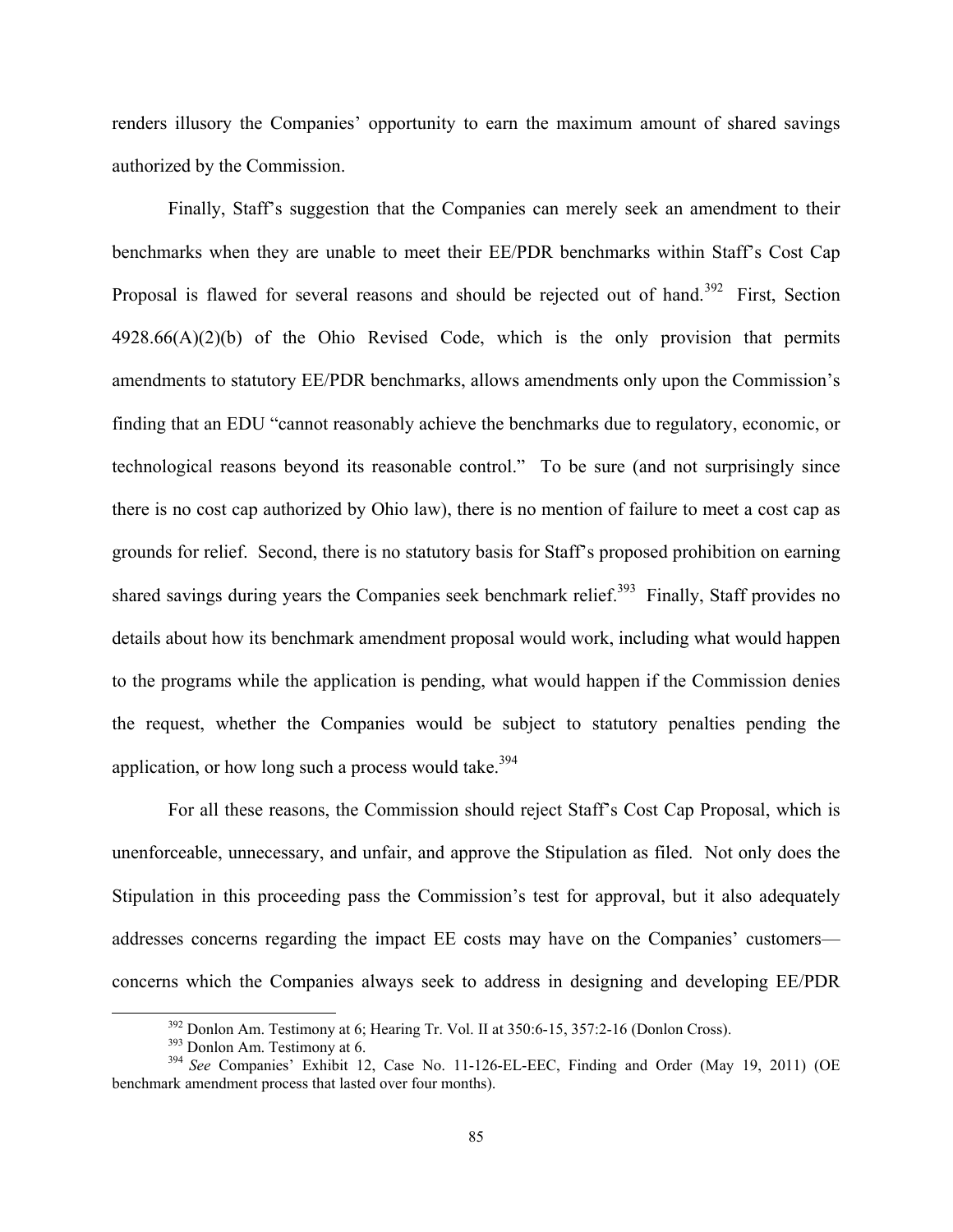portfolio plans. Indeed, as demonstrated above, all costs associated with the Revised Plans are just, reasonable, and fully supported by the record in this proceeding.<sup>395</sup>

## **D. The Commission Should Grant The Companies' Request To Waive The Annual Compliance Filing Deadline.**

The Commission's Rules currently require the Companies to submit their compliance filing by March 15 of each year.  $396$  However, the Commission previously granted the Companies' request for a waiver of this rule and authorized the Companies (as well as other EDUs) to file their Annual Status Reports by May 15 each year through 2018. 397 The Companies respectfully request an extension of this waiver and ask that the Commission grant the same two-month extension through the filing of the Companies' 2019 status report.

The Companies' request, which is unopposed, is reasonable and should be granted. As Companies' Witness Demiray explained, "compliance with the March 15 deadline is difficult because the data necessary for the report must first be collected and studied and then collated into the necessary format."398 The underlying participation data, however, "is not available from the program participants until February or March each year."399 Moreover, "[p]rogram data is often compiled by a contractor, a retailer, or a coupon processor, who must then relay the information to the Companies' implementation vendors who validate and summarize the data for use by the Companies and the Companies' Independent Evaluator for reporting purposes."<sup>400</sup> This "process imposes a natural delay, and there is no alternative means by which to hasten this

<sup>&</sup>lt;sup>395</sup> See Section III.B.2, *supra* at p. 36-41.<br><sup>396</sup> O.A.C. § 4901:1-39-05(C).<br><sup>397</sup> See In re the Joint Application of [the Companies] for Waiver with Regard to OAC 4901:1-39-05(C), Case No. 16-0072-EL-WVR, Entry at 2 (Feb. 24, 2016) <sup>("</sup>Case No. 16-0072-EL-WVR").<br><sup>398</sup> Demiray Am. Testimony at 7.<br><sup>399</sup> *Id.* 400 *Id*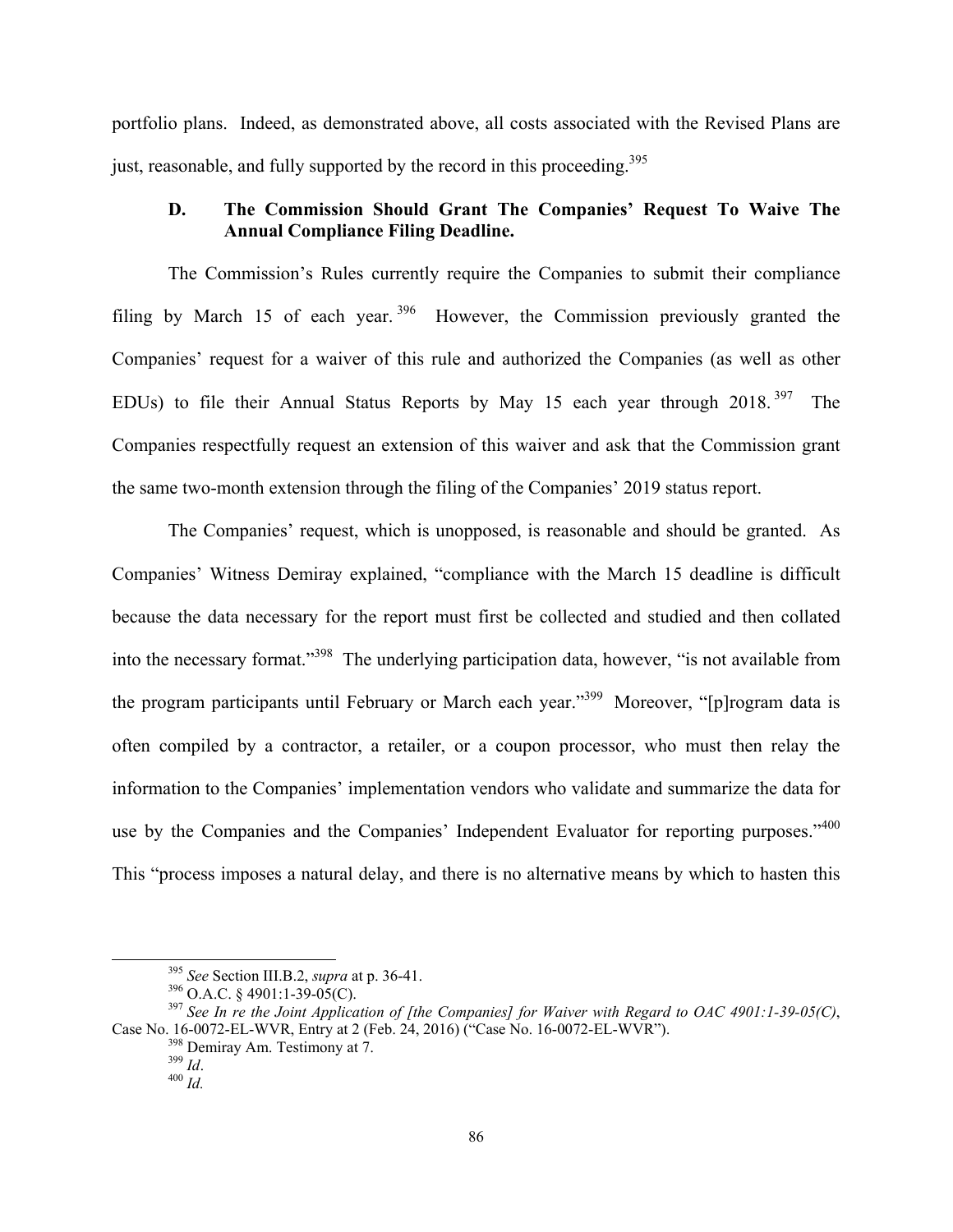process."401 This request is also consistent with Staff's recommendation to permanently change the filing deadline to May  $15^{402}$  Accordingly, the Companies' unopposed request to waive the annual compliance filing deadline and extend the Commission's previous two-month extension is reasonable and should be granted.

#### **E. The Companies Request An Order Approving The Stipulation And The Companies' Revised Plans At The Commission's Earliest Convenience.**

The Companies respectfully request that the Commission issue its order approving the Stipulation at its earliest convenience. As set forth above, each day of further delay in this matter prejudices the Companies by making it more unlikely that the Companies will be in a position to meet—let alone exceed—their statutory benchmarks without using banked savings. It has been over ten months since the Companies first submitted their EE/PDR portfolio plans to the Commission, which were set to commence nearly two months ago. Given the "ramp-up" period required for many of the programs in the Revised Plans, it is crucial that the Companies be permitted to fully implement the Revised Plans as soon as possible.

Further delay also puts the Companies at risk of not being able to fulfill their commitment to the Signatory Parties with respect to PJM bidding. The Companies agreed in the Stipulation to offer eligible planned EE resources that meet PJM's offering requirements into the PJM base residual and incremental capacity auctions during the Plan Period.<sup>403</sup> However, the PJM base residual auction for delivery years 2020/2021 will occur between May 10 and May 16, 2017,<sup>404</sup> which, without the approval of the Revised Plans, means the Companies will not be in a position to offer eligible planned EE resources from the Revised Plans. Indeed, the last day to

<sup>401</sup> *Id.* at 7-8. 402 *See* Case No. 13-651-EL-ORD, Entry, Attachment A at 20 (Jan. 29, 2014). 403 Stipulation at 7-8. 404 *See* PJM Online Calendar, available at:

http://www.pjm.com/Home/Calendar.aspx?CalendarType=RELIABILITY\_PRICING\_MODEL\_EVENTS.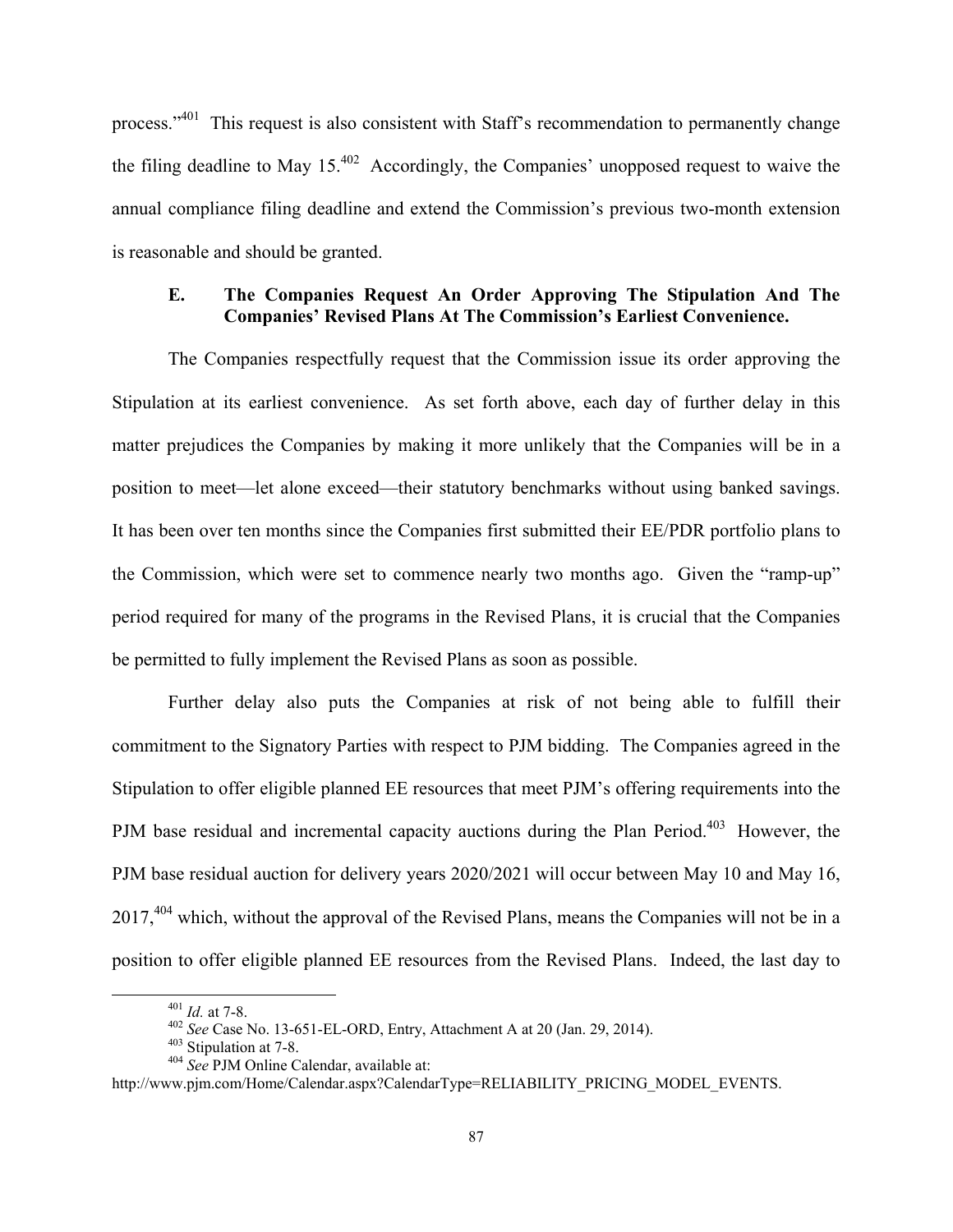submit eligible resources for bidding is April 10, 2017—the date when the Companies' PJM Initial Measurement and Verification Plan would be due for the May 2017 base residual auction. This is yet another reason why the Companies respectfully request an order approving and adopting the Stipulation at the Commission's earliest convenience.

#### **IV. CONCLUSION**

The evidence presented in this proceeding (which is almost entirely uncontradicted) demonstrates that the Revised Plans comply with all statutory and regulatory requirements. In addition, the Stipulation satisfies each of the Commission's three elements for stipulation approval, as it: (i) is the result of serious bargaining among capable, knowledgeable parties; (ii) benefits the Companies' customers and the public interest; and (iii) does not violate any important regulatory principle or practice. For these reasons, the Companies respectfully request that the Commission issue an order at its earliest convenience in which:

- $\blacksquare$  the Stipulation is approved and adopted, without modification;
- the costs of the Revised Plans are found to be just and reasonable;
- Staff's Cost Cap Proposal is rejected in its entirety; and
- the request for a waiver of the annual compliance filing deadline for the Companies is granted through the filing of the 2019 status report.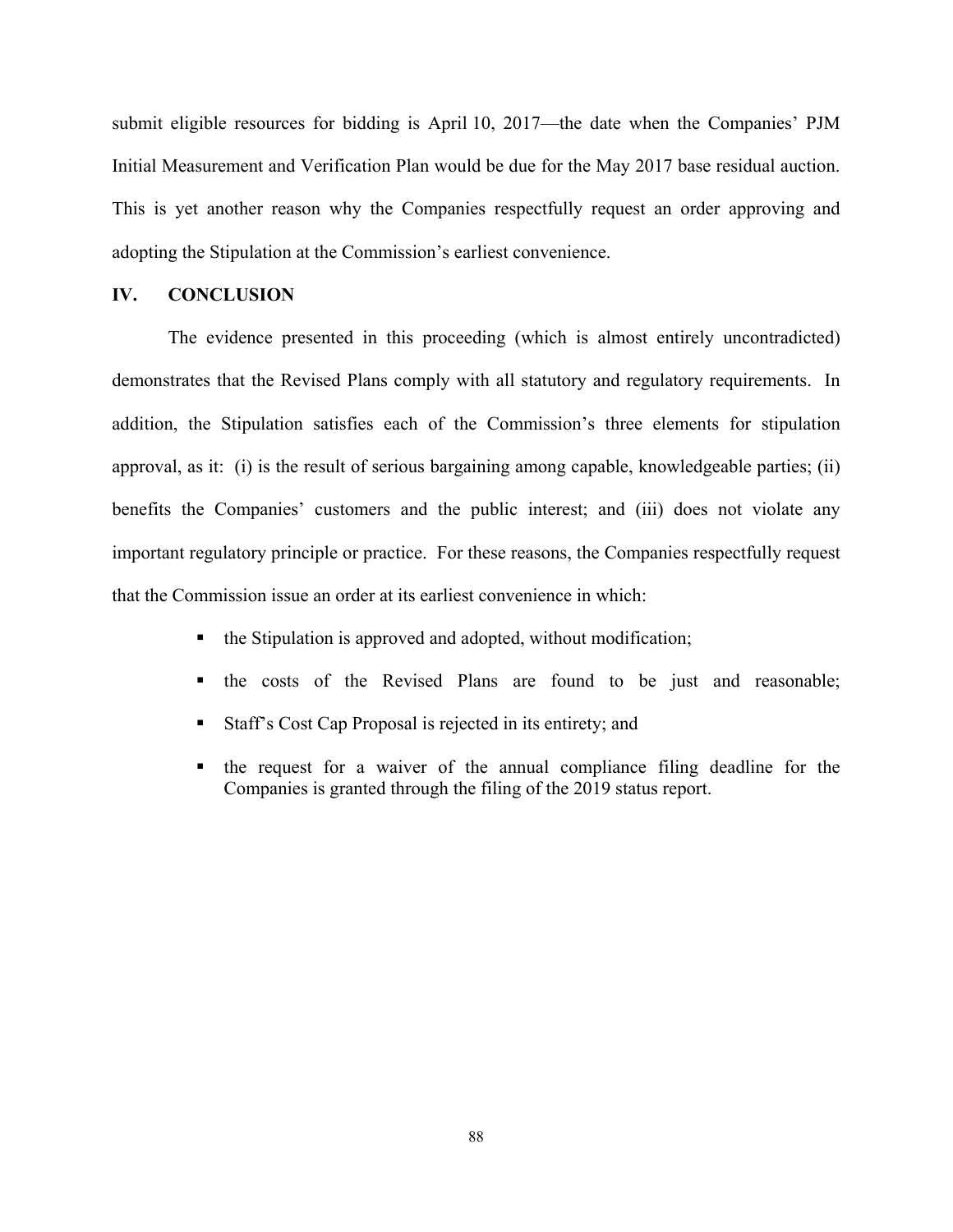February 21, 2017 Respectfully submitted,

/s/ *Erika Ostrowski* .

Carrie M. Dunn (#0076952) Counsel of Record Erika Ostrowski (#0084579) FirstEnergy Service Company 76 South Main Street Akron, Ohio 44308 Telephone: 330-761-2352 Facsimile: 330-384-3875 cdunn@firstenergycorp.com eostrowski@firstenergycorp.com

Kathy J. Kolich (#0038855) Kolich & Associates, LLC 1521 Hightower Drive Uniontown, Ohio 44685 Telephone: 330-316-2378 kjklaw@yahoo.com

Michael R. Gladman (#0059797) Sergio A. Tostado (#0088376) JONES DAY 325 John H. McConnell Blvd., Suite 600 Columbus, Ohio 43215 Telephone: 614-281-3865 Facsimile: 614-451-4196 mrgladman@jonesday.com stostado@jonesday.com

Attorneys for Ohio Edison Company, The Cleveland Electric Illuminating Company, and The Toledo Edison Company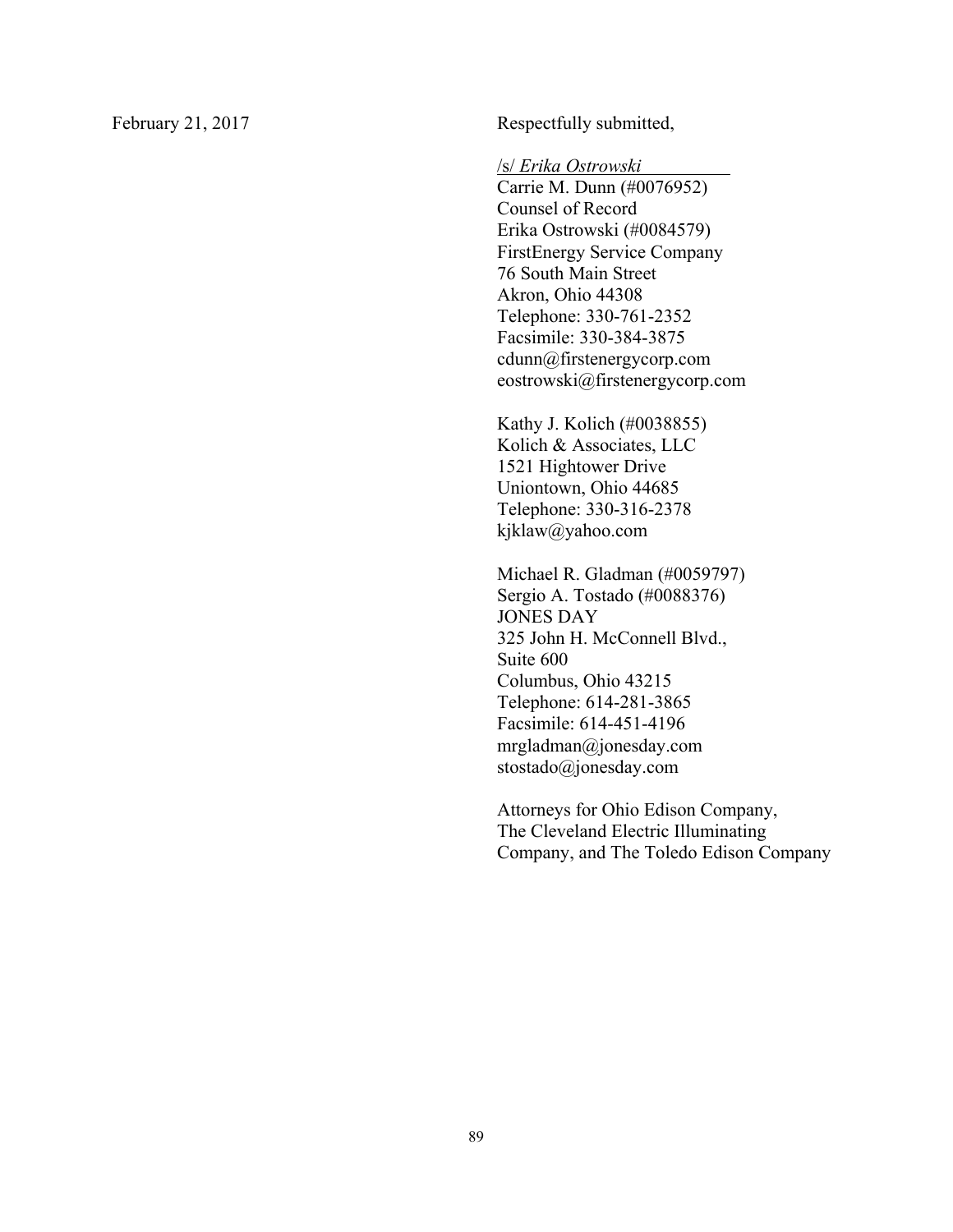## **CERTIFICATE OF SERVICE**

I hereby certify that a copy of the foregoing *Post-Hearing Brief* will be served on this 21st day of February, 2017 by the Commission's e-filing system to the parties who have electronically subscribed to this case and via electronic mail upon the following counsel of record:

| Colleen L. Mooney                                | Samantha Williams                           |
|--------------------------------------------------|---------------------------------------------|
| $\underline{\text{cmooney}(a)}$ ohiopartners.org | swilliams@nrdc.com                          |
|                                                  |                                             |
| Ohio Partners for Affordable Energy              | <b>Robert Dove</b>                          |
|                                                  | rdove@attorneydove.com                      |
|                                                  | Natural Resources Defense Council           |
|                                                  |                                             |
| Christopher Healey                               | Kimberly W. Bojko                           |
| christopher, healey@occ. ohio.gov                | bojko@carpenterlipps.com                    |
|                                                  |                                             |
| Dane Stinson                                     | Danielle Ghiloni Walter                     |
| DStinson@bricker.com                             | ghiloni@carpenterlipps.com,                 |
| Ohio Consumers' Counsel                          | Ohio Manufacturers Association Energy Group |
|                                                  |                                             |
| Madeline P. Fleisher                             | Matthew R. Pritchard                        |
| mfleisher@elpc.org                               | mpritchard@mwncmh.com                       |
|                                                  |                                             |
| Robert Kelter                                    | Samuel Randazzo                             |
| rkelter@elpc.org                                 | sam@mwncmh.com                              |
|                                                  |                                             |
| <b>Environmental Law and Policy Center</b>       | Industrial Energy Users of Ohio             |
|                                                  |                                             |
| Angela Paul Whitfield                            | Richard L. Sites                            |
| paul@carpenterlipps.com                          | ricks@ohanet.org                            |
| Counsel for The Kroger Company                   | Matthew W. Warnock                          |
|                                                  | mwarnock@bricker.com                        |
|                                                  |                                             |
|                                                  | Dylan F. Borchers                           |
|                                                  | dborchers@bricker.com                       |
|                                                  |                                             |
|                                                  | Devin Parram                                |
|                                                  | dparram@bricker.com                         |
|                                                  |                                             |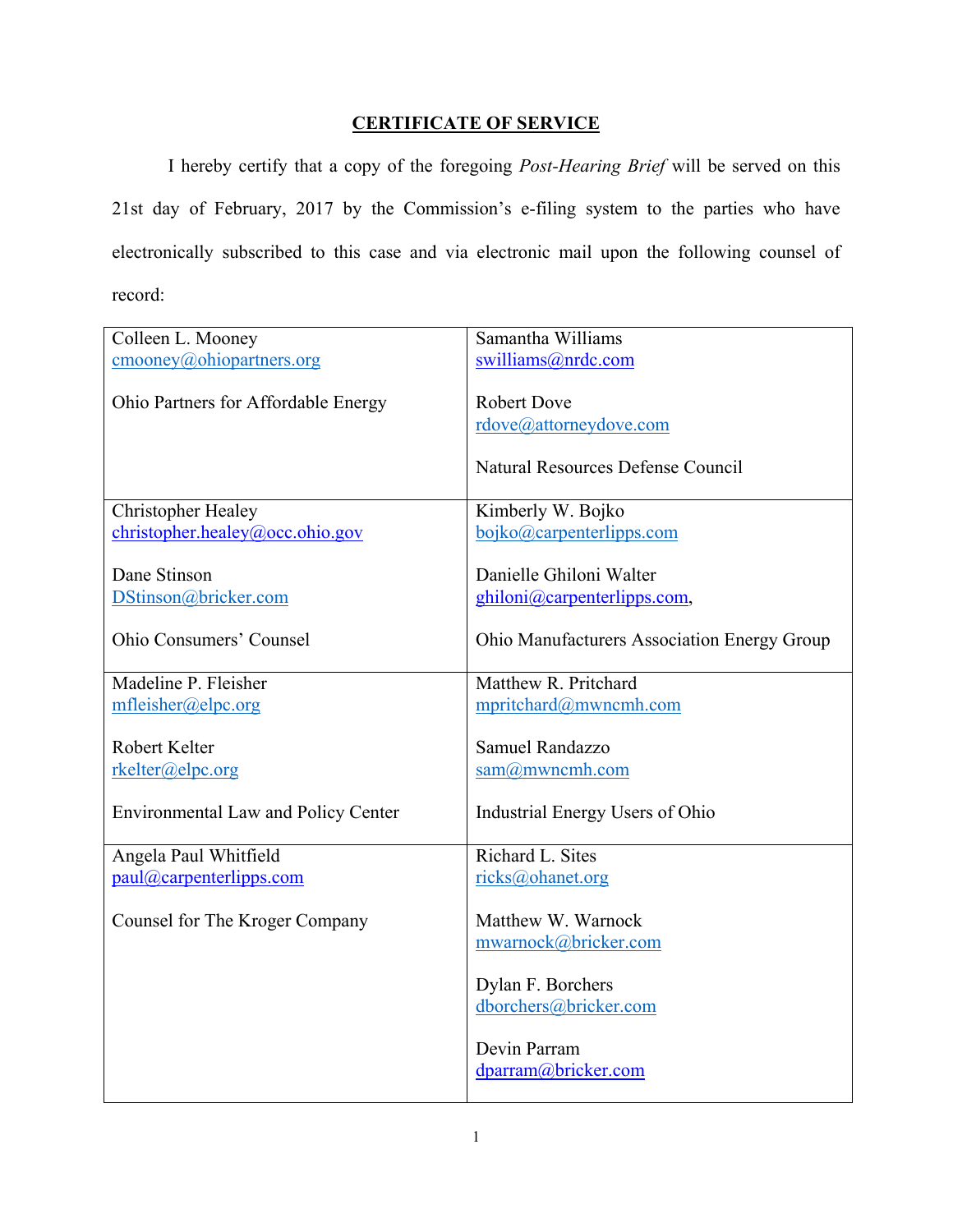|                                     | Teresa Orahood                            |
|-------------------------------------|-------------------------------------------|
|                                     | torahood@bricker.com                      |
|                                     |                                           |
|                                     | The Ohio Hospital Association             |
|                                     |                                           |
| Joseph E. Oliker                    | Trent A. Dougherty                        |
|                                     |                                           |
| joliker@jgsenergy.com               | tdougherty@theoec.org                     |
|                                     |                                           |
| <b>IGS</b> Energy                   | Miranda Leppla                            |
|                                     | mleppla@theoec.org                        |
|                                     |                                           |
|                                     | Ohio Environmental Council                |
|                                     |                                           |
| John Finnigan                       | Christopher J. Allwein                    |
| jfinnigan@edf.org                   | callwein@keglerbrown.com                  |
|                                     |                                           |
| <b>Environmental Defense Fund</b>   |                                           |
|                                     | Energy Management Solutions, Inc.         |
|                                     |                                           |
| Joel E. Sechler                     | Natalia Messenger                         |
| sechler@carpenterlipps.com          | Natalia.Messenger@ohioattorneygeneral.gov |
|                                     |                                           |
| Gregory J. Poulos                   | John Jones                                |
| Gpoulos@enernoc.com                 | john.jones@ohioattorneygeneral.gov        |
|                                     |                                           |
| EnerNOC, Inc.                       | Ohio Attorney General for PUCO Staff      |
|                                     |                                           |
|                                     |                                           |
|                                     |                                           |
| Debra Hight                         |                                           |
| Debra.Hight@puc.state.oh.us         |                                           |
|                                     |                                           |
| Vesta Miller                        |                                           |
| Vesta.Miller@puc.state.oh.us        |                                           |
|                                     |                                           |
| Sandra Coffey                       |                                           |
| Sandra.Coffey@puc.state.oh.us       |                                           |
|                                     |                                           |
|                                     |                                           |
| Public Utilities Commission of Ohio |                                           |
|                                     |                                           |

## */s/ Erika Ostrowski*

An Attorney for Applicant Ohio Edison<br>Company, The Cleveland Electric Company, The Cleveland Electric Illuminating Company, and The Toledo Edison Company